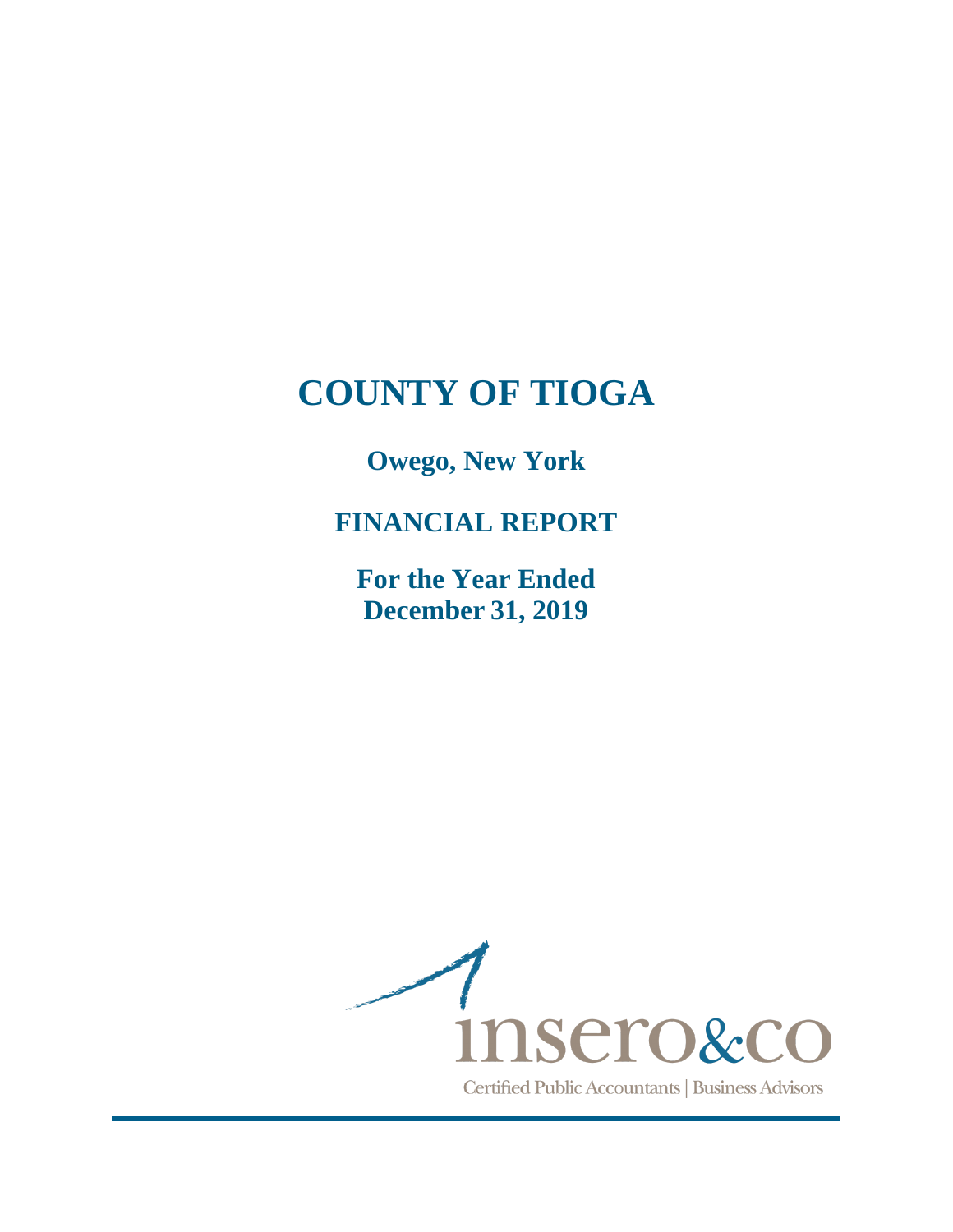## **TABLE OF CONTENTS**

|                                                                                       | $1-3$  |
|---------------------------------------------------------------------------------------|--------|
| <b>Required Supplementary Information</b>                                             |        |
|                                                                                       | $4-41$ |
| <b>Basic Financial Statements</b>                                                     |        |
| Government-Wide Financial Statements                                                  |        |
|                                                                                       | 5      |
|                                                                                       | $6-6a$ |
| Governmental Fund Financial Statements                                                |        |
|                                                                                       | 7      |
| Reconciliation of Governmental Funds Balance Sheet to the Statement of Net Position   | 8      |
| Statement of Revenues, Expenditures, and Changes in Fund Balances -                   | 9      |
| Reconciliation of Governmental Funds Statement of Revenues, Expenditures, and Changes |        |
|                                                                                       | 10     |
|                                                                                       | 11     |
| Statement of Revenues, Expenses, and Changes in Fund Net Position -                   |        |
|                                                                                       | 12     |
|                                                                                       | 13     |
|                                                                                       | 14     |
|                                                                                       | 15     |
|                                                                                       |        |
|                                                                                       |        |
| <b>Required Supplementary Information</b>                                             | 55     |
| Schedule of Changes in the County's Total OPEB Liability and Related Ratios  56-56a   |        |
|                                                                                       |        |
| Schedule of the County's Proportionate Share of the Net Pension Liability             |        |
|                                                                                       | 58     |
|                                                                                       | 59-61  |
| Supplementary Information                                                             |        |
|                                                                                       |        |
| Combining Statement of Revenues, Expenditures, and Changes in Fund Balances -         |        |
|                                                                                       |        |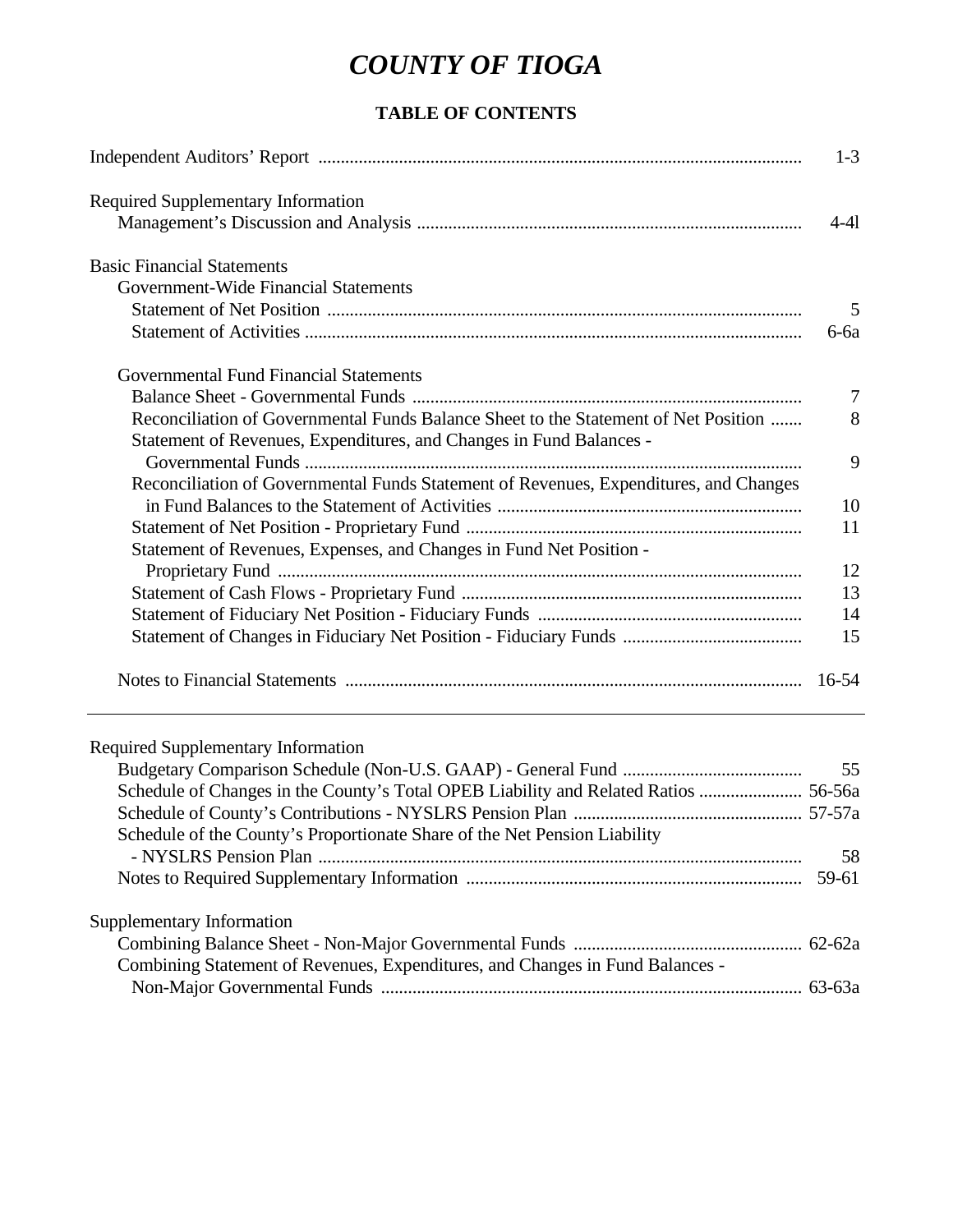## **TABLE OF CONTENTS**

| Report Required Under Government Auditing Standards                              |       |
|----------------------------------------------------------------------------------|-------|
| Independent Auditors' Report on Internal Control Over Financial Reporting and on |       |
| Compliance and Other Matters Based on an Audit of Financial Statements           |       |
|                                                                                  |       |
| Reports Required Under the Single Audit Act (Uniform Guidance)                   |       |
| Independent Auditors' Report on Compliance for Each Major Program and on         |       |
|                                                                                  | 66-67 |
|                                                                                  | 68-69 |
|                                                                                  | 70    |
|                                                                                  | 71    |
|                                                                                  |       |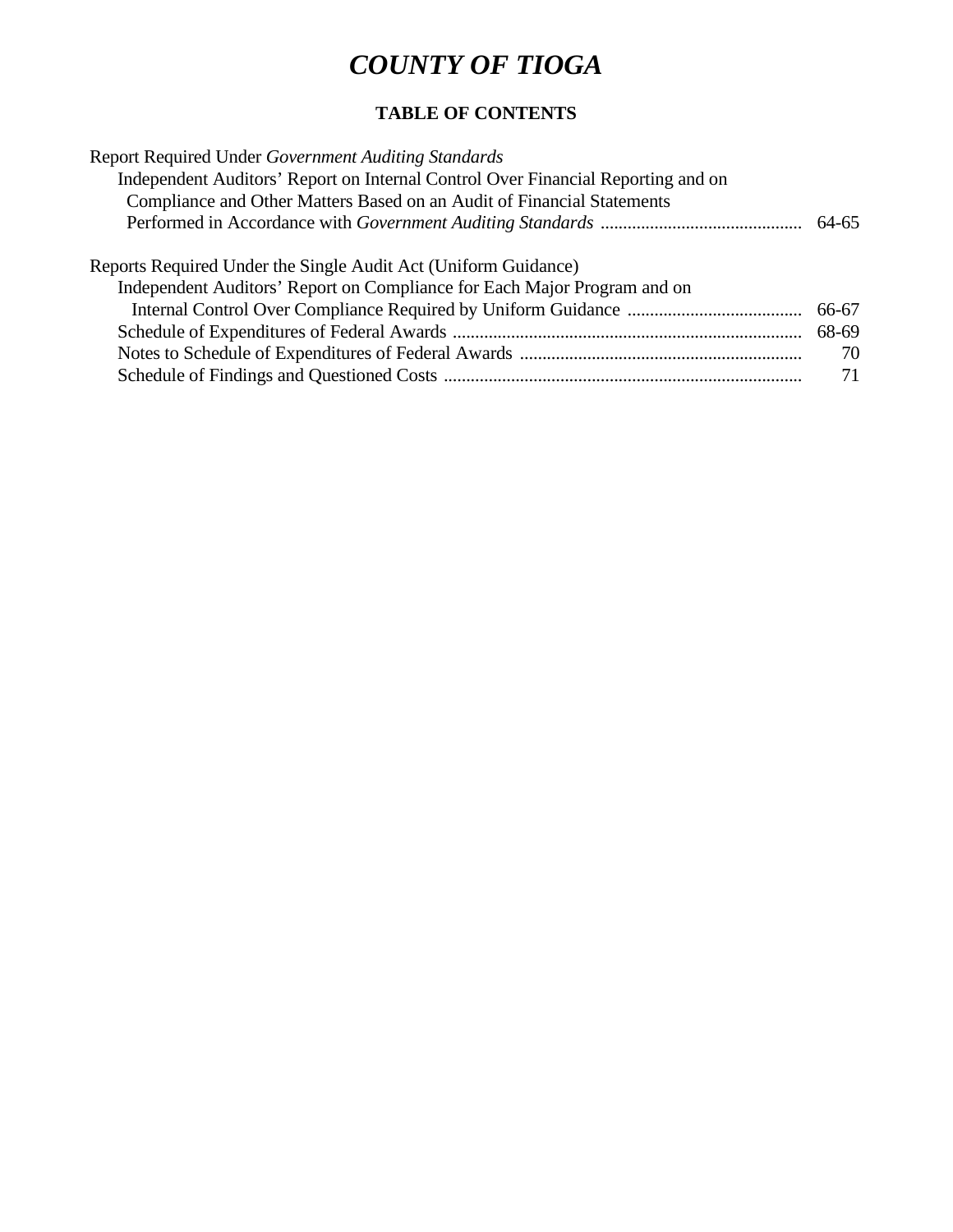

## **INDEPENDENT AUDITORS' REPORT**

The Chairman and Members of the County Legislature County of Tioga Owego, New York

#### **Report on the Financial Statements**

We have audited the accompanying financial statements of the governmental activities, the aggregate discretely presented component units, each major fund, and the aggregate remaining fund information of the County of Tioga (the County), as of and for the year ended December 31, 2019, and the related notes to the financial statements, which collectively comprise the County's basic financial statements as listed in the table of contents.

## *Management's Responsibility for the Financial Statements*

Management is responsible for the preparation and fair presentation of these financial statements in accordance with accounting principles generally accepted in the United States of America; this includes the design, implementation, and maintenance of internal control relevant to the preparation and fair presentation of financial statements that are free from material misstatement, whether due to fraud or error.

#### *Auditors' Responsibility*

Our responsibility is to express opinions on these financial statements based on our audit. We did not audit the financial statements of the Tioga County Soil and Water Conservation District. The Tioga County Soil and Water Conservation District represent 31%, 29%, and 78%, respectively, of the assets, net position, and revenues of the discretely presented component units. Those statements were audited by other auditors whose reports have been furnished to us, and our opinion, insofar as it relates to the amounts included for the Tioga County Soil and Water Conservation District, is based solely on the reports of the other auditors. We conducted our audit in accordance with auditing standards generally accepted in the United States of America and the standards applicable to financial audits contained in *Government Auditing Standards*, issued by the Comptroller General of the United States. Those standards require that we plan and perform the audit to obtain reasonable assurance about whether the financial statements are free from material misstatement.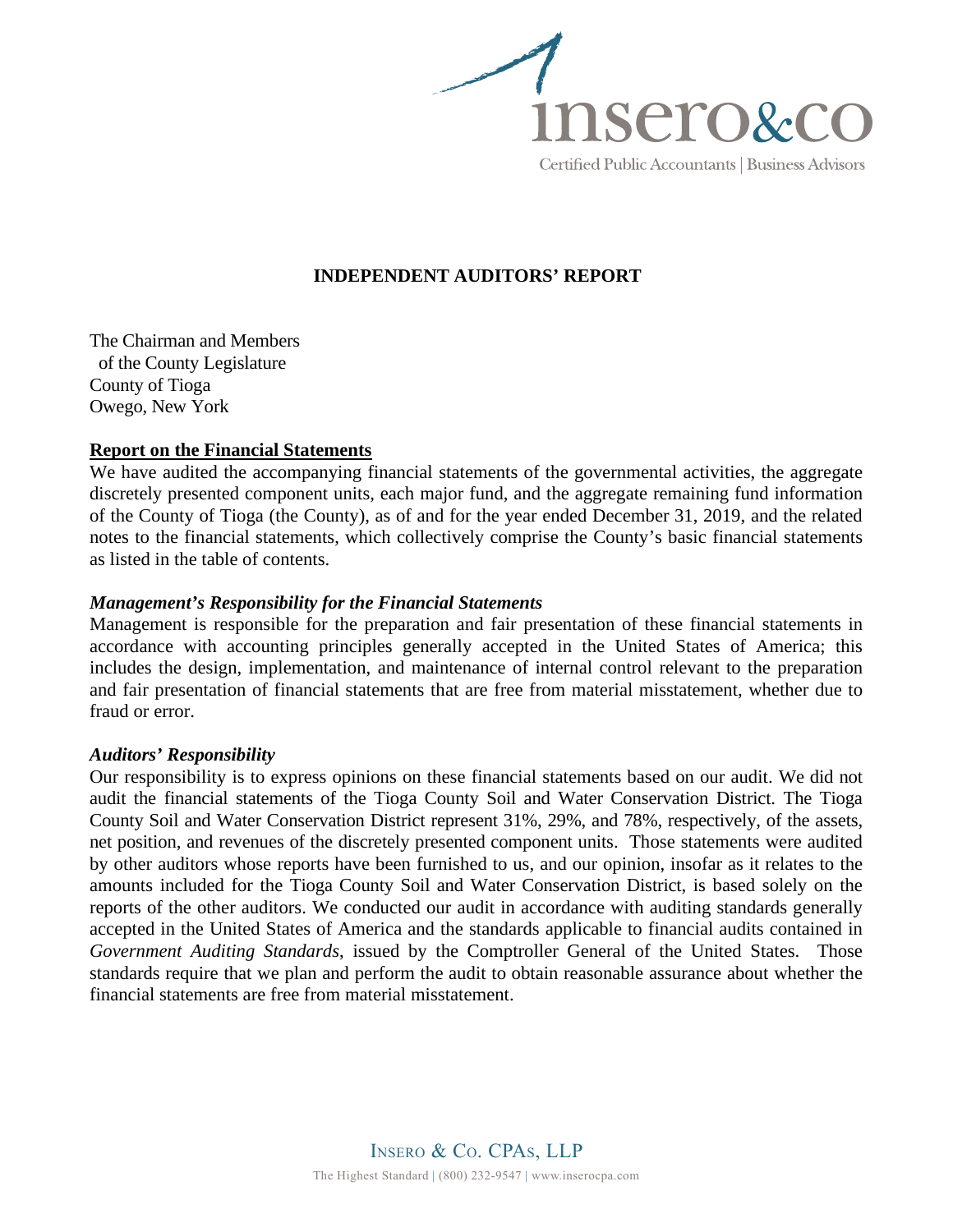An audit involves performing procedures to obtain audit evidence about the amounts and disclosures in the financial statements. The procedures selected depend on the auditors' judgment, including the assessment of the risks of material misstatement of the financial statements, whether due to fraud or error. In making those risk assessments, the auditor considers internal control relevant to the entity's preparation and fair presentation of the financial statements in order to design audit procedures that are appropriate in the circumstances, but not for the purpose of expressing an opinion on the effectiveness of the entity's internal control. Accordingly, we express no such opinion. An audit also includes evaluating the appropriateness of accounting policies used and the reasonableness of significant accounting estimates made by management, as well as evaluating the overall presentation of the financial statements.

We believe that the audit evidence we have obtained is sufficient and appropriate to provide a basis for our audit opinions.

## *Opinions*

In our opinion, based on our audit and the report of other auditors, the financial statements referred to above present fairly, in all material respects, the respective financial position of the governmental activities, the aggregate discretely presented component units, each major fund, and the aggregate remaining fund information of the County of Tioga, as of December 31, 2019, and the respective changes in financial position and, where applicable, cash flows thereof for the year then ended in accordance with accounting principles generally accepted in the United States of America.

## *Other Matters*

## *Required Supplementary Information*

Accounting principles generally accepted in the United States of America require that the Management's Discussion and Analysis, Budgetary Comparison Schedule (Non-U.S. GAAP) - General Fund, Schedule of Changes in the County's Total OPEB Liability and Related Ratios, Schedule of County's Contributions - NYSLRS Pension Plan, Schedule of the County's Proportionate Share of the Net Pension Liability - NYSLRS Pension Plan and related notes, on pages 4-4l and 55-61 be presented to supplement the basic financial statements. Such information, although not a part of the basic financial statements, is required by the Governmental Accounting Standards Board, who considers it to be an essential part of financial reporting for placing the basic financial statements in an appropriate operational, economic, or historical context. We have applied certain limited procedures to the required supplementary information in accordance with auditing standards generally accepted in the United States of America, which consisted of inquiries of management about the methods of preparing the information and comparing the information for consistency with management's responses to our inquiries, the basic financial statements, and other knowledge we obtained during our audit of the basic financial statements. We do not express an opinion or provide any assurance on the information because the limited procedures do not provide us with sufficient evidence to express an opinion or provide any assurance.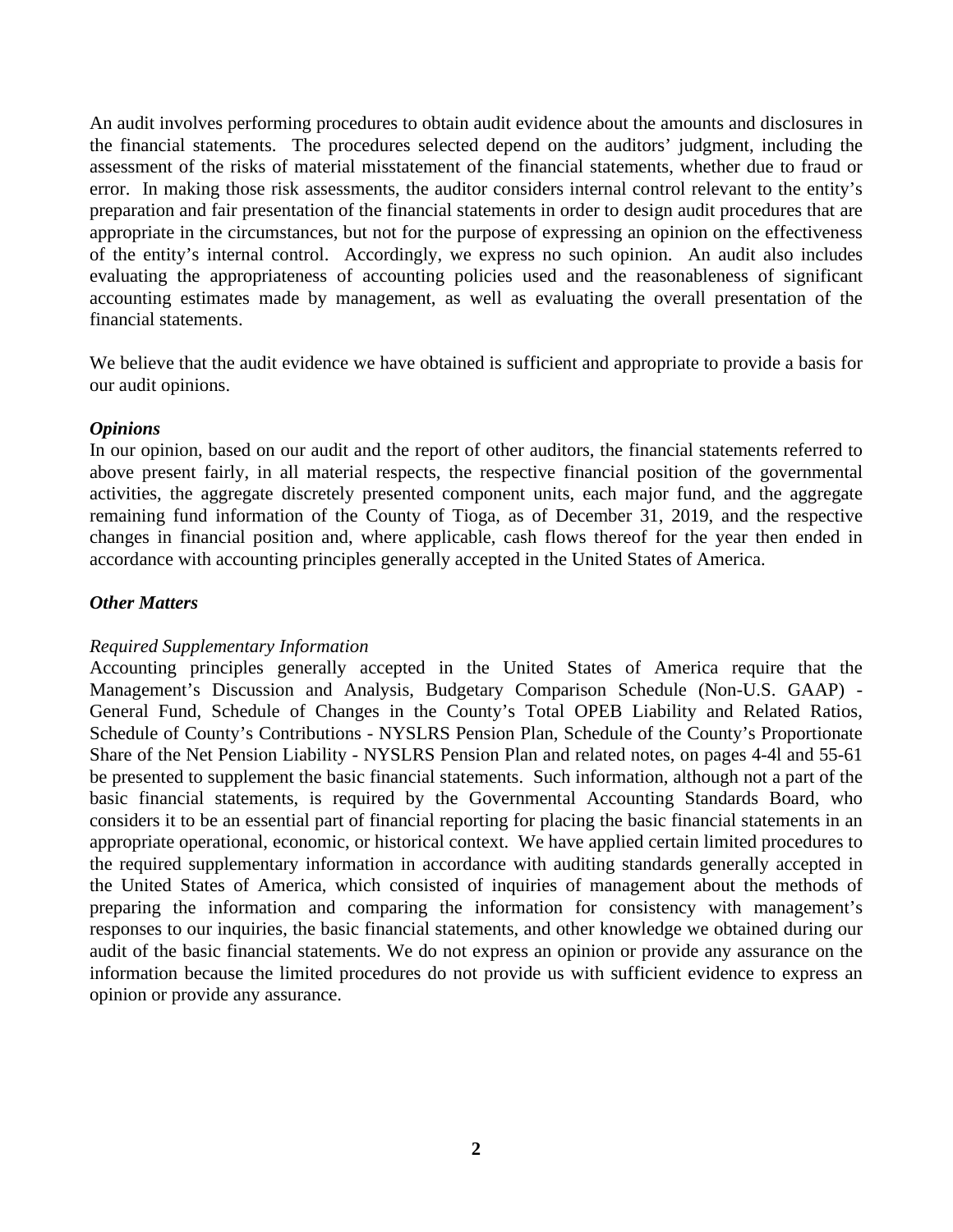#### *Other Information*

Our audit was conducted for the purpose of forming opinions on the financial statements that collectively comprise the County's basic financial statements. The combining non-major fund financial statements are presented for purposes of additional analysis and are not a required part of the basic financial statements. The accompanying Schedule of Expenditures of Federal Awards is presented for purposes of additional analysis as required by Title 2 U.S. *Code of Federal Regulations* (CFR) Part 200, *Uniform Administrative Requirements, Cost Principles, and Audit Requirements for Federal Awards*, and is also not a required part of the financial statements.

The combining non-major fund financial statements and the Schedule of Expenditures of Federal Awards are the responsibility of management and were derived from and relate directly to the underlying accounting and other records used to prepare the basic financial statements. Such information has been subjected to the auditing procedures applied in the audit of the basic financial statements and certain additional procedures, including comparing and reconciling such information directly to the underlying accounting and other records used to prepare the basic financial statements or to the basic financial statements themselves, and other additional procedures in accordance with auditing standards generally accepted in the United States of America. In our opinion, the combining non-major fund financial statements and the Schedule of Expenditures of Federal Awards are fairly stated, in all material respects, in relation to the basic financial statements as a whole.

## **Other Reporting Required by** *Government Auditing Standards*

In accordance with *Government Auditing Standards*, we have also issued our report dated September 24, 2020, on our consideration of the County's internal control over financial reporting and on our tests of its compliance with certain provisions of laws, regulations, contracts, and grant agreements and other matters. The purpose of that report is to describe the scope of our testing of internal control over financial reporting and compliance and the results of that testing, and not to provide an opinion on internal control over financial reporting or on compliance. That report is an integral part of an audit performed in accordance with *Government Auditing Standards* in considering the County's internal control over financial reporting and compliance.

Respectfully submitted,

nsero r Co. CPA, LLP

Insero & Co. CPAs, LLP Certified Public Accountants

Ithaca, New York September 24, 2020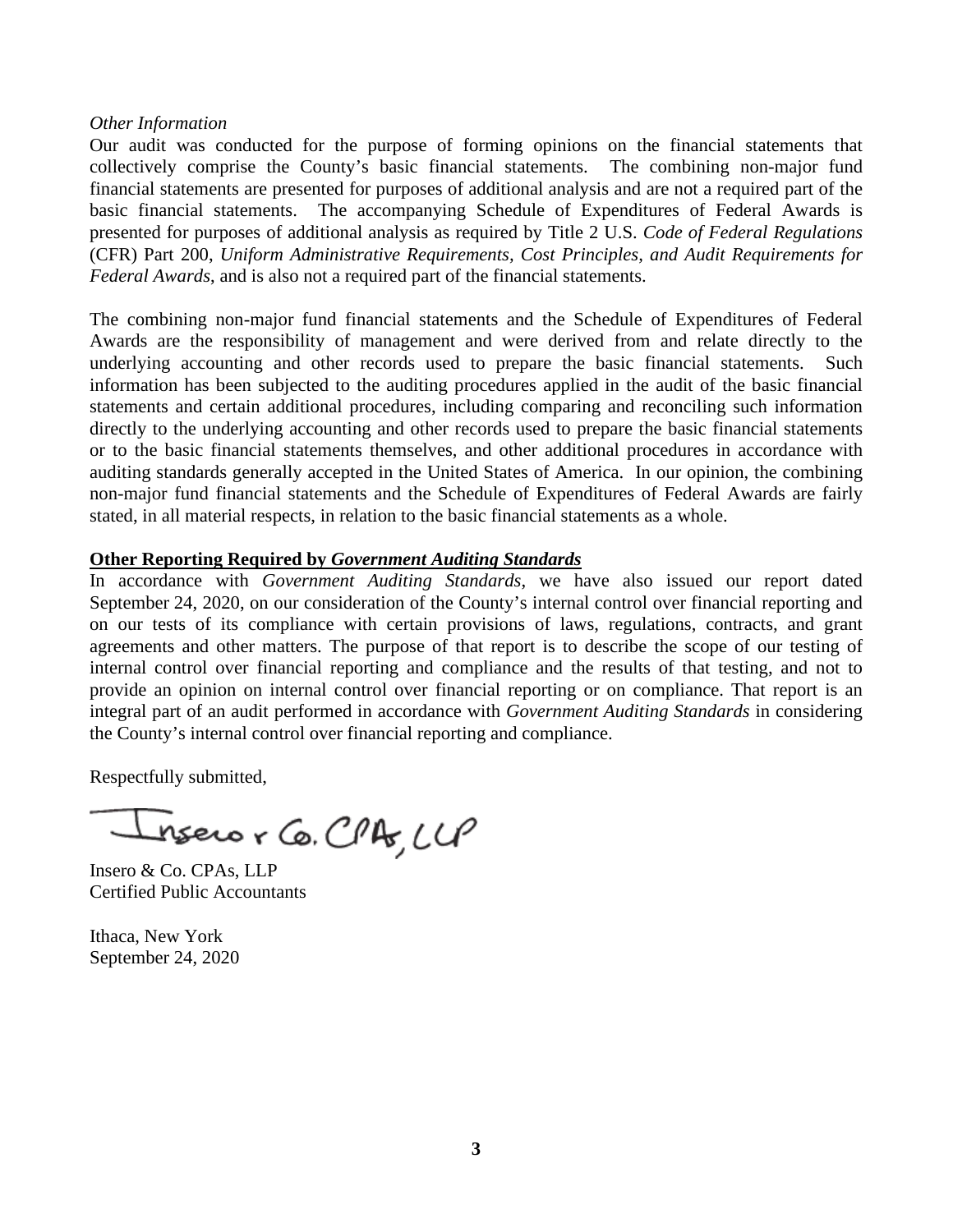## **MANAGEMENT'S DISCUSSION AND ANALYSIS DECEMBER 31, 2019**

Our discussion and analysis of the County of Tioga's (the County) financial performance provides an overview of the County's financial activities for the fiscal year ended December 31, 2019. Please read this information in conjunction with the County's financial statements, which begin on page 5.

- The County recognizes its total other postemployment benefits (OPEB) liability, as well as deferred outflows and deferred inflows of resources related to the OPEB plan in accordance with the parameters of GASB Statement No. 75, "Accounting and Financial Reporting for Postemployment Benefits Other than Pensions." Current year recognition resulted in an increase of Government-wide expenses of \$2,985,874, compared to an increase of \$4,793,086 in 2018 and an OPEB liability of \$93,245,216.
- The liabilities and deferred inflows of resources of the County exceeded its assets and deferred outflows of resources at the close of the most recent fiscal year by \$(15,590,234) (net deficit) compared to \$(21,721,447) in 2018. Year-end net position was composed of \$3,945,624 in restricted net position, \$61,500,999 in net investment in capital assets, and \$81,036,857 in unrestricted net deficit. Restricted net position decreased \$416,578 primarily due to monies spent from Board-approved reserves. Net investment in capital assets increased \$5,692,514 compared to the prior year because capital outlay, principal payments, and change in estimates exceeded current year depreciation expense. Unrestricted net deficit decreased \$855,277 compared to the prior year. This is primarily attributable to results of operations partially offset by current year recognition of other postemployment benefits.
- Unrestricted net deficit is primarily the result of the requirement to record the OPEB liability of \$93,245,216.
- Revenues and change in estimates exceeded expenses by \$6,131,213 in 2019 compared to expenses exceeded revenues by \$3,010,884 in 2018.
- The County records its proportionate share of the net pension liability along with deferred inflows and outflows of resources related to pensions in accordance with the parameters of GASB Statement No. 68, "Accounting and Financial Reporting for Pensions." Current year recognition resulted in an increase of Government-wide expenses of \$587,297, compared to a decrease of \$224,323 in 2018.
- The General Fund recorded an increase in fund balance of \$4,188,322 in 2019 and had a fund balance at the end of the year of \$27,935,867, compared to \$23,747,545 in 2018. Of this amount, \$23,238,543 was unassigned.
- Resources available for appropriation in the General Fund, including interfund transfers in, were \$2,837,779 more than budgeted. Actual expenditures, including encumbrances and interfund transfers out, were \$5,289,895 less than budgeted, resulting in a favorable budget variance of \$8,127,674.
- The County's total indebtedness decreased \$1,144,373 to \$27,792,341. Serial bond obligations decreased \$1,585,000 due to principal payments, while accreted interest on TTASC bonds increased \$440,627.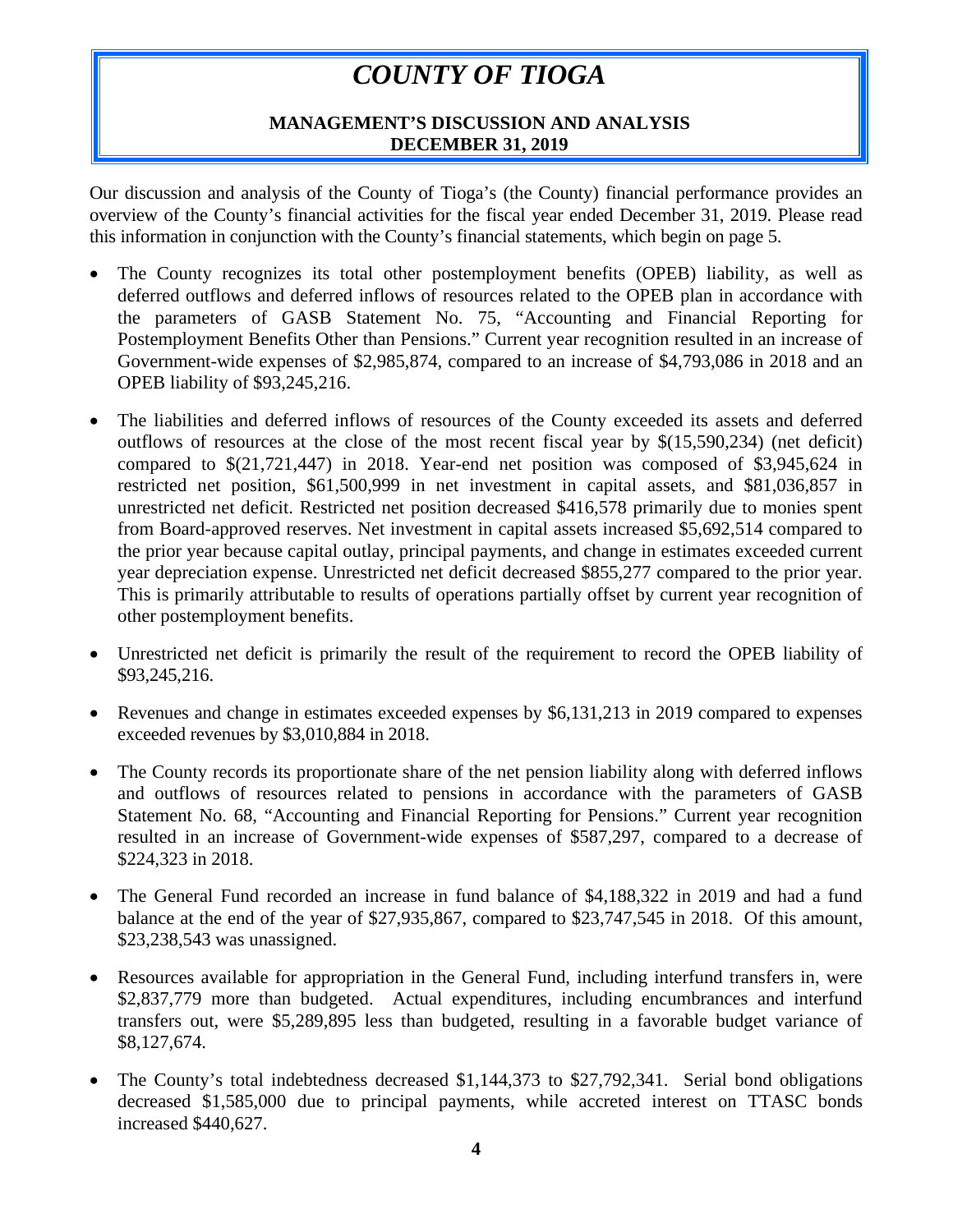## **MANAGEMENT'S DISCUSSION AND ANALYSIS DECEMBER 31, 2019**

• Capital additions during 2019 amounted to \$5,956,964 for the purchase of various machinery and equipment, infrastructure, buildings and improvements, and construction-in-progress expenditures. Depreciation expense was \$5,231,130 for the year. Change in estimate was \$3,748,177.

## **USING THIS ANNUAL REPORT**

This annual report consists of a series of basic financial statements. The Statement of Net Position and the Statement of Activities (on pages 5-6a) provide information about the County as a whole and present a longer-term view of the County's finances. Governmental Fund financial statements start on page 7. For Governmental Activities, these statements show how these services were financed in the short term, as well as what remains for future spending. Governmental Fund financial statements also report the County's operations in more detail than the Government-wide financial statements by providing information about the County's most significant funds. The remaining statements provide financial information about activities for which the County acts solely as a trustee or agent for the benefit of those outside the government. Following these statements are notes that provide additional information that is essential to a full understanding of the data provide in the financial statements. The statements are followed by a section of required supplementary information that further explains and supports the financial statements with a comparison of the County's General Fund budget for the year, a Schedule of Changes in the County's Total OPEB Liability and Related Ratios related to the County's other postemployment benefits, a Schedule of County's Contributions, and a Schedule of the County's Proportionate Share of Net Pension Liability.

In addition to the basic financial statements, the annual report contains other information in the form of combining statements for those funds that are not considered major funds and, therefore, are not presented individually in the basic financial statements.

## **Reporting the County as a Whole**

Analysis of the County as a whole begins on page 5 with the Government-wide financial statements. The Statement of Net Position and the Statement of Activities report information about the County as a whole and about its activities in a way that helps answer the question of whether the County, as a whole, is better off or worse off as a result of the year's activities. These statements include all assets, deferred outflows of resources, liabilities, and deferred inflows of resources using the *accrual basis of accounting*, which is similar to the accounting used by most private-sector companies. All of the current year's revenues and expenses are taken into account regardless of when the cash is received or paid.

These two statements report the County's net position and its changes. The County's net position, the difference between assets, deferred outflows of resources, liabilities, and deferred inflows of resources, is one way to measure the County's financial health or financial position. Over time, increases or decreases in the County's net position are one indicator of whether its financial health is improving or deteriorating. One needs to consider other non-financial factors, however, such as changes in the County's property tax base and the condition of the County's roads, to assess the overall health of the County.

In the Statement of Net Position and the Statement of Activities, the County is separated into two kinds of activities:

**Governmental Activities:** Most of the County's services are reported in this category, including public safety, public health, economic assistance, transportation, and general administration. Property and sales taxes, and state and federal grants, finance most of these activities.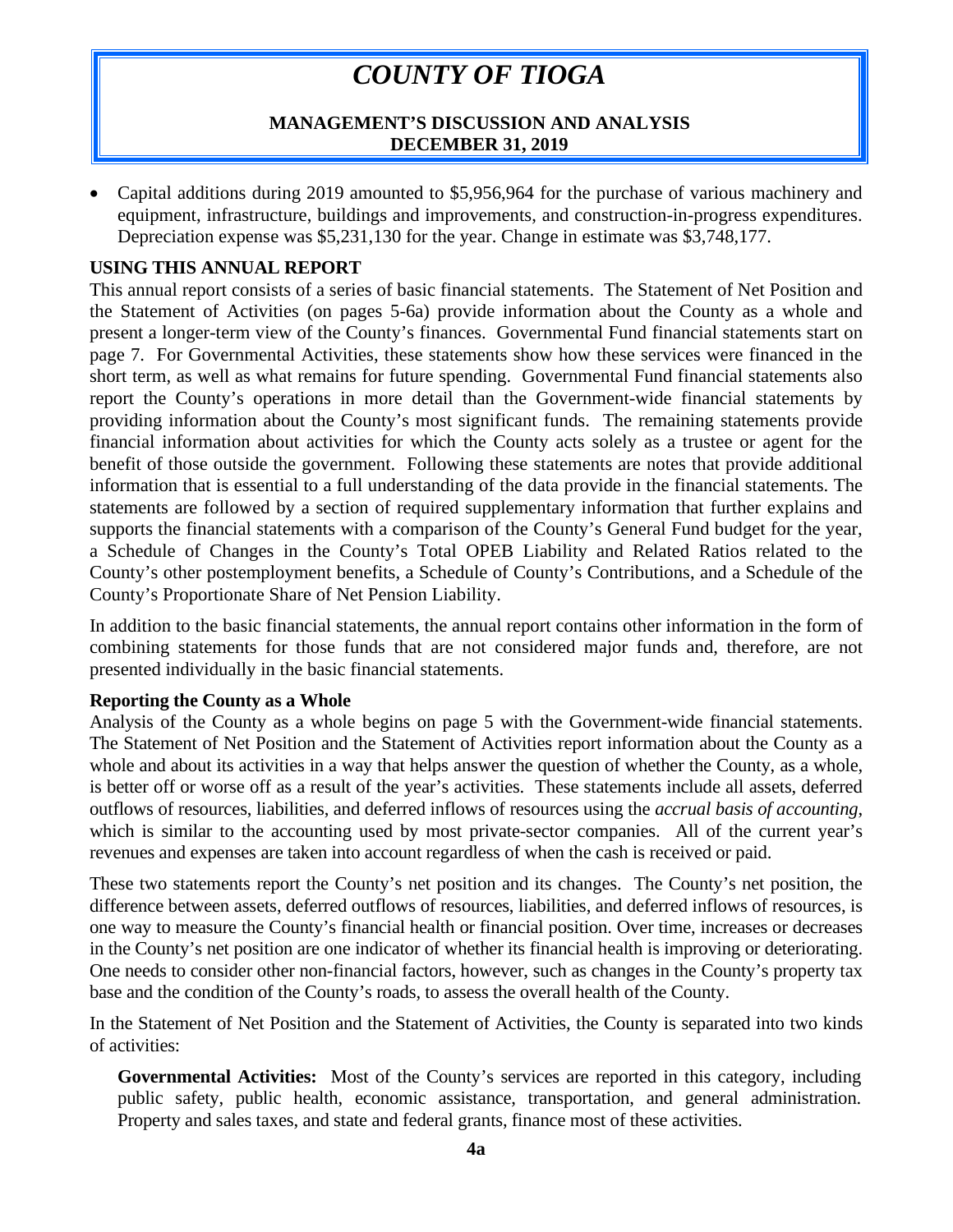## **MANAGEMENT'S DISCUSSION AND ANALYSIS DECEMBER 31, 2019**

**Component Units:** The County includes three separate legal entities in its report: the Tioga Tobacco Asset Securitization Corporation, the Tioga County Soil and Water Conservation District, and Tioga County Industrial Development Agency. Although legally separate, these component units are important because the County is financially accountable for them. The Tioga Tobacco Asset Securitization Corporation is reported as a blended component unit. The Tioga County Soil and Water Conservation District and the Tioga County Industrial Development Agency are reported as discrete component units. Complete financial statements for the Tioga Tobacco Asset Securitization Corporation and the Tioga County Industrial Development Agency can be obtained from their administrative offices at 56 Main Street, Owego, New York 13827. Financial statements for the Tioga County Soil and Water Conservation District can be obtained from their administrative office at 183 Corporate Drive, Owego, New York 13827.

#### **Reporting the County's Most Significant Funds**

#### **Fund Financial Statements**

Analysis of the County's Major Funds begins on page 7. The Governmental Fund financial statements provide detailed information about the most significant funds, not on the County as a whole. Some funds are required to be established by New York State law. However, management establishes many other funds to help it control and manage money for particular purposes or to show it is meeting legal responsibilities for using certain taxes and grants. The County's three kinds of funds (Governmental, Proprietary, and Fiduciary) use different accounting approaches.

**Governmental Funds:** All of the County's services are reported in the Governmental Funds which focus on how money flows into and out of those funds and the balances left at year end that are available for spending. These funds are reported using an accounting method called *modified accrual accounting*, which measures cash and all other financial assets that can be readily converted to cash. The Governmental Fund statements provide a detailed short-term view of the County's general governmental operations and the basic services it provides. Governmental Fund information helps determine whether there are more or fewer financial resources that can be spent in the near future to finance the County's programs. The relationship (or differences) between Governmental Activities (reported in the Government-wide financial statements) and Governmental Funds is explained in a reconciliation following the fund financial statements.

**Proprietary Funds:** When the County charges customers for the services it provides, whether to outside customers or to other units of the County, these services are generally reported in Proprietary Funds. Proprietary Funds are reported in the same way that all activities are reported in the Statement of Net Position and the Statement of Activities. Internal Service Funds (a component of Proprietary Funds) are used to report activities that provide supplies and services for the County's other programs and activities such as the administration of workers' compensation obligations.

**The County as Trustee:** The County is the trustee, or fiduciary, for other assets that, because of a trust arrangement, can be used only for the trust beneficiaries. All of the County's fiduciary activities are reported in a separate Statement of Fiduciary Net Position on page 14. We exclude these activities from the County's other financial statements because the County cannot use these assets to finance its operations. The County is responsible for ensuring that the assets reported in these funds are used for their intended purposes.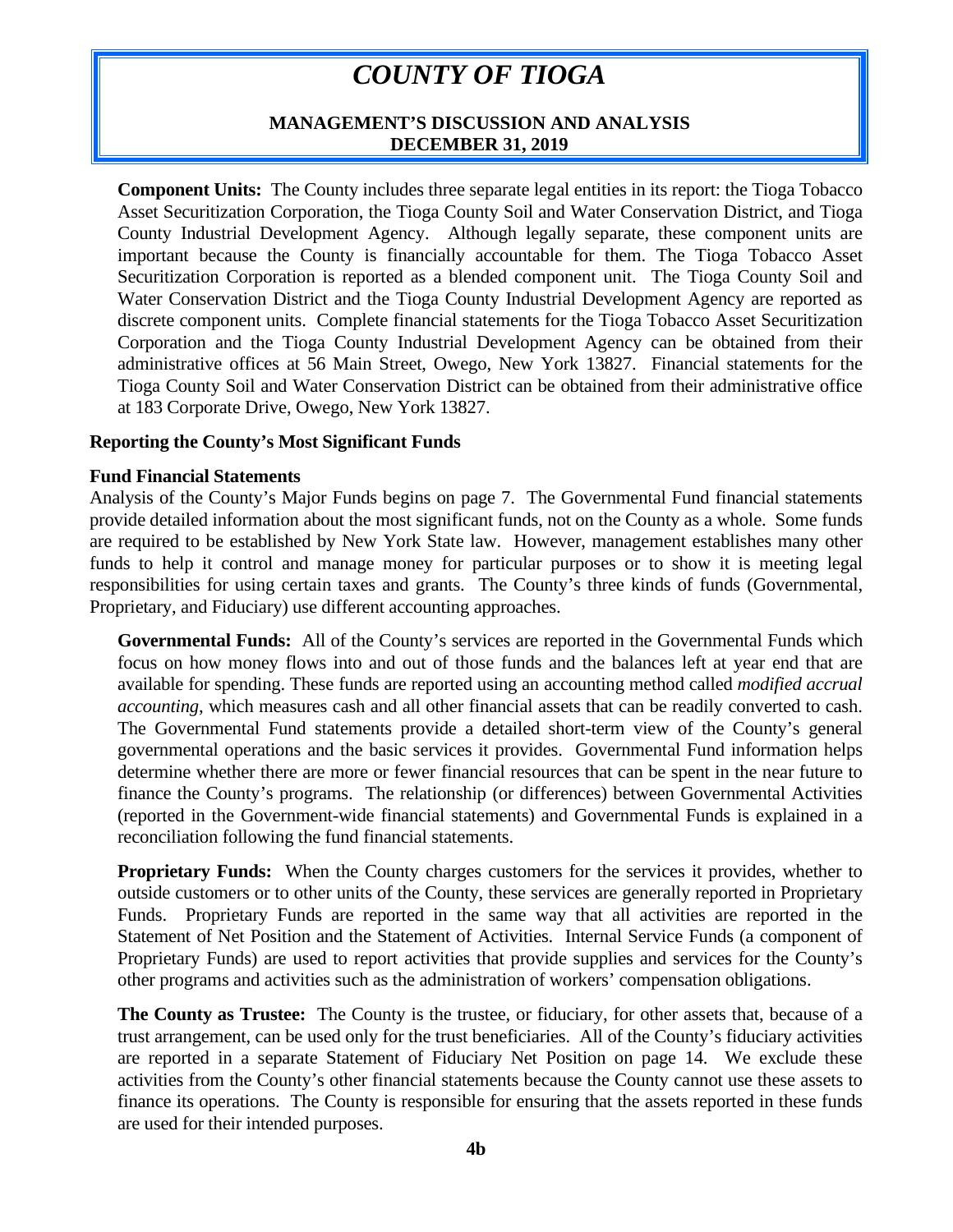## **MANAGEMENT'S DISCUSSION AND ANALYSIS DECEMBER 31, 2019**

## **THE COUNTY AS A WHOLE**

The County's net deficit for fiscal year ended December 31, 2019 decreased \$6,131,213, from \$21,721,447 to \$15,590,234. Last year net deficit increased by \$3,010,884.

The largest portion of the County's net position, \$61,500,999, reflects its investment in capital assets (land, buildings, machinery and equipment, and infrastructure) less any related outstanding debt used to acquire those assets. The County uses these capital assets to provide services to citizens; consequently, these assets are not available for future spending. Although the County's investment in capital assets is reported net of related debt, it should be noted that the resources needed to repay this debt must be provided by other sources, as the capital assets themselves cannot be used to liquidate these liabilities.

A portion of the County's net position, \$3,945,624, represents resources subject to external restrictions on how they may be used and are reported as restricted. Restricted fund balance of \$4,344,483 in the General, Capital Projects, Special Grant, and Debt Service Funds also includes unspent debt proceeds of \$398,859, which is reported as a portion of net investment in capital assets in the Statement of Net Position.

The remaining category of total net position, unrestricted net position, shows a deficit of \$81,036,857, which may be used to meet the government's ongoing obligations and services to creditors and citizens.

Our analysis below focuses on the net position (Figure 1), and changes in net position (Figure 2), of the County's Governmental Activities.

| <b>Figure 1 - Net Position</b>              |                                          |                                |                         |                                     |  |  |  |  |
|---------------------------------------------|------------------------------------------|--------------------------------|-------------------------|-------------------------------------|--|--|--|--|
|                                             |                                          | <b>Governmental Activities</b> |                         | <b>Dollar Change Percent Change</b> |  |  |  |  |
|                                             | 2018                                     | 2019                           | $2018 - 2019$           | $2018 - 2019$                       |  |  |  |  |
| <b>Current Assets</b>                       | \$<br>49,729,404 \$                      | 54,222,569                     | $\sqrt{3}$<br>4,493,165 | 9.04%                               |  |  |  |  |
| Capital Assets, Net                         | 67,396,467                               | 71,847,140                     | 4,450,673               | $6.60\%$                            |  |  |  |  |
| <b>Other Noncurrent Assets</b>              | 776,056                                  | 775,842                        | (214)                   | $(0.03)\%$                          |  |  |  |  |
| <b>Total Assets</b>                         | 117,901,927                              | 126,845,551                    | 8,943,624               | 7.59%                               |  |  |  |  |
| Pensions                                    | 8,283,942                                | 5,084,203                      | (3,199,739)             | $(38.63)\%$                         |  |  |  |  |
| <b>Other Postemployment Benefits</b>        | 7,277,553                                | 6,537,615                      | (739, 938)              | $(10.17)\%$                         |  |  |  |  |
| <b>Total Deferred Outflows of Resources</b> | 15,561,495                               | 11,621,818                     | (3,939,677)             | $(25.32)\%$                         |  |  |  |  |
| <b>Current Liabilities</b>                  | 11,479,222                               | 11,942,835                     | 463,613                 | 4.04%                               |  |  |  |  |
| <b>Noncurrent Liabilities</b>               | 135,550,860                              | 129, 102, 717                  | (6,448,143)             | $(4.76)\%$                          |  |  |  |  |
| <b>Total Liabilities</b>                    | 147,030,082                              | 141,045,552                    | (5,984,530)             | (4.07)%                             |  |  |  |  |
| Pensions                                    | 8,154,787                                | 2,389,674                      | (5,765,113)             | $(70.70)\%$                         |  |  |  |  |
| <b>Other Postemployment Benefits</b>        |                                          | 10,622,377                     | 10,622,377              | 100.00%                             |  |  |  |  |
| <b>Total Deferred Inflows of Resources</b>  | 8,154,787                                | 13,012,051                     | 4,857,264               | 59.56%                              |  |  |  |  |
| Net Investment in Capital Assets            | 55,808,485                               | 61,500,999                     | 5,692,514               | 10.20%                              |  |  |  |  |
| Restricted                                  | 4,362,202                                | 3,945,624                      | (416,578)               | $(9.55)$ %                          |  |  |  |  |
| Unrestricted                                | (81, 892, 134)                           | (81,036,857)                   | 855,277                 | 1.04%                               |  |  |  |  |
| <b>Total Net (Deficit)</b>                  | $(21, 721, 447)$ \$<br>$\boldsymbol{\$}$ | $(15,590,234)$ \$              | 6,131,213               | 28.23%                              |  |  |  |  |

*Figure 1 - Net Position*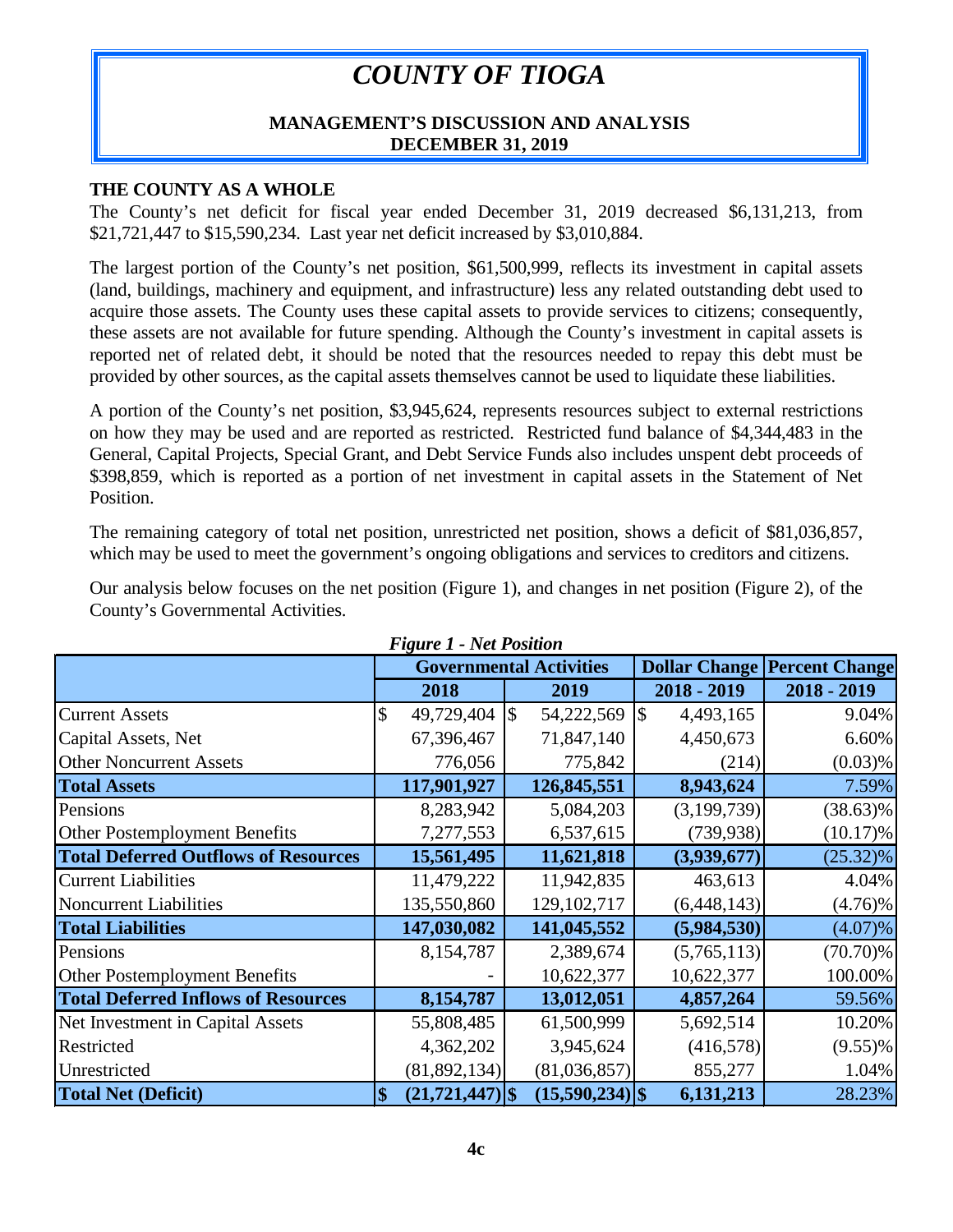## **MANAGEMENT'S DISCUSSION AND ANALYSIS DECEMBER 31, 2019**

Current assets increased primarily due to increases in cash and investments as a result of operations. Capital assets increased because capital outlay and the net effect of a change in estimate exceeded depreciation expense and net book value of disposed assets.

The fluctuations in deferred outflows of resources, deferred inflows of resources, and noncurrent liabilities related to OPEB and pensions are due to changes in actuarially determined amounts.

Current liabilities increased from the prior year based on increases in accounts payable and accrued liabilities based on timing of payments.

The change in net investment in capital assets is due to reductions in debt and increases in capital assets net of accumulated depreciation. Restricted net position decreased primarily as a result of decreases in capital reserves. Unrestricted net deficit decreased primarily as a result of lower expenses for OPEB and Pension liabilities.

The County's total revenues increased by 9.85%, while the total cost of all programs and services decreased 1.72%. Our analysis in Figure 2 considers the operations of Governmental Activities.

|                                           | <b>Governmental Activities</b> |                  |  |            |            | <b>Dollar Change</b> | <b>Percent Change</b> |
|-------------------------------------------|--------------------------------|------------------|--|------------|------------|----------------------|-----------------------|
|                                           |                                | 2018             |  | 2019       |            | $2018 - 2019$        | $2018 - 2019$         |
| <b>REVENUES</b>                           |                                |                  |  |            |            |                      |                       |
| <b>Program Revenues:</b>                  |                                |                  |  |            |            |                      |                       |
| <b>Charges for Services</b>               | \$                             |                  |  | 7,290,261  | $\sqrt{3}$ | 640,241              | 9.63%                 |
| <b>Operating Grants and Contributions</b> |                                | 16,087,761       |  | 16,597,163 |            | 509,402              | 3.17%                 |
| <b>Capital Grants</b>                     |                                | 2,270,704        |  | 3,193,242  |            | 922,538              | 40.63%                |
| <b>General Revenues:</b>                  |                                |                  |  |            |            |                      |                       |
| Property Taxes and Tax Items              |                                | 26,251,811       |  | 27,576,953 |            | 1,325,142            | 5.05%                 |
| <b>Sales and Other Taxes</b>              |                                | 24,658,094       |  | 24,971,673 |            | 313,579              | 1.27%                 |
| <b>Tobacco Settlement</b>                 |                                | 630,058          |  | 706,771    |            | 76,713               | 12.18%                |
| <b>State Sources</b>                      |                                | 1,303,159        |  | 1,376,229  |            | 73,070               | 5.61%                 |
| Use of Money and Property                 |                                | 288,006          |  | 525,855    |            | 237,849              | 82.58%                |
| Other                                     |                                | 460,755          |  | 353,173    |            | (107, 582)           | $(23.35)\%$           |
| Change in Estimate                        |                                |                  |  | 3,748,177  |            | 3,748,177            | N/A                   |
| <b>Total Revenues</b>                     | $\overline{\$}$                | 78,600,368 \$    |  | 86,339,497 | $\vert$ \$ | 7,739,129            | 9.85%                 |
| PROGRAM EXPENSES                          |                                |                  |  |            |            |                      |                       |
| <b>General Government</b>                 | \$                             | $17,657,073$ \$  |  | 17,048,002 | $\sqrt{3}$ | (609,071)            | $(3.45)\%$            |
| Education                                 |                                | 5,311,304        |  | 5,549,843  |            | 238,539              | 4.49%                 |
| <b>Public Safety</b>                      |                                | 15,979,213       |  | 15,546,227 |            | (432,986)            | $(2.71)$ %            |
| <b>Public Health</b>                      |                                | 8,190,273        |  | 7,925,891  |            | (264, 382)           | $(3.23)\%$            |
| Transportation                            |                                | 6,075,404        |  | 5,448,233  |            | (627, 171)           | $(10.32)\%$           |
| Economic Assistance and Opportunity       |                                | 23,808,300       |  | 24,347,359 |            | 539,059              | 2.26%                 |
| <b>Culture and Recreation</b>             |                                | 384,465          |  | 380,021    |            | (4, 444)             | $(1.16)\%$            |
| Home and Community Services               |                                | 2,656,450        |  | 2,430,939  |            | (225,511)            | (8.49)%               |
| Interest on Long-Term Debt                |                                | 1,548,770        |  | 1,531,769  |            | (17,001)             | (1.10)%               |
| <b>Total Expenses</b>                     | \$                             | 81,611,252   \$  |  | 80,208,284 | $\vert$ \$ | (1,402,968)          | $(1.72)\%$            |
| <b>CHANGE IN NET POSITION</b>             | \$                             | $(3,010,884)$ \$ |  |            |            | 9,142,097            | 41.94%                |

## *Figure 2 - Changes in Net Position*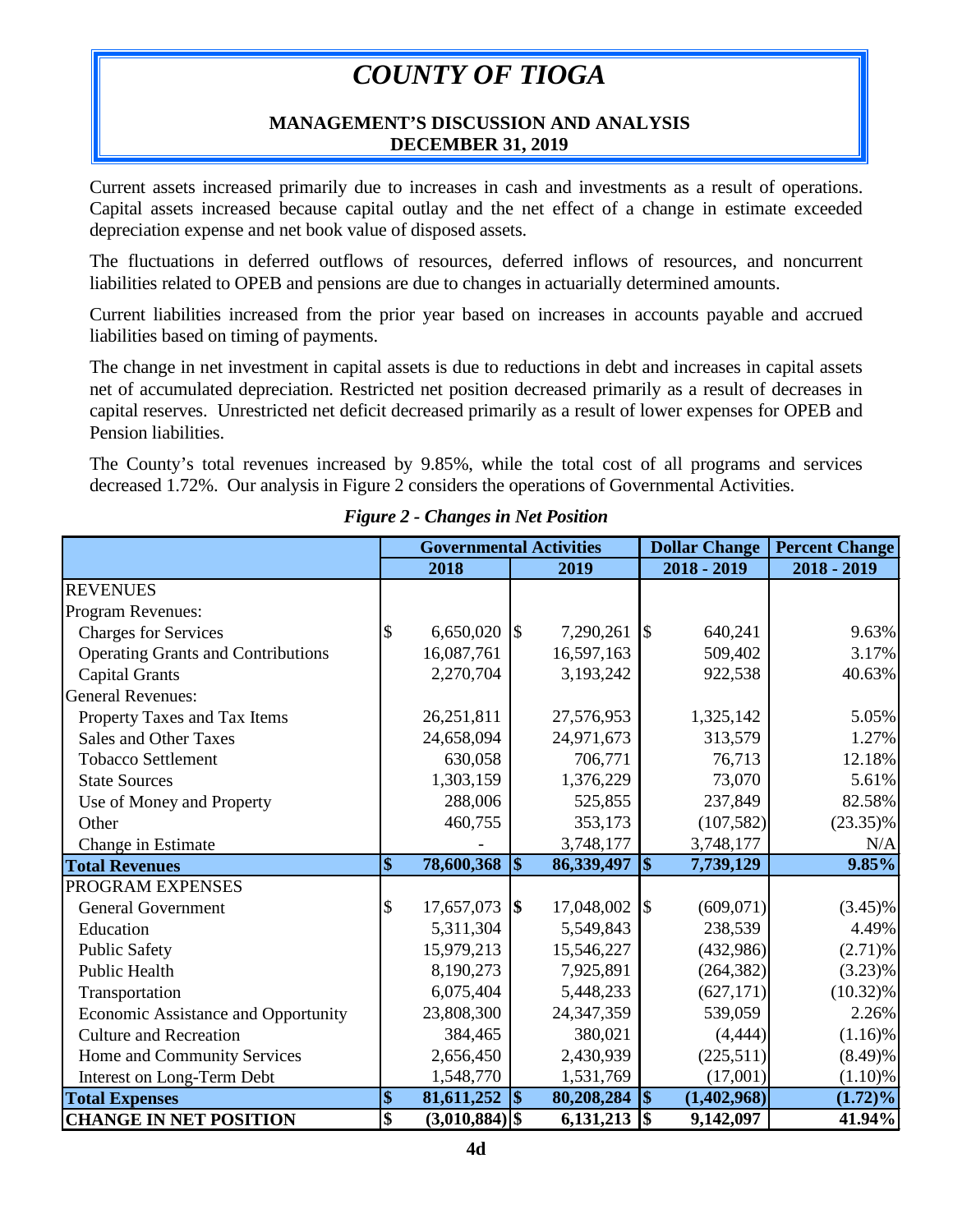## **MANAGEMENT'S DISCUSSION AND ANALYSIS DECEMBER 31, 2019**

## *Revenues*

- Charges for services increased based on additional charges for mental health fees, public safety, childcare, and safety net assistance.
- Operating grants increased primarily due to increased indigent legal services and fire protection aid in the current year.
- Capital grants increased due to additional ongoing transportation projects funded by state and federal sources.
- Property tax and tax items increased based on a decrease in unpaid and estimated uncollectible taxes. Sales tax increased due to additional economic activity in the County.

## *Expenses*

- The increase in education expense is attributable to increased tuition costs.
- General government, public safety, public health and transportation expense decreased due to changes in employee benefit allocations and fixed asset addition and depreciation allocations.
- Economic development and opportunity expenses increased due to additional social service program expenses in the current year.
- Home and community services expenses decreased as a result of decreased rehabilitation loan activity in the current year.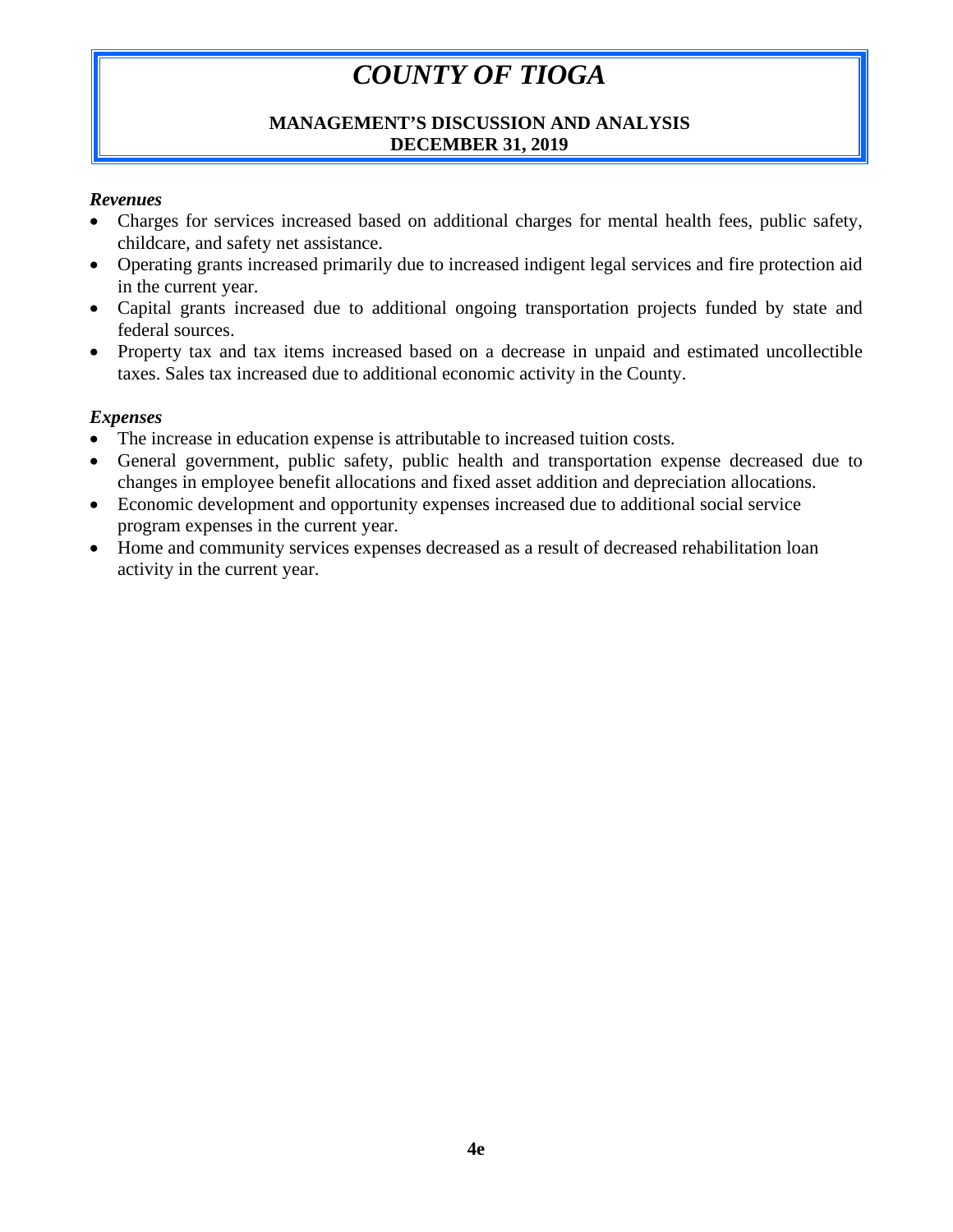## **MANAGEMENT'S DISCUSSION AND ANALYSIS DECEMBER 31, 2019**

Figures 3 and 4 show the sources of revenue for 2019 and 2018.



The cost of all Governmental Activities this year was \$80,208,284. As shown in the Statement of Activities, the amount our taxpayers ultimately financed for these activities through County property and other tax revenues was \$53,127,618, because some of the cost was paid by those who directly benefited from the programs or by other governments and organizations that subsidized certain programs with grants and contributions. Overall, the County's governmental program revenues were \$27,080,666. The County paid for the remaining "public benefit" portion of Governmental Activities with \$55,510,684 in taxes and other revenues, such as interest and general entitlements.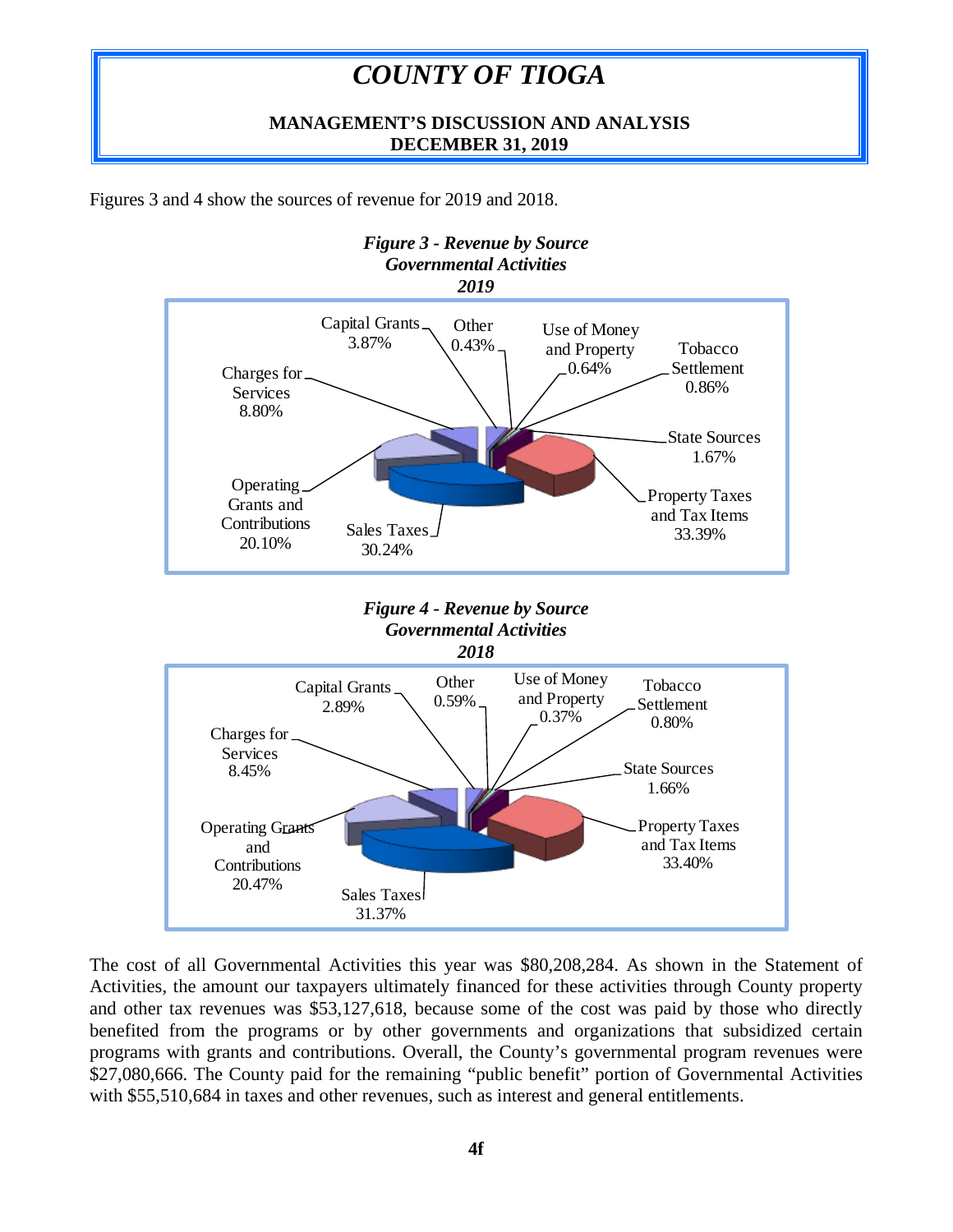## **MANAGEMENT'S DISCUSSION AND ANALYSIS DECEMBER 31, 2019**

Overall, program expenses of the County's Governmental Activities decreased \$1,402,968, which represents a 1.72% decrease from the prior year. The total cost versus revenue generated by activities for the County's largest programs is presented below. The difference between the cost and revenue shows the relative financial burden placed on the County's taxpayers by each of these functions.



*Figure 6 - Net Program Cost Governmental Activities 2018*

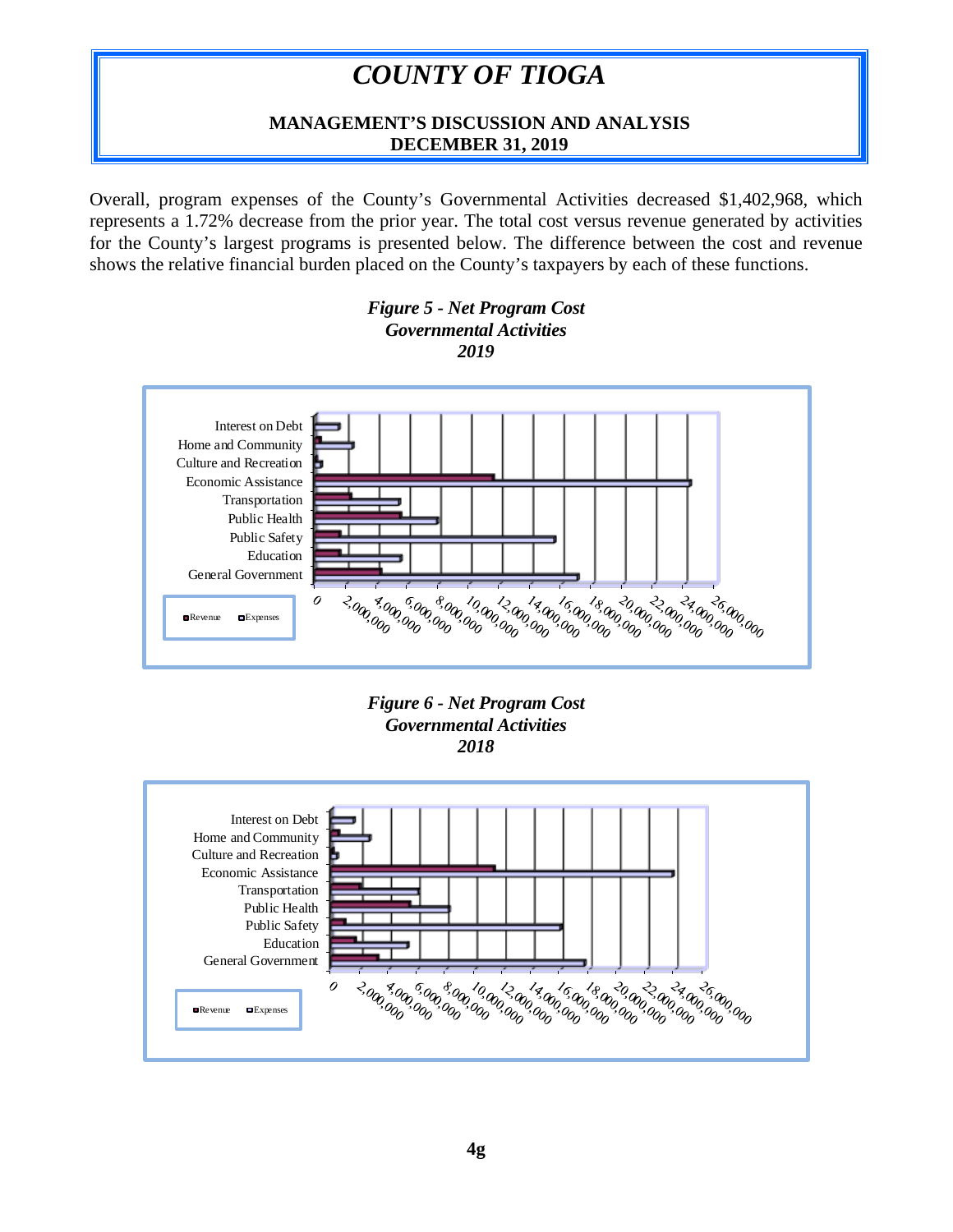## **MANAGEMENT'S DISCUSSION AND ANALYSIS DECEMBER 31, 2019**

## **THE COUNTY'S FUNDS**

At December 31, 2019, the County's Governmental Funds, as presented in the balance sheet on page 7, reported a combined fund balance of \$40,280,799, which represents an increase of 10.76% from the prior year. Of this amount, \$1,493,090 was non-spendable, \$4,344,483 was restricted, and \$11,204,683 was assigned, leaving \$23,238,543 in unassigned fund balance. Figure 7 shows the changes in fund balance for the County's Governmental Funds.

|                               |            |           |            |                    |               | <b>Dollar Change Percent Change</b> |
|-------------------------------|------------|-----------|------------|--------------------|---------------|-------------------------------------|
|                               | 2018       |           | 2019       |                    | $2018 - 2019$ | $2018 - 2019$                       |
| Major Funds:                  |            |           |            |                    |               |                                     |
| General Fund                  | 23,747,545 | <b>IS</b> | 27,935,867 | S                  | 4,188,322     | 17.64%                              |
| <b>Capital Projects Fund</b>  | 9,886,662  |           | 9,765,813  |                    | (120, 849)    | $(1.22\%)$                          |
| Non-Major Funds:              |            |           |            |                    |               |                                     |
| <b>Special Revenue Funds:</b> |            |           |            |                    |               |                                     |
| <b>County Road Fund</b>       | 250,177    |           | 297,843    |                    | 47,666        | 19.05%                              |
| Road Machinery Fund           | 476,689    |           | 234,915    |                    | (241,774)     | (50.72%)                            |
| <b>Special Grant Fund</b>     | 939,349    |           | 838,182    |                    | (101, 167)    | (10.77%)                            |
| Refuse and Garbage Fund       | 206,085    |           | 341,409    |                    | 135,324       | 65.66%                              |
| Debt Service Fund             | 861,446    |           | 866,770    |                    | 5,324         | 0.62%                               |
| <b>Totals</b>                 | 36,367,953 |           | 40,280,799 | $\boldsymbol{\$\}$ | 3,912,846     | 10.76%                              |

## *Figure 7 Governmental Funds Fund Balances*

The increase in the General Fund is primarily related to increased sales tax allocations.

## **General Fund Budgetary Highlights**

Over the course of the year, the County Legislature revised the County budget several times. These budget amendments consisted of budget transfers between functions, which did not increase the overall budget. In addition to these transfers, the County Legislature increased the overall budget to provide for unspent appropriations from the previous year (encumbrances) and various federal and state grants.

Actual charges to appropriations (expenditures) and other financing uses were below final budgeted amounts by \$5,289,895. Resources available for appropriation and other financing sources were \$2,837,779 above the final budgeted amounts.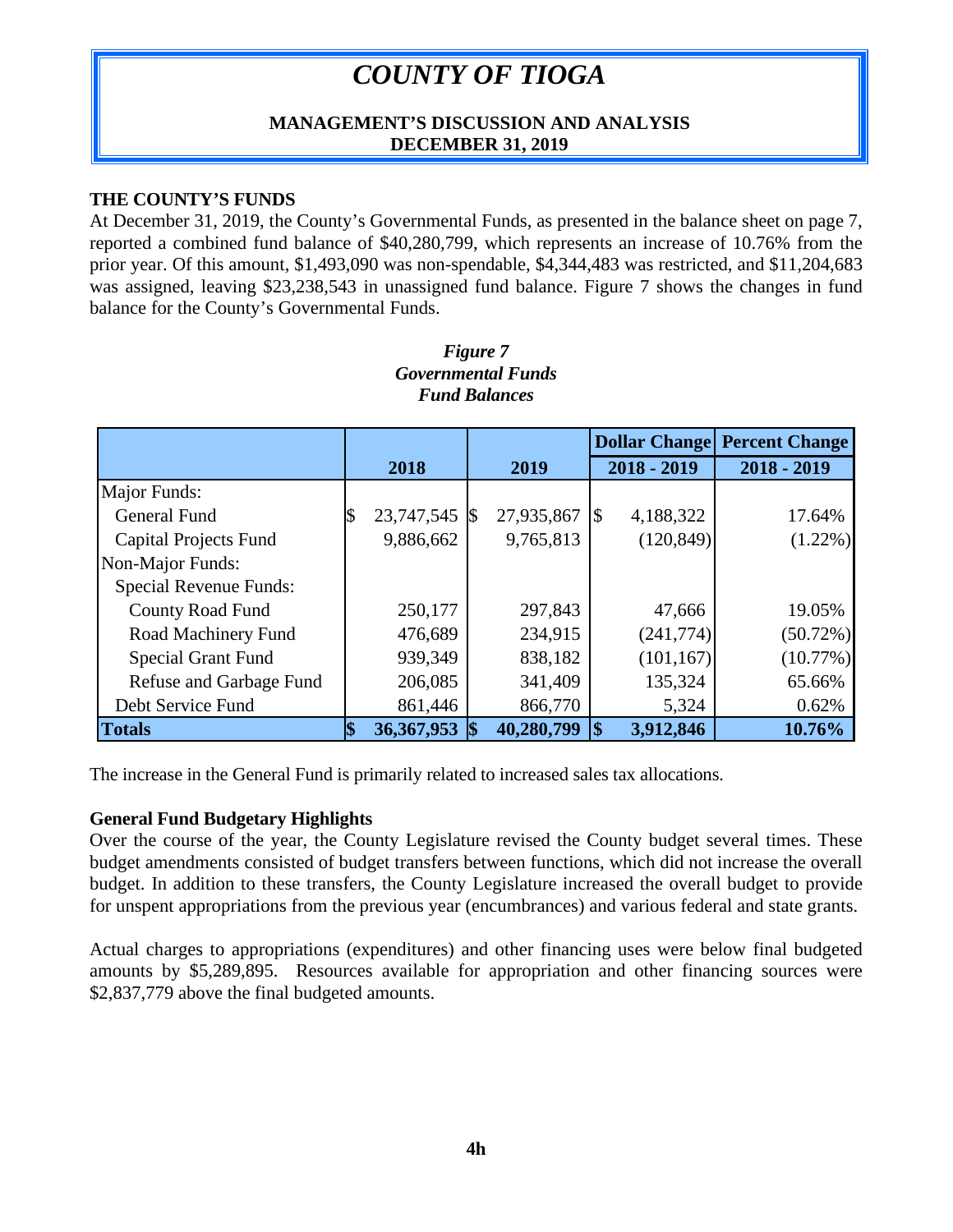## **MANAGEMENT'S DISCUSSION AND ANALYSIS DECEMBER 31, 2019**

## *Figure 8 - Budgetary Comparison Schedule - General Fund December 31, 2019*

|                                            | <b>Original</b>          | <b>Final Budget</b> |            |                         | Actual w/           | <b>Variance</b>   |               |
|--------------------------------------------|--------------------------|---------------------|------------|-------------------------|---------------------|-------------------|---------------|
|                                            | <b>Budget</b>            |                     |            |                         | <b>Encumbrances</b> |                   | Fav. (Unfav.) |
| <b>REVENUES AND OTHER</b>                  |                          |                     |            |                         |                     |                   |               |
| <b>FINANCING SOURCES</b>                   |                          |                     |            |                         |                     |                   |               |
| Real Property Taxes and Tax Items          | \$<br>25,463,997         | $\sqrt{3}$          | 25,463,997 | $\sqrt{3}$              | 26,721,885          | \$                | 1,257,888     |
| Nonproperty Tax Items                      | 20,331,062               |                     | 20,331,062 |                         | 24,014,865          |                   | 3,683,803     |
| Departmental Income                        | 6,085,245                |                     | 5,963,627  |                         | 5,570,709           |                   | (392, 918)    |
| <b>Intergovernmental Charges</b>           | 151,250                  |                     | 248,750    |                         | 532,872             |                   | 284,122       |
| Use of Money and Property                  | 172,160                  |                     | 172,160    |                         | 364,616             |                   | 192,456       |
| <b>State Sources</b>                       | 9,713,693                |                     | 11,792,114 |                         | 10,521,761          |                   | (1,270,353)   |
| <b>Federal Sources</b>                     | 7,141,567                |                     | 7,988,447  |                         | 6,923,793           |                   | (1,064,654)   |
| Other Revenues and Financing Sources       | 357,882                  |                     | 369,882    |                         | 517,317             |                   | 147,435       |
| <b>Total Revenues and Other Financing</b>  |                          |                     |            |                         |                     |                   |               |
| <b>Sources</b>                             | \$<br>69,416,856  \$     |                     | 72,330,039 | $\boldsymbol{\$}$       | 75,167,818          | \$                | 2,837,779     |
| <b>Appropriated Reserves and Fund</b>      |                          |                     |            |                         |                     |                   |               |
| <b>Balance</b>                             | \$<br>$2,989,471$ \\ \\$ |                     | 5,179,626  | $\vert$ \$              |                     | $\boldsymbol{\$}$ |               |
| <b>EXPENDITURES AND OTHER</b>              |                          |                     |            |                         |                     |                   |               |
| <b>FINANCING USES</b>                      |                          |                     |            |                         |                     |                   |               |
| <b>General Governmental Support</b>        | \$<br>12,112,187         | $\sqrt{3}$          | 14,042,228 | $\overline{\mathbf{S}}$ | 12,176,435          | \$                | 1,865,793     |
| Education                                  | 5,739,600                |                     | 6,022,237  |                         | 5,931,474           |                   | 90,763        |
| <b>Public Safety</b>                       | 8,677,492                |                     | 9,858,668  |                         | 9,079,341           |                   | 779,327       |
| <b>Public Health</b>                       | 5,859,589                |                     | 6,474,068  |                         | 5,684,955           |                   | 789,113       |
| Transportation                             |                          |                     | 592,507    |                         | 357,936             |                   | 234,571       |
| <b>Economic Assistance and Opportunity</b> | 20,367,269               |                     | 20,792,318 |                         | 20,527,869          |                   | 264,449       |
| <b>Culture and Recreation</b>              | 422,011                  |                     | 436,661    |                         | 421,717             |                   | 14,944        |
| Home and Community Services                | 777,381                  |                     | 779,880    |                         | 777,141             |                   | 2,739         |
| <b>Employee Benefits</b>                   | 13,584,860               |                     | 13,635,160 |                         | 12,709,503          |                   | 925,657       |
| Debt Service (Principal and Interest)      | 2,098,595                |                     | 2,108,595  |                         | 2,108,595           |                   |               |
| <b>Other Financing Uses</b>                | 2,767,343                |                     | 2,767,343  |                         | 2,444,804           |                   | 322,539       |
| <b>Total Expenditures and Other</b>        |                          |                     |            |                         |                     |                   |               |
| <b>Financing Uses</b>                      | \$<br>72,406,327         | $\vert$ \$          | 77,509,665 | \$                      | 72,219,770          | \$                | 5,289,895     |
| <b>Excess of Revenues</b>                  |                          |                     |            |                         |                     |                   |               |
| and Other Financing Sources                | \$                       | \$                  |            | \$                      | 2,948,048           | $\vert$ \$        | 8,127,674     |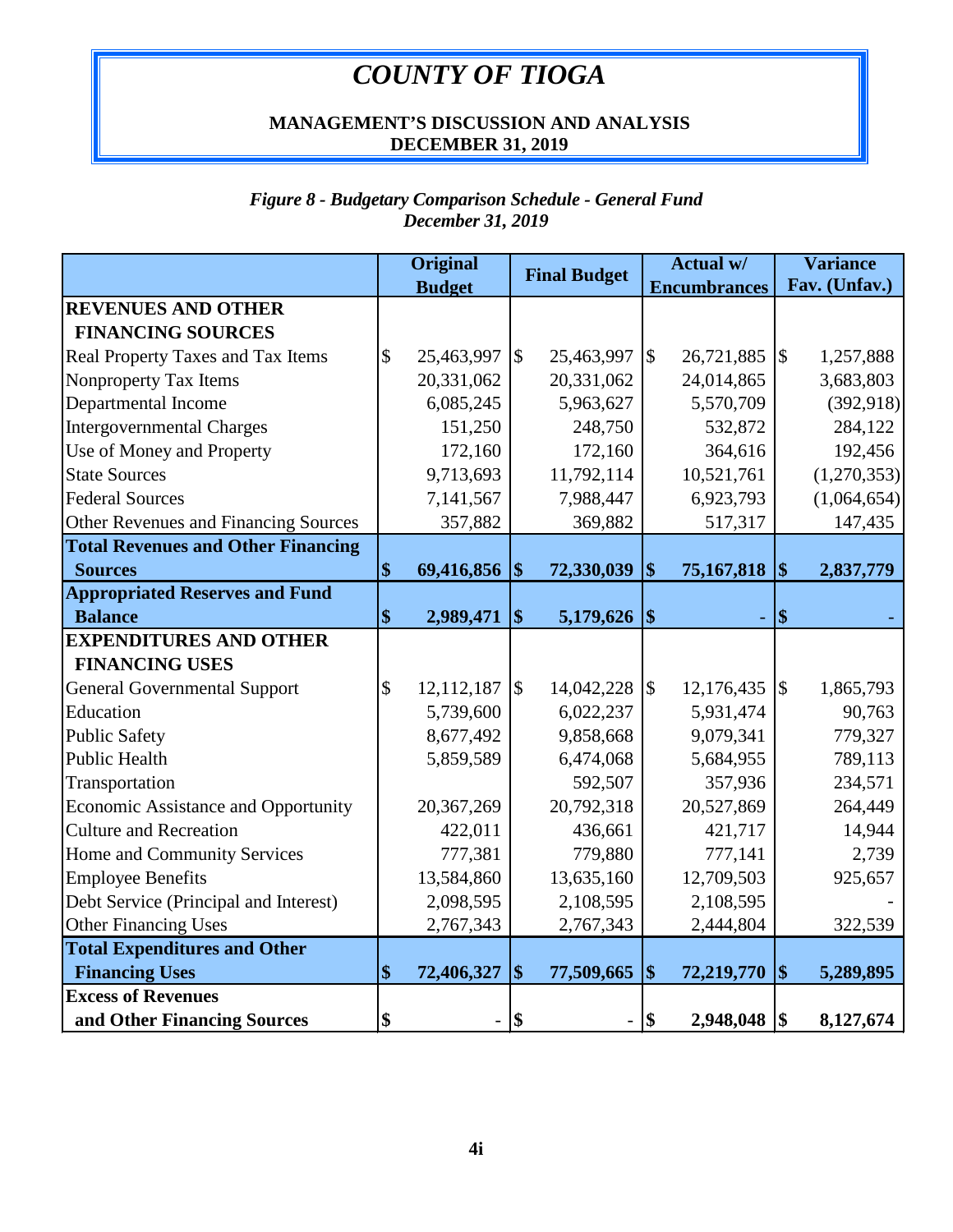## **MANAGEMENT'S DISCUSSION AND ANALYSIS DECEMBER 31, 2019**

## **CAPITAL ASSETS AND DEBT ADMINISTRATION**

#### **Capital Assets**

At December 31, 2019, the County had \$137,987,355, partially offset by accumulated depreciation of \$66,140,215, invested in a broad range of capital assets, including buildings and improvements, machinery and equipment, roads and bridges, and construction-in-progress. This amount represents a net increase (including additions, disposals and depreciation) of \$4,450,673 from the prior year.

|                            |  | <b>Governmental Activities</b> |  |            |  | <b>Dollar</b> | <b>Percent</b> |
|----------------------------|--|--------------------------------|--|------------|--|---------------|----------------|
|                            |  |                                |  |            |  | <b>Change</b> | <b>Change</b>  |
|                            |  | 2018                           |  | 2019       |  | $2018 - 2019$ | $2018 - 2019$  |
| Land                       |  | 1,264,322 \$                   |  |            |  | 96,787        | 7.66%          |
| Construction-in-Progress   |  | 445,216                        |  | 184,307    |  | (260,909)     | $(58.60)\%$    |
| Buildings and Improvements |  | 21,324,256                     |  | 23,295,549 |  | 1,971,293     | 9.24%          |
| Machinery and Equipment    |  | 3,396,722                      |  | 7,186,436  |  | 3,789,714     | 111.57%        |
| Infrastructure             |  | 40,965,951                     |  | 39,819,739 |  | (1,146,212)   | $(2.80)\%$     |
| <b>Totals</b>              |  | 67,396,467                     |  | 71,847,140 |  | 4,450,673     | 6.60%          |

## *Figure 9 - Capital Assets, Net of Depreciation*

This year's additions consisted of:

| <b>Total Net Change</b>           | 4,450,673     |
|-----------------------------------|---------------|
| Net Book Value of Disposed Assets | (23, 338)     |
| Less: Depreciation Expense        | (5,231,130)   |
| Plus: Change in Estimate          | 3,748,177     |
| <b>Total Additions</b>            | 5,956,964     |
| Infrastructure                    | 3,356,756     |
| Machinery and Equipment           | 1,921,127     |
| <b>Buildings and Improvements</b> | 494,774       |
| Construction-in-Progress          | \$<br>184,307 |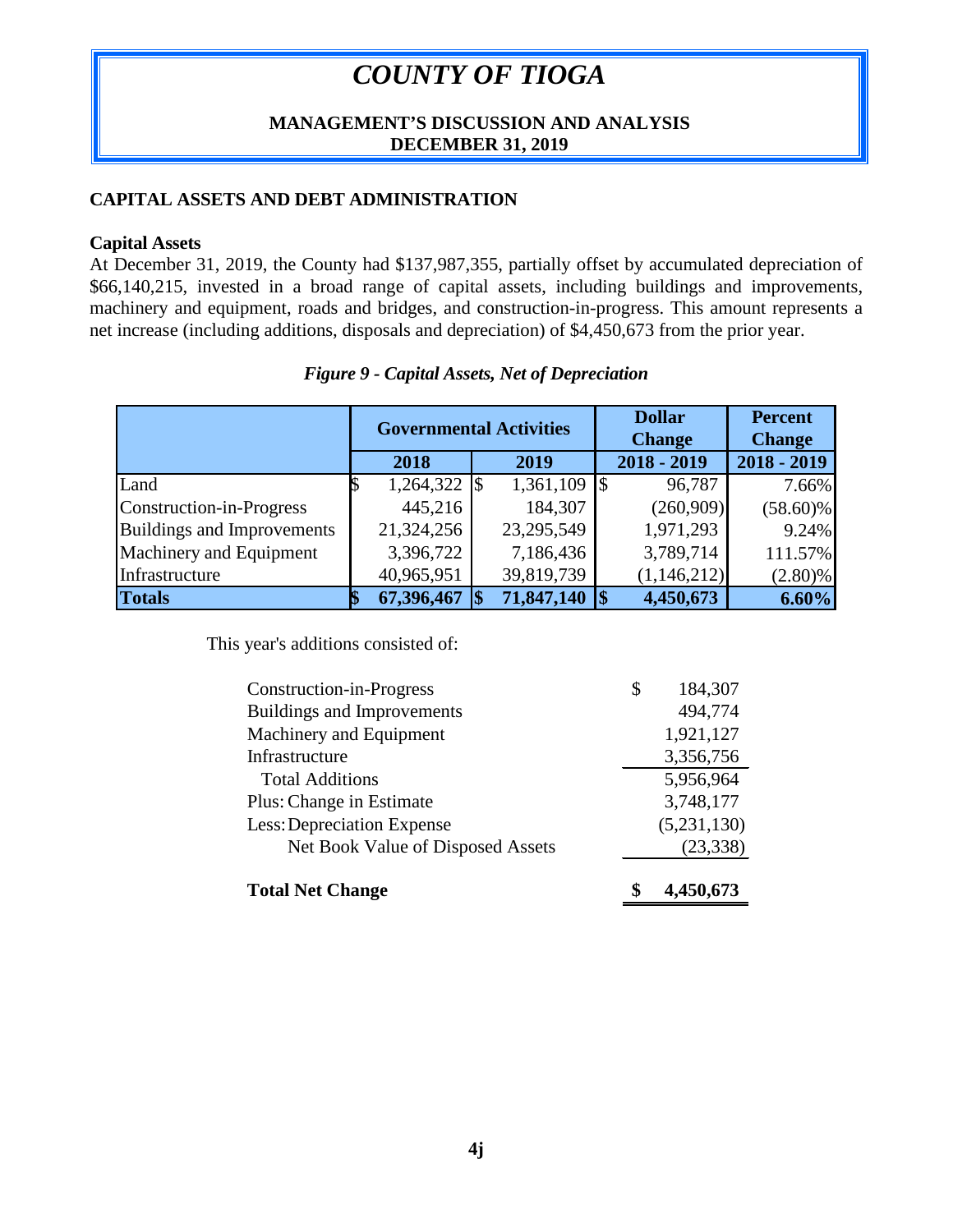## **MANAGEMENT'S DISCUSSION AND ANALYSIS DECEMBER 31, 2019**

## **Debt Administration**

At the end of 2019, the County and its blended component unit had total debt outstanding, in the form of serial bonds, of \$23,757,915. The County's debt of \$10,745,000 is backed by the full faith and credit of the County. Of this amount, \$10,745,000 is subject to the County's statutory debt limit of \$182,134,533, and represents approximately 5.9% of the County's debt limit. The blended component unit, Tioga Tobacco Asset Securitization Corporation, has debt of \$17,047,341, which is backed by future Tobacco Settlement Revenues.

|                                       | <b>Governmental Activities</b> | <b>Dollar Change</b> |               |
|---------------------------------------|--------------------------------|----------------------|---------------|
|                                       | 2018                           | 2019                 | $2018 - 2019$ |
| <b>Bonds</b> - Issued by County       | 12,280,000 \$                  | $10,745,000$ \$      | (1,535,000)   |
| Bonds - Issued by TTASC               | 13,062,915                     | 13,012,915           | (50,000)      |
| Tobacco Settlement Pass-through Bonds |                                |                      |               |
| <b>Accreted Interest</b>              | 3,593,799                      | 4,034,426            | 440,627       |
| <b>Totals</b>                         | 28,936,714 \$                  | 27,792,341 \$        | (1,144,373)   |

## *Figure 10 - Outstanding Debt at Years Ended*

Moody's Investors Service assigned the rating of A1 to the County's most recent debt issuance.

The County also has other long-term liabilities, which are further described in the footnotes.

## **ECONOMIC FACTORS AND NEXT YEAR'S BUDGETS**

- The County Legislature is sensitive to property tax burdens on residents of the County and is working diligently to keep taxes low and find ways to have the County run more efficiently at a lower cost. In developing the 2020 Budget, the Legislature increased appropriations by a total of \$3,835,829 or 4.66%; appropriations increased in the General Fund by \$3,085,642 or 4.09%. Revenues increased by \$3,899,351 or 7.13%; General Fund revenue increased by \$3,958,459 or 7.82%. The tax levy for 2020 is up by \$518,862; an actual 2.15% increase over 2019 while reliance on appropriated fund balance decreased by \$582,384.
- In the first 6 months of 2020, sales tax revenue is down 7.3% over 2019; a COVID-19 recession is a significant contributor. Because of the continuous impacts of COVID-19 the County also expects that State Aid will be cut by 20% in the second half of 2020.
- Gaming Revenue for 2019 was \$1,376,229, an increase of 5.61% over 2018. \$1,000,000 of the 2019 gaming revenue was moved into a capital reserve in 2020. However, with the casino being closed since March 2020 due to COVID-19, gaming revenue is expected to be down \$700,000 to \$900,000 in 2020.
- The 2020 County budget appropriates \$4,171,950 (compared to \$3,257,500 in 2019) for all capital projects (bridges, road projects, vehicles, and equipment).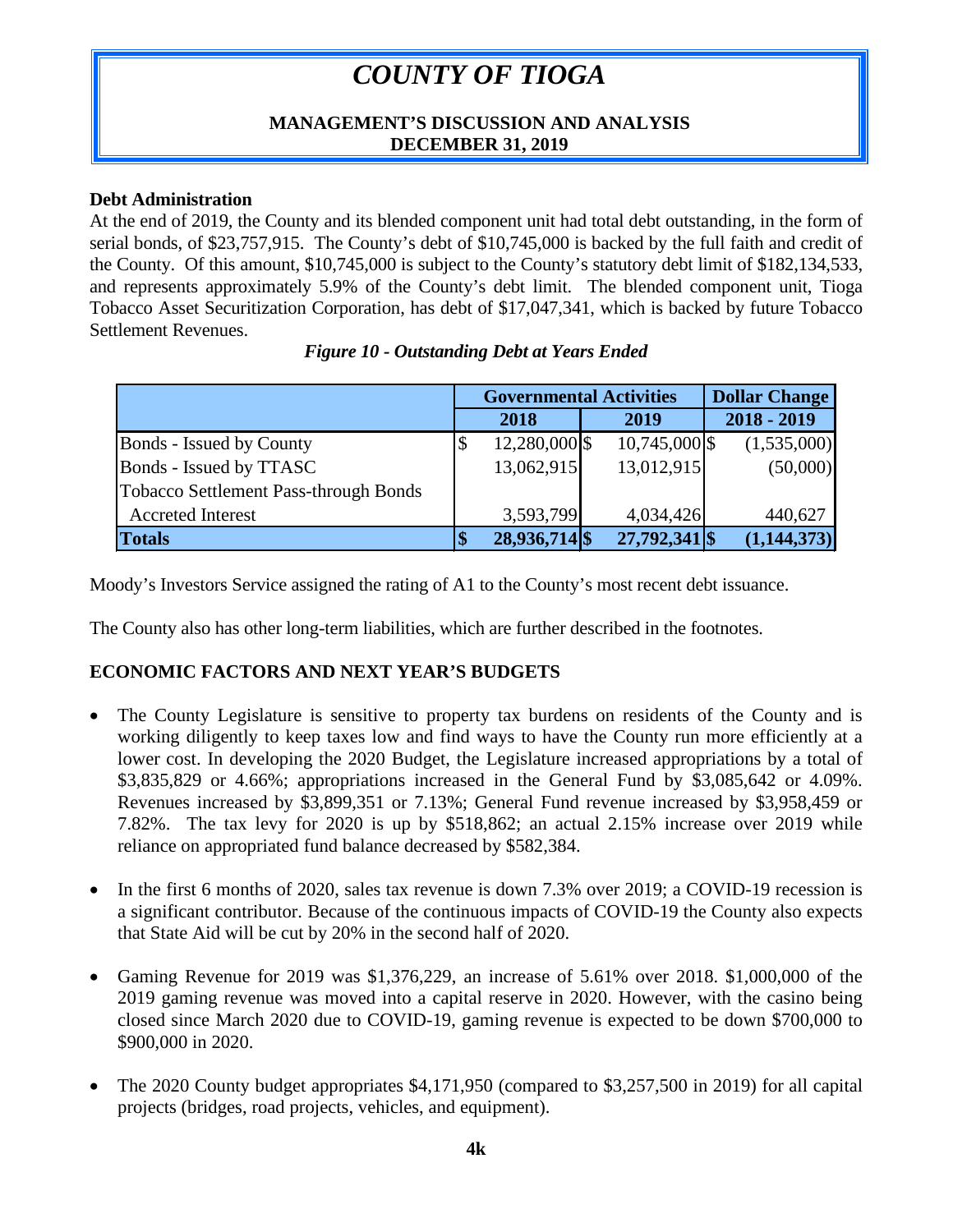## **MANAGEMENT'S DISCUSSION AND ANALYSIS DECEMBER 31, 2019**

• Employee benefit costs remain a high expenditure. The County was able to decrease the 2020 budget by \$77,975, bringing the 2020 budget to \$14,232,834 compared to \$14,310,809 for 2019. The high cost is largely attributed to health insurance premiums. Health insurance covers retirees and active employees.

## **CONTACTING THE COUNTY'S FINANCIAL MANAGEMENT**

This financial report is designed to provide the County of Tioga's citizens, taxpayers, customers, and investors and creditors with a general overview of the County's finances and to show the County's accountability for the money it receives and disburses. If you have questions about the report or need any additional financial information, contact James McFadden, County Treasurer, 56 Main Street, Owego, New York 13827.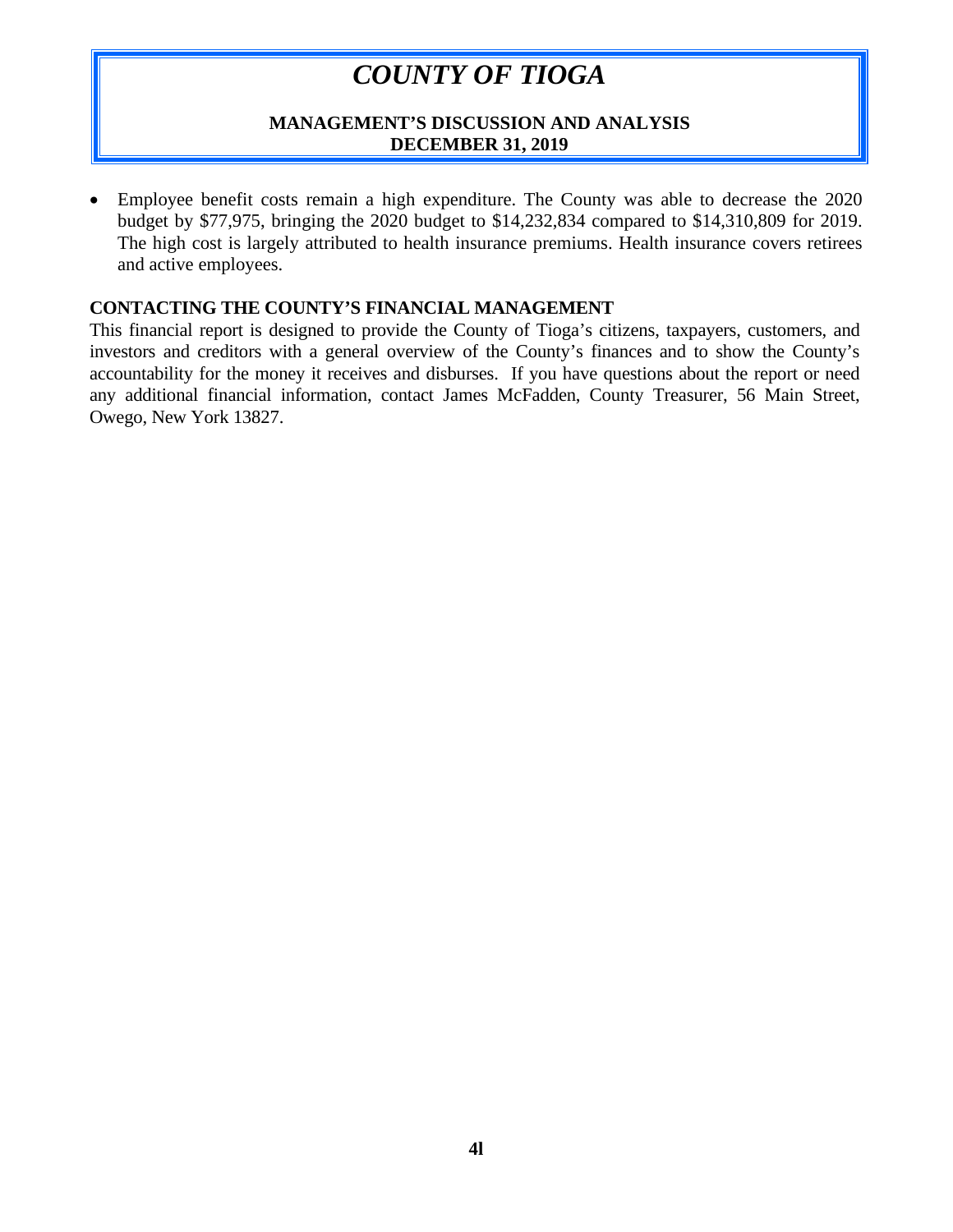## **STATEMENT OF NET POSITION DECEMBER 31, 2019**

|                                                             | <b>Primary</b><br>Government      | <b>Component Units</b>                            |                                                                 |  |  |
|-------------------------------------------------------------|-----------------------------------|---------------------------------------------------|-----------------------------------------------------------------|--|--|
|                                                             | Governmental<br><b>Activities</b> | <b>Industrial</b><br>Development<br><b>Agency</b> | <b>Soil and Water</b><br><b>Conservation</b><br><b>District</b> |  |  |
| <b>ASSETS</b>                                               |                                   |                                                   |                                                                 |  |  |
| <b>Current Assets</b>                                       |                                   |                                                   |                                                                 |  |  |
| Cash and Cash Equivalents                                   | 16,362,246<br>Y.                  | 2,419,740<br>\$                                   | \$<br>1,364,802                                                 |  |  |
| <b>Restricted Cash</b>                                      | 3,550,019                         | 1,048,921                                         |                                                                 |  |  |
| Investments                                                 | 17,249,404                        | 859,563                                           |                                                                 |  |  |
| Taxes Receivable, Net                                       | 6,382,632                         |                                                   |                                                                 |  |  |
| Accounts Receivable, Net                                    | 1,205,776                         | 453,517                                           | 1,762,345                                                       |  |  |
| Loans and Leases Receivable - Current Portion               |                                   | 87,709                                            |                                                                 |  |  |
| Due from State and Federal Governments                      | 7,968,385                         |                                                   |                                                                 |  |  |
| Due from Other Governments                                  | 11,017                            |                                                   |                                                                 |  |  |
| Prepaid Expenses                                            | 1,493,090                         |                                                   | 3,308                                                           |  |  |
| <b>Total Current Assets</b>                                 | 54,222,569                        | 4,869,450                                         | 3,130,455                                                       |  |  |
| <b>Noncurrent Assets</b>                                    |                                   |                                                   |                                                                 |  |  |
| Restricted Cash and Cash Equivalents                        | 775,842                           |                                                   |                                                                 |  |  |
| Loans and Leases Receivable, Long-Term Portion              |                                   | 512,952                                           |                                                                 |  |  |
| Capital Assets-Land and Construction in Progress            | 1,545,416                         | 1,467,178                                         |                                                                 |  |  |
| Capital Assets-Depreciable, Net of Accumulated Depreciation | 70,301,724                        | 783,955                                           | 372,851                                                         |  |  |
| <b>Total Noncurrent Assets</b>                              | 72,622,982                        | 2,764,085                                         | 372,851                                                         |  |  |
| <b>Total Assets</b>                                         | 126,845,551                       | 7,633,535                                         | 3,503,306                                                       |  |  |
| <b>Deferred Outflows of Resources</b>                       |                                   |                                                   |                                                                 |  |  |
| Pensions                                                    | 5,084,203                         |                                                   | 258,125                                                         |  |  |
| Other Postemployment Benefits                               | 6,537,615                         |                                                   |                                                                 |  |  |
| <b>Total Deferred Outflows of Resources</b>                 | 11,621,818                        |                                                   | 258,125                                                         |  |  |
| <b>LIABILITIES</b>                                          |                                   |                                                   |                                                                 |  |  |
| <b>Current Liabilities</b>                                  |                                   |                                                   |                                                                 |  |  |
| <b>Accounts Payable</b>                                     | 699,093                           | 887,417                                           | 284,539                                                         |  |  |
| <b>Accrued Liabilities</b>                                  | 934,713                           |                                                   | 35,749                                                          |  |  |
| <b>Interest Payable</b>                                     | 153,686                           |                                                   |                                                                 |  |  |
| Due to Other Governments                                    | 4,552,944                         |                                                   |                                                                 |  |  |
| <b>Compensated Absences</b>                                 | 1,258,629                         |                                                   |                                                                 |  |  |
| <b>Contract Advances</b>                                    |                                   |                                                   | 452,990                                                         |  |  |
| <b>Unearned Revenue</b>                                     | 1,153,770                         |                                                   |                                                                 |  |  |
| Self Insurance Accruals                                     | 840,000                           |                                                   |                                                                 |  |  |
| Long-term Obligations Due Within One Year                   | 2,350,000                         | 39,281                                            |                                                                 |  |  |
| <b>Total Current Liabilities</b>                            | 11,942,835                        | 926,698                                           | 773,278                                                         |  |  |
| Long-Term Obligations Due After One Year                    | 129, 102, 717                     | 560.342                                           | 279,851                                                         |  |  |
| <b>Total Liabilities</b>                                    | 141,045,552                       | 1,487,040                                         | 1,053,129                                                       |  |  |
| <b>Deferred Inflows of Resources</b>                        |                                   |                                                   |                                                                 |  |  |
| Pensions                                                    | 2,389,674                         |                                                   | 143,883                                                         |  |  |
| Other Postemployment Benefits                               | 10,622,377                        |                                                   |                                                                 |  |  |
| <b>Total Deferred Inflows of Resources</b>                  | 13,012,051                        |                                                   | 143,883                                                         |  |  |
| <b>Net Position</b>                                         |                                   |                                                   |                                                                 |  |  |
| Net Investment in Capital Assets                            | 61,500,999                        | 2,251,133                                         | 372,851                                                         |  |  |
| Restricted                                                  | 3,945,624                         | 1,048,921                                         | 1,612,244                                                       |  |  |
| Unrestricted (Deficit)                                      | (81,036,857)                      | 2,846,441                                         | 579,324                                                         |  |  |
| <b>Total Net Position (Deficit)</b>                         | (15,590,234)<br>\$                | \$<br>6,146,495                                   | \$<br>2,564,419                                                 |  |  |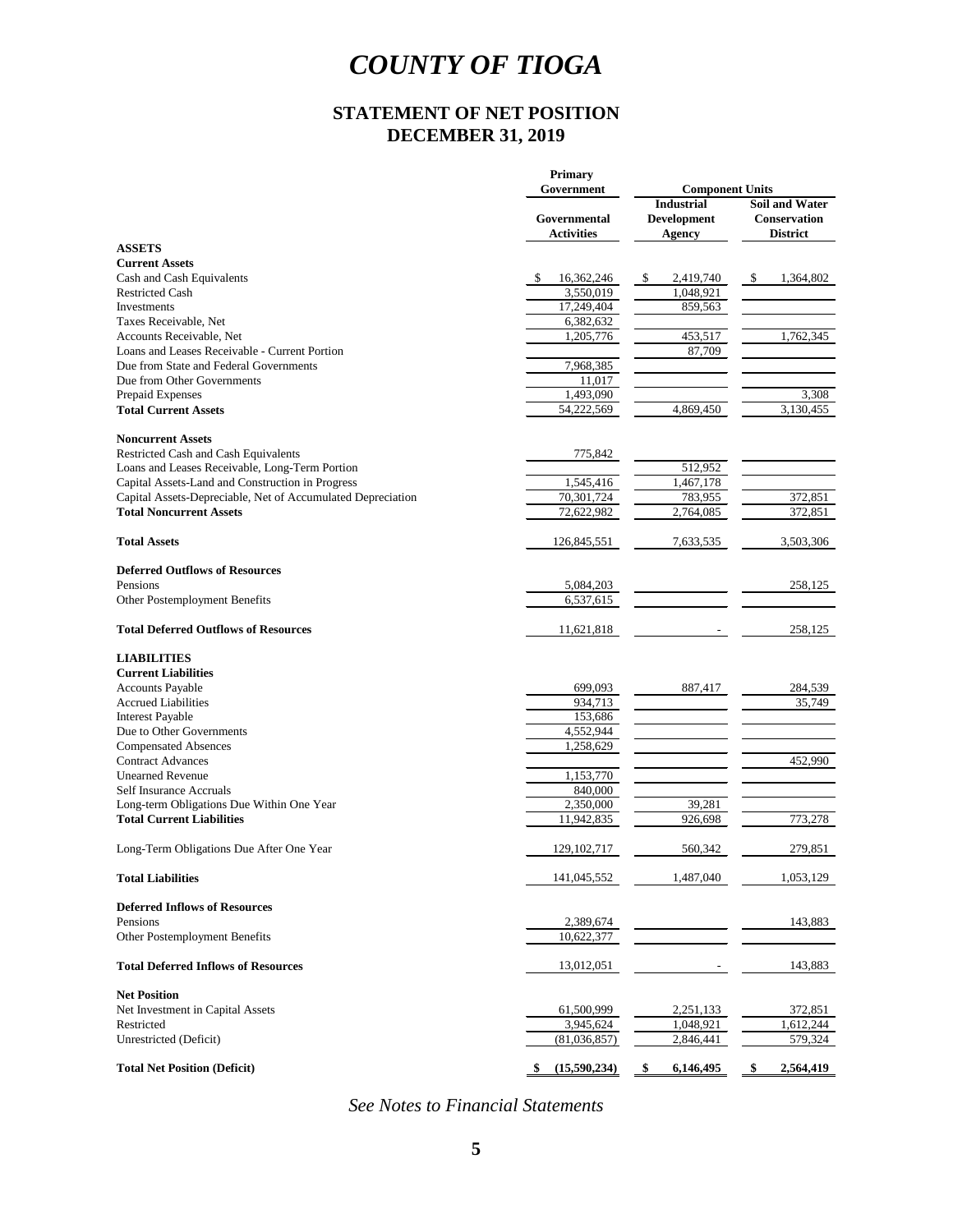## **STATEMENT OF ACTIVITIES FOR THE YEAR ENDED DECEMBER 31, 2019**

|                                                                 |                 | <b>Program Revenues</b>               |                                                               |                                                      |  |  |  |  |  |
|-----------------------------------------------------------------|-----------------|---------------------------------------|---------------------------------------------------------------|------------------------------------------------------|--|--|--|--|--|
|                                                                 | <b>Expenses</b> | <b>Charges for</b><br><b>Services</b> | <b>Operating</b><br><b>Grants</b> and<br><b>Contributions</b> | Capital<br><b>Grants</b> and<br><b>Contributions</b> |  |  |  |  |  |
| <b>FUNCTIONS/PROGRAMS</b>                                       |                 |                                       |                                                               |                                                      |  |  |  |  |  |
| <b>Primary Government</b>                                       |                 |                                       |                                                               |                                                      |  |  |  |  |  |
| <b>Governmental Activities:</b><br>General Governmental Support | 17,048,002      | 2,553,794<br>\$                       | \$<br>441,124                                                 | 1,240,862                                            |  |  |  |  |  |
| Education                                                       | 5,549,843       |                                       | 1,567,783                                                     |                                                      |  |  |  |  |  |
| <b>Public Safety</b>                                            | 15,546,227      | 610,830                               | 961,335                                                       |                                                      |  |  |  |  |  |
| <b>Public Health</b>                                            | 7,925,891       | 3,118,293                             | 2,406,906                                                     |                                                      |  |  |  |  |  |
| Transportation                                                  | 5,448,233       | 858                                   | 480,837                                                       | 1,804,148                                            |  |  |  |  |  |
| Economic Assistance and Opportunity                             | 24,347,359      | 966,937                               | 10,579,648                                                    |                                                      |  |  |  |  |  |
| Culture and Recreation                                          | 380,021         |                                       | 45,805                                                        |                                                      |  |  |  |  |  |
| Home and Community Services                                     | 2,430,939       | 39,549                                | 113,725                                                       | 148,232                                              |  |  |  |  |  |
| Interest on Debt                                                | 1,531,769       |                                       |                                                               |                                                      |  |  |  |  |  |
| <b>Total Primary Government</b>                                 | 80,208,284      | 7,290,261<br>\$                       | 16,597,163<br>\$                                              | 3,193,242<br>S                                       |  |  |  |  |  |
| <b>Component Units</b>                                          |                 |                                       |                                                               |                                                      |  |  |  |  |  |
| <b>Industrial Development Agency</b>                            | 979,888         | 256,844                               | 660,384                                                       |                                                      |  |  |  |  |  |
| Soil and Water Conservation District                            | 3,315,492       | 350,155                               | 2,717,143                                                     |                                                      |  |  |  |  |  |
| <b>Total Component Units</b>                                    | 4,295,380<br>ъ  | 606,999<br>\$                         | 3,377,527<br>Y.                                               | \$                                                   |  |  |  |  |  |

Net (Expense) Revenue and Changes in Net Position Brought Forward

#### **GENERAL REVENUES**

Property Taxes, Levied for General Purposes Sales and Other Taxes County Appropriations Tobacco Settlement Payments State Sources Not Restricted to Specific Programs Use of Money and Property Sale of Property and Compensation for Loss Miscellaneous Fines and Forfeitures

#### **Special Item**

Change in Estimate of Capital Assets

#### **Total General Revenues**

Change in Net Position

Net Position (Deficit) - Beginning of Year

#### **Net Position (Deficit) - End of Year**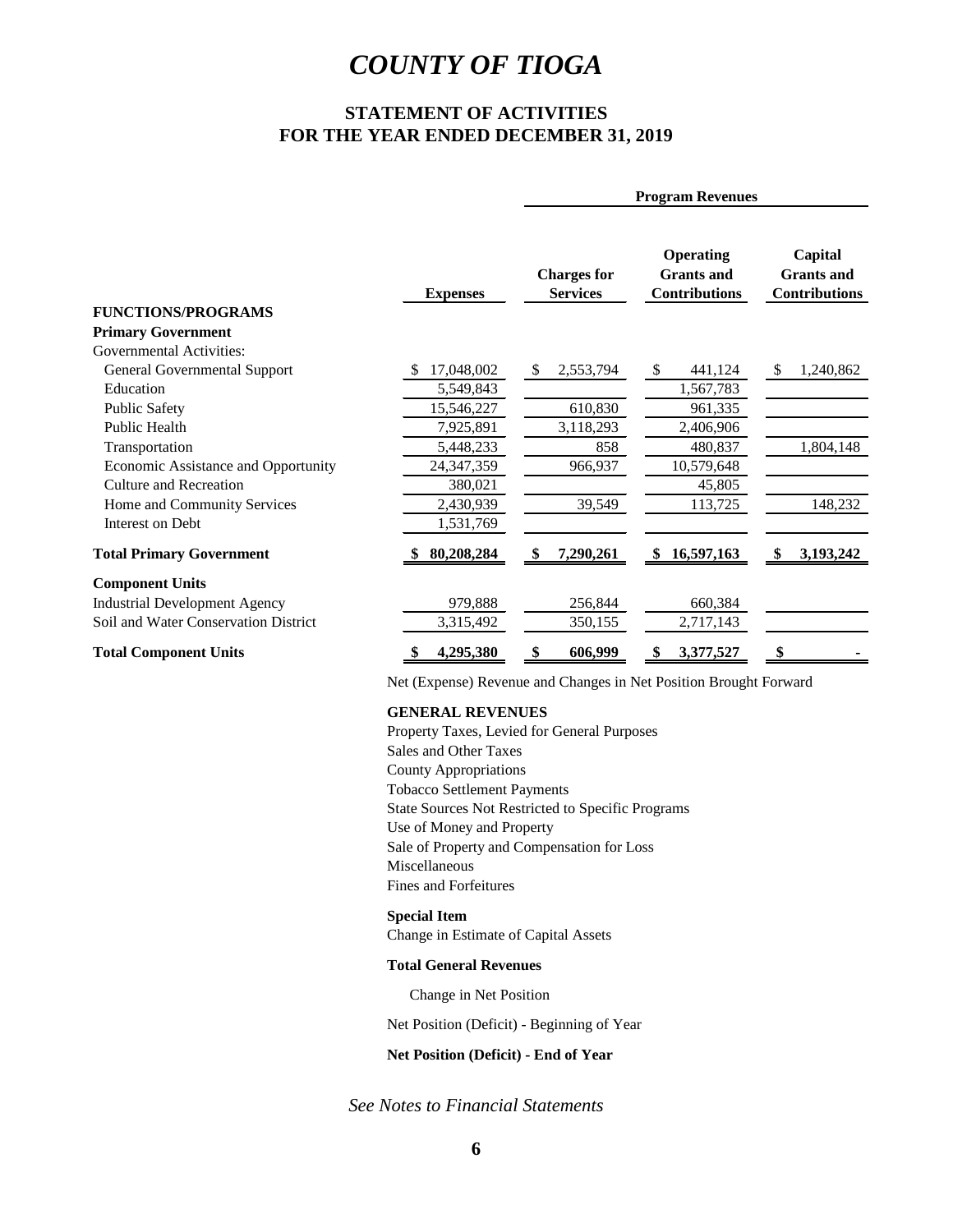| <b>Net (Expense) Revenue and</b> |  |
|----------------------------------|--|
| Changes in Net Position          |  |

|                    | <b>Changes in Net Position</b> |                       |
|--------------------|--------------------------------|-----------------------|
| <b>Primary</b>     |                                |                       |
| Government         | <b>Component Units</b>         |                       |
| <b>Total</b>       | <b>Industrial</b>              | <b>Soil and Water</b> |
| Governmental       | <b>Development</b>             | <b>Conservation</b>   |
| <b>Activities</b>  | <b>Agency</b>                  | <b>District</b>       |
|                    |                                |                       |
|                    |                                |                       |
| \$<br>(12,812,222) | \$                             | \$                    |
| (3,982,060)        |                                |                       |
| (13, 974, 062)     |                                |                       |
| (2,400,692)        |                                |                       |
| (3,162,390)        |                                |                       |
| (12,800,774)       |                                |                       |
| (334,216)          |                                |                       |
| (2,129,433)        |                                |                       |
| (1,531,769)        |                                |                       |
| (53, 127, 618)     |                                |                       |
|                    |                                |                       |
|                    | (62, 660)                      |                       |
|                    |                                | (248, 194)            |
|                    | (62,660)                       | (248, 194)            |
| (53, 127, 618)     | (62, 660)                      | (248, 194)            |
|                    |                                |                       |
| 27,576,953         |                                |                       |
| 24,971,673         |                                |                       |
|                    |                                | 319,234               |
| 706,771            |                                |                       |
| 1,376,229          |                                |                       |
| 525,855            | 32,478                         |                       |
| 25,771             |                                |                       |
| 238,578            |                                | 10,620                |
| 88,824             |                                |                       |
|                    |                                |                       |
| 3,748,177          |                                |                       |
| 59,258,831         | 32,478                         | 329,854               |
| 6, 131, 213        | (30, 182)                      | 81,660                |
| (21, 721, 447)     | 6,176,677                      | 2,482,759             |
| \$<br>(15,590,234) | \$<br>6,146,495                | \$<br>2,564,419       |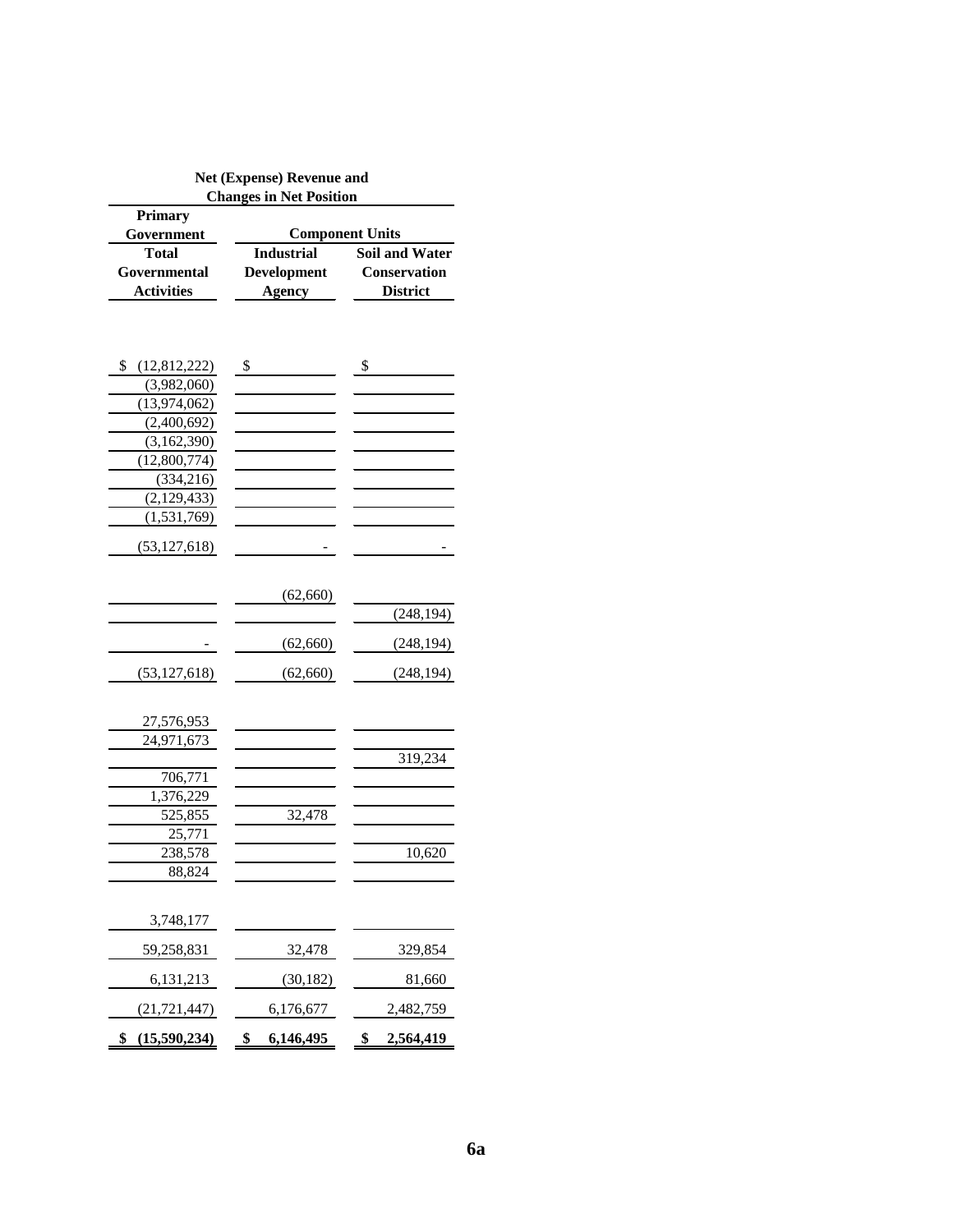## **BALANCE SHEET GOVERNMENTAL FUNDS DECEMBER 31, 2019**

|                                                                              | <b>Major Funds</b> |                        |                                            | <b>Total</b>              |                                           |    |                                              |
|------------------------------------------------------------------------------|--------------------|------------------------|--------------------------------------------|---------------------------|-------------------------------------------|----|----------------------------------------------|
|                                                                              |                    | <b>General</b><br>Fund | Capital<br><b>Projects</b><br><b>Funds</b> |                           | Non-Major<br>Governmental<br><b>Funds</b> |    | <b>Total</b><br>Governmental<br><b>Funds</b> |
| <b>ASSETS</b>                                                                |                    |                        |                                            |                           |                                           |    |                                              |
| Cash and Cash Equivalents - Unrestricted                                     | S.                 | 10,651,680             | \$<br>3,621,739                            | $\boldsymbol{\mathsf{S}}$ | 825,302                                   | \$ | 15,098,721                                   |
| Cash and Cash Equivalents - Restricted                                       |                    | 360,346                | 2,370,114                                  |                           | 1,595,401                                 |    | 4,325,861                                    |
| Investments                                                                  |                    | 10,153,183             | 3,555,302                                  |                           |                                           |    | 13,708,485                                   |
| Taxes Receivable, Net                                                        |                    | 6,382,632              |                                            |                           |                                           |    | 6,382,632                                    |
| Other Receivables, Net                                                       |                    | 469,846                |                                            |                           | 709,087                                   |    | 1,178,933                                    |
| Due from State and Federal Governments                                       |                    | 7,054,695              | 594,426                                    |                           | 319,264                                   |    | 7,968,385                                    |
| Due from Other Governments                                                   |                    | 11,017                 |                                            |                           |                                           |    | 11,017                                       |
| Prepaid Expenses                                                             |                    | 1,493,090              |                                            |                           |                                           |    | 1,493,090                                    |
| <b>Total Assets</b>                                                          |                    | \$36,576,489           | \$<br>10,141,581                           | \$                        | 3,449,054                                 | \$ | 50, 167, 124                                 |
| <b>LIABILITIES</b>                                                           |                    |                        |                                            |                           |                                           |    |                                              |
| <b>Accounts Payable</b>                                                      | $\mathcal{S}$      | 492,581                | \$<br>59,225                               | $\boldsymbol{\mathsf{S}}$ | 132,520                                   | \$ | 684,326                                      |
| <b>Accrued Liabilities</b>                                                   |                    | 901,609                |                                            |                           | 30,753                                    |    | 932,362                                      |
| Due to Other Governments                                                     |                    | 4,381,825              | 171,119                                    |                           |                                           |    | 4,552,944                                    |
| <b>Unearned Revenue</b>                                                      |                    | 1,008,346              | 145,424                                    |                           |                                           |    | 1,153,770                                    |
| <b>Total Liabilities</b>                                                     |                    | 6,784,361              | 375,768                                    |                           | 163,273                                   |    | 7,323,402                                    |
| DEFERRED INFLOWS OF RESOURCES                                                |                    |                        |                                            |                           |                                           |    |                                              |
| Unavailable Revenue                                                          |                    | 1,856,261              |                                            |                           | 706,662                                   |    | 2,562,923                                    |
| <b>FUND BALANCES</b>                                                         |                    |                        |                                            |                           |                                           |    |                                              |
| Nonspendable                                                                 |                    | 1,493,090              |                                            |                           |                                           |    | 1,493,090                                    |
| Restricted                                                                   |                    | 360,345                | 2,370,114                                  |                           | 1,614,024                                 |    | 4,344,483                                    |
| Assigned                                                                     |                    | 2,843,889              | 7,395,699                                  |                           | 965,095                                   |    | 11,204,683                                   |
| Unassigned                                                                   |                    | 23,238,543             |                                            |                           |                                           |    | 23, 238, 543                                 |
| <b>Total Fund Balances</b>                                                   |                    | 27,935,867             | 9,765,813                                  |                           | 2,579,119                                 |    | 40,280,799                                   |
| <b>Total Liabilities, Deferred Inflows</b><br>of Resources and Fund Balances |                    | \$36,576,489           | \$<br>10,141,581                           | \$                        | 3,449,054                                 |    | \$50,167,124                                 |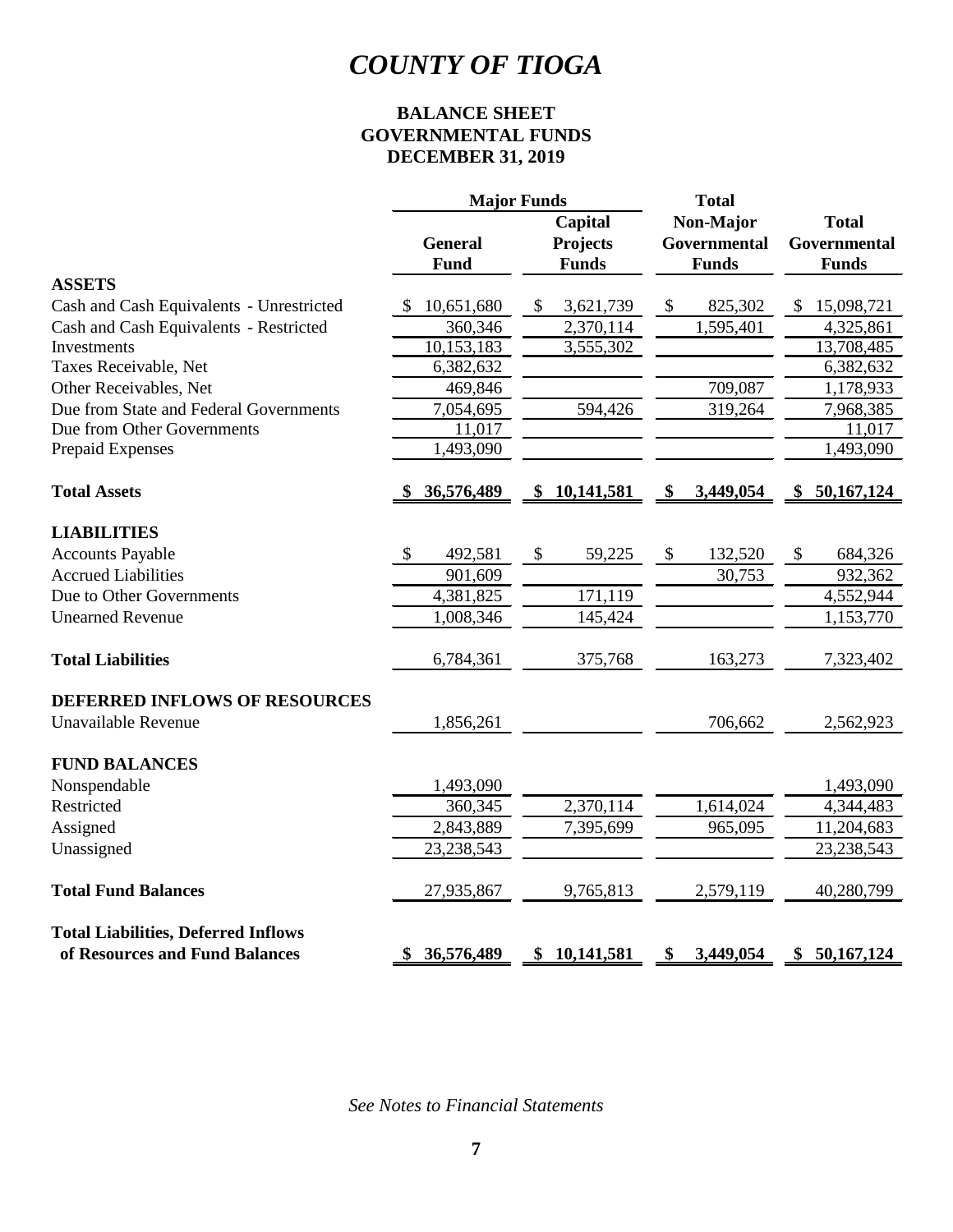## **RECONCILIATION OF GOVERNMENTAL FUNDS BALANCE SHEET TO THE STATEMENT OF NET POSITION DECEMBER 31, 2019**

| <b>Total Governmental Fund Balances</b>                                                                                                                                                                                                                                                                                                                                                                                                                                                                                |                                                             | \$<br>40,280,799 |
|------------------------------------------------------------------------------------------------------------------------------------------------------------------------------------------------------------------------------------------------------------------------------------------------------------------------------------------------------------------------------------------------------------------------------------------------------------------------------------------------------------------------|-------------------------------------------------------------|------------------|
| Amounts reported for Governmental Activities in the Statement of Net Position are different<br>because:                                                                                                                                                                                                                                                                                                                                                                                                                |                                                             |                  |
| Capital assets, net of accumulated depreciation, used in Governmental Activities are not<br>financial resources and, therefore, are not reported in the funds.<br><b>Historical Cost of Capital Assets</b><br>Less Accumulated Depreciation                                                                                                                                                                                                                                                                            | \$<br>137,987,355<br>(66, 140, 215)                         | 71,847,140       |
| The County's proportionate share of the local retirement systems' collective net pension<br>liability is not reported in the funds.<br>Net Pension Liability - Proportionate Share                                                                                                                                                                                                                                                                                                                                     |                                                             | (5,505,160)      |
| Certain revenues are deferred in Governmental Funds due to applying the "availability"<br>criterion" to receivables for the modified accrual basis of accounting. However, these<br>deferred inflows of resources are considered revenues in the Statement of Activities due<br>to applying the full accrual basis of accounting.                                                                                                                                                                                      |                                                             | 2,562,923        |
| Internal Service Fund is used by management to charge the costs of certain activities, such<br>as health and workers' compensation insurance. The assets and liabilities of the Internal<br>Service Fund are included in Governmental Activities in the Statement of Net Position.                                                                                                                                                                                                                                     |                                                             | (935, 831)       |
| Certain accrued expenses, such as interest on debt, reported in the Statement of Net<br>Position do not require the use of current financial resources and, therefore, are not<br>reported as liabilities in Governmental Funds.                                                                                                                                                                                                                                                                                       |                                                             | (153, 686)       |
| Deferred outflows of resources represents a consumption of net position that applies to<br>future periods and, therefore, is not reported in the Governmental Funds. Deferred inflows<br>of resources represents an acquisition of net position that applies to future periods and,<br>therefore, is not reported in the Governmental Funds.<br>Deferred Inflows of Resources - Pensions<br>Deferred Outflows of Resources - Pensions<br>Deferred Inflows of Resources - OPEB<br>Deferred Outflows of Resources - OPEB | \$<br>(2,389,674)<br>5,084,203<br>(10,622,377)<br>6,537,615 | (1,390,233)      |
| Long-term liabilities, including bonds payable, compensated absences, and other<br>postemployment benefits liability, are not due and payable in the current period and,<br>therefore, are not reported in the funds.<br><b>Bonds Payable</b>                                                                                                                                                                                                                                                                          | \$<br>(23,757,915)                                          |                  |
| <b>Accreted Interest on TASC Bonds</b><br>Other Postemployment Benefits Liability<br><b>Compensated Absences</b>                                                                                                                                                                                                                                                                                                                                                                                                       | (4,034,426)<br>(93, 245, 216)<br>(1,258,629)                | (122, 296, 186)  |
| <b>Net Position (Deficit) of Governmental Activities</b>                                                                                                                                                                                                                                                                                                                                                                                                                                                               |                                                             | (15,590,234)     |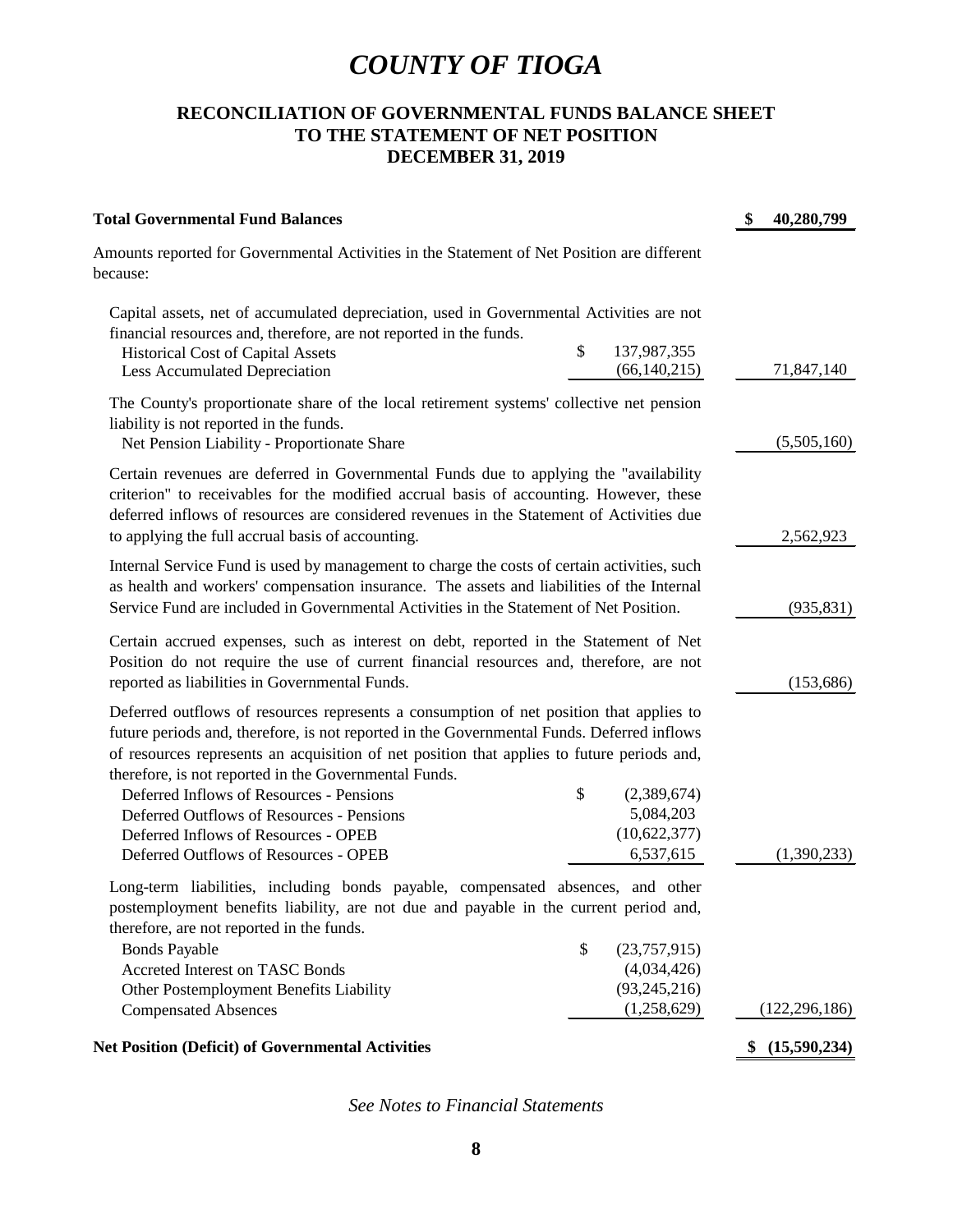## **STATEMENT OF REVENUES, EXPENDITURES, AND CHANGES IN FUND BALANCES GOVERNMENTAL FUNDS FOR THE YEAR ENDED DECEMBER 31, 2019**

|                                                                         | <b>Major Funds</b>      |                                     | <b>Total</b>                              |                                              |  |
|-------------------------------------------------------------------------|-------------------------|-------------------------------------|-------------------------------------------|----------------------------------------------|--|
|                                                                         | General<br>Fund         | Capital<br>Projects<br><b>Funds</b> | Non-Major<br>Governmental<br><b>Funds</b> | <b>Total</b><br>Governmental<br><b>Funds</b> |  |
| <b>REVENUES</b>                                                         |                         |                                     |                                           |                                              |  |
| <b>Real Property Taxes</b>                                              | 23,528,995<br>S         | \$                                  | \$<br>1,349,360                           | 24,878,355<br>S.                             |  |
| <b>Real Property Tax Items</b><br>Nonproperty Tax Items                 | 3,192,890<br>24,014,865 | 956,808                             | 96,448                                    | 3,289,338<br>24,971,673                      |  |
| Departmental Income                                                     | 5,570,709               |                                     | 425                                       | 5,571,134                                    |  |
| <b>Intergovernmental Charges</b>                                        | 532,872                 |                                     |                                           | 532,872                                      |  |
| Use of Money and Property                                               | 364,616                 | 88,406                              | 31,104                                    | 484,126                                      |  |
| <b>Licenses and Permits</b>                                             | 41,401                  |                                     |                                           | 41,401                                       |  |
| <b>Fines and Forfeitures</b>                                            | 88,824                  |                                     |                                           | 88,824                                       |  |
| Sale of Property and Compensation for Loss                              | 42,900                  |                                     | 6,209                                     | 49,109                                       |  |
| <b>Miscellaneous Local Sources</b>                                      | 237,793                 | 785                                 | 616,150                                   | 854,728                                      |  |
| <b>State Sources</b>                                                    | 10,521,761              | 1,922,696                           | 230,874                                   | 12,675,331                                   |  |
| <b>Federal Sources</b>                                                  | 6,923,793               | 1,085,789                           | 465,195                                   | 8,474,777                                    |  |
| <b>Total Revenues</b>                                                   | 75,061,419              | 4,054,484                           | 2,795,765                                 | 81,911,668                                   |  |
| <b>EXPENDITURES</b>                                                     |                         |                                     |                                           |                                              |  |
| <b>General Governmental Support</b>                                     | 11,997,535              |                                     | 51,128                                    | 12,048,663                                   |  |
| Education                                                               | 5,549,843               |                                     |                                           | 5,549,843                                    |  |
| <b>Public Safety</b>                                                    | 8,954,789               |                                     |                                           | 8,954,789                                    |  |
| Health                                                                  | 5,409,583               |                                     |                                           | 5,409,583                                    |  |
| Transportation                                                          | 282,936                 |                                     | 2,138,698                                 | 2,421,634                                    |  |
| Economic Assistance and Opportunity                                     | 20,370,327              |                                     | 175,295                                   | 20,545,622                                   |  |
| <b>Culture and Recreation</b>                                           | 375,912                 |                                     |                                           | 375,912                                      |  |
| Home and Community Services                                             | 777,141                 |                                     | $\overline{1,}481,858$                    | 2,258,999                                    |  |
| <b>Employee Benefits</b>                                                | 12,708,031              |                                     | 745,379                                   | 13,453,410                                   |  |
| Debt Service (Principal and Interest)                                   | 2,108,595               |                                     | 582,138                                   | 2,690,733                                    |  |
| Capital Outlay                                                          |                         | 4,168,934                           |                                           | 4,168,934                                    |  |
| <b>Total Expenditures</b>                                               | 68,534,692              | 4,168,934                           | 5,174,496                                 | 77,878,122                                   |  |
| Excess of Revenues (Expenditures)                                       | 6,526,727               | (114, 450)                          | (2,378,731)                               | 4,033,546                                    |  |
| <b>OTHER FINANCING SOURCES (USES)</b>                                   |                         |                                     |                                           |                                              |  |
| <b>Interfund Transfers In</b>                                           | 106,399                 |                                     | 2,324,104                                 | 2,430,503                                    |  |
| Interfund Transfers (Out)                                               | (2,444,804)             | (6, 399)                            | (100,000)                                 | (2,551,203)                                  |  |
| <b>Total Other Financing Sources (Uses)</b>                             | (2,338,405)             | (6,399)                             | 2,224,104                                 | (120,700)                                    |  |
| Excess of Revenues (Expenditures)<br>and Other Financing Sources (Uses) | 4,188,322               | (120, 849)                          | (154, 627)                                | 3,912,846                                    |  |
| Fund Balances, Beginning                                                | 23,747,545              | 9,886,662                           | 2,733,746                                 | 36, 367, 953                                 |  |
| <b>Fund Balances, Ending</b>                                            | 27,935,867              | \$9,765,813                         | \$<br>2,579,119                           | 40,280,799<br>\$                             |  |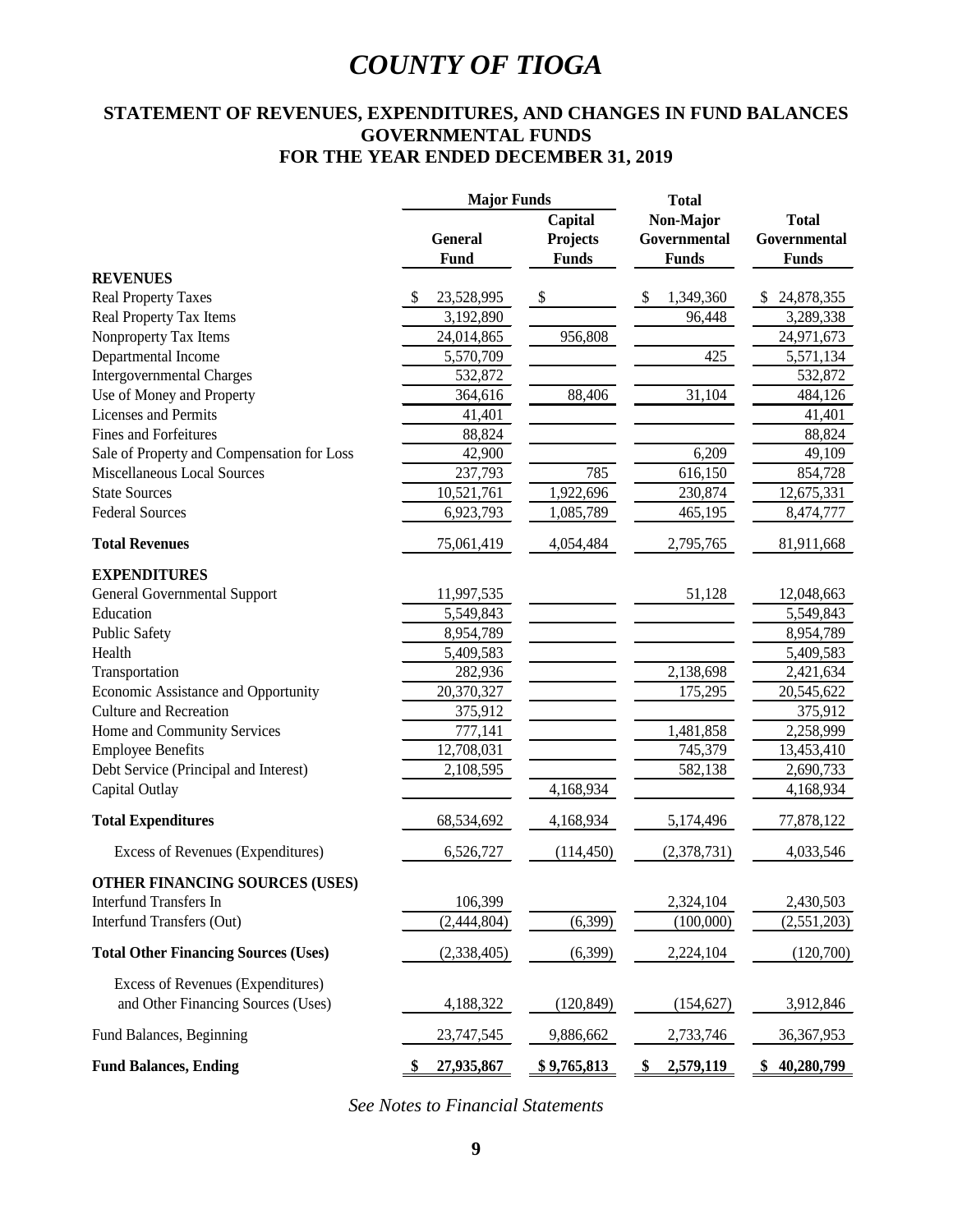## **RECONCILIATION OF GOVERNMENTAL FUNDS STATEMENT OF REVENUES, EXPENDITURES, AND CHANGES IN FUND BALANCES TO THE STATEMENT OF ACTIVITIES FOR THE YEAR ENDED DECEMBER 31, 2019**

#### **Net Change in Fund Balances - Total Governmental Funds 8 3,912,846**

Amounts reported for Governmental Activities in the Statement of Activities are different because:

Governmental Funds report capital outlay as expenditures. However, in the Statement of Activities, the cost of those assets is allocated over their estimated useful lives as depreciation expense. This is the amount by which capital outlay and change in estimates exceeded depriciation expense.

| Capital Outlay                    | <sup>S</sup> | 5.956.964   |           |
|-----------------------------------|--------------|-------------|-----------|
| Change in Estimate                |              | 3.748.177   |           |
| Net Book Value of Disposed Assets |              | (23, 338)   |           |
| Depreciation Expense              |              | (5,231,130) | 4.450.673 |

Revenues in the Statement of Activities that do not provide current financial resources are not reported as revenues in the funds. This is the change in certain deferred inflows of resources.

Bond proceeds provide current financial resources to Governmental Funds, but issuing debt increases long-term liabilities in the Statement of Net Position. Repayment of bond principal is an expenditure in the Governmental Funds, but the repayment reduces long-term liabilities in the Statement of Net Position.

Repayment of Principal 1,585,000

Some expenses reported in the Statement of Activities do not require the use of current financial resources and, therefore, are not reported as expenditures in Governmental Funds. Changes in these expenses include the following:

| <b>Change in Compensated Absences</b>                          | (49.224)    |             |
|----------------------------------------------------------------|-------------|-------------|
| Change in OPEB Liability                                       | (2,985,874) |             |
| Change in Accrued Interest Payable                             | 14.591      |             |
| Change in Accreted Interest on TASC Capital Appreciation Bonds | (440.627)   | (3,461,134) |

Changes in the County's proportionate share of net pension liabilities have no effect on current financial resources and, therefore, are not reported in the Governmental Funds. In addition, changes in the County's deferred outflows of resources and deferred inflows of resources related to pensions do not affect current financial resources and are also not reported in the Governmental Funds.

| Deferred Outflows of Resources - Pensions   | \$ (3,199,739) |            |
|---------------------------------------------|----------------|------------|
| Net Pension Liability - Proportionate Share | (3,152,671)    |            |
| Deferred Inflows of Resources - Pensions    | 5.765.113      | (587, 297) |

Internal Service Funds are used by management to charge the costs of certain activities, such as workers' compensation and insurance, to individual funds. Net revenue of the internal service fund is reported with Governmental Activities.

#### **Change in Net Position of Governmental Activities \$ 6,131,213**

*See Notes to Financial Statements*

(500,119)

731,244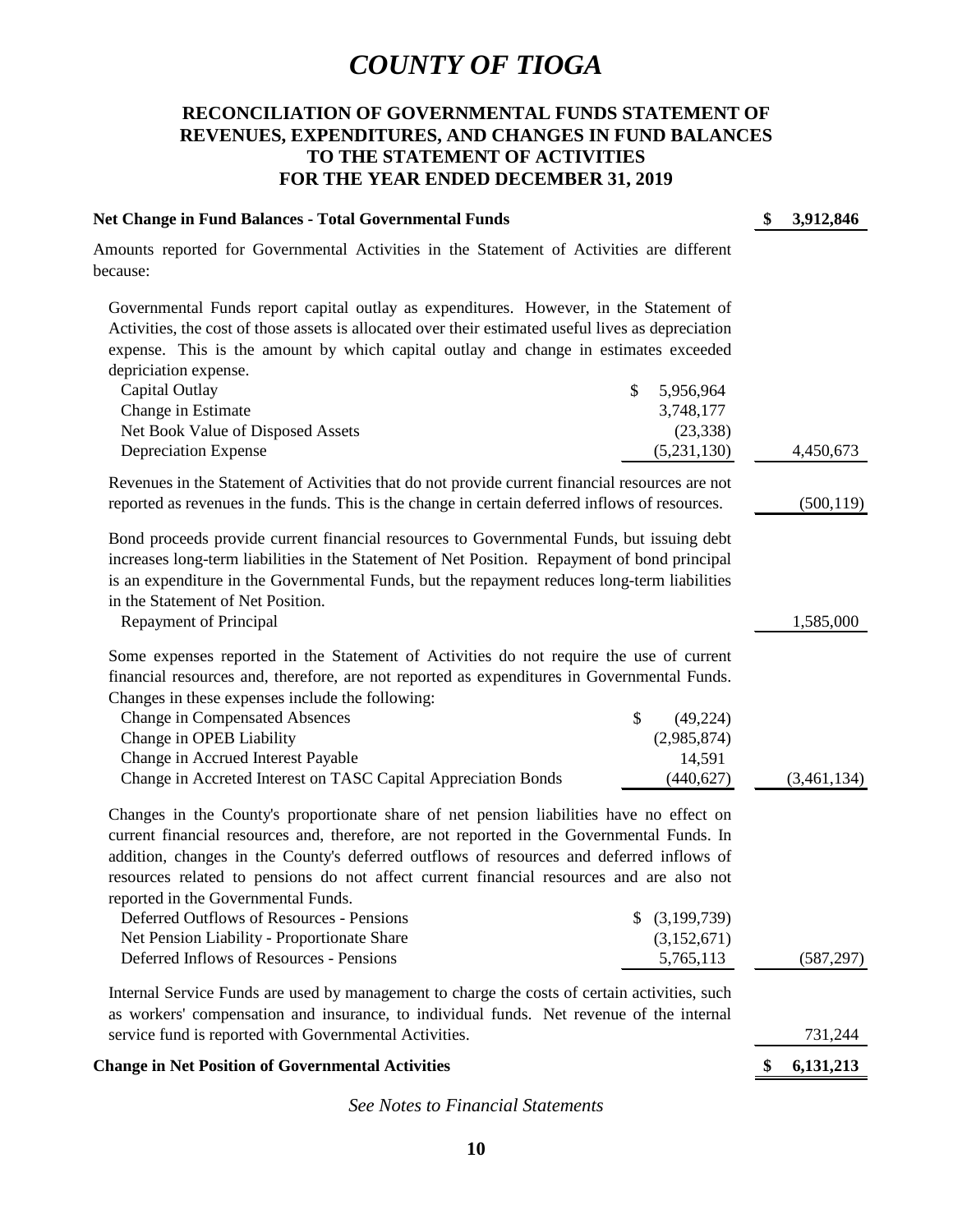## **STATEMENT OF NET POSITION PROPRIETARY FUND DECEMBER 31, 2019**

|                                     |                           | Governmental            |
|-------------------------------------|---------------------------|-------------------------|
|                                     |                           | <b>Activities</b>       |
|                                     |                           | <b>Internal Service</b> |
|                                     |                           | <b>Fund</b>             |
| <b>ASSETS</b>                       |                           |                         |
| <b>Current Assets</b>               |                           |                         |
| Cash and Cash Equivalents           | $\boldsymbol{\mathsf{S}}$ | 1,263,525               |
| Investments                         |                           | 3,540,919               |
| Accounts Receivable, Net            |                           | 26,843                  |
|                                     |                           |                         |
| <b>Total Assets</b>                 |                           | 4,831,287               |
| <b>LIABILITIES</b>                  |                           |                         |
| <b>Current Liabilities</b>          |                           |                         |
| <b>Accounts Payable</b>             |                           | 14,767                  |
| <b>Accrued Liabilities</b>          |                           | 2,351                   |
| <b>Self Insurance Accruals</b>      |                           | 840,000                 |
| <b>Total Current Liabilities</b>    |                           | 857,118                 |
| <b>Noncurrent Liabilities</b>       |                           |                         |
| Benefits and Awards Payable         |                           | 4,910,000               |
| <b>Total Noncurrent Liabilities</b> |                           | 4,910,000               |
|                                     |                           |                         |
| <b>Total Liabilities</b>            |                           | 5,767,118               |
| <b>NET POSITION</b>                 |                           |                         |
| Unrestricted                        |                           | (935, 831)              |
|                                     |                           |                         |
| <b>Total Net Position (Deficit)</b> | \$                        | (935, 831)              |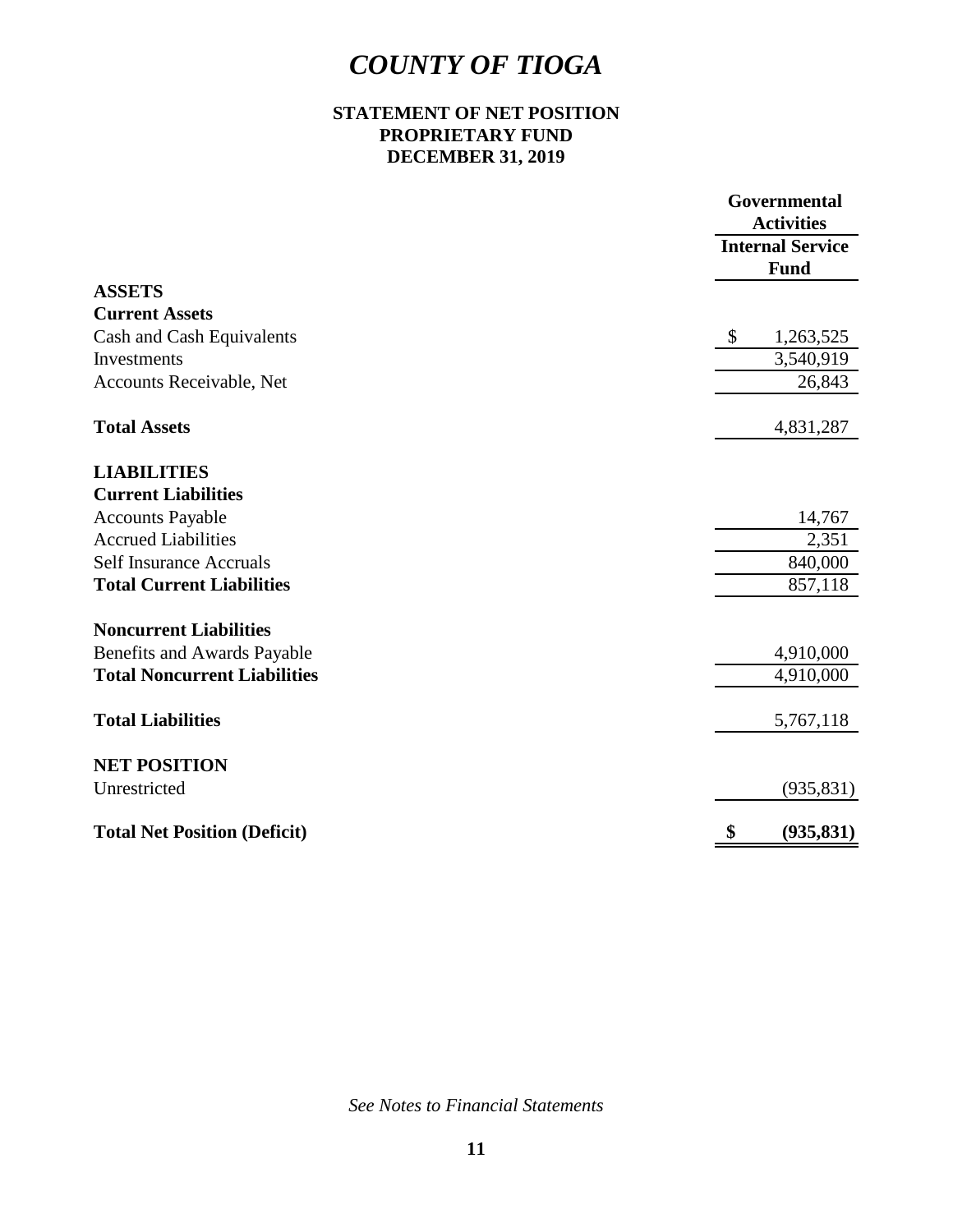## **STATEMENT OF REVENUES, EXPENSES, AND CHANGES IN FUND NET POSITION PROPRIETARY FUND FOR THE YEAR ENDED DECEMBER 31, 2019**

|                                      | Governmental<br><b>Activities</b>      |
|--------------------------------------|----------------------------------------|
|                                      | <b>Internal Service</b>                |
|                                      | <b>Fund</b>                            |
| <b>OPERATING REVENUES</b>            |                                        |
| <b>Charges for Services</b>          | $\boldsymbol{\mathsf{S}}$<br>1,820,474 |
| <b>Other Operating Revenues</b>      | 52,173                                 |
| <b>Total Operating Revenues</b>      | 1,872,647                              |
| <b>OPERATING EXPENSES</b>            |                                        |
| Salaries and Wages                   | 197,106                                |
| Contractual                          | 642,520                                |
| <b>Benefits and Awards</b>           | 395,414                                |
| <b>Claims and Judgments</b>          | 24,364                                 |
| <b>Employee Benefits</b>             | 44,428                                 |
| <b>Total Operating Expenses</b>      | 1,303,832                              |
| <b>Income From Operations</b>        | 568,815                                |
| NONOPERATING REVENUES (EXPENSES)     |                                        |
| <b>Interest Income</b>               | 41,729                                 |
| <b>Transfer from Other Funds</b>     | 120,700                                |
| <b>Total Nonoperating Revenues</b>   | 162,429                                |
| Change in Net Position               | 731,244                                |
| Net Position (Deficit), January 1,   | (1,667,075)                            |
| Net Position (Deficit), December 31, | \$<br>(935, 831)                       |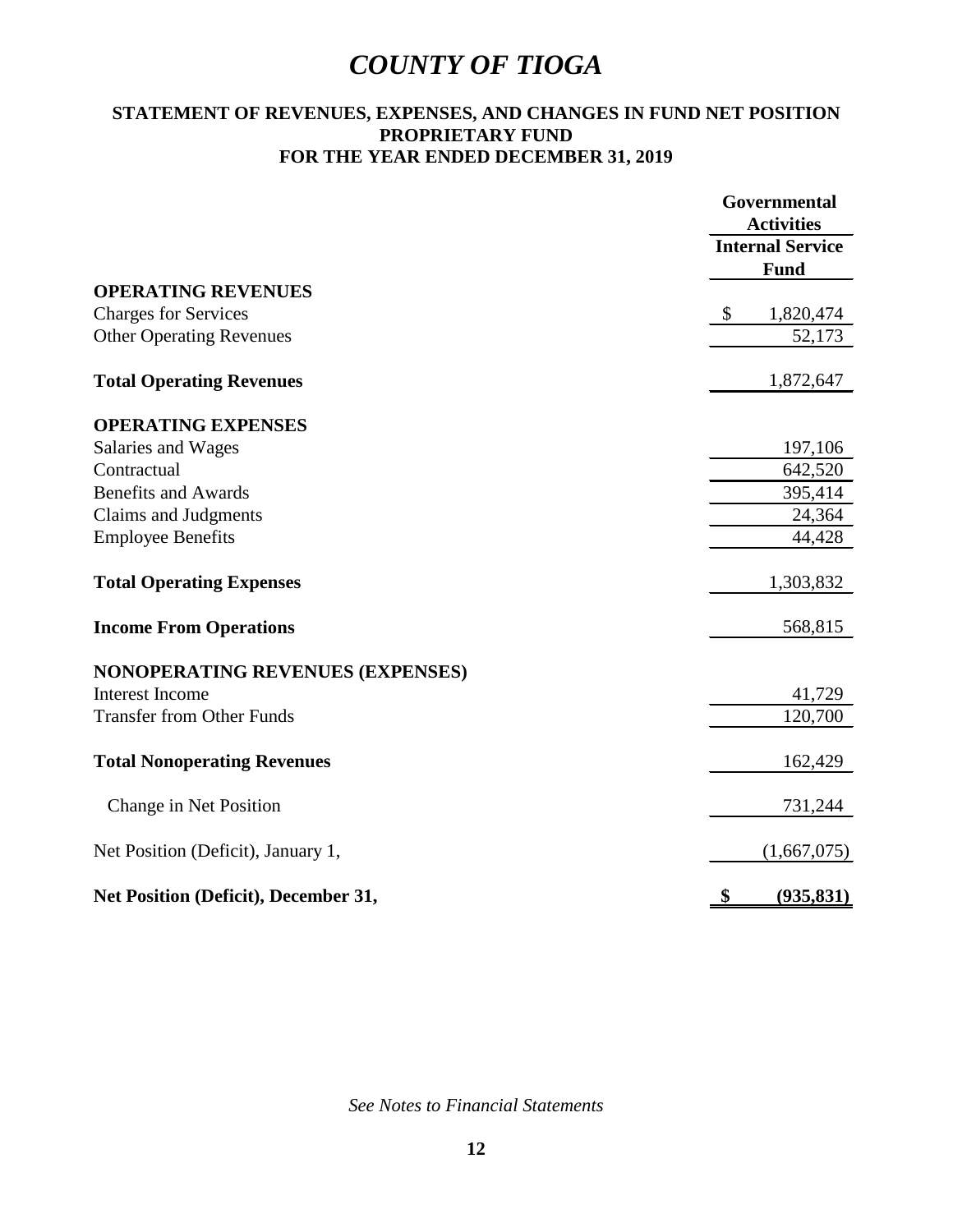## **STATEMENT OF CASH FLOWS PROPRIETARY FUND FOR THE YEAR ENDED DECEMBER 31, 2019**

|                                                                                                        |                            | Governmental<br><b>Activities</b>      |
|--------------------------------------------------------------------------------------------------------|----------------------------|----------------------------------------|
|                                                                                                        |                            | <b>Internal Service</b><br><b>Fund</b> |
| <b>Cash Flows From Operating Activities</b>                                                            |                            |                                        |
| Cash Received From Providing Services - External Participants                                          | \$                         | 1,810,272                              |
| <b>Cash Received From Insurance Recoveries</b>                                                         |                            | 52,173                                 |
| <b>Cash Payments - Employees</b>                                                                       |                            | (240,509)                              |
| <b>Cash Payments - Claims and Benefits</b>                                                             |                            | (419,778)                              |
| Cash Payments - Vendors                                                                                |                            | (648, 244)                             |
| <b>Net Cash Provided (Used) by Operating Activities</b>                                                |                            | 553,914                                |
| <b>Cash Flows From Non-Capital Financing Activities</b>                                                |                            |                                        |
| <b>Transfer From Other Funds</b>                                                                       |                            | 120,700                                |
| <b>Net Cash Provided (Used) by Non-Capital Financing Activities</b>                                    |                            | 120,700                                |
| <b>Cash Flows From Investing Activities</b>                                                            |                            |                                        |
| <b>Purchase of Investments</b>                                                                         |                            | (3,540,919)                            |
| <b>Interest Income Received</b>                                                                        |                            | 41,729                                 |
| <b>Net Cash Provided (Used) by Investing Activities</b>                                                |                            | (3,499,190)                            |
| Change in Cash and Cash Equivalents                                                                    |                            | (2,824,576)                            |
| Cash and Cash Equivalents, January 1,                                                                  |                            | 4,088,101                              |
| Cash and Cash Equivalents, December 31,                                                                | 5                          | 1,263,525                              |
| <b>Reconciliation of Income From Operations</b><br>to Net Cash Provided (Used) by Operating Activities |                            |                                        |
| <b>Income from Operations</b>                                                                          | $\boldsymbol{\mathsf{\$}}$ | 568,815                                |
| (Increase) Decrease in Other Receivables                                                               |                            | (10,202)                               |
| Increase (Decrease) in Accounts Payable                                                                |                            | (5, 724)                               |
| Increase (Decrease) in Accrued Liabilities                                                             |                            | 1,025                                  |
| <b>Net Cash Provided (Used) by Operating Activities</b>                                                | \$                         | 553,914                                |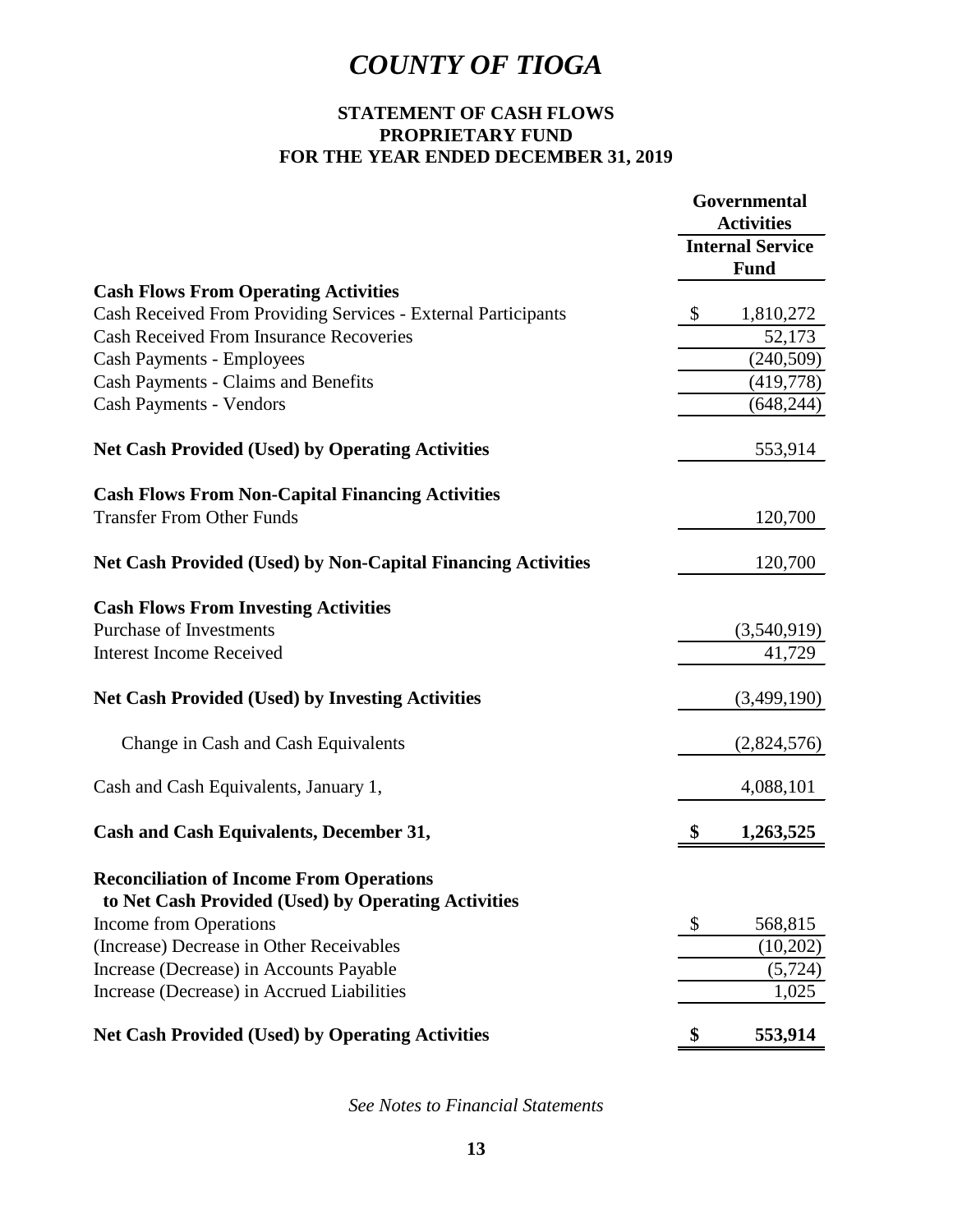## **STATEMENT OF FIDUCIARY NET POSITION FIDUCIARY FUNDS DECEMBER 31, 2019**

|                                                 | <b>Private</b><br><b>Purpose Trust</b><br><b>Funds</b> | <b>Agency</b><br><b>Funds</b> |         |  |
|-------------------------------------------------|--------------------------------------------------------|-------------------------------|---------|--|
| <b>ASSETS</b>                                   |                                                        |                               |         |  |
| Cash and Cash Equivalents - Unrestricted        | \$<br>96,605                                           | \$                            | 361,340 |  |
| <b>Total Assets</b>                             | 96,605                                                 | \$                            | 361,340 |  |
| <b>LIABILITIES</b><br><b>Agency Liabilities</b> |                                                        | \$                            | 361,340 |  |
| <b>Total Liabilities</b>                        |                                                        | \$                            | 361,340 |  |
| <b>NET POSITION</b>                             |                                                        |                               |         |  |
| <b>Held in Trust for Private Purposes</b>       | \$<br>96,605                                           |                               |         |  |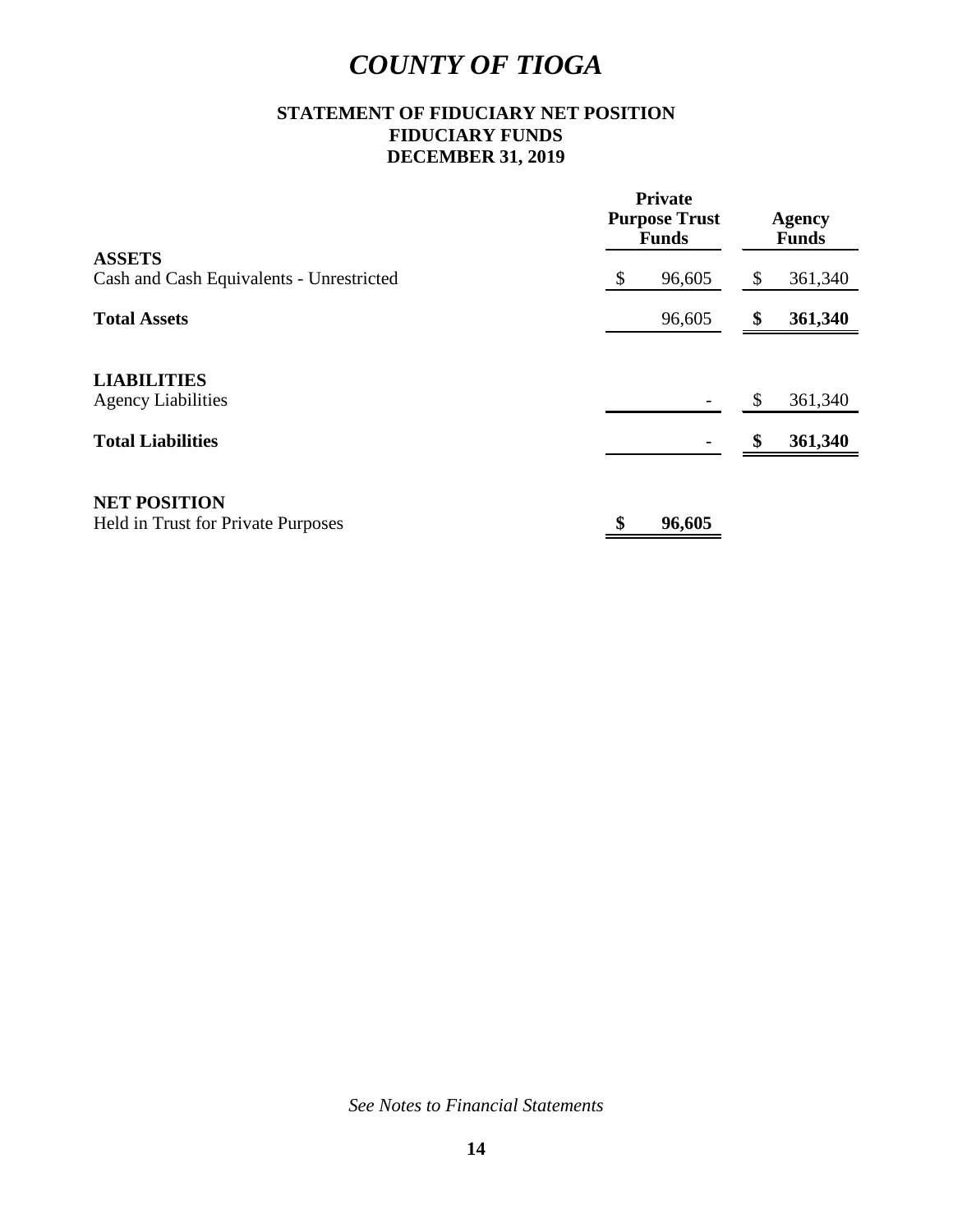## **STATEMENT OF CHANGES IN FIDUCIARY NET POSITION FIDUCIARY FUNDS FOR THE YEAR ENDED DECEMBER 31, 2019**

|                              | <b>Private</b><br><b>Purpose Trust</b><br><b>Funds</b> |        |  |  |
|------------------------------|--------------------------------------------------------|--------|--|--|
| <b>ADDITIONS</b>             |                                                        |        |  |  |
| Contributions                | \$                                                     | 3,658  |  |  |
| <b>Total Additions</b>       |                                                        | 3,658  |  |  |
| <b>DEDUCTIONS</b>            |                                                        |        |  |  |
| <b>Distributions</b>         |                                                        | 3,646  |  |  |
| <b>Total Deductions</b>      |                                                        | 3,646  |  |  |
| Change in Net Position       |                                                        | 12     |  |  |
| Net Position - Beginning     |                                                        | 96,593 |  |  |
| <b>Net Position - Ending</b> |                                                        | 96,605 |  |  |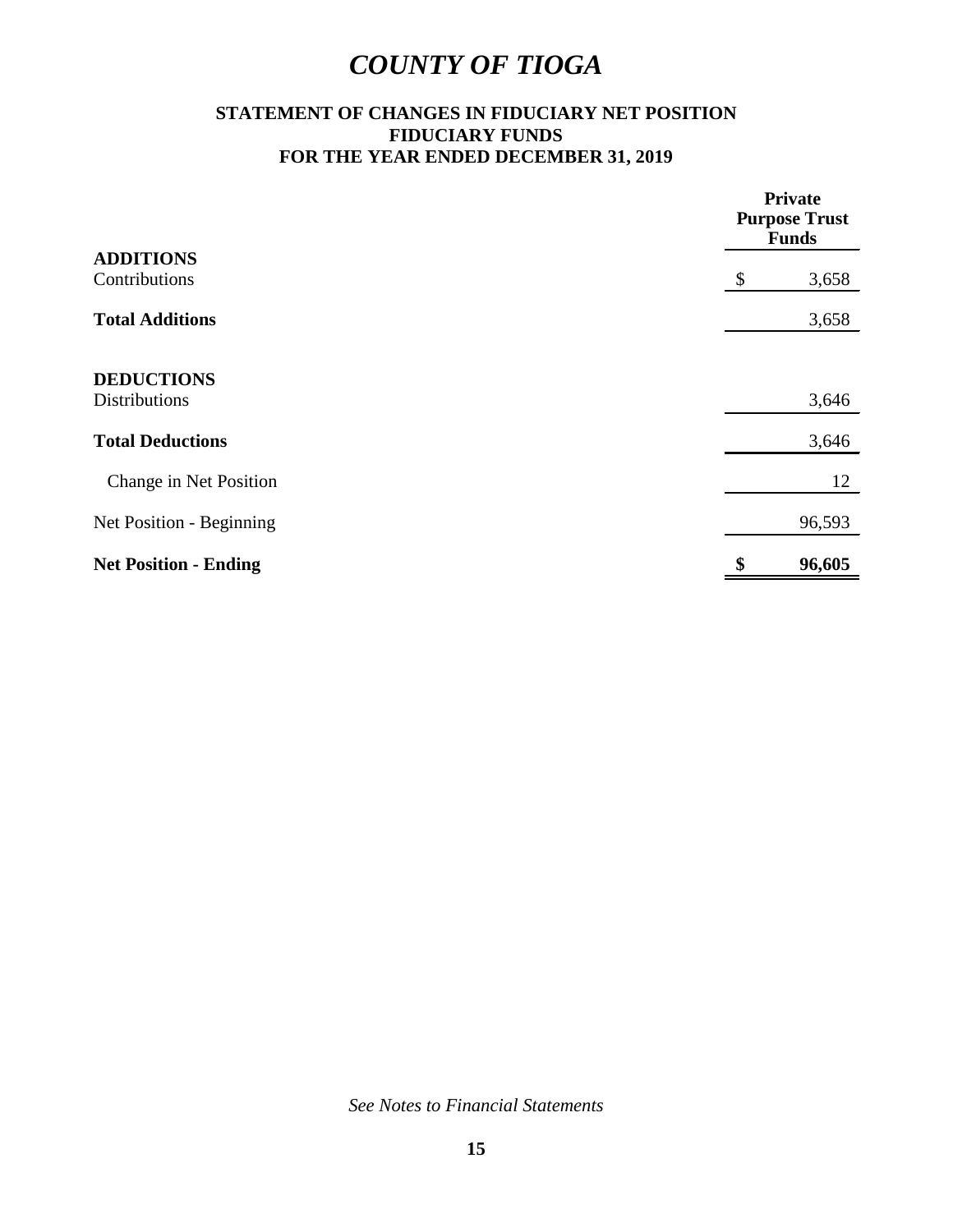## **NOTES TO FINANCIAL STATEMENTS DECEMBER 31, 2019**

### *Note 1* **Summary of Significant Accounting Policies**

The financial statements of the County of Tioga (the County) have been prepared in conformity with generally accepted accounting principles (U.S. GAAP). The Governmental Accounting Standards Board (GASB) is the accepted standard-setting body for establishing U.S. GAAP for state and local governments through its pronouncements (Statements and Interpretations). The more significant of the County's accounting policies are described below.

#### **Financial Reporting Entity**

The County, which was established in 1791, is governed by County Law, and other general laws of the New York State. The County Legislature, which is the legislative body responsible for the overall operation of the County, consists of nine members representing seven legislative districts within the County. The Chairman of the County Legislature, elected by the Legislature each year, serves as Chief Executive Officer. The County Treasurer, elected for a four-year term, serves as Chief Fiscal Officer.

The County provides the following basic services: police and law enforcement, educational assistance for County residents attending community colleges, economic assistance, health and nursing services, maintenance of County roads, culture and recreational services, home and community services, and mental health services.

All Governmental Activities and functions performed for the County are its direct responsibility. No other governmental organizations have been included or excluded from the reporting entity.

The financial reporting entity consists of (a) the primary government which is the County, (b) organizations for which the primary government is financially accountable, and (c) other organizations for which the nature and significance of their relationship with the primary government are such that exclusion would cause the reporting entity's statements to be misleading or incomplete.

The decision to include a component unit in the County's reporting entity is based on several criteria set forth in GASB Statement No. 14, as amended.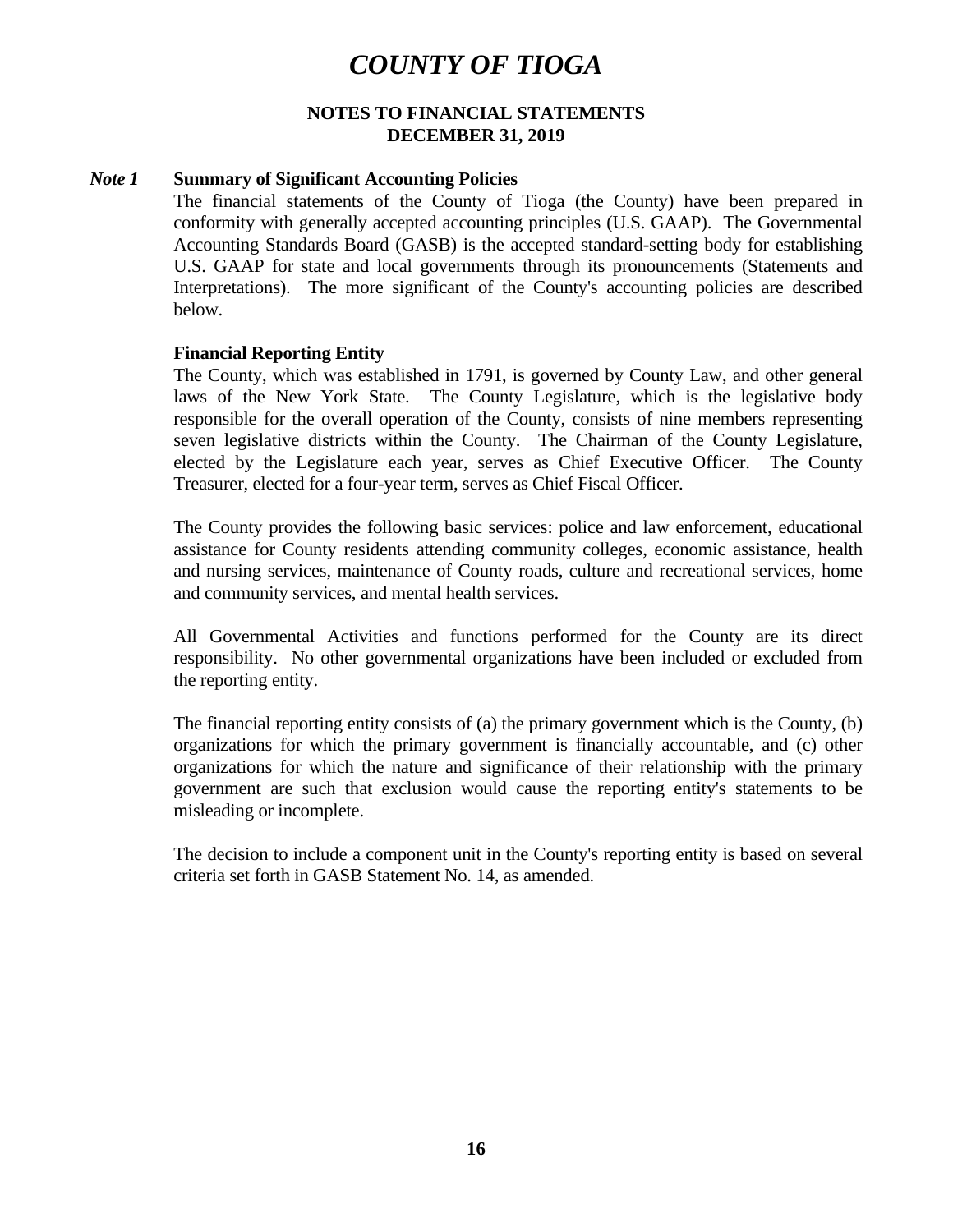## **NOTES TO FINANCIAL STATEMENTS DECEMBER 31, 2019**

## *Note 1* **Summary of Significant Accounting Policies - Continued**

#### **Blended Component Units**

• Tioga Tobacco Asset Securitization Corporation - Tioga Tobacco Securitization Corporation (TTASC), established on October 11, 2000, is a special purpose, local development corporation organized under the laws of the New York State. TTASC is an instrument of the County, but is a separate legal entity from the County. TTASC will have not less than three or more than five directors, consisting of one ex-officio position being the chairperson of the County Legislature, up to four additional directors and one independent director appointed by the members of TTASC. Although legally separate from the County, TTASC is a component unit of the County and accordingly, is included in the County's basic financial statements as a blended component unit, as its purpose is to exclusively serve the County.

TTASC is blended as part of the County's Governmental Activities and Non-Major Governmental Funds (Debt Service Fund). Separate financial statements may be obtained from the County Treasurer's Office.

#### **Discretely Presented Component Units**

- Tioga County Soil and Water Conservation District (TCSWCD) The Tioga County Soil and Water Conservation District (the District) was created by the state legislature to provide for the conservation of soil and water resources and prevention of soil erosion. The District provides technical assistance relative to natural resources conservation and water quality to the residents of the County. The five members of the District Board have complete responsibility for management and fiscal matters of the District. Separate financial statements may be obtained from the Tioga County Soil and Water Conservation District, 183 Corporate Drive, Owego, New York 13827.
- Tioga County Industrial Development Agency (the Agency) A public benefit corporation created by the state legislature and established to promote the economic welfare, recreation opportunities, and prosperity of the County's inhabitants and to develop economically sound commerce and industry. Members of the Agency have complete responsibility for management of the Agency and accountability for fiscal matters. The County is not liable for Agency bonds and exercises no oversight responsibility. Separate financial statements may be obtained from the Tioga County Industrial Development Agency, 56 Main Street, Owego, New York 13827.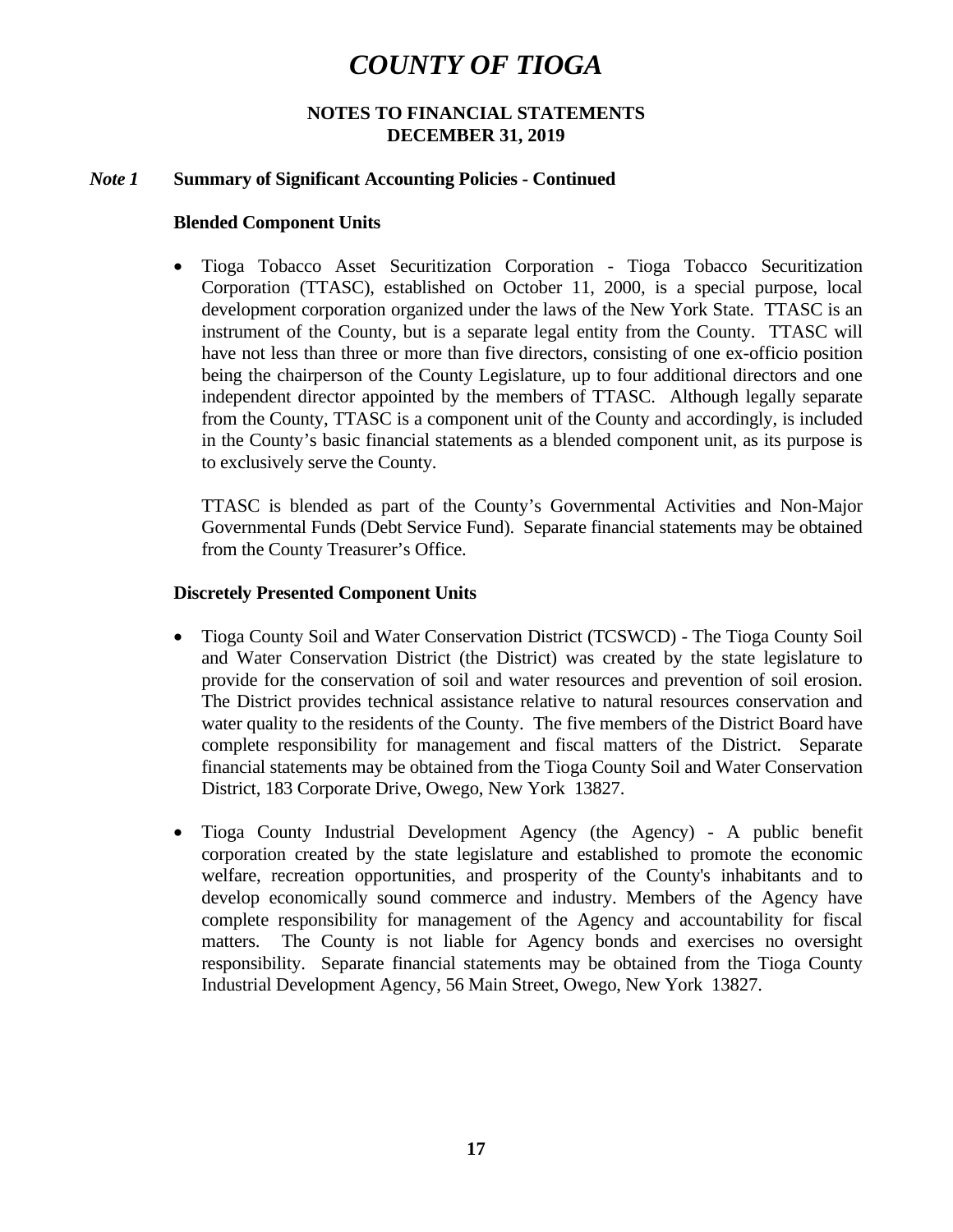### **NOTES TO FINANCIAL STATEMENTS DECEMBER 31, 2019**

## *Note 1* **Summary of Significant Accounting Policies - Continued**

#### **Basic Financial Statements**

The County's basic financial statements include both Government-wide (reporting the County as a whole) and Governmental Fund financial statements (reporting the County's Major Funds). Both the Government-wide and Governmental Fund financial statements categorize primary activities as either Governmental or Business-type. The County's general governmental support, education, public safety, health, transportation, economic assistance and opportunity, culture and recreation, and home and community services are classified as Governmental Activities. Services relating to self-insurance and workers' compensation administration are classified as Internal Service Funds and are also included in Governmental Activities.

#### **Government-wide Financial Statements**

The Government-wide financial statements include a Statement of Net Position and a Statement of Activities. These statements present summaries of activities for the primary government and for the County's discretely presented component units.

Government-wide financial statements do not include the activities reported in the Fiduciary Funds or fiduciary component units. This Government-wide focus is more on the sustainability of the County as an entity and the change in the County's net position resulting from the current year's activities.

In the Government-wide Statement of Net Position, the Governmental Activities are presented on a consolidated basis in one column and are reported on a full accrual, economic resource basis, which recognizes all long-term assets and receivables as well as long-term debt and obligations. The County's net position is reported in three parts: invested in capital assets, restricted, and unrestricted. The County first utilizes restricted resources to finance qualifying activities.

The Statement of Activities reports both the gross and net cost for each of the County's functions or programs. Gross expenses are direct expenses, including depreciation, that are specifically associated with a service, program, or department and, therefore, clearly identifiable to a particular function. These expenses are offset by program revenues - charges paid by the recipient of the goods or services offered by the program, grants, and contributions that are restricted to meeting the prepared or capital requirements of a particular program. Depreciation on assets that are shared by essentially all of the County's programs has been reported in general governmental support. Revenues, which are not classified as program revenues, are presented as general revenues of the County, with certain limited exceptions. The net cost represents the extent to which each function or program is selffinancing or draws from the general revenues of the County.

Indirect expenses, principally employee benefits, are allocated to functional areas in proportion to the payroll expended for those areas.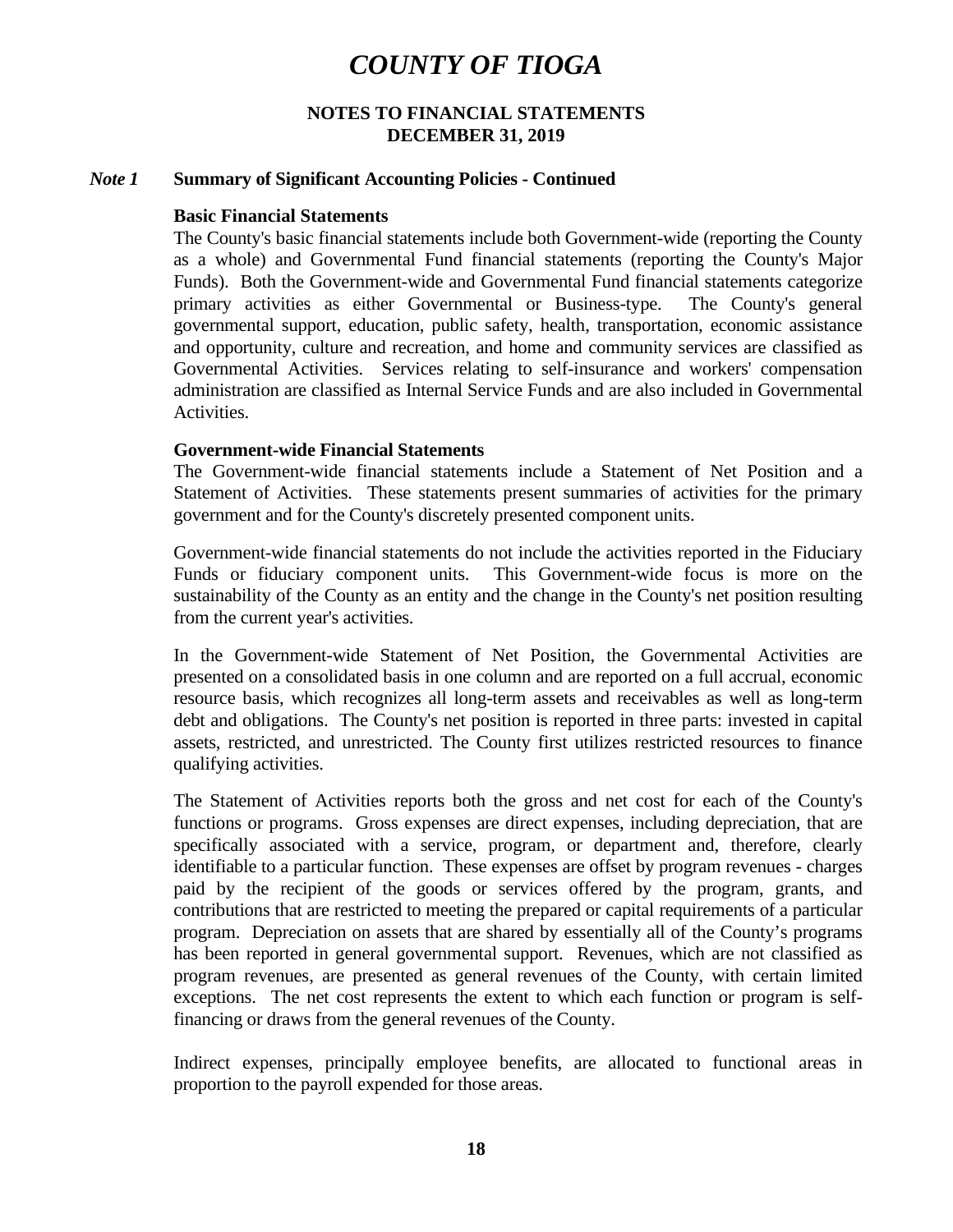## **NOTES TO FINANCIAL STATEMENTS DECEMBER 31, 2019**

## *Note 1* **Summary of Significant Accounting Policies - Continued**

### **Governmental Fund Financial Statements**

The financial transactions of the County are reported in individual funds in the Governmental Fund financial statements. Each fund is accounted for by providing a separate set of selfbalancing accounts that comprises its assets, liabilities, reserves, fund equity, revenues, and expenditures or expenses. Fund accounting is designed to demonstrate legal compliance and to aid financial management by segregating transactions related to certain government functions or activities. The County records its transactions in the fund types described below.

## **Governmental Funds**

Governmental Funds are those through which most governmental functions are financed. The acquisition use and balances of expendable financial resources, and the related liabilities, are accounted for through Governmental Funds. The measurement focus of the Governmental Funds is based upon determination of financial position and changes in financial position. The following are the County's Governmental Funds.

## **Major Funds**

- General Fund Principal operating fund which includes all operations not required to be recorded in other funds.
- Capital Projects Fund Accounts for and reports financial resources to be used for acquisition, construction, or renovation of major capital facilities or equipment.

## **Non-Major Funds**

- Special Revenue Funds Accounts for proceeds of specific revenue sources legally restricted to expenditures for specified purposes. The following Special Revenue Funds are utilized:
	- Road Machinery Fund Accounts for purchase, repair, maintenance, and storage of highway machinery, tools, and equipment pursuant to §133 of Highway Law.
	- County Road Fund Accounts for expenditures for highway purposes authorized by §114 of the Highway Law.
	- Refuse and Garbage Fund Accounts for expense of operation and program income of the solid waste and recycling facility.
	- Special Grant Fund Accounts for funds received under the Workforce Innovation and Opportunity Act (WIOA).
- Debt Service Fund (TTASC) Accounts for accumulation of resources from tobacco settlement payments and payment of principal and interest on Tobacco Settlement Pass-Through Bonds.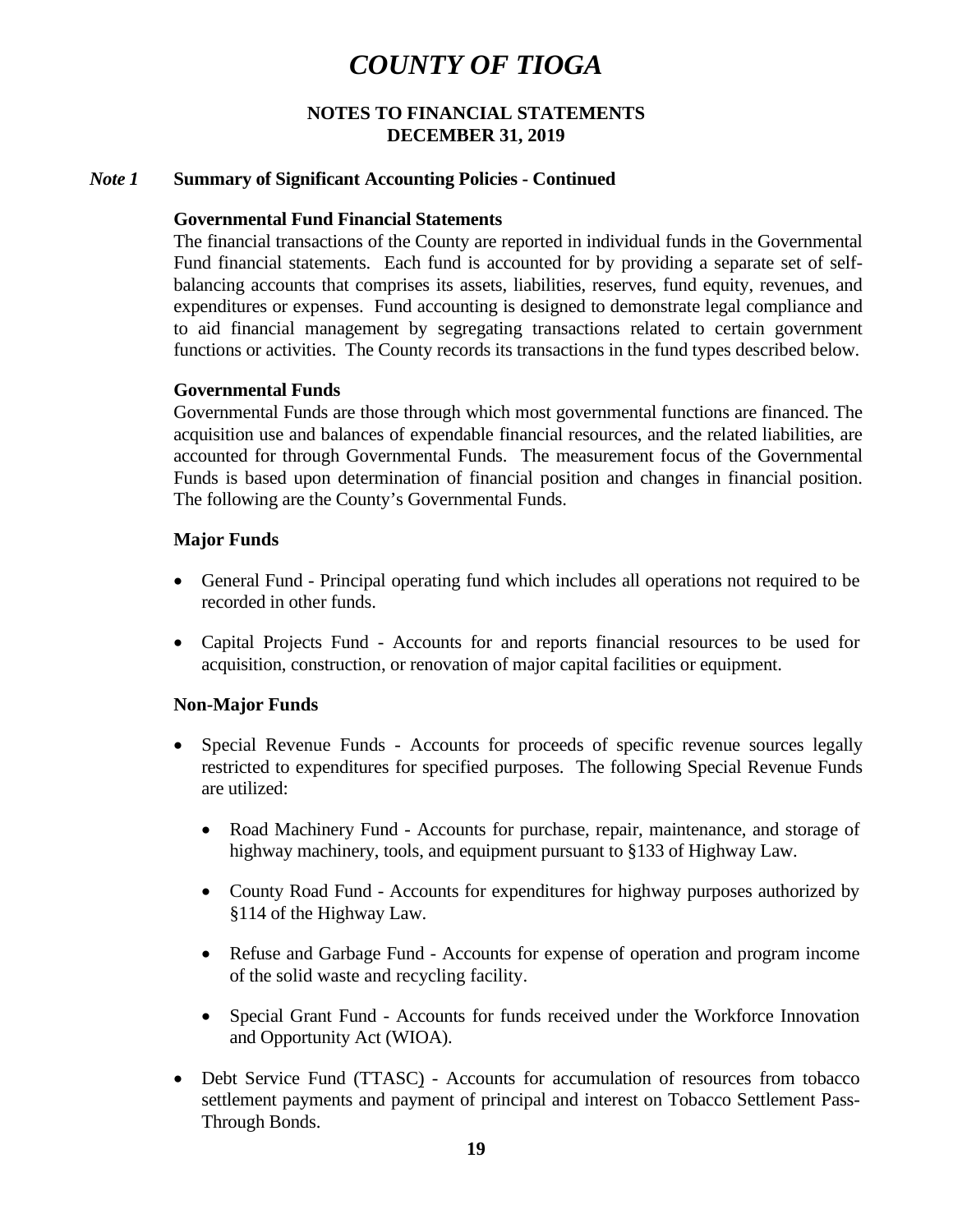### **NOTES TO FINANCIAL STATEMENTS DECEMBER 31, 2019**

## *Note 1* **Summary of Significant Accounting Policies - Continued**

#### **Proprietary Funds**

Account for ongoing organizations or activities, which are similar to those often found in the private sector. The measurement focus is upon determination of net income, financial position, and changes in financial position. The following Proprietary Fund is utilized:

• Internal Service Fund - Accounts for accumulation of resources for payment of unemployment insurance as authorized by §6M of the General Municipal Law and to account for the accumulation of resources for payment of compensation, assessments, and other obligations under Workers' Compensation Law, Article 5, and accumulation of resources for payment of self-insured risks as authorized by §6N of the General Municipal Law.

#### **Fiduciary Funds**

Account for assets held by the local government in a trustee or custodial capacity which are not available to support the County's programs. The following are the County's Fiduciary Funds.

- Private Purpose Trust Funds Trust arrangements under which principal and income benefit individuals, private organizations, or other governments.
- Agency Funds Account for money and/or property received and held in the capacity of trustee, custodian, or agent. Agency Funds are custodial in nature and do not involve measurement of results for operations. The most significant of the County's Agency Funds are mortgage tax and social service trust funds.

#### **Basis of Accounting/Measurement Focus**

Basis of accounting refers to when revenues and expenditures/expenses and the related assets and liabilities are recognized in the accounts and reported in the financial statements. Basis of accounting relates to the timing of the measurements made, regardless of measurement focus. Measurement focus is the determination of what is measured, such as expenditures or expenses.

#### **Accrual Basis**

The Government-wide financial statements and the Proprietary and Fiduciary Fund financial statements are presented on an "economic resources" measurement focus and the accrual basis of accounting. Accordingly, all of the County's assets and liabilities, including capital assets, as well as infrastructure assets and long-term liabilities, are included in the accompanying Statement of Net Position. The Statement of Activities presents changes in net position. Under the accrual basis of accounting, revenues are recognized when earned and expenses are recognized when incurred.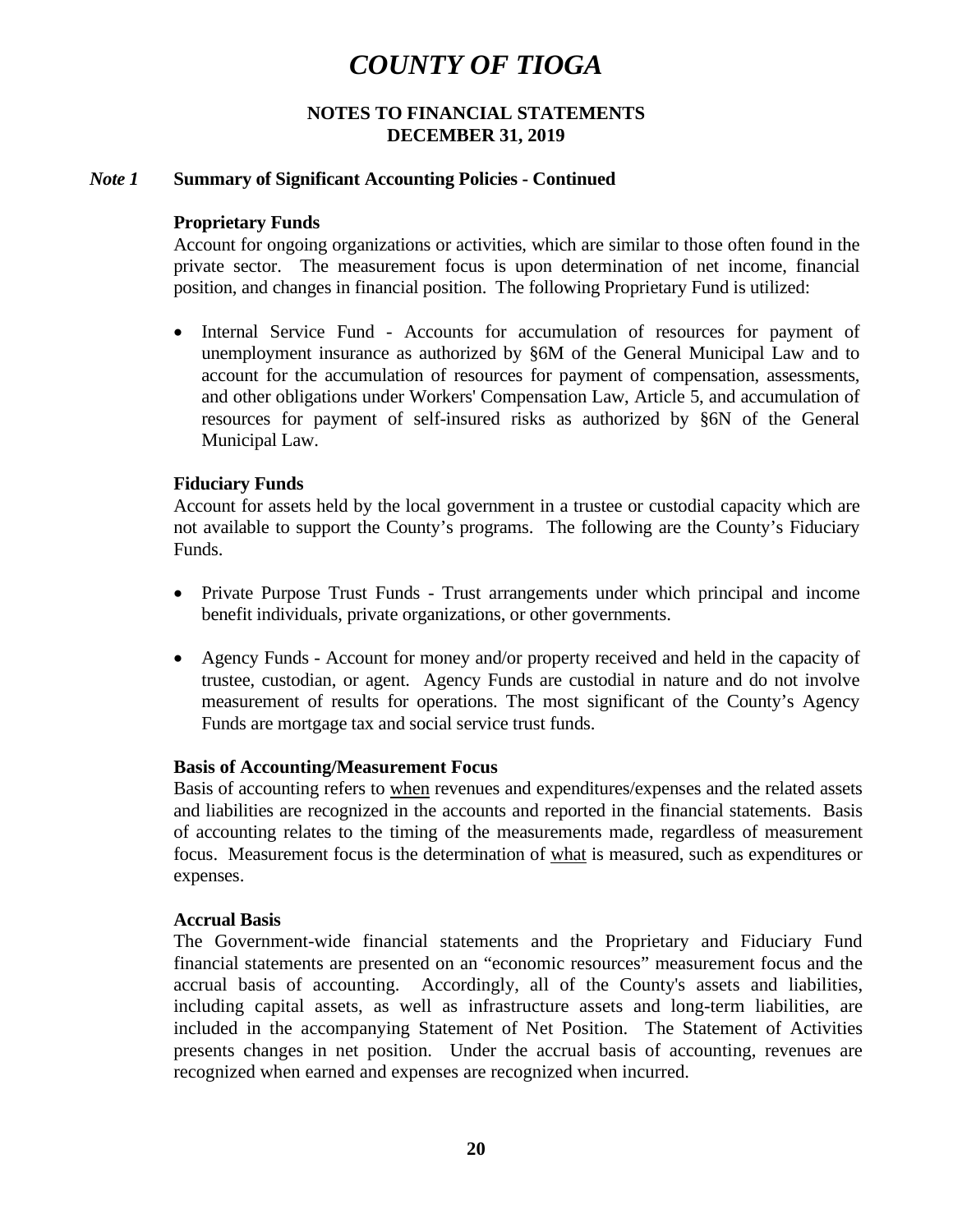# **NOTES TO FINANCIAL STATEMENTS DECEMBER 31, 2019**

### *Note 1* **Summary of Significant Accounting Policies - Continued**

#### **Modified Accrual Basis**

Under this basis of accounting, revenues are recorded when measurable and available. Available means collectible within the current period or soon enough thereafter to be used to pay liabilities of the current period. Material revenues that are accrued include real property taxes, state and federal aid, sales tax, and certain user charges.

The County considers property tax receivables collected within 60 days after year-end to be available and recognizes them as revenues of the current year. All other revenues deemed collectible within one year after year end are recognized as revenues in the current year. If expenditures are the prime factor for determining eligibility, revenues from federal and state grants are accrued when the expenditure is made. Expenditures are recorded when incurred. The cost of capital assets is recognized as an expenditure when received. Exceptions to this general rule are that 1) principal and interest on indebtedness are not recognized as an expenditure until due, and 2) compensated absences, such as vacation and sick leave, which vest or accumulate, are charged as an expenditure when paid.

#### **Use of Estimates**

The preparation of financial statements in conformity with U.S. generally accepted accounting principles requires management to make estimates and assumptions that affect the reported amounts of assets and liabilities and disclosure of contingent assets and liabilities at the date of the financial statements. Estimates also affect the reported amounts of revenues and expenditures/expenses during the reporting period. Actual results could differ from those estimates. Significant estimates made by the County in the determination of recorded assets and liabilities include, but are not limited to, allowances for uncollectible property taxes, reserves for self-insurance claim liabilities, other postemployment benefits liability, net pension liability, and accumulated depreciation.

# **Equity Classifications**

#### **Government-Wide Financial Statements**

Equity is classified as net position and displayed in three components:

- Net Investment in Capital Assets Consists of capital assets including restricted capital assets, net of accumulated depreciation and reduced by the outstanding balances of any bonds, mortgages, notes, or other borrowings that are attributable to the acquisition, construction, or improvement of those assets.
- Restricted Consists of net resources with constraints placed on their use either by 1) external groups such as creditors, grantors, contributors, or laws or regulations of other governments; or 2) law through constitutional provisions or enabling legislation.
- Unrestricted Consists of remaining net resources that do not meet the definition of "restricted" or "net investment in capital assets."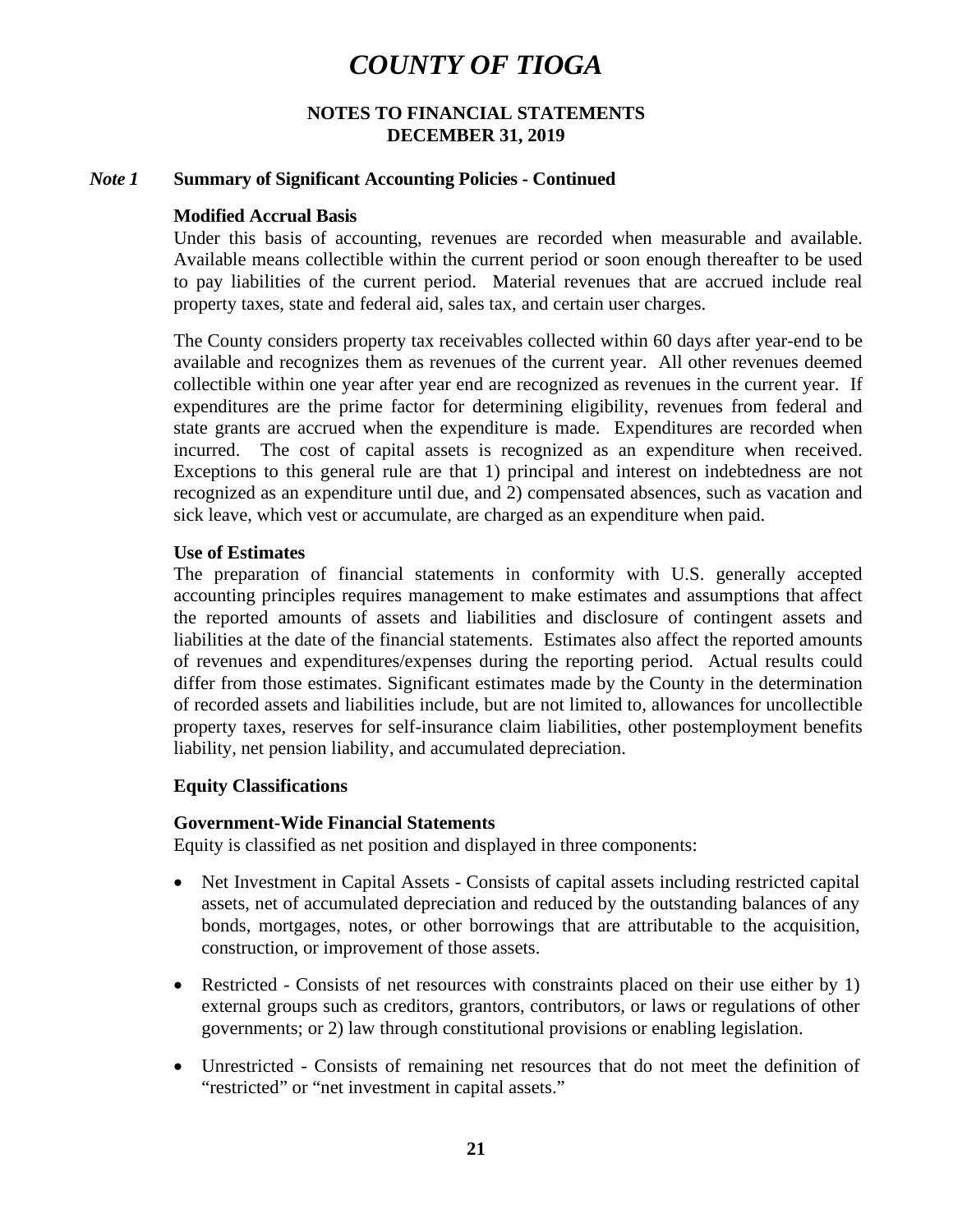### **NOTES TO FINANCIAL STATEMENTS DECEMBER 31, 2019**

# *Note 1* **Summary of Significant Accounting Policies - Continued**

### **Governmental Fund Financial Statements**

Governmental Fund equity is classified as fund balance. Proprietary Fund equity is classified the same as in the Government-wide financial statements. Any capital gains or interest earned on reserve fund resources become part of the respective reserve fund. While a separate bank account is not necessary for each reserve fund, a separate identity for each reserve fund must be maintained.

Constraints are broken into five classifications: nonspendable, restricted, committed, assigned, and unassigned. These classifications serve to inform readers of the financial statements of the extent to which the government is bound to honor any constraints on specific purposes for which resources in a fund can be spent.

- Nonspendable Consists of assets inherently nonspendable in the current period either because of their form or because they must be maintained intact; including prepaid items, inventories, long-term portions of loans receivable, financial assets held for resale, and endowments principal.
- Restricted Consists of amounts subject to legal purpose restrictions imposed by creditors, grantors, contributors, or laws and regulations of other governments and enforced externally, or through constitutional provisions or enabling legislation. Most of the County's legally adopted reserves are reported here.
- Committed Consists of amounts subject to a purpose constraint imposed by formal action of the government's highest level of decision-making authority prior to the end of the fiscal year and requires the same level of formal action to remove said constraint.
- Assigned Consists of amounts subject to a purpose constraint representing an intended use established by the government's highest level of decision-making authority or their designated body or official. The purpose of the assignment must be narrower than the purpose of the General Fund. In funds other than the General Fund, assigned fund balance represents the residual amount of fund balance.
- Unassigned Represents the residual classification of the government's General Fund and could report a surplus or deficit. In funds other than the General Fund, the unassigned classification should only be used to report a deficit balance resulting from overspending amounts restricted, committed, or assigned for specific purposes.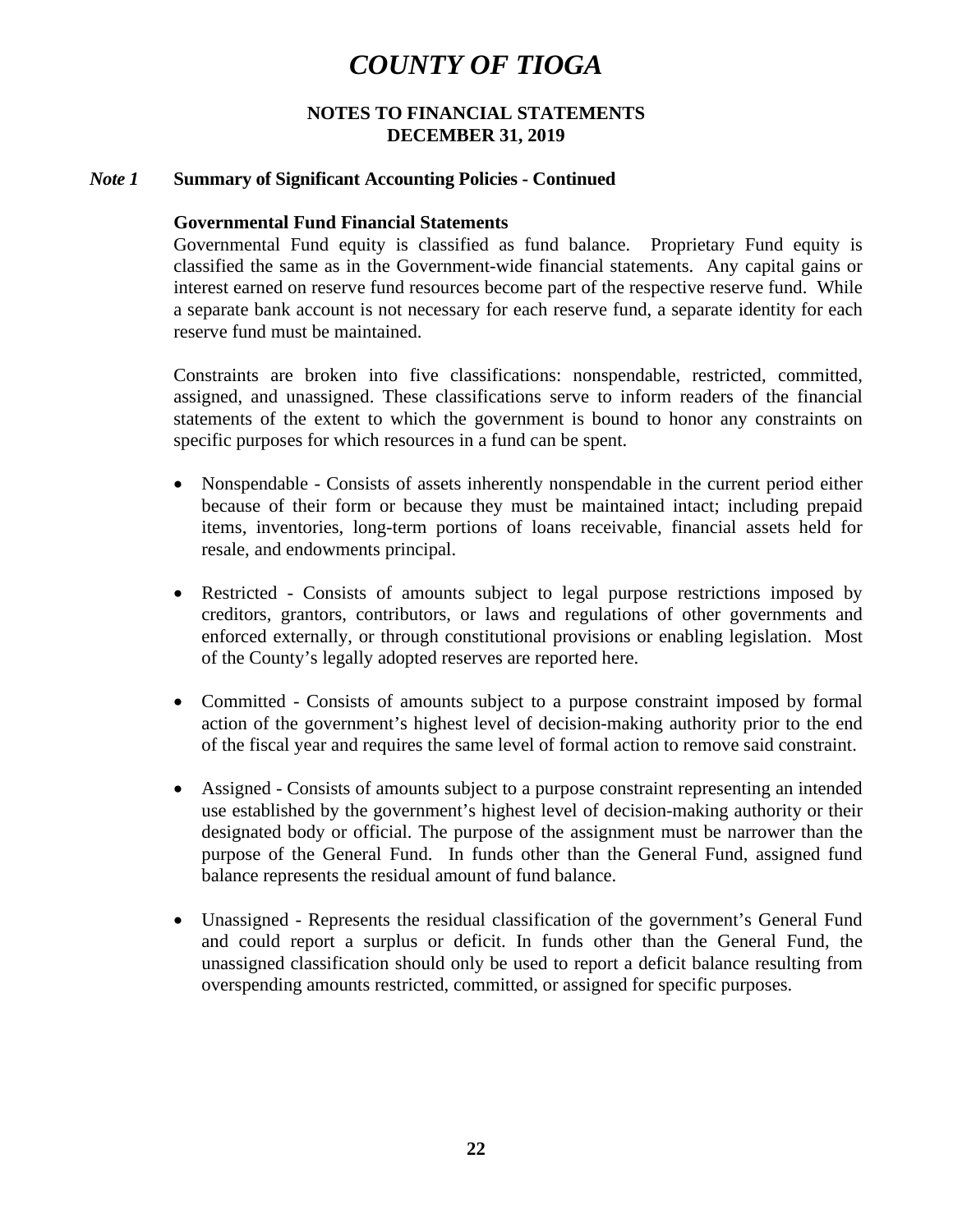### **NOTES TO FINANCIAL STATEMENTS DECEMBER 31, 2019**

# *Note 1* **Summary of Significant Accounting Policies - Continued**

#### **Governmental Fund Financial Statements - Continued**

The County has not adopted any resolutions to commit fund balance. Currently, fund balance is assigned by the County Treasurer for encumbrances and designations and the County Legislature, by resolution, approves fund balance appropriations for next year's budget. The County has not formally adopted a policy defining the order in which to apply expenditures against fund balances. However, the County's informal policy is to apply expenditures against non-spendable fund balance, restricted fund balance, committed fund balance, assigned fund balance, and unassigned fund balance.

#### **Property Taxes**

The authority of levying taxes for the support of County and town governments, inclusive of special districts, and for re-levying unpaid school taxes, has been delegated by the State Legislature to the governing board of the County through various provisions of the Real Property Tax Law. For purposes of both County and town taxes, the value of real property is listed and established by the towns for each parcel of real property therein. Amounts to be raised by tax are determined from balances budgets of towns and the County and levied on or before December 31 each year. Unpaid school taxes are purchased from each school district and added to tax levies and, until paid, are counted among the assets of the County; the County thus acquires all rights, title, and interest in any unpaid school taxes. Any such taxes remaining unpaid at the time of the tax sale are sold along with any other unpaid taxes subject to County enforcement.

County real property taxes are levied annually, no later than December 31, on the assessed value of all real property located within the County and become a tax lien on January 1. Taxes are collected in towns from January 1 to a date not later than June 1 when settlement is made with the County Treasurer, who makes collections thereafter. The towns' shares of tax levies, which are guaranteed by the County, are paid to Town Supervisors out of the first monies received. Unpaid taxes are assessed a 5% penalty, bearing interest at an annual variable rate determined by the New York State Commission of Taxation and Finance.

Property taxes are recorded as receivables and revenues at the time the tax levy is billed. Uncollected amounts estimated to be collected subsequent to the first 60 days after year end are recorded as deferred inflows of resources.

School district taxes are turned over to the County for enforcement on November 15. The County collects the second installment of school taxes on or before November 30. Payment to school districts for second installments is required to be remitted within ten days of collection. On December 1, any such taxes remaining unpaid are relevied as County taxes in the subsequent year. The balance of uncollected school taxes is required to be remitted by April 1.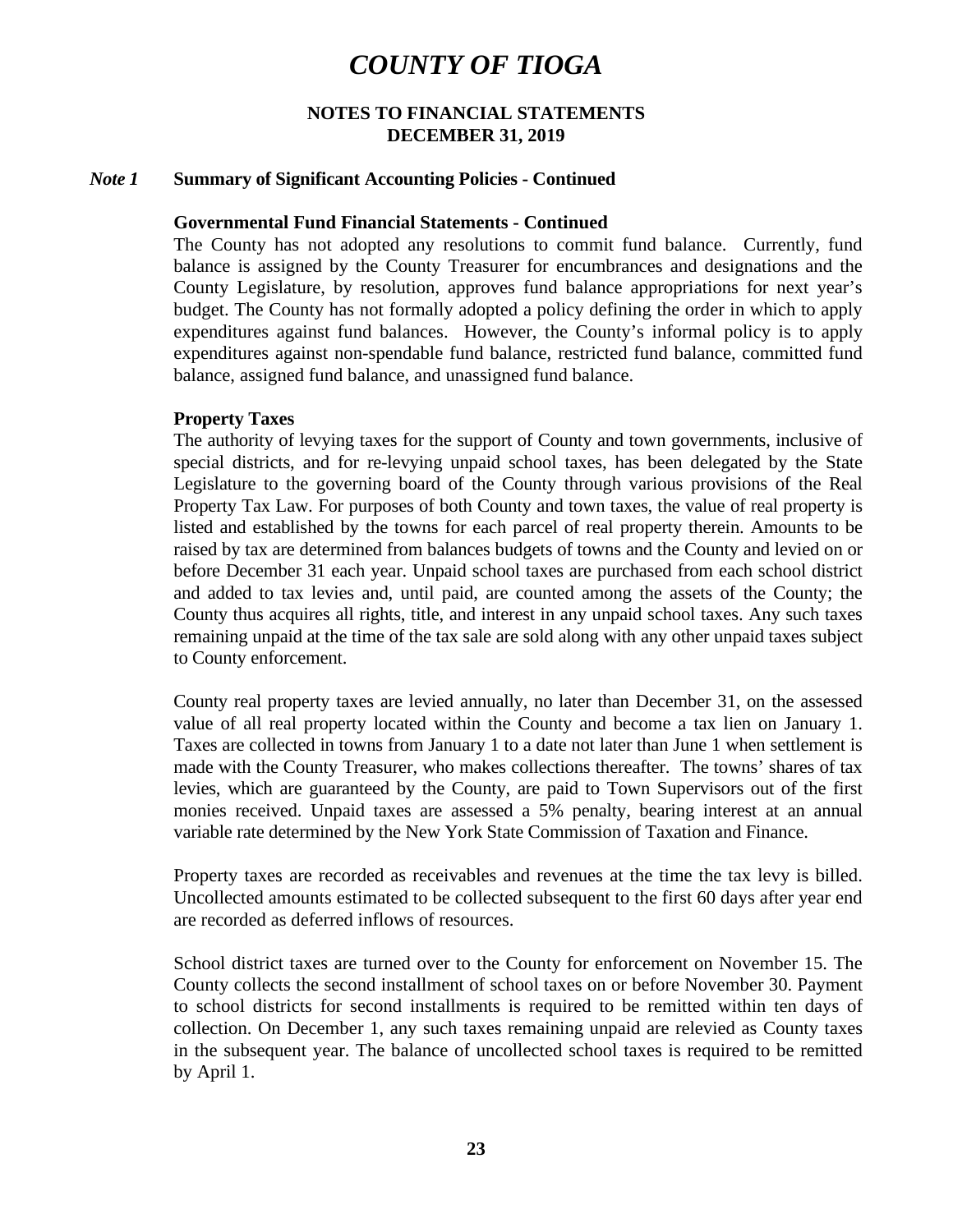### **NOTES TO FINANCIAL STATEMENTS DECEMBER 31, 2019**

# *Note 1* **Summary of Significant Accounting Policies - Continued**

#### **Property Tax - Continued**

All unpaid taxes of the current year are advertised and collected under the provisions of Article 11 of the Real Property Tax Law. Properties to which title is taken under this section of the Real Property Tax Law are sold through advertising for bids at public auction.

#### **Sales Tax**

The County imposes a 4% sales tax in the County, and, in accordance with §14 of the tax law, shares a portion of the sales tax collections with the towns and villages. In addition, a portion of sales tax collections are restricted to a capital reserve fund to be used only to finance capital improvement projects. The Capital Projects Fund's non-property tax item amounting to \$956,808 is sales tax designated for capital projects.

The General Fund's primary non-property tax item is sales tax, which amounted to \$23,637,749. At December 31, 2019, this amount included an accrual of \$1,592,875, which is included in state and federal receivables, for sales that occurred in New York State in 2019 which were not received by the County at December 31, 2019. Of the \$23,637,749 recognized as revenue, \$6,258,313 was distributed to local municipalities within the County.

#### **Cash and Cash Equivalents**

For financial statement purposes, the County considers all highly liquid investments with original maturities of three months or less as cash equivalents.

#### **Investments**

Investments are stated at cost, which approximates market value.

#### **Receivables**

Receivables are stated net of estimated allowances for uncollectible amounts. Amounts due from state and federal governments represent amounts owed to the County to reimburse it for expenditures incurred pursuant to state and federally funded programs.

#### **Revenues**

Substantially all Governmental Fund revenues are accrued. Property tax receivables expected to be received later than 60 days after year end are reported as deferred inflows of resources in the Governmental Fund financial statements. Other sources of revenue expected to be received more than one year after year end are also reported as deferred inflows of resources in the Governmental Fund financial statements. In applying GASB Statement No. 33 to grant revenues, the provider recognizes liabilities and expenses and the recipient recognizes receivables and revenue when the applicable eligibility requirements are met. Resources transmitted before time eligibility requirements are met are reported as deferred outflows of resources by the provider and deferred inflows of resources revenue by the recipient. Resources transmitted before all other eligibility requirements are met are reported as advances by the provider and unearned revenue by the recipient.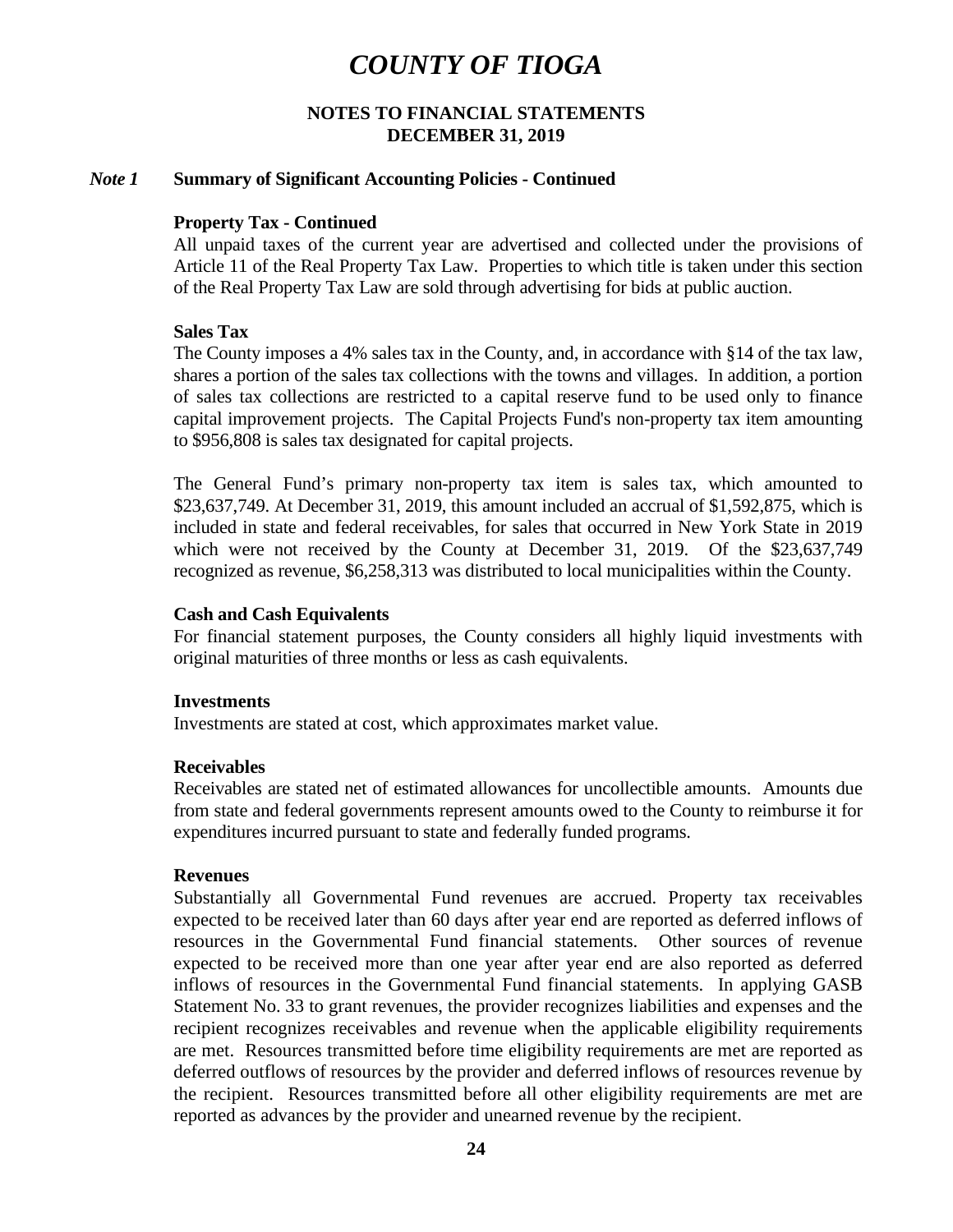### **NOTES TO FINANCIAL STATEMENTS DECEMBER 31, 2019**

### *Note 1* **Summary of Significant Accounting Policies - Continued**

# **Deferred Outflows and Inflows of Resources**

In addition to assets, the Statements of Net Position will sometimes report a separate section for deferred outflows of resources. This separate financial statement element, *deferred outflows of resources*, represents a consumption of net position that applies to a future period and so will not be recognized as an outflow of resources (expense/expenditure) until then. The County reports deferred outflows related to pensions, and other postemployment benefits (OPEB) in the Statements of Net Position. The types of deferred outflows related to pensions and OPEB are described in Notes 6 and 7.

In addition to liabilities, the Statement of Net Position and the Balance Sheet will sometimes report a separate section for deferred inflows of resources. This separate financial statement element, *deferred inflows of resources*, represents an acquisition of net position that applies to a future period(s) and so will not be recognized as an inflow of resources (revenue) until that time. The County reports deferred inflows related to pensions and OPEB which are further described in Notes 6 and 7. In addition, the governmental funds report unavailable revenue from taxes and loans receivable that remain uncollected 60 days after year end.

#### **Constitutional Tax Limit**

The amount that may be raised by the County-wide tax levy on real estate in any fiscal year (for purposes other than debt service on County indebtedness) is limited to one and one-half per centum (subject to increase up to two per centum by resolution of the County Legislature) of the five-year average full valuation of taxable real estate of the County, per New York State statutes.

The County's constitutional tax limit (per New York State statutes) for the fiscal year ended December 31, 2019 is computed as follows:

| <b>Tax Margin</b>                                                      | 22,151,310      |
|------------------------------------------------------------------------|-----------------|
| Tax Levy Subject to Tax Limit                                          | 22,081,362      |
| <b>Less Exclusions</b>                                                 | (1,945,150)     |
| Tax Levy                                                               | 24,026,512      |
| Less:                                                                  |                 |
| Tax limit $@1.7\%$                                                     | 44,232,672      |
| Five-Year Average Full Valuation of Taxable<br>Real Estate (2015-2019) | \$2,601,921,898 |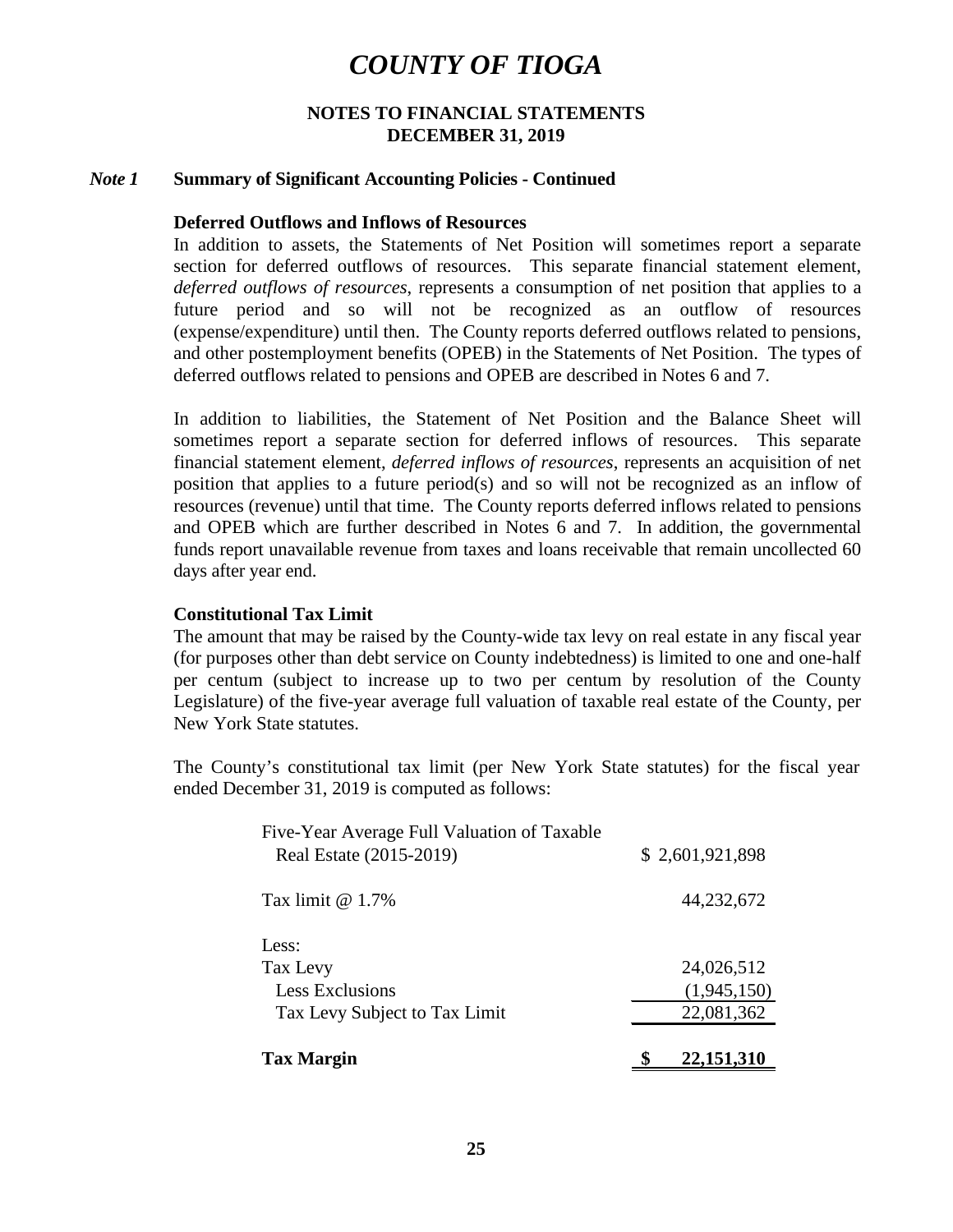### **NOTES TO FINANCIAL STATEMENTS DECEMBER 31, 2019**

### *Note 1* **Summary of Significant Accounting Policies - Continued**

#### **Proprietary Funds Operating and Nonoperating Revenues and Expenses**

Proprietary funds distinguish operating revenues and expenses from nonoperating items. Operating revenues and expenses generally result from providing services and producing and delivering goods in connection with a proprietary fund's principal ongoing operations. Principal operating revenues of the Proprietary Fund are charges to customers for sales and services. Operating expenses for the Proprietary Fund include benefit payments and administrative expenses. All revenues and expenses not meeting this definition are reported as nonoperating revenues and expenses.

#### **Restricted Resources**

When an expense is incurred for purposes for which both restricted and unrestricted net assets are available, it is the County's policy to apply restricted funds before unrestricted funds, unless otherwise prohibited by legal requirements.

#### **Unearned Revenues**

The County reports unearned revenue on its Statement of Net Position and its Balance Sheet. Unearned revenue arises when resources are received by the County before it has legal claim to them, as when grant monies are received prior to incurrence of qualifying expenditures. In subsequent periods, when the County has legal claim to resources, the liability is removed and revenue is recognized.

#### **Property, Plant, and Equipment**

All capital assets are valued at historical cost or estimated historical cost. Contributed assets are reported at fair market value as of the date received. Additions, improvements, and other capital outlays that significantly extend the useful life of an asset are capitalized. Other costs incurred for repairs and maintenance are expensed as incurred.

Depreciation on all assets is provided on the straight-line basis over the estimated useful lives of the assets. Governmental capital assets purchased or acquired with an original cost of over \$3,000 and having a useful life of greater than two years are capitalized at cost in the Statement of Net Position. Contributed fixed assets are recorded at fair market value at the date received. The estimated useful lives for governmental capital assets are as follows:

| Buildings and Improvements | 50 Years      |
|----------------------------|---------------|
| Machinery and Equipment    | 2 - 25 Years  |
| Infrastructure             | 12 - 40 Years |

#### **Postemployment Benefits**

In addition to providing pension benefits, the County provides health insurance coverage and survivor benefits for retired employees and their survivors. Substantially all of the County's employees may become eligible for these benefits if they reach normal retirement age while working for the County. Health care benefits and survivors benefits are provided through an insurance company whose premiums are based on the benefits paid during the year. The County recognizes the cost of providing benefits by recording its share of insurance premiums as an expenditure in the year paid.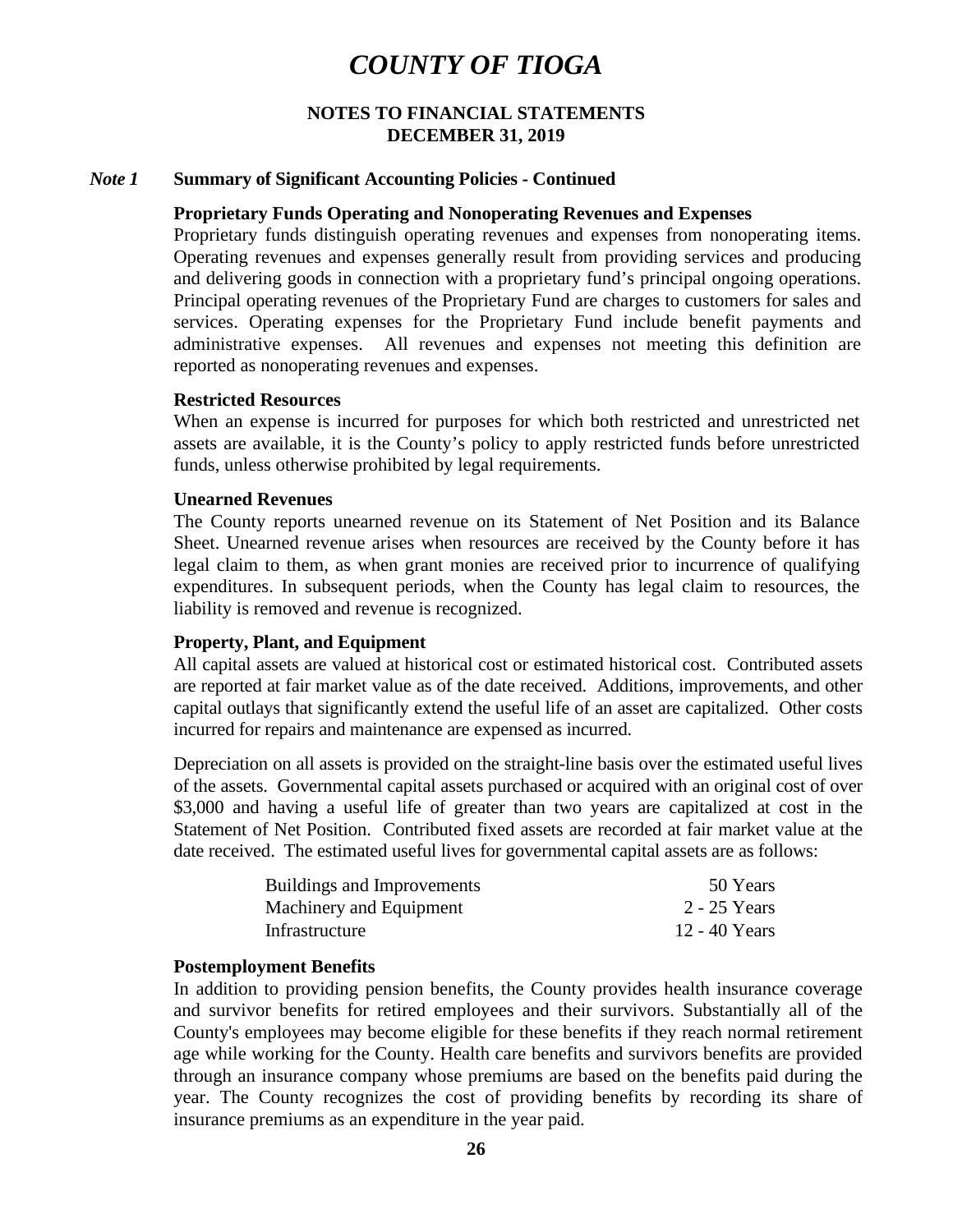### **NOTES TO FINANCIAL STATEMENTS DECEMBER 31, 2019**

# *Note 1* **Summary of Significant Accounting Policies - Continued**

#### **Vacation and Sick Leave and Compensatory Absences**

Under terms of personnel policies and union contracts, County employees, other than elected officials, are granted personal, vacation, and sick leave credits and may accumulate these credits as follows:

- Employees are granted between three- and four-days personal leave each year depending on contracts, coverage, and hiring date. At December 31 of each year, all unused personal leave is forfeited. Employees are not reimbursed for unused personal leave credits upon termination.
- Employees are granted sick leave credits of one day per month and may accumulate up to 216 days of sick leave credits, depending on contract coverage. Sick leave must be used prior to leaving County employment or for postretirement benefit premiums as described in Note 10.
- Employees are granted vacation leave credits of 10 to 20 days per year depending on their contract and years of service. Up to two weeks of such leave can be carried over to the following year unless unusual circumstances exist, and more time is requested and approved. Upon resignation or retirement, employees are paid for all unused vacation leave. Liability for compensated absences totaling \$1,258,629 is reported as an accrued liability in the Governmental Activities; as such, amounts were not due and payable at December 31, 2019.

# **Interfund Activity**

Interfund activity is reported as either loans, services provided, reimbursements, or transfers. Loans are reported as interfund receivables and payables as appropriate and are subject to elimination upon consolidation. Services provided, deemed to be at market or near market rates, are treated as revenues and expenditures/expenses. Reimbursements take place when one fund incurs a cost, charges the appropriate benefiting fund, and reduces its related cost as a reimbursement. All other interfund transactions are treated as transfers. Transfers between Governmental Funds are netted as part of the reconciliation to the Government-wide financial statements.

#### **Insurance**

The County assumes the liability for most risk including, but not limited to, property damage and personal injury liability. Judgments and claims are recorded when it is probable that an asset has been impaired, or a liability has been incurred and the amount of loss can be reasonably estimated.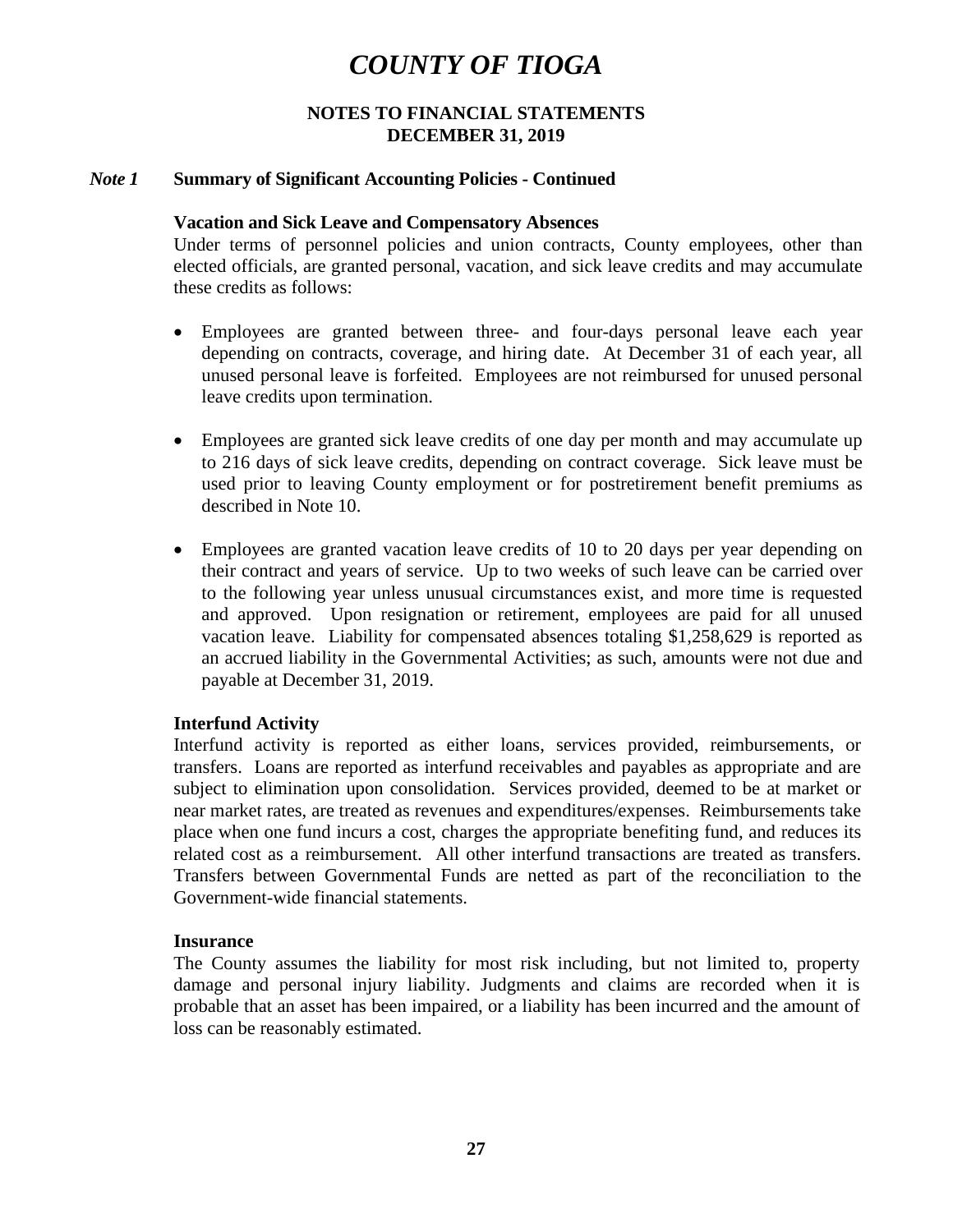### **NOTES TO FINANCIAL STATEMENTS DECEMBER 31, 2019**

# *Note 1* **Summary of Significant Accounting Policies - Continued**

#### **New Accounting Standards**

The County adopted and implemented the following current Statements of the Governmental Accounting Standards Board (GASB) effective for the year ended December 31, 2019:

- GASB has issued Statement No. 83, "Certain Asset Retirement Obligations," effective for the year ended December 31, 2019.
- GASB has issued Statement No. 90, "Majority Equity Interests An Amendment of GASB Statements No. 14 and No. 61," effective for the year ended December 31, 2019.

# **Future Changes in Accounting Standards**

The County will evaluate the impact each of these pronouncements may have on its financial statements and will implement them as applicable and when material.

GASB has issued Statement No. 95, "Postponement of the Effective Dates of Certain Authoritative Guidance," which delays the implementation dates for the following GASB statements.

- GASB has issued Statement No. 84, "Fiduciary Activities," effective for the year ended December 31, 2019, delayed by GASB Statement No. 95 to the year ended December 31, 2020. This statement improves guidance regarding identification of fiduciary activities for accounting and reporting purposes.
- GASB has issued Statement No. 87, "Leases," effective for the year ending December 31, 2020, delayed by GASB Statement No. 95 to the year ended December 31, 2022.
- GASB has issued Statement No. 92, "Omnibus 2020," effective for the year ending December 31, 2020, delayed by GASB Statement No. 95 to the year ended December 31, 2022.

The County will evaluate the impact each of these pronouncements may have on its financial statements and will implement them as applicable and when material.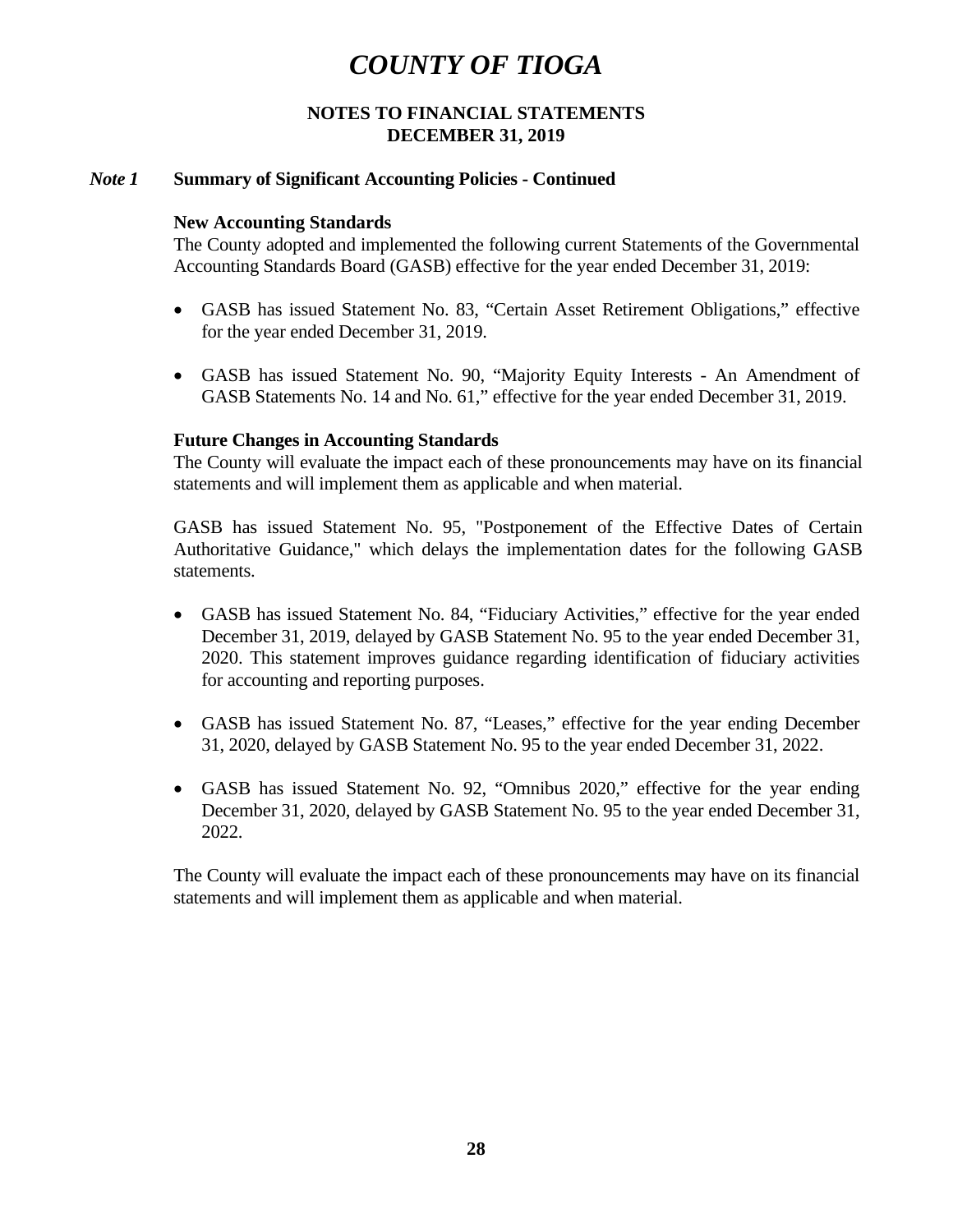# **NOTES TO FINANCIAL STATEMENTS DECEMBER 31, 2019**

### *Note 2* **Cash and Investments**

Custodial credit risk is the risk that in the event of a bank failure, the County's deposits may not be returned to it. While the County does not have a specific policy for custodial credit risk, New York State statutes govern the County's investment policies. The County has its own written investment policy, the overall objective of which is to adequately safeguard the principal amount of funds invested or deposited; conform with federal, state, and other legal requirements; provide sufficient liquidity of invested funds in order to meet obligations as they become due; and attain a market rate of return. Oversight of investment activity is the responsibility of the County Treasurer.

The County's monies must be deposited in Federal Deposit Insurance Corporation (FDIC) insured commercial banks or trust companies located within the state. The Treasurer is authorized to use demand accounts and certificates of deposit. Permissible investments include obligations of the U.S. Treasury and U.S. Agencies, repurchase agreements, and obligations of New York State or its localities. Collateral (security) is required for demand and time deposits and certificates of deposit not covered by Federal Deposit Insurance. Obligations that may be pledged as collateral are obligations of the United States and its agencies and obligations of the state and its municipalities and school districts, obligations of Puerto Rico, obligations of municipalities of other states, obligations of domestic corporations, mortgage related securities, commercial paper and bankers acceptances, and zero coupon obligations of the United States.

GASB Statement No. 40 directs that deposits be disclosed as exposed to custodial credit risk if they are not covered by depository insurance and the deposits were either uncollateralized or collateralized with securities held by the pledging financial institution's trust department or agent, but not in the County's name.

The County's aggregate bank balances of \$39,505,581 include \$866,770 for the TTASC and were either insured or collateralized with securities held by the pledging financial institution in the County's name. The TTASC had liquidity reserves recorded as restricted cash in the amount of \$775,842 and held by the TTASC trustee.

#### **Interest Rate Risk**

The County's investment policy does not have a formal policy limiting investment maturities as a means of managing its exposure to fair value losses arising from increasing interest rates.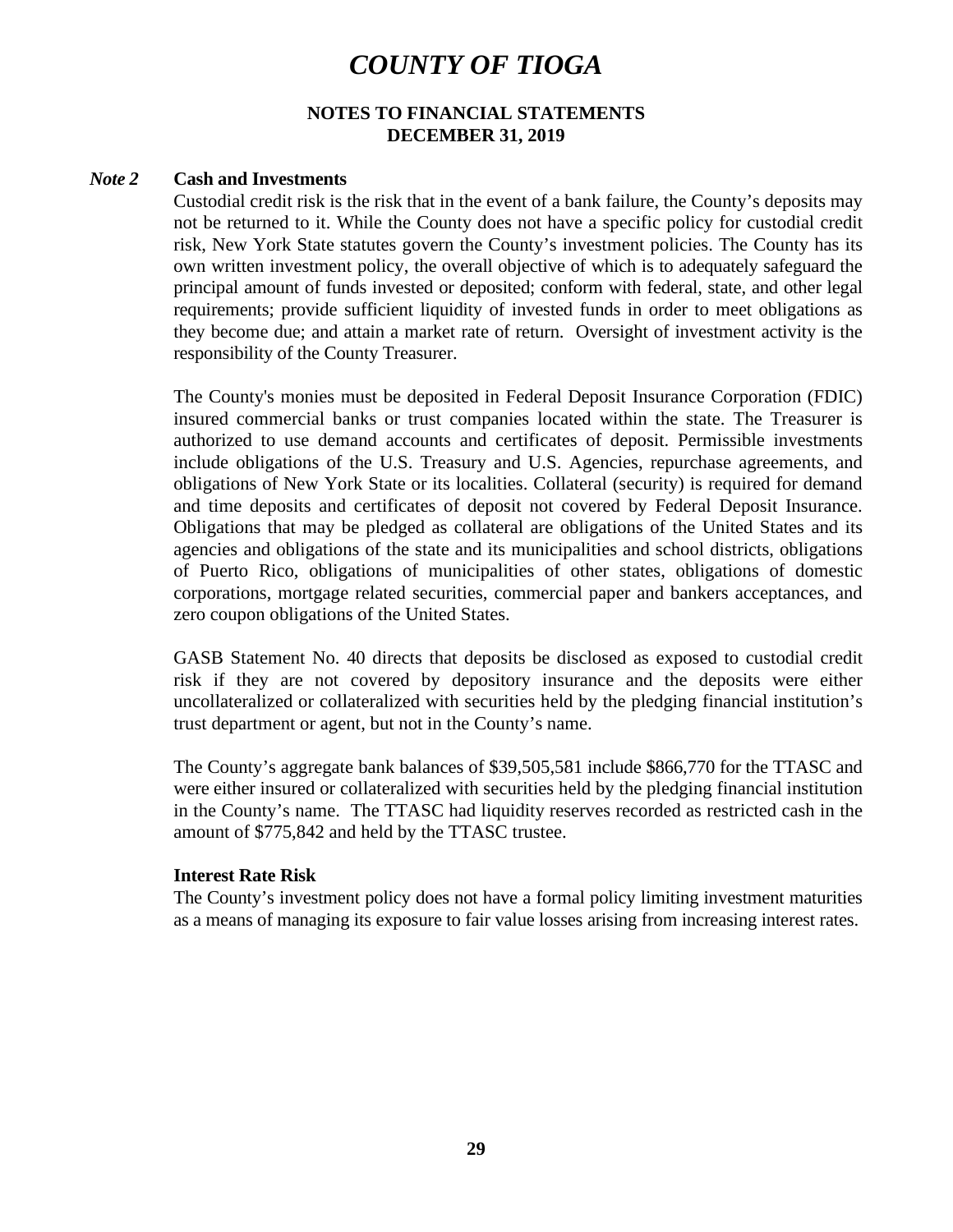# **NOTES TO FINANCIAL STATEMENTS DECEMBER 31, 2019**

# *Note 2* **Cash and Investments - Continued**

# **Restricted Cash**

Restricted cash and cash equivalents of the primary government at December 31, 2019 consisted of the following:

| Amount<br><b>Purpose</b>                       |    |           |
|------------------------------------------------|----|-----------|
| <b>General Fund</b>                            |    |           |
| <b>STOP DWI Program</b>                        | \$ | 58,142    |
| <b>Criminal Forfeiture Proceeds</b>            |    | 7,097     |
| <b>Unexpended Hotel/Motel Usage Proceeds</b>   |    | 83,983    |
| <b>Unexpended Handicapped Parking Proceeds</b> |    | 971       |
| Debt Service Reserve                           |    | 210,153   |
| <b>Total General Fund</b>                      |    | 360,346   |
|                                                |    |           |
| <b>Capital Fund</b>                            |    |           |
| <b>Software Reserve</b>                        |    | 140,082   |
| <b>Hardware Reserve</b>                        |    | 21,760    |
| Public Land, Structure, and Equipment          |    | 1,664,553 |
| <b>Financial Management System Reserve</b>     |    | 144,860   |
| <b>Unspent Debt Proceeds</b>                   |    | 398,859   |
| <b>Total Capital Fund</b>                      |    | 2,370,114 |
|                                                |    |           |
| <b>Special Grant Fund</b>                      |    |           |
| <b>Restricted for Community Development</b>    |    | 819,559   |
|                                                |    |           |
| <b>Debt Service (TTASC) Fund</b>               |    |           |
| <b>TTASC</b>                                   |    | 775,842   |
| <b>Total Governmental Activities</b>           | \$ | 4,325,861 |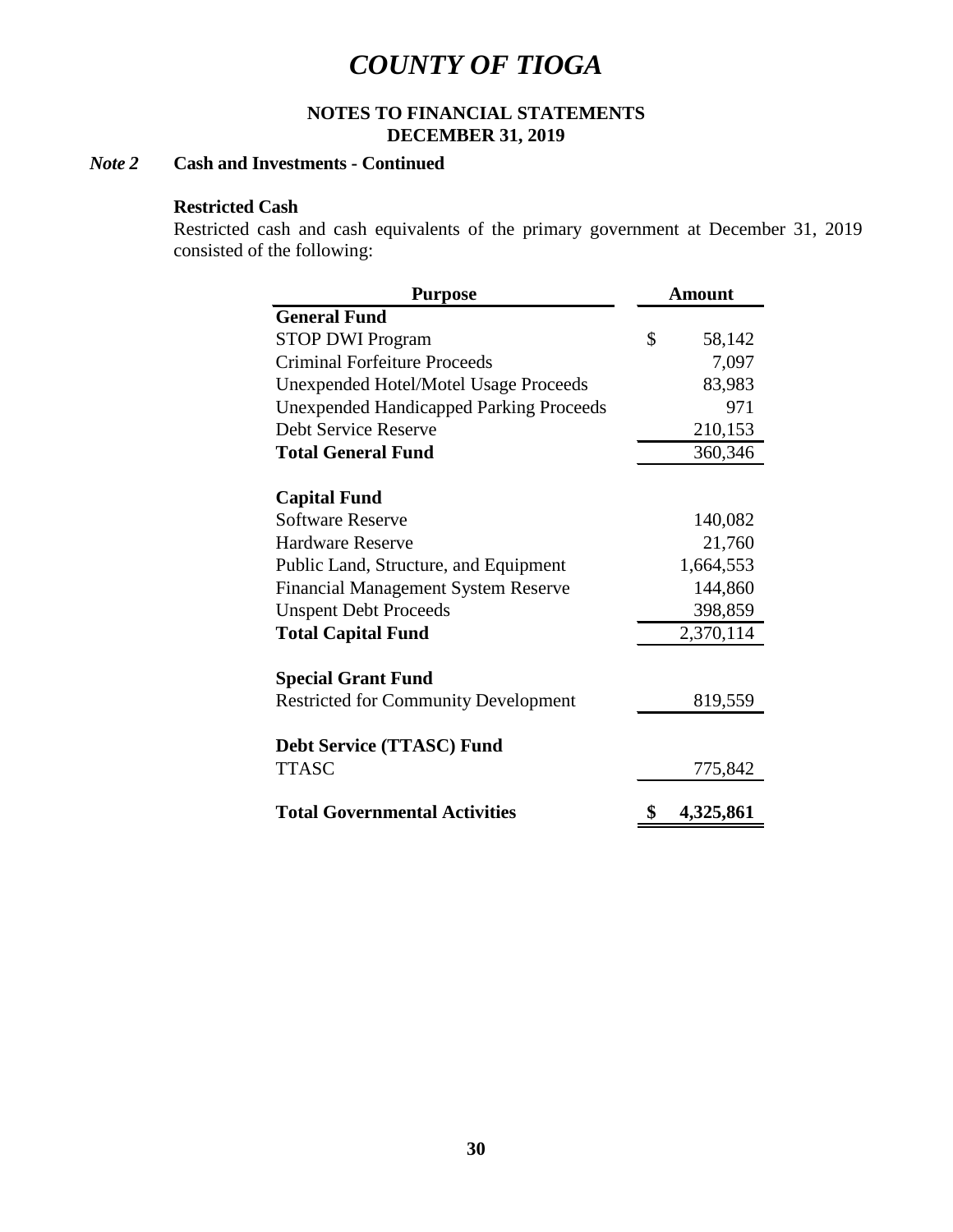### **NOTES TO FINANCIAL STATEMENTS DECEMBER 31, 2019**

### *Note 2* **Cash and Investments - Continued**

#### **Investments**

Investments at December 31, 2019 are as follows:

| <b>Purpose</b>                                            | Amount          |  |  |
|-----------------------------------------------------------|-----------------|--|--|
| <b>General Fund</b>                                       |                 |  |  |
| US Treasury Bill - Interest at 1.45%, maturing 05/14/2020 | \$<br>5,084,557 |  |  |
| US Treasury Bill - Interest at 1.75%, maturing 02/20/2020 | 5,068,626       |  |  |
| <b>Total General Fund</b>                                 | 10,153,183      |  |  |
| <b>Capital Fund</b>                                       |                 |  |  |
| US Treasury Bill - Interest at 1.42%, maturing 05/21/2020 | 3,555,302       |  |  |
| <b>Total Governmental Funds</b>                           | 13,708,485      |  |  |
| <b>Proprietary Fund</b>                                   |                 |  |  |
| US Treasury Bill - Interest at 1.71%, maturing 09/10/2020 | 3,540,919       |  |  |
| <b>Total Primary Government</b>                           | 17,249,404      |  |  |

# **Discretely Presented Component Unit - Tioga County Soil and Water Conservation District (District)**

Total bank balances of the District totaled approximately \$1,621,000 at December 31, 2019 and were entirely insured or collateralized with securities held by the District's agent in the District's name.

# **Discretely Presented Component Unit - Tioga County Industrial Development Agency (Agency)**

Total bank balances of the Agency totaled approximately \$3,548,872 at December 31, 2019 and were entirely insured or collateralized with securities held by an agent in the Agency's name. The Agency also had certificates of deposit of \$859,563, with an interest rate of 1.15%, all of which mature in 2020.

# *Note 3* **Property Taxes**

Property taxes levied for 2019 are recorded as revenue and receivables, net of estimated uncollectible amounts. In the fund financial statements, the net receivables collected during 2019, and expected to be collected within the first 60 days of 2019, are recognized as revenues in 2019.

Net receivables estimated to be collectible subsequent to the first 60 days of 2020 are reflected as unavailable revenue. At December 31, 2019, the County recognized \$1,856,261 of unavailable tax revenue.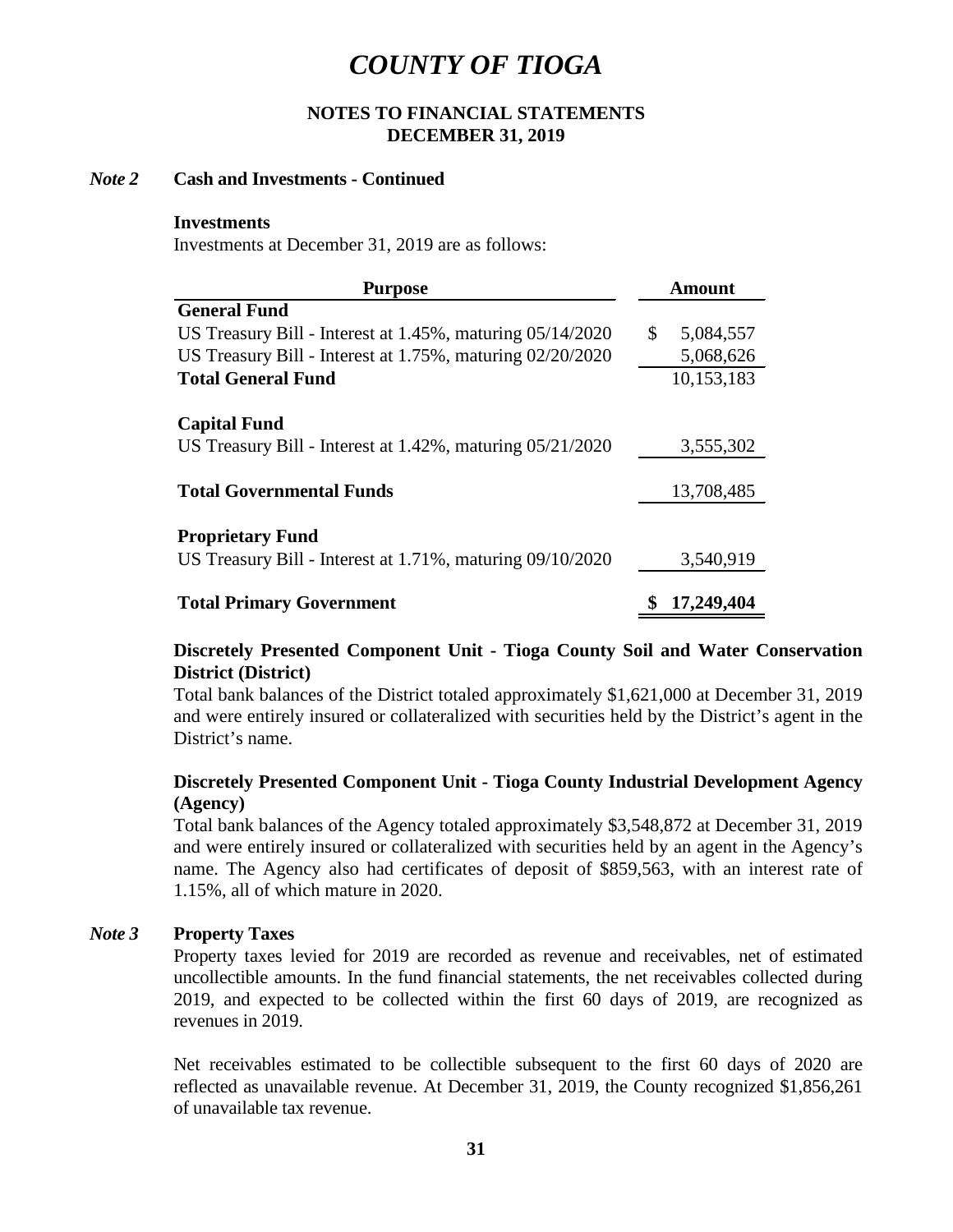### **NOTES TO FINANCIAL STATEMENTS DECEMBER 31, 2019**

#### *Note 3* **Property Taxes - Continued**

Taxes receivable at December 31, 2019 are summarized as follows:

| Total                               |   | 6,382,632   |
|-------------------------------------|---|-------------|
| Allowance for Uncollectible Taxes   |   | (1,019,848) |
| Other                               |   | 174,986     |
| Delinquent Village Taxes Receivable |   | 499,156     |
| Taxes Receivable - Overdue          |   | 3,369,517   |
| Returned School Taxes Receivable    | S | 3,358,821   |

Uncollected school and village taxes assumed by the County as a result of settlement proceedings are reported as receivables in the General Fund to maintain central control and provide for tax settlement and enforcement proceedings. The portion of the receivable that represents taxes re-levied for schools and villages in the amount of \$3,854,9687 is reflected as part of a liability, due to other governments, in the accompanying basic financial statements.

#### *Note 4* **Receivables**

#### **State and Federal Receivables**

State and federal receivables in the General Fund are comprised primarily of claims and reimbursement of expenditures in administering various health and social service programs in accordance with New York State and Federal laws and regulations. These receivables are reported net of related advances received from the state. Cash advances received by the County under other programs are reported as unearned revenue.

The County participates in a number of grant and assistance programs. These programs are subject to financial and compliance audits by the grantors or their representatives. The County believes, based upon its review of current activity and prior experience, the amount of disallowances resulting from these audits, if any, will not be significant to the County's financial position or results of operations. Expenditures disallowed by completed audits relating to operating programs have been reflected as adjustments to revenues in the year the expenditure was determined to be unallowable, as such amounts have been immaterial in nature.

#### **Tobacco Settlement and Other**

In October 2000, the County sold to TTASC all of its future rights, title and interest, in the tobacco settlement revenues. As part of this sale, the County became the beneficial owner of a Residual Certificate, which represents the entitlement to receive all amounts required to be distributed after payment of debt service, operating expenses, and certain other costs. The Non-Major Governmental Funds reflect \$616,150 of tobacco settlement revenues for the year ended December 31, 2019. The amount recognized in the Statement of Activities, on the accrual basis, is \$616,1501.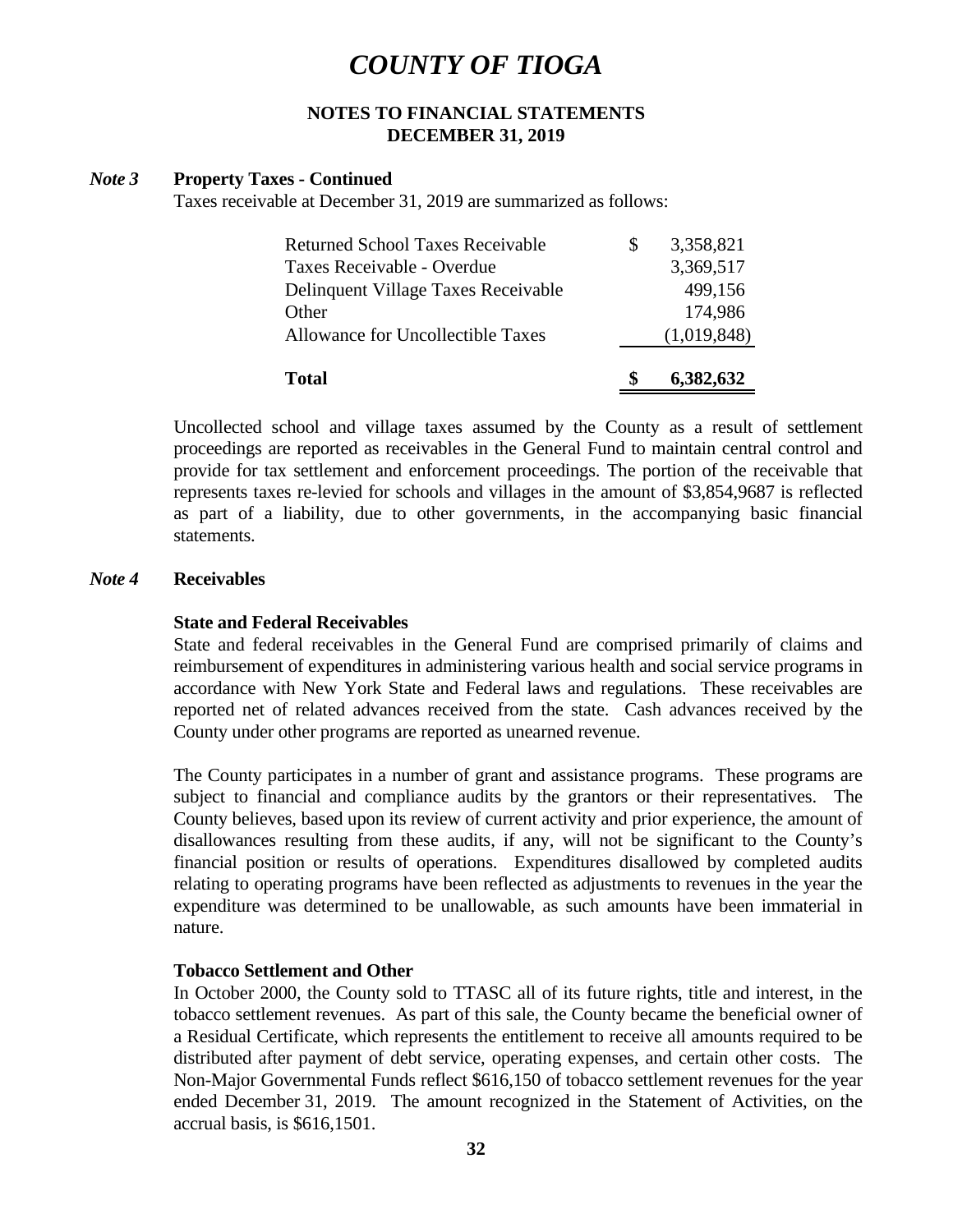# **NOTES TO FINANCIAL STATEMENTS DECEMBER 31, 2019**

# *Note 4* **Receivables - Continued**

#### **Other Accounts Receivable**

Other accounts receivable as of December 31, 2019, are as follows:

| <b>Governmental Activities</b>                                |   | Amount    |
|---------------------------------------------------------------|---|-----------|
| Various Fees and Charges Recorded in:                         |   |           |
| General Fund                                                  | S | 469,846   |
| Road Machinery Fund                                           |   | 2,425     |
| <b>Internal Service Funds</b>                                 |   | 26,843    |
| Tobacco Settlement Revenues Recorded in the Debt Service Fund |   | 706,662   |
| <b>Total</b>                                                  |   | 1,205,776 |
|                                                               |   |           |

# *Note 5* **Capital Assets**

Capital asset activity for the year ended December 31, 2019, was as follows:

|                                             | <b>Balance at</b><br>12/31/2018 | <b>Additions</b> | Reclassifications,<br>Disposals, and<br><b>Change in Estimate</b> | <b>Balance at</b><br>12/31/2019 |
|---------------------------------------------|---------------------------------|------------------|-------------------------------------------------------------------|---------------------------------|
| <b>Governmental Activities</b>              |                                 |                  |                                                                   |                                 |
| Land                                        | \$<br>1,264,322                 | \$               | \$<br>96,787                                                      | \$<br>1,361,109                 |
| <b>Construction in Progress</b>             | 445,216                         | 184,307          | (445, 216)                                                        | 184,307                         |
| <b>Total Non-Depreciable Capital Assets</b> | 1,709,538                       | 184,307          | (348, 429)                                                        | 1,545,416                       |
| <b>Buildings</b>                            | 34,242,958                      | 494,774          | 2,766,338                                                         | 37,504,070                      |
| Machinery and Equipment                     | 13,986,362                      | 1,921,127        | 1,925,362                                                         | 17,832,851                      |
| Infrastructure                              | 80,463,110                      | 3,356,756        | (2,714,848)                                                       | 81,105,018                      |
| <b>Total Depreciable Capital Assets</b>     | 128,692,430                     | 5,772,657        | 1,976,852                                                         | 136,441,939                     |
| <b>Total Historical Cost</b>                | 130,401,968                     | 5,956,964        | 1,628,423                                                         | 137,987,355                     |
| Less Accumulated Depreciation:              |                                 |                  |                                                                   |                                 |
| <b>Buildings</b>                            | (12,918,702)                    | (902, 759)       | (387,060)                                                         | (14,208,521)                    |
| Machinery and Equipment                     | (10, 589, 640)                  | (1,598,429)      | 1,541,654                                                         | (10,646,415)                    |
| Infrastructure                              | (39, 497, 159)                  | (2,729,942)      | 941,822                                                           | (41, 285, 279)                  |
| <b>Total Accumulated Depreciation</b>       | (63,005,501)                    | (5,231,130)      | 2,096,416                                                         | (66, 140, 215)                  |
| <b>Governmental Activities</b>              |                                 |                  |                                                                   |                                 |
| <b>Capital Assets, Net</b>                  | 67,396,467<br>\$                | \$<br>725,834    | \$<br>3,724,839                                                   | 71,847,140<br>\$                |

Depreciation expense was charged to functions as follows:

| <b>Governmental Activities</b>      |   |           |
|-------------------------------------|---|-----------|
| <b>General Government Support</b>   | S | 1,611,162 |
| <b>Public Safety</b>                |   | 678,093   |
| Public Health                       |   | 148,315   |
| Transportation                      |   | 2,734,926 |
| Economic Assistance and Opportunity |   | 56,076    |
| Home and Community                  |   | 2,558     |
|                                     |   |           |
| Total                               |   | 5,231,130 |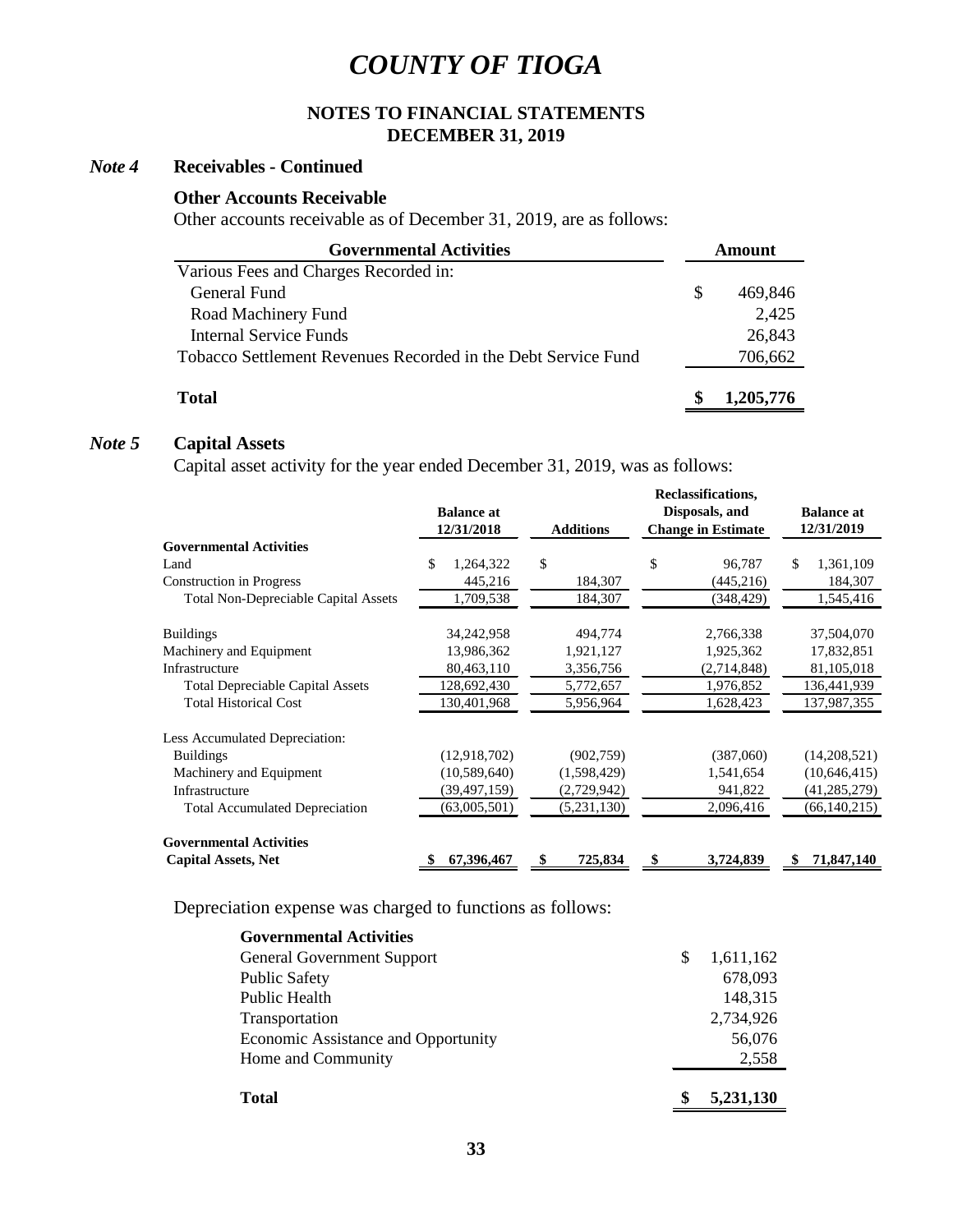# **NOTES TO FINANCIAL STATEMENTS DECEMBER 31, 2019**

# *Note 5* **Capital Assets - Continued**

Capital asset activity for the Tioga County Industrial Development Agency for the year ended December 31, 2019, was as follows:

|                                         | <b>Balance at</b> |                  |                  | <b>Balance at</b> |
|-----------------------------------------|-------------------|------------------|------------------|-------------------|
| <b>TCIDA</b>                            | 12/31/2018        | <b>Additions</b> | <b>Disposals</b> | 12/31/2019        |
| Land                                    | 1,450,178<br>\$   | \$<br>17,000     | \$               | 1,467,178<br>\$   |
| Railroad Tracking and Facilities        | 1,979,331         |                  |                  | 1,979,331         |
| Machinery and Equipment                 | 1,701             |                  |                  | 1,701             |
| <b>Total Depreciable Capital Assets</b> | 1,981,032         |                  |                  | 1,981,032         |
| <b>Total Historical Cost</b>            | 3,431,210         | 17,000           |                  | 3,448,210         |
| Less Accumulated Depreciation           | (1,175,790)       | (21, 287)        |                  | (1,197,077)       |
| <b>TCIDA Capital Assets, Net</b>        | 2,255,420         | (4, 287)         |                  | 2,251,133         |

Capital asset activity for the Soil and Water Conservation District for the year ended December 31, 2019 was as follows:

|                                   | <b>Balance at</b> |                  |                  | <b>Balance at</b> |
|-----------------------------------|-------------------|------------------|------------------|-------------------|
| <b>TCSWCD</b>                     | 12/31/2018        | <b>Additions</b> | <b>Disposals</b> | 12/31/2019        |
| Office Equipment                  | 10,021<br>\$      | \$               | \$               | 10,021<br>S       |
| Program Buildings and Equipment   | 1,390,041         |                  |                  | 1,390,041         |
| <b>Total Historical Cost</b>      | 1,400,062         |                  |                  | 1,400,062         |
| Less Accumulated Depreciation:    |                   |                  |                  |                   |
| Office Equipment                  | (4,721)           | (1,741)          |                  | (6, 462)          |
| Program Buildings and Equipment   | (908, 589)        | (112,160)        |                  | (1,020,749)       |
|                                   | (913, 310)        | (113,901)        |                  | (1,027,211)       |
| <b>TCSWCD Capital Assets, Net</b> | 486,752           | (113,901)<br>\$  |                  | 372,851           |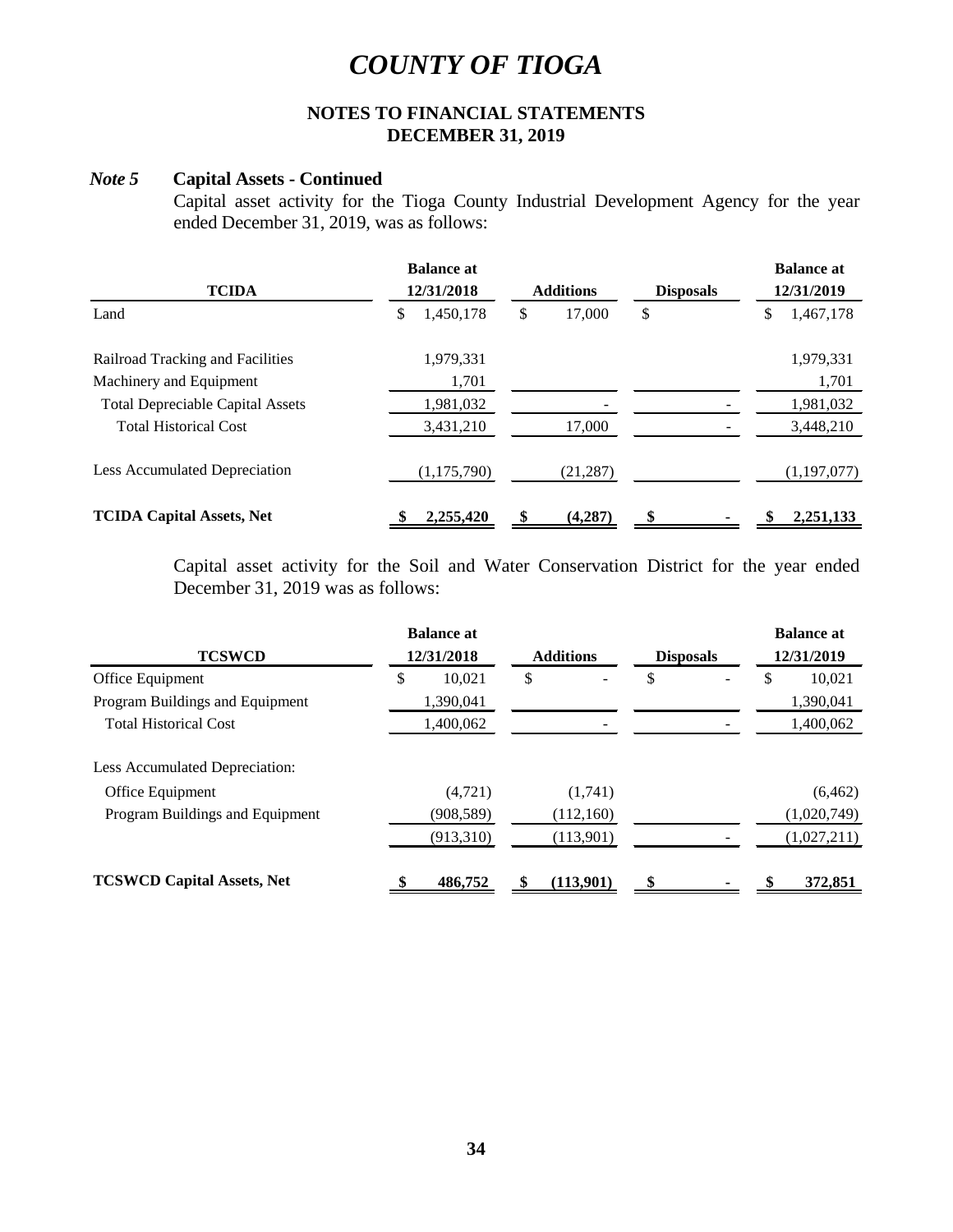### **NOTES TO FINANCIAL STATEMENTS DECEMBER 31, 2019**

#### *Note 6* **Pension Obligations - New York State and Local Employees' Retirement System (ERS)**

#### **Plan Descriptions and Benefits Provided**

#### **Employees' Retirement System (ERS)**

The County participates in the New York State and Local Employees' Retirement System (the System). This is a cost-sharing multiple-employer retirement system. The System provides retirement benefits as well as death and disability benefits. The net position of the System is held in the New York State Common Retirement Fund (the Fund), which was established to hold all net assets and record changes in plan net position allocated to the System. The Comptroller of the State of New York serves as the trustee of the Fund and is the administrative head of the System. System benefits are established under the provisions of the New York State Retirement and Social Security Law (RSSL). Once a public employer elects to participate in the System, the election is irrevocable. The New York State Constitution provides that pension membership is a contractual relationship and plan benefits cannot be diminished or impaired. Benefits can be changed for future members only by enactment of a state statute. The System is included in the state's financial report as a pension trust fund. That report, including information with regard to benefits provided, may be found at [www.osc.state.ny.us/retire/publications/index.php](http://www.osc.state.ny.us/retire/publications/index.php) or obtained by writing to the New York State and Local Retirement System, 110 State Street, Albany, New York 12244.

The System is noncontributory except for employees who joined after July 27, 1976, who contribute 3% of their salary for the first ten years of membership, and employees who joined on or after January 1, 2010 who generally contribute 3.0% to 3.5% of their salary for their entire length of service. In addition, employee contribution rates under ERS Tier VI vary based on a sliding salary scale. For ERS, the Comptroller annually certifies the actuarially determined rates expressly used in computing the employers' contributions based on salaries paid during the System's fiscal year ending March 31.

#### **Summary of Significant Accounting Policies**

The System's financial statements from which the System's fiduciary net position is determined are prepared using the accrual basis of accounting. Plan member contributions are recognized when due and the employer has a legal requirement to provide the contributions. Benefits and refunds are recognized when due and payable in accordance with the terms of the Plan. Plan investments are reported at fair value. For detailed information on how investments are valued, please refer to the System's annual report.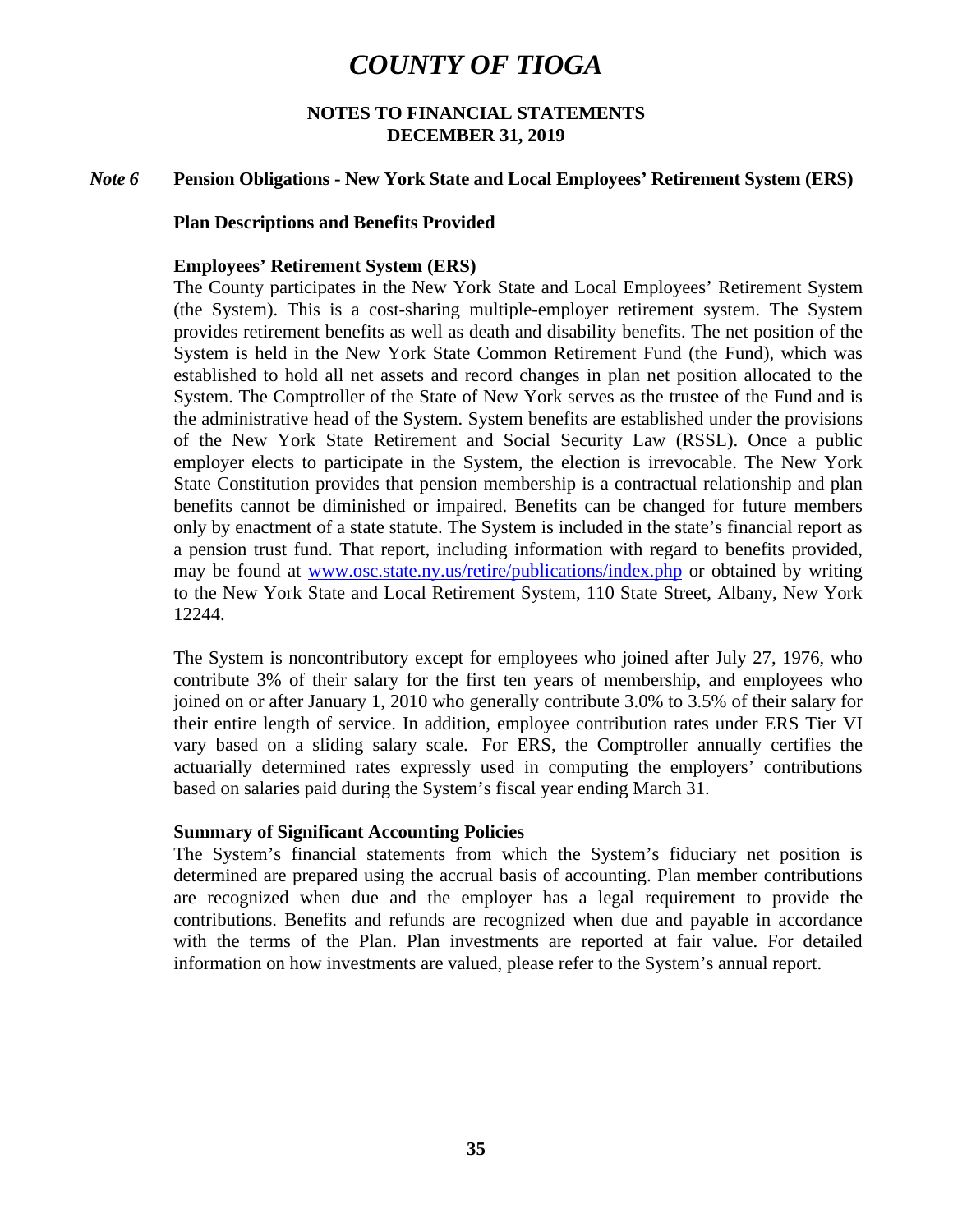#### **NOTES TO FINANCIAL STATEMENTS DECEMBER 31, 2019**

# *Note 6* **Pension Obligations - New York State and Local Employees' Retirement System (ERS) - Continued**

#### **Contributions**

Contributions for the current year and two preceding Plan years were equal to 100% of the contributions required and were as follows:

|                     | 2019                   |  | 2018        |  | 2017        |
|---------------------|------------------------|--|-------------|--|-------------|
| County - ERS        | $\frac{\$}{2,743,664}$ |  | \$2,670,717 |  | \$3,161,458 |
| <b>TCSWCD - ERS</b> | 125,092                |  | 118,939     |  | 91,378      |

#### **Pension Liabilities, Pension Expense, and Deferred Outflows of Resources and Deferred Inflows of Resources Related to Pensions**

At December 31, 2019, the County reported the following liability for its proportionate share of the net pension liability for the System. The net pension liability was measured as of March 31, 2019. The total pension liability used to calculate the net pension liability was determined by an actuarial valuation. The County's proportionate share of the net pension liability was based on a projection of the County's long-term share of contributions to the System relative to the projected contributions of all participating members, actuarially determined. This information was derived from a report provided to the County by the ERS System.

|                                                                        |     | <b>ERS</b>    |
|------------------------------------------------------------------------|-----|---------------|
| <b>Actuarial Valuation Date</b>                                        |     | 4/1/2018      |
| Net Pension Liability                                                  | SS. | 7,085,304,242 |
| County's Proportionate Share of the Plan's Total Net Pension Liability |     | 5,505,160     |
| County's Share of the Plan's Total Net Pension Liability               |     | 0.0776983%    |
| TCSWCD's Portion of the Plan's Total Net Pension Liability             |     | 259,366       |
| TCSWCD's Share of the Plan's Total Net Pension Liability               |     | 0.0036606%    |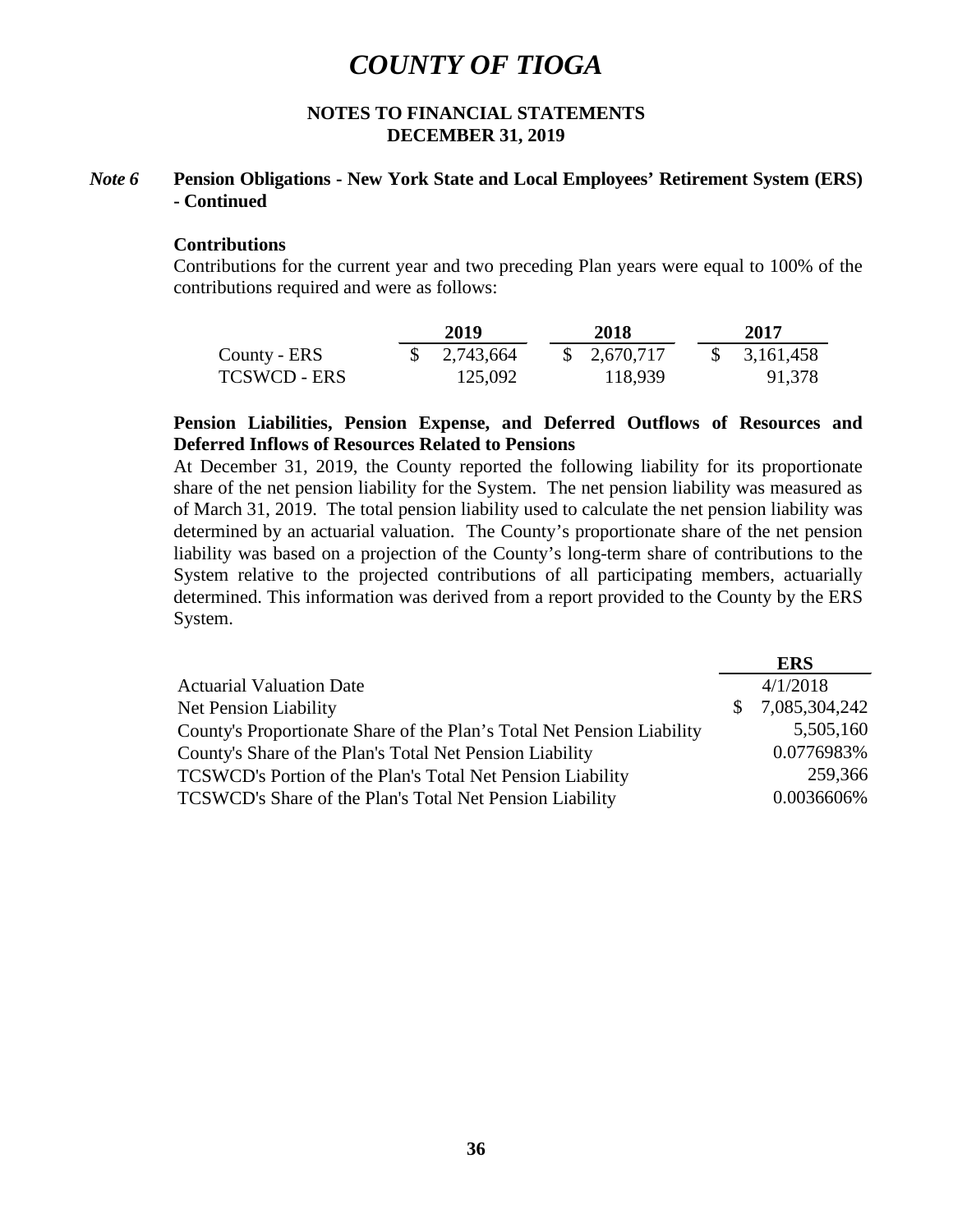#### **NOTES TO FINANCIAL STATEMENTS DECEMBER 31, 2019**

#### *Note 6* **Pension Obligations - New York State and Local Employees' Retirement System (ERS) - Continued**

**Pension Liabilities, Pension Expense, and Deferred Outflows of Resources and Deferred Inflows of Resources Related to Pensions - Continued**

For the year ended December 31, 2019, the County recognized pension expense of \$3,312,723 for ERS in the financial statements. At December 31, 2019, the County's reported deferred outflows of resources and deferred inflows of resources related to the pensions from the following sources:

|                                                    | <b>County - ERS</b> | <b>TCSWCD - ERS</b> |  |
|----------------------------------------------------|---------------------|---------------------|--|
| <b>Deferred Outflows of Resources</b>              |                     |                     |  |
| Differences Between Expected and                   |                     |                     |  |
| <b>Actual Experience</b>                           | \$<br>1,084,081     | \$<br>51,075        |  |
| <b>Changes of Assumptions</b>                      | 1,383,772           | 65,194              |  |
| Changes in Proportion and Differences              |                     |                     |  |
| Between the County's Contributions                 |                     |                     |  |
| and Proportionate Share of Contributions           | 558,602             | 48,037              |  |
| County's Contributions Subsequent to               |                     |                     |  |
| the Measurement Date                               | 2,057,748           | 93,819              |  |
|                                                    |                     |                     |  |
| <b>Total</b>                                       | 5,084,203           | 258,125             |  |
| <b>Deferred Inflows of Resources</b>               |                     |                     |  |
| Differences Between Expected and                   |                     |                     |  |
| <b>Actual Experience</b>                           | \$<br>369,551       | \$<br>17,411        |  |
| Net Differences Between Projected and              |                     |                     |  |
| <b>Actual Earnings on Pension Plan Investments</b> | 1,412,928           | 66,568              |  |
| Changes in Proportion and Differences              |                     |                     |  |
| Between the County's Contributions                 |                     |                     |  |
| and Proportionate Share of Contributions           | 607,195             | 59,904              |  |
| <b>Total</b>                                       | 2,389,674           | 143,883             |  |
|                                                    |                     |                     |  |

County contributions subsequent to the measurement date, reported as deferred outflows of resources, will be recognized as a reduction of the net pension liability in the year ended December 31, 2020. Other amounts reported as deferred outflows of resources and deferred inflows of resources related to pensions will be recognized in pension expense as follows.

| <b>Year Ended</b> | <b>County - ERS</b> | <b>TCSWCD - ERS</b> |
|-------------------|---------------------|---------------------|
| 2020              | 1,000,853           | \$<br>48,509        |
| 2021              | (1,076,345)         | (54, 962)           |
| 2022              | (7,608)             | (6,218)             |
| 2023              | 719,881             | 33,094              |
| 2024              |                     |                     |
| Thereafter        |                     |                     |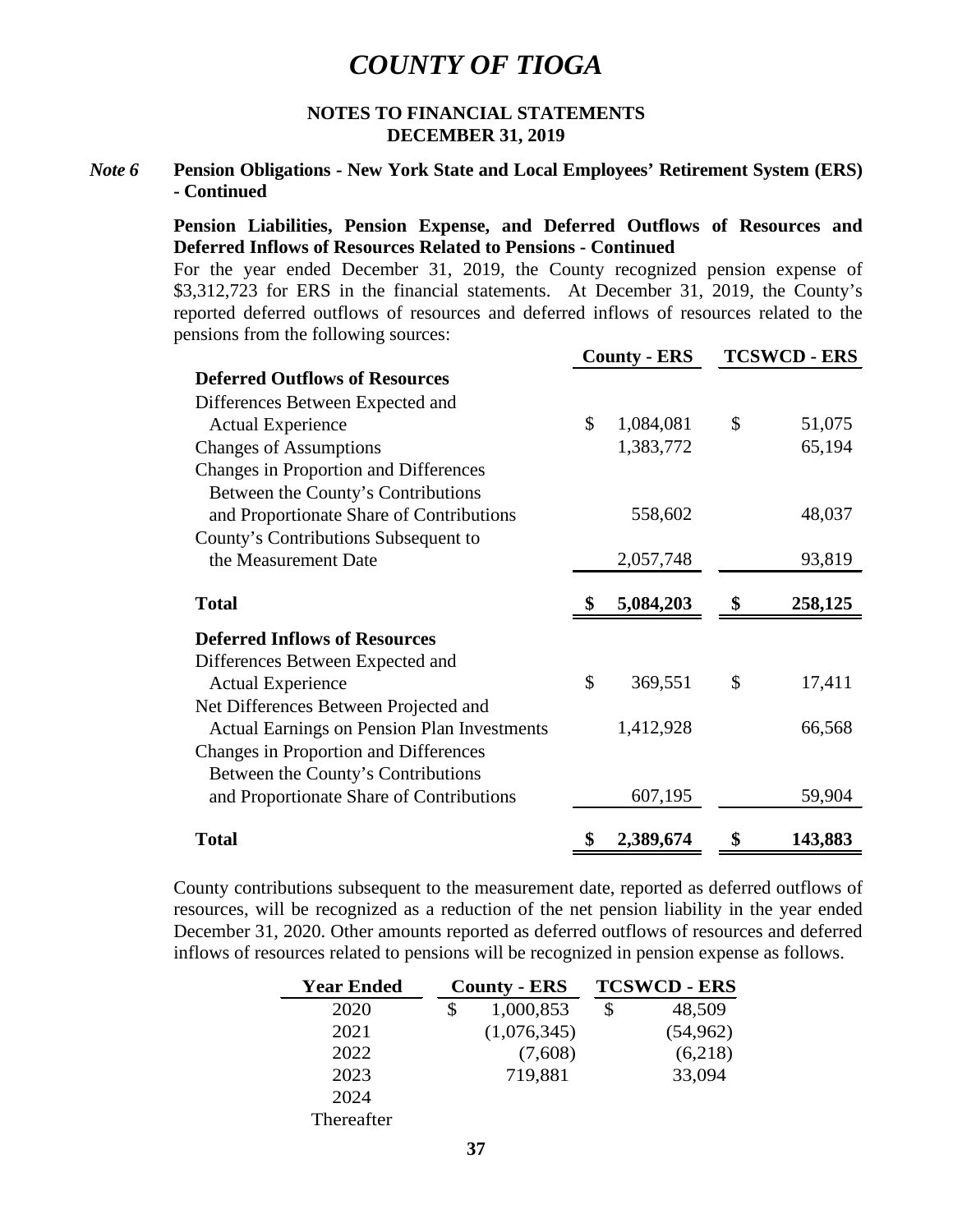### **NOTES TO FINANCIAL STATEMENTS DECEMBER 31, 2019**

# *Note 6* **Pension Obligations - New York State and Local Employees' Retirement System (ERS) - Continued**

#### **Actuarial Assumptions**

The total pension liability as of the measurement date was determined by using an actuarial valuation as noted in the table below, with update procedures used to roll forward the total pension liability to the measurement date.

Significant actuarial assumptions used in the valuations were as follows:

|                                   | ERS            |
|-----------------------------------|----------------|
| <b>Measurement Date</b>           | March 31, 2019 |
| <b>Actuarial Valuation Date</b>   | April 1, 2018  |
| <b>Investment Rate of Return</b>  | 7.0%           |
| <b>Salary Increases</b>           | 4.2%           |
| <b>Cost of Living Adjustments</b> | 1.3%           |
| <b>Inflation Rate</b>             | 2.5%           |

Annuitant mortality rates are based on April 1, 2010 - March 31, 2015 System's experience with adjustments for mortality improvements based on Society of Actuaries' Scale MP-2014.

The actuarial assumptions used in the April 1, 2018 valuation are based on the results of an actuarial experience study for the period April 1, 2010 - March 31, 2015.

The long term rate of return on pension plan investments was determined using a building block method in which best estimate ranges of expected future real rates of return (expected returns net of investment expense and inflation) are developed for each major asset class.

These ranges are combined to produce the long term expected rate of return by weighting the expected future real rates of return by each target asset allocation percentage and by adding expected inflation.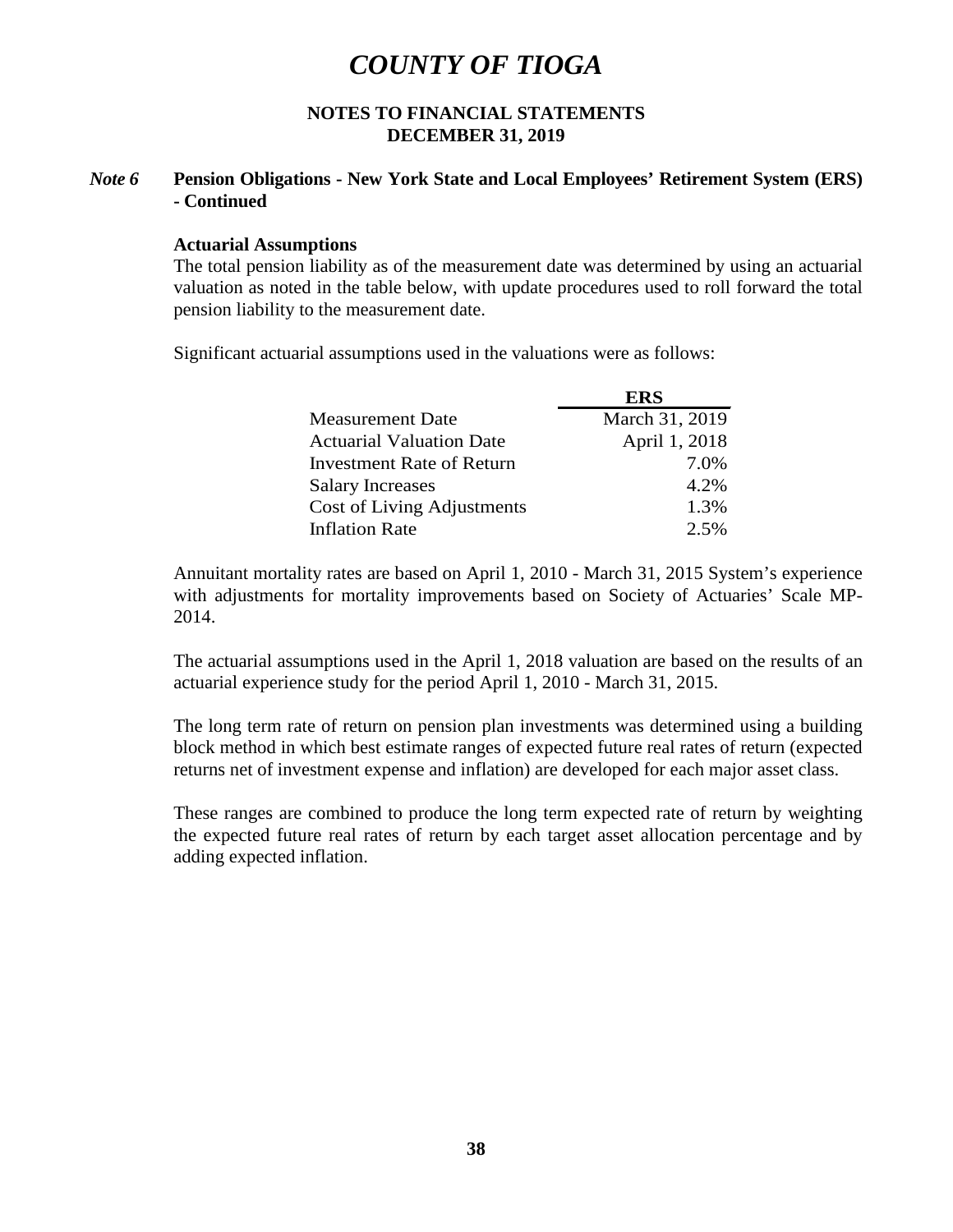#### **NOTES TO FINANCIAL STATEMENTS DECEMBER 31, 2019**

# *Note 6* **Pension Obligations - New York State and Local Employees' Retirement System (ERS) - Continued**

#### **Actuarial Assumptions - Continued**

Best estimates of the arithmetic real rates of return for each major asset class included in the target asset allocation are summarized below:

**ERS**

|                                        | LKƏ            |
|----------------------------------------|----------------|
| <b>Measurement Date</b>                | March 31, 2019 |
| <b>Asset Type</b>                      |                |
| <b>Domestic Equities</b>               | 4.6%           |
| <b>International Equities</b>          | 6.4%           |
| <b>Real Estate</b>                     | 5.6%           |
| Private Equity/Alternative Investments | 7.5%           |
| <b>Absolute Return Strategies</b>      | 3.8%           |
| Opportunistic Portfolio                | 5.7%           |
| <b>Real Assets</b>                     | 5.3%           |
| Cash                                   | (0.3)%         |
| <b>Inflation-Indexed Bonds</b>         | 1.3%           |
| Mortgages and Bonds                    | 1.3%           |

#### **Discount Rate**

The discount rate used to calculate the total pension liability was 7.0%. The projection of cash flows used to determine the discount rate assumes contributions from plan members will be made at the current contribution rates and that contributions from employers will be made at statutorily required rates, actuarially. Based on the assumptions, the System's fiduciary net position was projected to be available to make all projected future benefit payments of current plan members. Therefore the long term expected rate of return on pension plan investments was applied to all periods of projected benefit payments to determine the total pension liability.

### **Sensitivity of the Proportionate Share of the Net Pension Liability to the Discount Rate Assumption**

The following presents the County's proportionate share of the net pension liability calculated using the discount rate of 7.0%, as well as what the County's proportionate share of the net pension liability would be if it were calculated using a discount rate that is 1 percentage point lower or higher than the current rate:

|                                     | <b>Current</b>           |                                |                          |  |
|-------------------------------------|--------------------------|--------------------------------|--------------------------|--|
| <b>ERS</b>                          | 1% Decrease<br>$(6.0\%)$ | <b>Assumption</b><br>$(7.0\%)$ | 1% Increase<br>$(8.0\%)$ |  |
| County's Proportionate Share of the |                          |                                |                          |  |
| Net Pension Liability               | \$24,069,438             | 5,505,160                      | \$(10,090,150)           |  |
| TCSWCD's Proportionate Share of the |                          |                                |                          |  |
| Net Pension Liability               | 1,133,990                | 259,366                        | (475,380)                |  |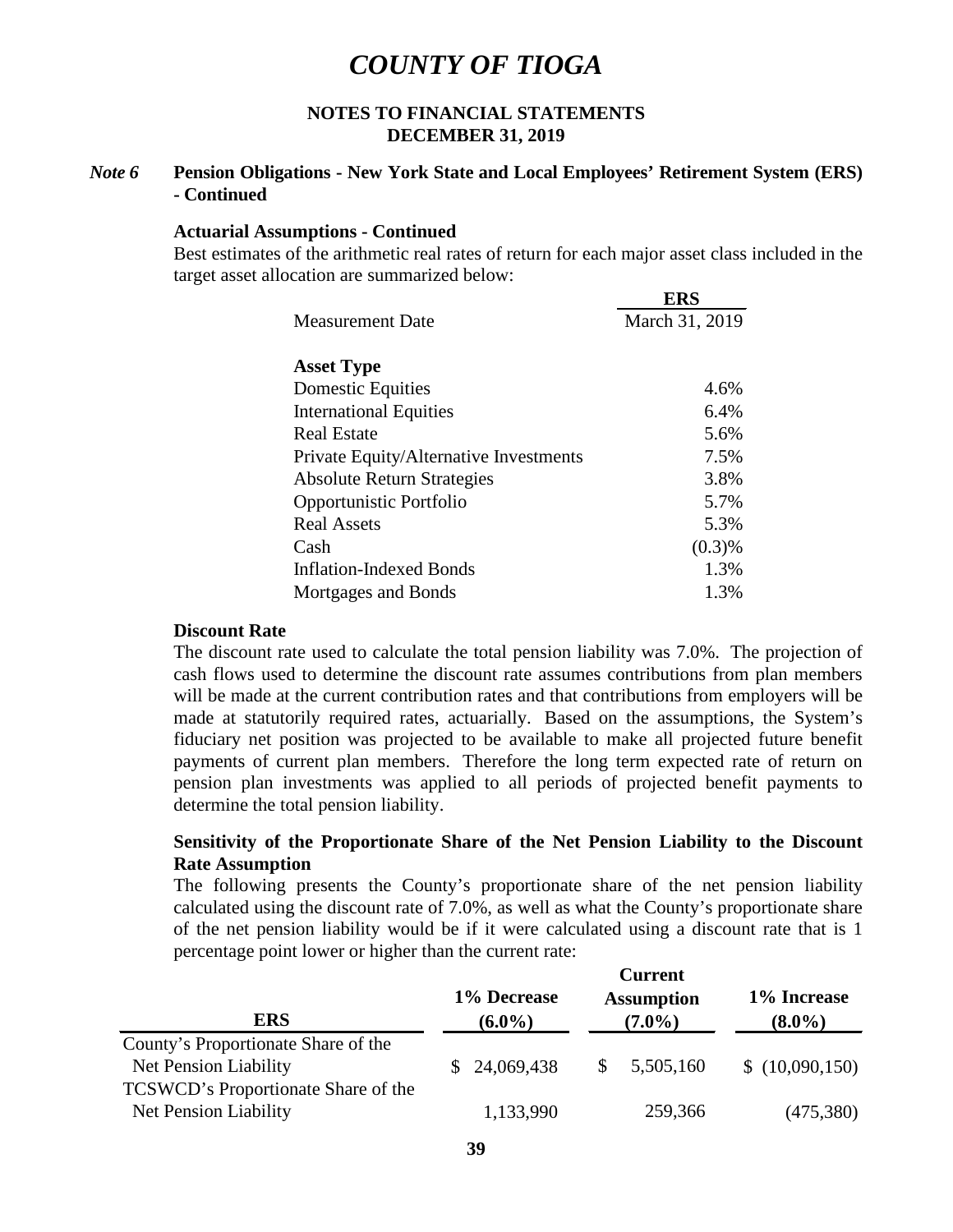### **NOTES TO FINANCIAL STATEMENTS DECEMBER 31, 2019**

# *Note 6* **Pension Obligations - New York State and Local Employees' Retirement System (ERS) - Continued**

#### **Pension Plan Fiduciary Net Position**

The components of the current-year net pension liability of the employers as of the respective valuation dates were as follows:

|                                                                                | <b>Dollars in Thousands</b> |                 |  |
|--------------------------------------------------------------------------------|-----------------------------|-----------------|--|
|                                                                                |                             | ERS             |  |
| <b>Measurement Date</b>                                                        |                             | March 31, 2019  |  |
| <b>Employers' Total Pension Liability</b>                                      | S                           | 189,803,429     |  |
| <b>Plan Net Position</b>                                                       |                             | (182, 718, 124) |  |
| <b>Employers' Net Pension Liability</b>                                        |                             | 7,085,305       |  |
| Ratio of Plan Net Position to the<br><b>Employers' Total Pension Liability</b> |                             | 96.3%           |  |

#### **Payables to the Pension Plan**

For ERS, employer contributions are paid annually based on the System's fiscal year which ends on March 31. Accrued retirement contributions as of December 31, 2019 represent the projected employer contribution for the period of April 1, 2019 through December 31, 2019 based on estimated ERS wages multiplied by the employer's contribution rate, by tier. Accrued retirement contributions as of December 31, 2019 amounted to \$-0-.

#### **Effect on Net Position**

Changes in the net pension liability and deferred outflows and deferred inflows of resources for the year ended December 31, 2019 resulted in the following effect on net position:

|                                            | <b>Beginning</b><br><b>Balance</b> |               | <b>Change</b> |             | <b>Ending</b><br><b>Balance</b> |             |
|--------------------------------------------|------------------------------------|---------------|---------------|-------------|---------------------------------|-------------|
| County - ERS:                              |                                    |               |               |             |                                 |             |
| Net Pension Liability                      | \$                                 | (2,352,489)   | \$            | (3,152,671) | <sup>\$</sup>                   | (5,505,160) |
| Deferred Outflows of Resources             |                                    | 8,283,942     |               | (3,199,739) |                                 | 5,084,203   |
| Deferred Inflows of Resources              |                                    | (8, 154, 787) |               | 5,765,113   |                                 | (2,389,674) |
| <b>County Total Effect on Net Position</b> |                                    | (2,223,334)   | \$            | (587, 297)  | S                               | (2,810,631) |
| <b>TCSWCD - ERS:</b>                       |                                    |               |               |             |                                 |             |
| Net Pension Liability                      | \$                                 | (109, 189)    | $\mathbb{S}$  | (150, 177)  | \$                              | (259, 366)  |
| <b>Deferred Outflows of Resources</b>      |                                    | 320,214       |               | (62,089)    |                                 | 258,125     |
| Deferred Inflows of Resources              |                                    | (416,085)     |               | 272,202     |                                 | (143, 883)  |
| <b>TCSWCD Total Effect on Net Position</b> |                                    | (205,060)     | \$            | 59,936      | S                               | (145, 124)  |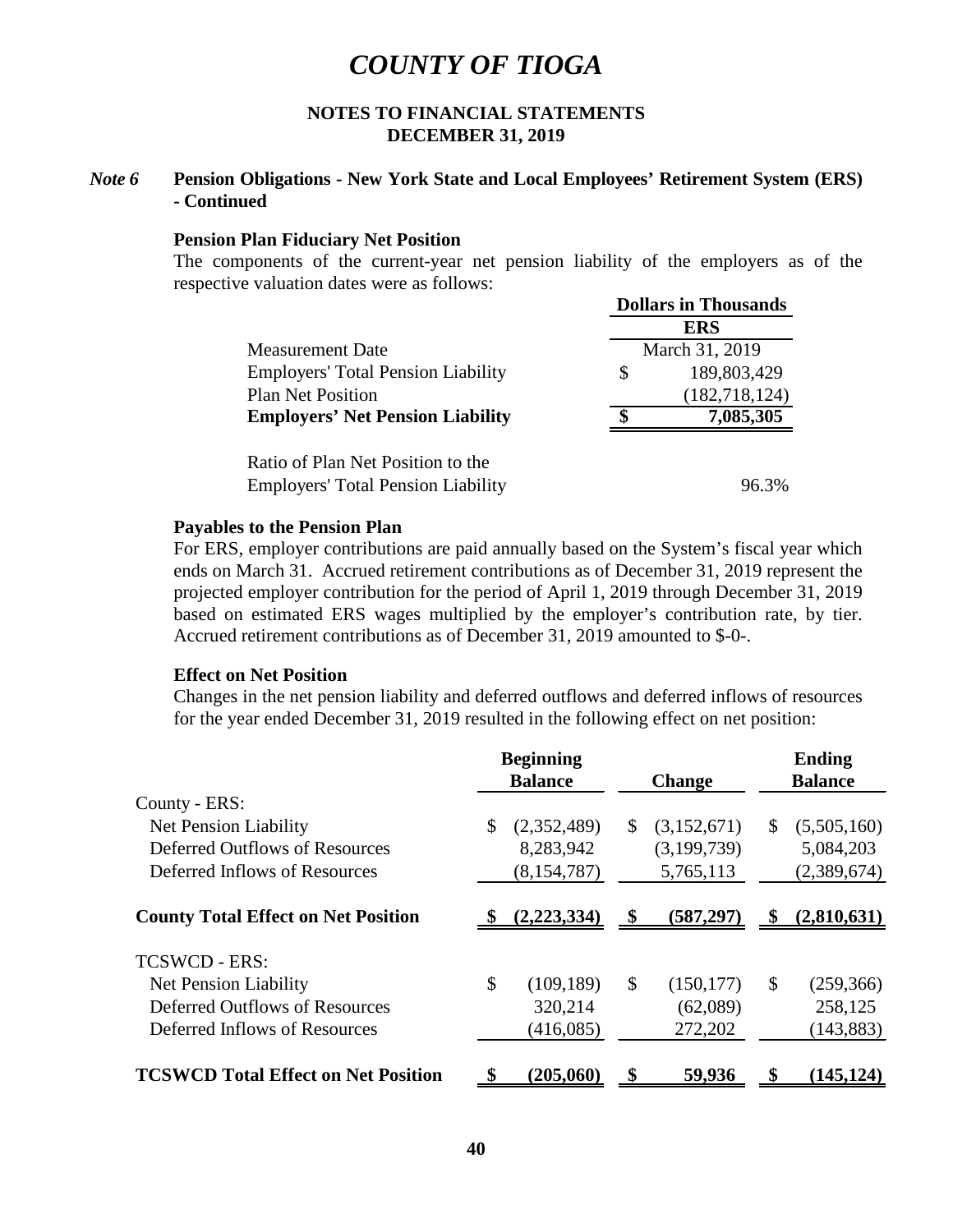### **NOTES TO FINANCIAL STATEMENTS DECEMBER 31, 2019**

# *Note 7* **Other Postemployment Benefits (OPEB)**

### **General Information About the OPEB Plan**

Plan Description - Tioga County provides medical and prescription drug benefits for retirees, spouses, and their covered dependents while contributing a portion of the expenses. Such postemployment benefits are an included value in the exchange of salaries and benefits for employee services rendered. An employee's total compensation package includes not only the salaries and benefits received during active service, but all compensation and benefits received for their services during postemployment. Nevertheless, both types of benefits constitute compensation for employee services.

Benefits Provided - Health care benefits and survivors benefits are provided through an insurance company whose premiums are based on the benefits paid during the year. The County offers the benefit, with related premiums funded partially by participating retirees. Each retiree also pays a portion of any premium covering his or her spouse.

Employees Covered by Benefit Terms - At December 31, 2019, the following employees were covered by the benefit terms:

| <b>Total</b>                         | 592 |
|--------------------------------------|-----|
|                                      |     |
| <b>Active Employees</b>              | 356 |
| <b>Terminated Vested Employees</b>   |     |
| <b>Retired and Surviving Spouses</b> | 236 |

# **Total OPEB Liability**

The County's total OPEB liability of \$93,245,216 was measured as of January 1, 2019 and was determined by an actuarial valuation as of January 1, 2019.

# **Actuarial Assumptions and Other Inputs**

The total OPEB liability in the January 1, 2019 actuarial valuation was determined using the following actuarial assumptions and other inputs, applied to all periods included in the measurement, unless otherwise specified:

• The long-term bond rate is based on the Bond Buyer Weekly 20-Bond GO Index as of the measurement date (or the nearest business day thereto).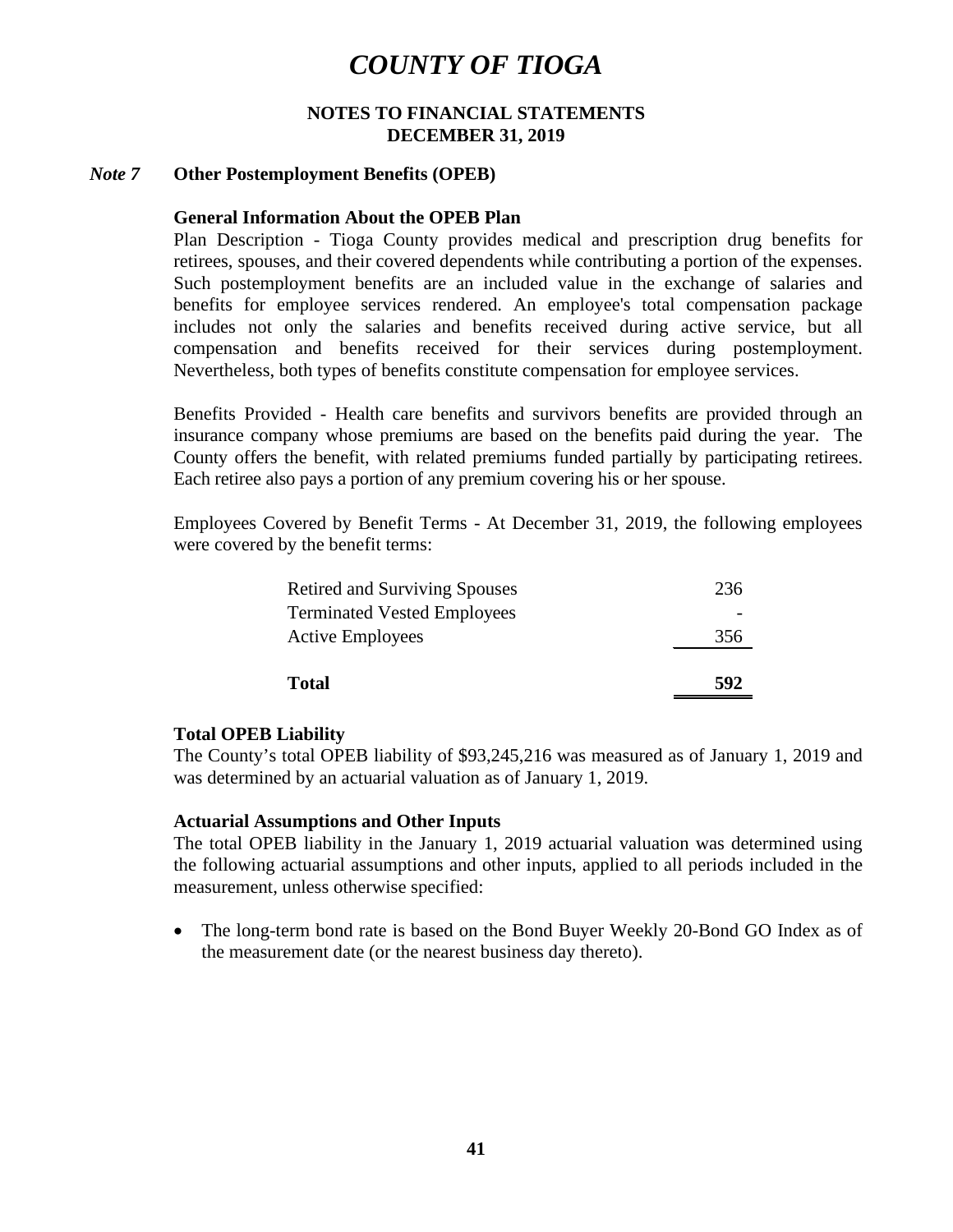### **NOTES TO FINANCIAL STATEMENTS DECEMBER 31, 2019**

# *Note 7* **Other Postemployment Benefits - Continued**

### **Actuarial Assumptions and Other Inputs - Continued**

- The salary scale reflects the rate at which payroll amounts are expected to increase over time for purposes of attributing liabilities under the Entry Age Normal, Level Percent of Pay actuarial cost method.
- Mortality rates were based on the RPH-2014 Mortality Table for employees, sex distinct, with generational mortality adjusted to 2006 using scale MP-2014, and projected forward with scale MP-2019.
- Termination and retirement rates are based on the experience under the New York State and Local Retirement System as prepared by the Department of Civil Service's actuarial consultant in the report titled, "Development of Recommended Actuarial Assumptions for New York State."
- Healthcare Cost Trend Rates were based on the baseline projection of the SOA Long-Run Medical Cost Trend Model (v2019-b). These rates were adjusted for inflation, projected GDP growth, extra trend, and health share of GDP resistance point.
- The actuarial assumptions used in the January 1, 2019 valuation were consistent with the requirements of GASB Statement No. 75 and Actuarial Standards of Practice (ASOPs).
- Changes of assumptions and other inputs reflect a change in the discount rate from 3.44% percent in 2018 to 4.10% in 2019.

| <b>Municipal Bond Index Rate</b>           | 4.10%   |
|--------------------------------------------|---------|
| <b>Single Discount Rate</b>                | 4.10%   |
| Initial Healthcare Cost Trend Rate         | 7.00%   |
| <b>Ultimate Healthcare Cost Trend Rate</b> | 3.94%   |
| <b>Salary Scale</b>                        | 3.50%   |
| Rate of Inflation                          | 2.40%   |
| <b>Election Percentage</b>                 | 100.00% |
| <b>Marital Assumption</b>                  | 70.00%  |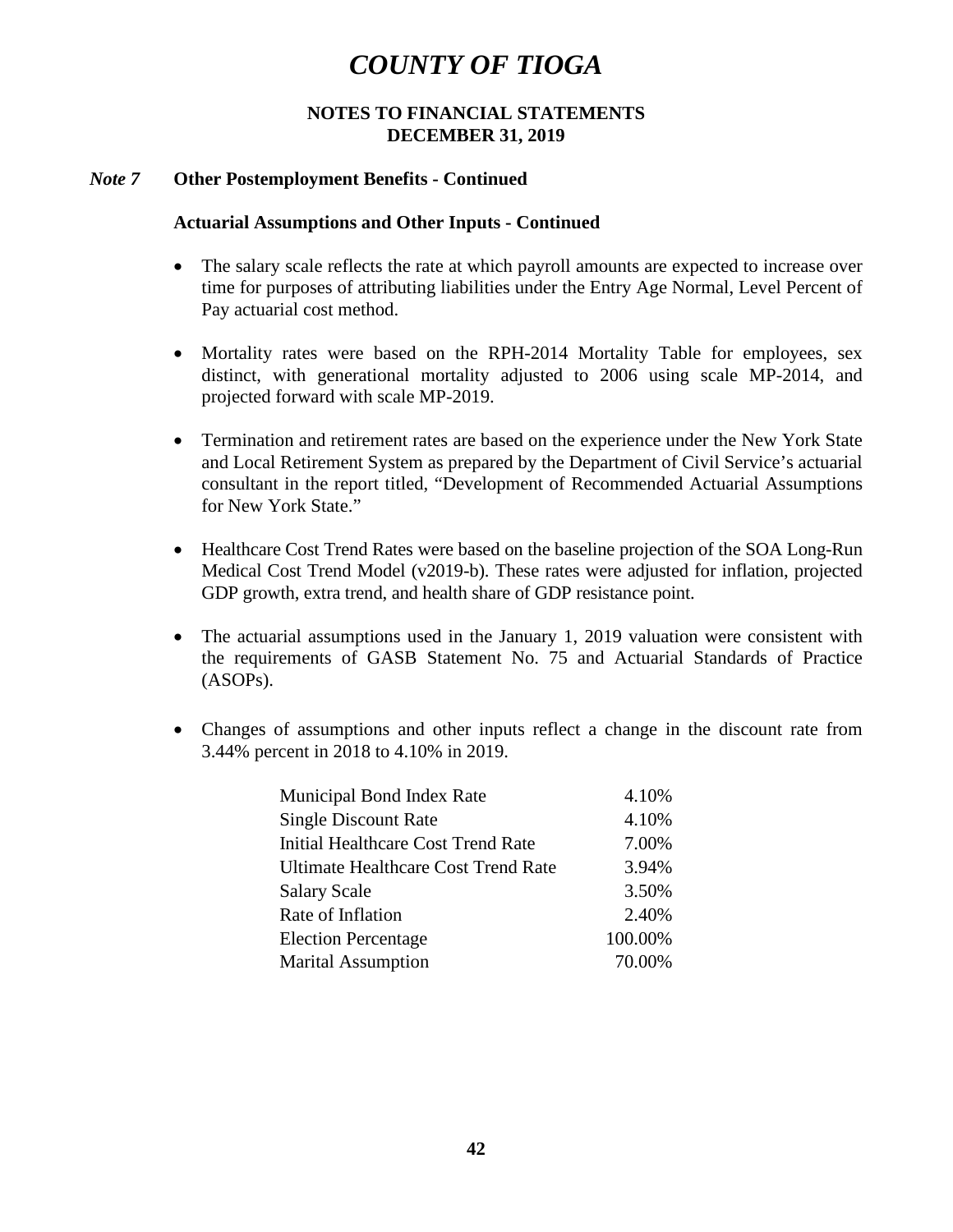#### **NOTES TO FINANCIAL STATEMENTS DECEMBER 31, 2019**

# *Note 7* **Other Postemployment Benefits - Continued**

#### **Changes in the Total OPEB Liability**

|                                                    | <b>Total OPEB</b> |
|----------------------------------------------------|-------------------|
|                                                    | Liability         |
| <b>Balance at December 31, 2018</b>                | \$<br>101,621,657 |
| <b>Changes for the Year</b>                        |                   |
| <b>Service Cost</b>                                | 3,511,739         |
| Interest Cost                                      | 3,568,441         |
| <b>Changes of Benefit Terms</b>                    |                   |
| Differences Between Expected and Actual Experience | (1,652,117)       |
| Changes in Assumptions or Other Inputs             | (11,005,198)      |
| <b>Benefit Payments</b>                            | (2,799,306)       |
|                                                    | (8,376,441)       |
| <b>Balance at December 31, 2019</b>                | \$<br>93,245,216  |

Sensitivity of the total OPEB liability to changes in the discount rate - The following presents the total OPEB liability of the County, as well as what the County's total OPEB liability would be if it were calculated using a discount rate that is 1 percentage point lower (3.10%) or 1 percentage point higher (5.10%) than the current discount rate:

|                             | 1% Decrease | <b>Discount Rate</b> | 1% Increase |
|-----------------------------|-------------|----------------------|-------------|
|                             | $(3.10\%)$  | $(4.10\%)$           | $(5.10\%)$  |
| <b>Total OPEB Liability</b> | 108,847,503 | 93,245,216           | 80,691,178  |

Sensitivity of the Total OPEB Liability to Changes in the Healthcare Cost Trend Rate - The following presents the total OPEB liability of the County, as well as what the County's total OPEB liability would be if it were calculated using a healthcare cost trend rate that is 1 percentage point lower or 1 percentage point higher than the current healthcare cost trend rate:

|                             | 1% Decrease<br><b>Current Trend</b> |              |            | 1% Increase                   |             |
|-----------------------------|-------------------------------------|--------------|------------|-------------------------------|-------------|
|                             | $(6.00\% \text{ to } 2.94\%)$       | <b>Rates</b> |            | $(8.00\% \text{ to } 4.94\%)$ |             |
| <b>Total OPEB Liability</b> | 79,411,836                          |              | 93,245,216 |                               | 110,925,100 |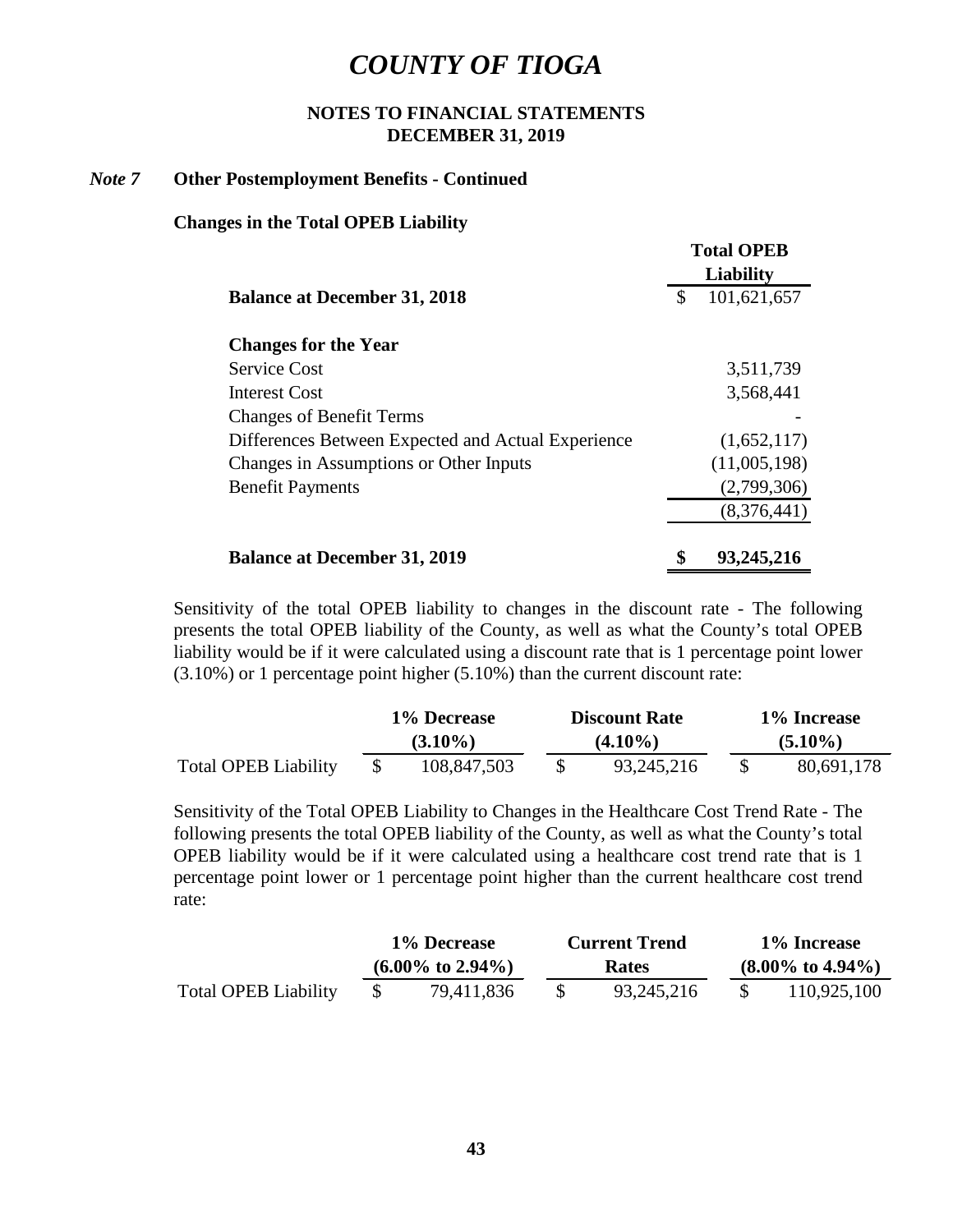#### **NOTES TO FINANCIAL STATEMENTS DECEMBER 31, 2019**

#### *Note 8* **Postemployment Benefits Other Than Pensions (OPEB)**

**OPEB Expense and Deferred Outflows of Resources and Deferred Inflows of Resources Related to OPEB**

For the year ended December 31, 2019, the County recognized OPEB expense of \$5,833,666.

At December 31, 2019, the County reported deferred outflows of resources and deferred inflows of resources related to OPEB from the following sources:

|                                                    |   | <b>Deferred</b><br><b>Outflows of</b><br><b>Resources</b> | <b>Deferred</b><br><b>Inflows of</b><br><b>Resources</b> |            |  |
|----------------------------------------------------|---|-----------------------------------------------------------|----------------------------------------------------------|------------|--|
| Differences Between Expected and Actual Experience | S |                                                           | \$                                                       | 1,386,503  |  |
| Changes in Assumptions or Other Inputs             |   | 3,689,823                                                 |                                                          | 9,235,874  |  |
| Contributions Subsequent to Measurement Date       |   | 2,847,792                                                 |                                                          |            |  |
| <b>Total</b>                                       |   | 6,537,615                                                 |                                                          | 10,622,377 |  |

County contributions subsequent to the measurement date, reported as deferred outflows of resources, will be recognized as a reduction of the OPEB liability in the year ended December 31, 2020. Other amounts reported as deferred outflows of resources and deferred inflows of resources related to OPEB will be recognized in OPEB expense as follows:

| <b>Fiscal Year Ending December 31,</b> | <b>Amount</b> |
|----------------------------------------|---------------|
| 2020                                   | (1,246,514)   |
| 2021                                   | (1,246,514)   |
| 2022                                   | (1,246,514)   |
| 2023                                   | (1,246,514)   |
| 2024                                   | (1,498,811)   |
| 2025 and Thereafter                    | (447, 687)    |

#### **Current Year Activity**

The following is a summary of current year activity:

|                                | <b>Beginning</b> |               | <b>Ending</b>  |
|--------------------------------|------------------|---------------|----------------|
| <b>Governmental Activities</b> | <b>Balance</b>   | <b>Change</b> | <b>Balance</b> |
| <b>OPEB</b> Liability          | \$101,621,657    | (8,376,441)   | 93,245,216     |
| Deferred Outflows of Resources | (7,277,553)      | 739,938       | (6,537,615)    |
| Deferred Inflows of Resources  |                  | 10,622,377    | 10,622,377     |
| <b>Total</b>                   | 94,344,104       | 2,985,874     | 97,329,978     |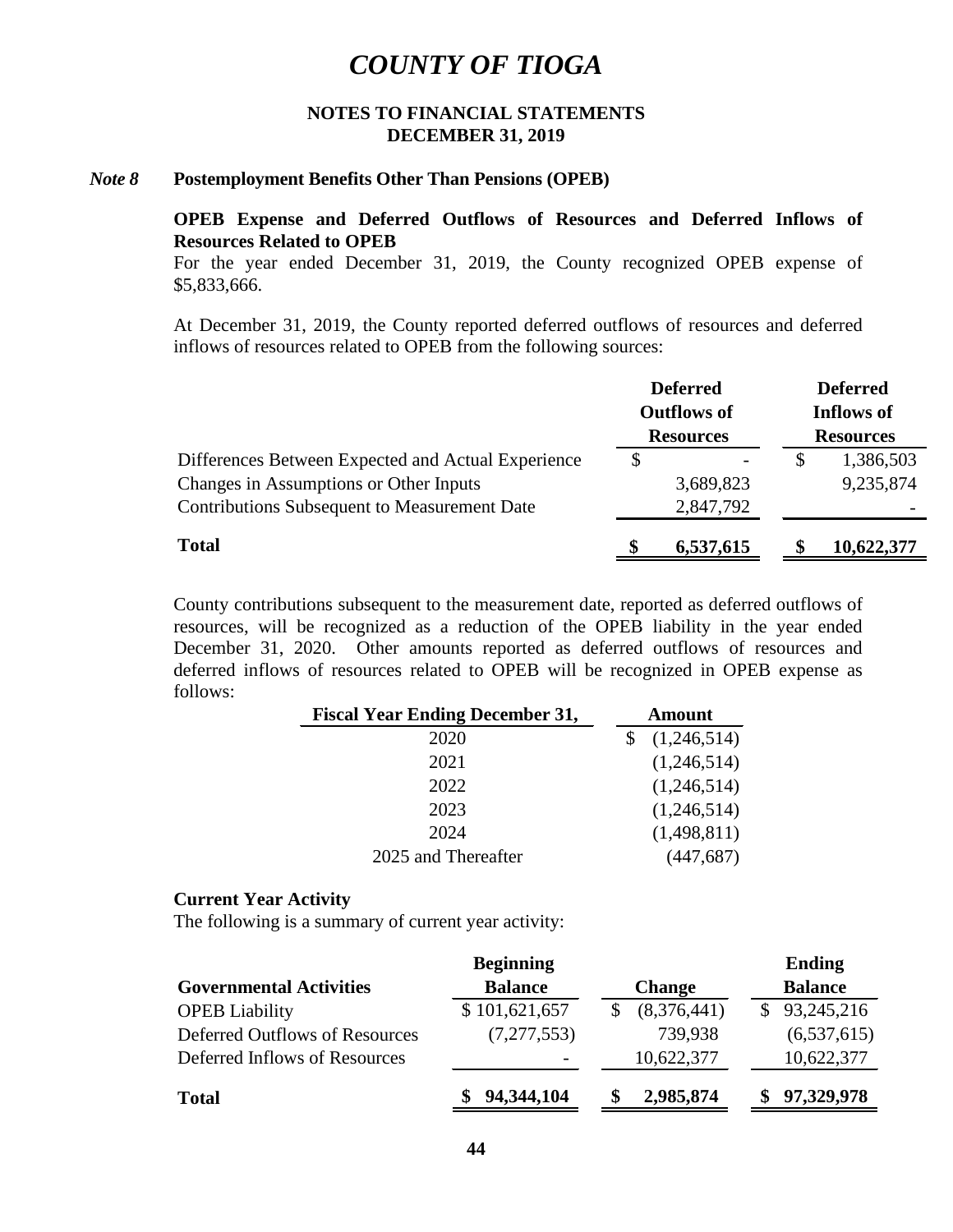# **NOTES TO FINANCIAL STATEMENTS DECEMBER 31, 2019**

# *Note 9* **Short-Term Debt**

The County may issue revenue anticipation notes (RANs) and tax anticipation notes (TANs), in anticipation of the receipt of revenues. These notes are recorded as a liability of the fund that will actually receive the proceeds from the issuance of the notes. The RANs and TANs represent a liability that will be extinguished by the use of expendable, available resources of the fund. During the year ended December 31, 2019, the County did not issue or redeem any short-term RANs or TANs.

The County may issue bond anticipation notes (BANs), in anticipation of proceeds from the subsequent sale of bonds. These notes are recorded as current liabilities of the funds that will actually receive the proceeds from the issuance of bonds. State law requires that BANs issued for capital purposes be converted to long-term financing within five years after the original issue date. Such notes may be classified as long-term when (1) the intention is to refinance the debt on a long-term basis, and (2) the intention can be substantiated through a post balance sheet issuance of long**-**term debt or by an acceptable financing agreement. During the year ended December 31, 2019, the County did not issue or redeem any short-term BANs.

#### *Note 10* **Long-Term Debt**

#### **Constitutional Debt Limit**

At December 31, 2019, the total outstanding indebtedness of the County aggregated to \$27,792,341. Of this amount, \$10,745,000 is subject to the statutory debt limit and represents approximately 5.9% of the County's debt limit.

#### **Serial Bonds**

Public improvement serial bonds, refunded in 2001, were utilized to finance the construction of a new public safety facility. The Tobacco Settlement Pass-Through bonds were utilized to finance the purchase of the County's future right, title, and interest in the Tobacco Settlement Revenues.

In 2005, TTASC advance refunded its 2000 series debt and secured additional Tobacco Settlement Revenues by issuing \$15 million in bonds. The proceeds financed the construction of a health and human services building within the County.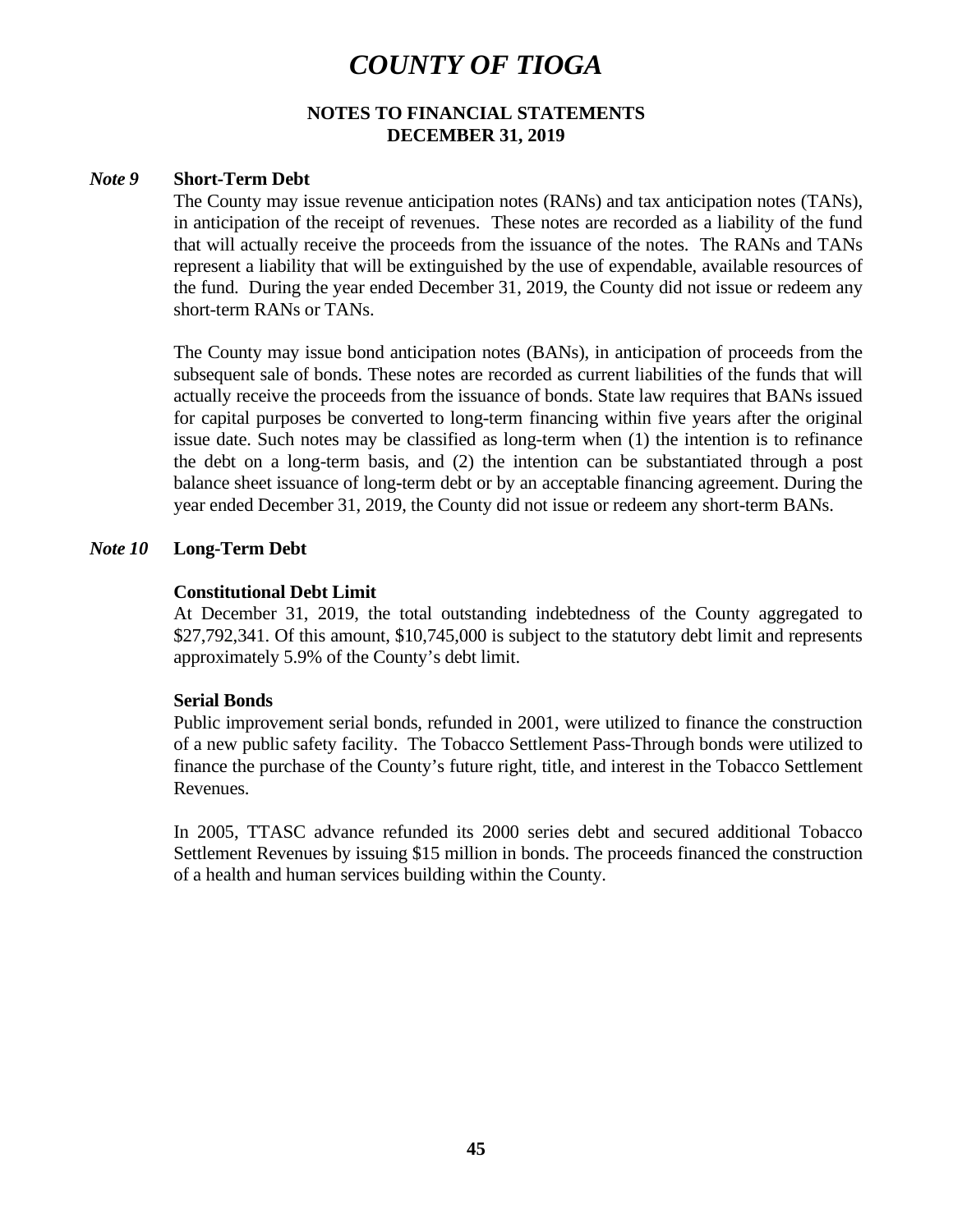### **NOTES TO FINANCIAL STATEMENTS DECEMBER 31, 2019**

#### *Note 10* **Long-Term Debt - Continued**

#### **Changes in Indebtedness**

The following is a summary of changes in indebtedness for the period ended December 31, 2019:

|                                | <b>Balance</b><br>12/31/2018 | <b>Additions</b> | <b>Deletions</b> | <b>Balance</b><br>12/31/2019 | <b>Amount Due</b><br><b>Within One</b><br>Year |
|--------------------------------|------------------------------|------------------|------------------|------------------------------|------------------------------------------------|
| <b>Indebtedness</b>            |                              |                  |                  |                              |                                                |
| Serial Bonds                   | \$25,342,915                 | -S               | \$(1,585,000)    | 23,757,915<br>\$             | \$2,350,000                                    |
| Add: Accreted Interest Payable | 3,593,799                    | 440,627          |                  | 4,034,426                    |                                                |
| Carrying Value of Bonds        | 28,936,714                   | 440,627          | (1,585,000)      | 27,792,341                   | 2,350,000                                      |
| <b>Total</b>                   | \$28,936,714                 | \$440,627        | \$ (1,585,000)   | 27,792,341<br>S              | \$2,350,000                                    |

The following is a summary of serial bond indebtedness as of December 31, 2019:

| <b>Description</b>                     | Date<br><b>Issued</b> |               | Original<br><b>Amount</b> | <b>Interest</b><br>Rate | <b>Maturity</b><br>Date | <b>Balance</b><br>Outstanding |
|----------------------------------------|-----------------------|---------------|---------------------------|-------------------------|-------------------------|-------------------------------|
| <b>Serial Bonds</b>                    |                       |               |                           |                         |                         |                               |
| Issued by TTASC:                       |                       |               |                           |                         |                         |                               |
| Series 2005                            | 08/2005               | <sup>\$</sup> | 21,713,420                | 4.25-5.00%              | 12/2041                 | 13,012,915<br>S               |
| Add Current Year Additions to Accreted |                       |               |                           |                         |                         |                               |
| Interest on Capital Appreciation Bonds |                       |               |                           |                         |                         | 4,034,426                     |
| Carrying Value of TTASC bonds          |                       |               |                           |                         |                         | 17,047,341                    |
| Issued by the County:                  |                       |               |                           |                         |                         |                               |
| Public Improvement - 2010              | 11/2010               |               | 9,000,000                 | 3.36-9.07%              | 03/2030                 | 6,070,000                     |
| Public Improvement - 2013              | 08/2013               |               | 9,995,000                 | 1.50-2.75%              | 08/2023                 | 4,675,000                     |
| <b>Total</b>                           |                       |               |                           |                         |                         | 27,792,341<br>ж               |

The TTASC Series 2005 bonds are comprised of tax-exempt turbo bonds in the amount of \$10,680,000 and \$2,332,915 of tax exempt turbo capital appreciation bonds. As of December 31, 2019, total accreted interest of \$4,034,426 has been accrued on the capital appreciation bonds, for a total carrying value of \$17,047,341.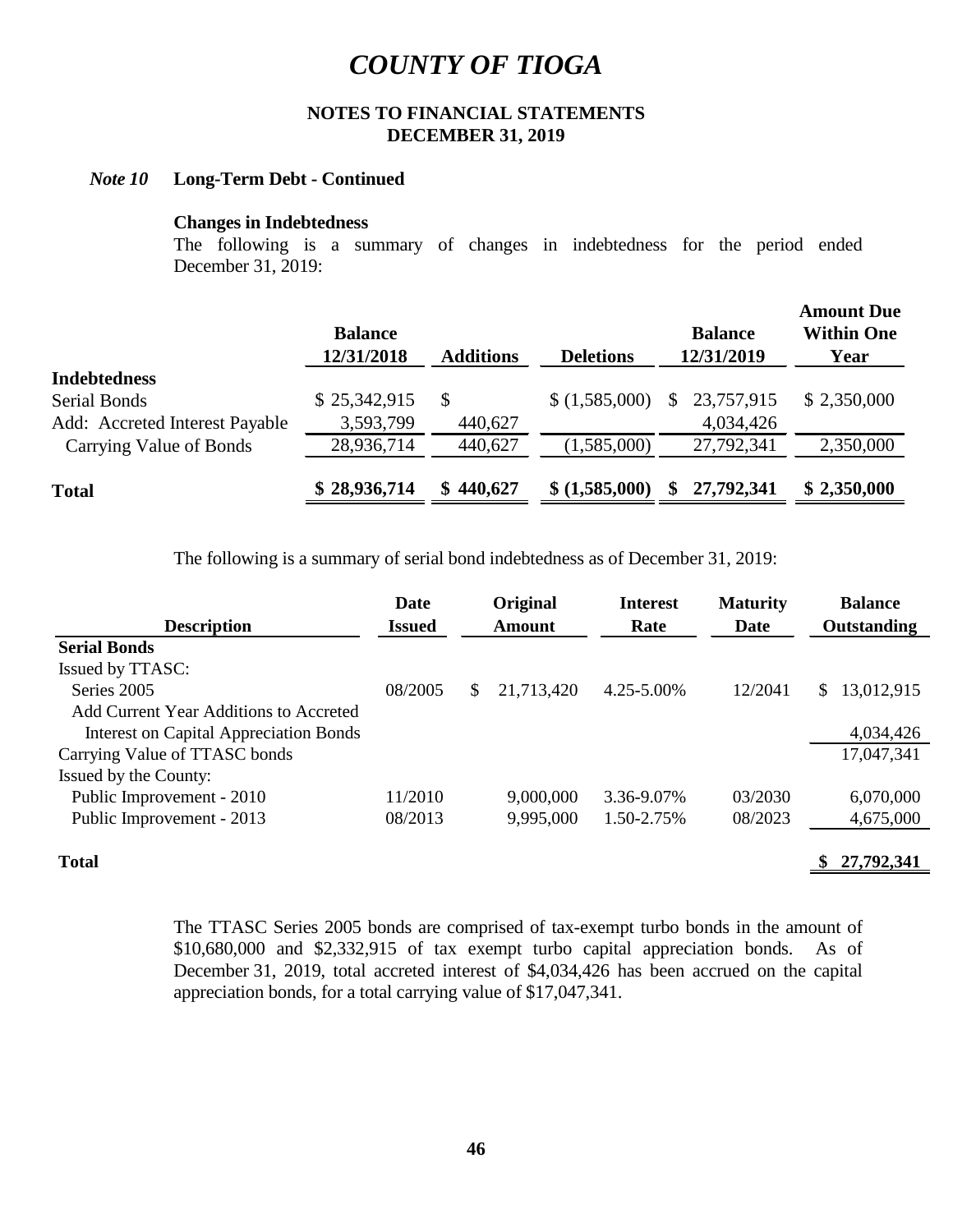### **NOTES TO FINANCIAL STATEMENTS DECEMBER 31, 2019**

### *Note 10* **Long-Term Debt - Continued**

Annual requirements to amortize the debt on outstanding bonds as of December 31, 2019 are as follows: **Governmental Funds**

|               | Governmental Funds |                 |                                   |                |                  |                    |                 |  |  |
|---------------|--------------------|-----------------|-----------------------------------|----------------|------------------|--------------------|-----------------|--|--|
|               |                    |                 | <b>County Serial Bonds</b>        |                |                  | <b>TTASC Bonds</b> |                 |  |  |
| Year          | Principal          | <b>Interest</b> | <b>Interest</b><br><b>Subsidy</b> | Total          | <b>Principal</b> | <b>Interest</b>    | <b>Total</b>    |  |  |
| 2020          | 1.570.000<br>\$.   | 520.101<br>\$.  | (149.495)<br>S.                   | 1.940.606<br>S | \$<br>780,000    | \$<br>334,250      | 1,114,250<br>\$ |  |  |
| 2021          | 1,615,000          | 469,817         | (140,300)                         | 1.944.517      | 835,000          | 293,875            | 1,128,875       |  |  |
| 2022          | 1.655.000          | 414,416         | (130.005)                         | 1.939.411      | 885,000          | 250,875            | 1,135,875       |  |  |
| 2023          | 1.710.000          | 352,565         | (118.683)                         | 1.943.882      | 940,000          | 205,250            | 1,145,250       |  |  |
| 2024          | 520,000            | 285,447         | (106, 838)                        | 698,609        | 1.005.000        | 154,625            | 1,159,625       |  |  |
| 2025-2029     | 2.990,000          | 826,286         | (322.929)                         | 3,493,357      | 7.176.714        | 3.070.174          | 10,246,888      |  |  |
| 2030-2034     | 685,000            | 25,390          | (11, 425)                         | 698,965        | 798.624          | 5.324,601          | 6,123,225       |  |  |
| 2035-2039     |                    |                 |                                   |                | 574,528          | 5.898.720          | 6,473,248       |  |  |
| 2040-2041     |                    |                 |                                   |                | 18,049           | 239,208            | 257,257         |  |  |
| <b>Totals</b> | \$10,745,000       | \$2.894,022     | (979.675)                         | \$12,659,347   | \$13,012,915     | \$15,771,578       | \$28,784,493    |  |  |

Interest expense on bonds for the year ending December 31, 2019 is as follows:

|                                      | <b>County</b> |            | TTASC |             | <b>Total</b> |
|--------------------------------------|---------------|------------|-------|-------------|--------------|
| <b>Interest Paid</b>                 |               | 573,595    |       | 532,138     | 1,105,733    |
| Less Interest Accrued in Prior Year  |               | (168, 277) |       |             | (168, 277)   |
| Add Interest Accrued in Current Year |               | 153,686    |       |             | 153,686      |
| Less Prior Year Accreted Interest    |               |            |       | (3,593,799) | (3,593,799)  |
| Add Current Year Accreted Interest   |               |            |       | 4,034,426   | 4,034,426    |
| <b>Total</b>                         |               | 559,004    |       | 972,765     | 1,531,769    |

**Discretely Presented Component Unit - Tioga County Industrial Development Agency** The Tioga County Industrial Development Agency has various outstanding loans payable to the County and USDA. Interest rates range from 1% to 3% with maturities between 2019 and 2039. Repayment of these loans is estimated as follows:

| Year      | <b>Principal</b> |  |  |  |  |
|-----------|------------------|--|--|--|--|
| 2020      | \$<br>39,281     |  |  |  |  |
| 2021      | 39,673           |  |  |  |  |
| 2022      | 40,069           |  |  |  |  |
| 2023      | 40,469           |  |  |  |  |
| 2024      | 40,875           |  |  |  |  |
| 2025-2029 | 192,163          |  |  |  |  |
| 2030-2034 | 122,939          |  |  |  |  |
| 2035-2039 | 84,154           |  |  |  |  |
| Total     | 599,623          |  |  |  |  |

Interest expense was \$6,385 for the year ended December 31, 2019.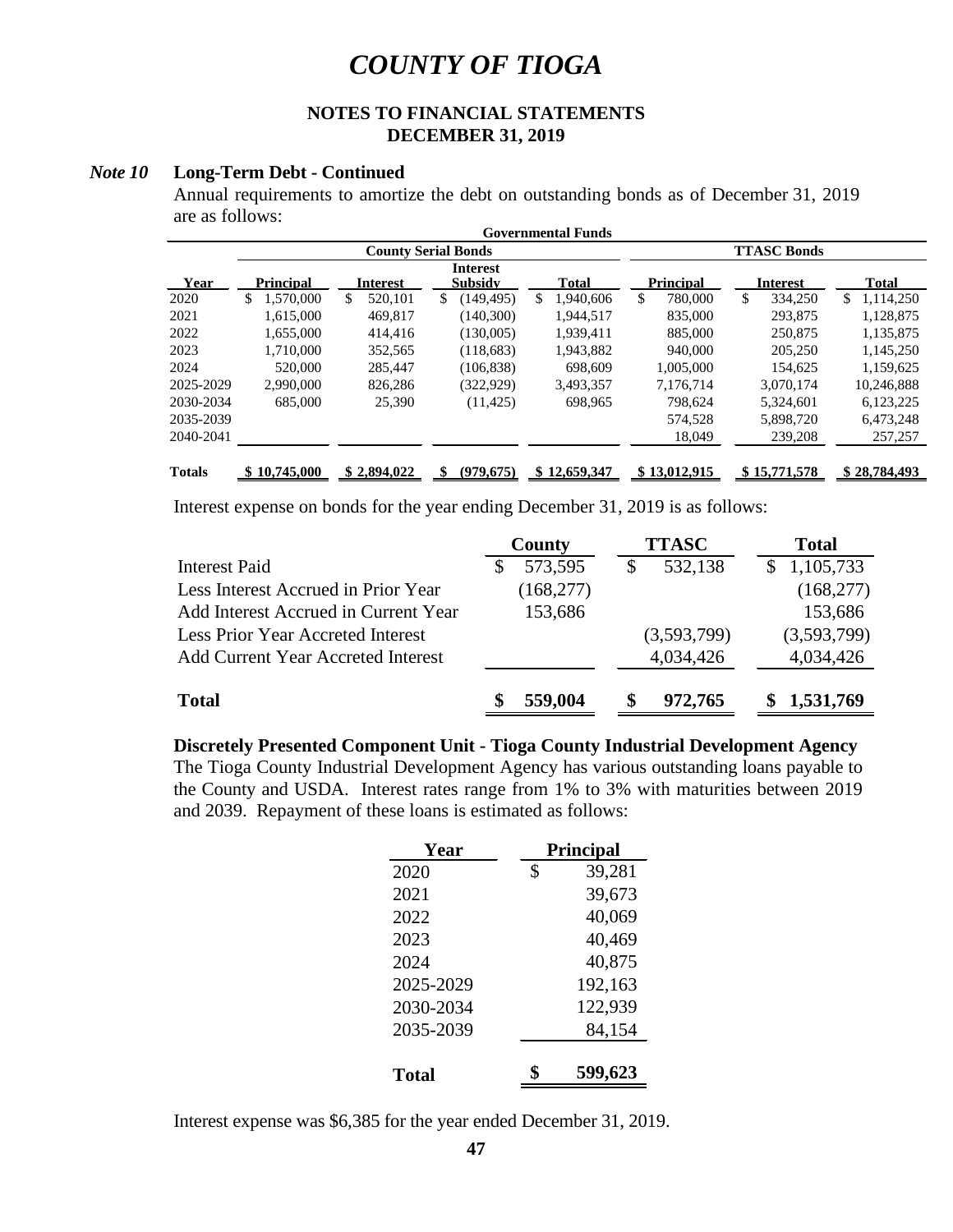### **NOTES TO FINANCIAL STATEMENTS DECEMBER 31, 2019**

#### *Note 11* **Other Long-Term Obligations**

In addition to the above long-term debt, the County had the following non-current liabilities:

- Compensated Absences: Represents the value of earned and unused portion of the liability for compensated absences and is liquidated in various funds.
- Self-Insurance Liabilities: As further explained in Note 14, the County is self-insured. Liabilities are established for workers' compensation and general claims in accordance with GASB Statement No. 10, "Accounting and Financial Reporting for Risk Financing and Related Insurance Issues." This liability is liquidated in the Internal Service Fund.

The following is a summary of changes other long-term obligations for the period ended December 31, 2019:

|                                                                                                 | <b>Balance</b><br>12/31/2018 | <b>Additions</b> | <b>Deletions</b> | <b>Balance</b><br>12/31/2019 | ашише сис<br><b>Within One</b><br>Year |
|-------------------------------------------------------------------------------------------------|------------------------------|------------------|------------------|------------------------------|----------------------------------------|
| <b>Other Long-Term Liabilities</b><br><b>Compensated Absences</b><br>Self-Insurance Liabilities | 1.209.405<br>5,750,000       | 49.224           | \$               | 1.258.629<br>5,750,000       | \$1,258,629<br>840,000                 |
| <b>Total</b>                                                                                    | 6,959,405                    | 49,224           | ¢                | 7.008.629                    | 2,098,629                              |

**Amount Due**

Additions and deletions to compensated absences and self-insurance liabilities are shown net, as it is impractical to determine these amounts separately.

# *Note 12* **Interfund Receivables/Payables and Transfers**

During the course of normal operations, the County has numerous transactions between funds including expenditures and transfers of resources primarily to provide services.

The Governmental Funds financial statements generally reflect such transactions as transfers whereas the Proprietary Funds record such transactions as non-operating revenues or expenses. There were no interfund receivables/payables at December 31, 2019. Interfund transfers at December 31, 2019 were as follows:

|                              | <b>Transfers In</b> | <b>Transfers Out</b> |
|------------------------------|---------------------|----------------------|
| General Fund                 | 106,399             | 2,444,804            |
| Capital Fund                 |                     | 6,399                |
| Non-Major Funds              | 2,324,104           | 100,000              |
| <b>Internal Service Fund</b> | 120,700             |                      |
| <b>Totals</b>                | 2,551,203           | 2,551,203<br>S       |

All transfers were planned and budgeted as part of normal activities. General Fund transfers out were used to distribute property tax revenues.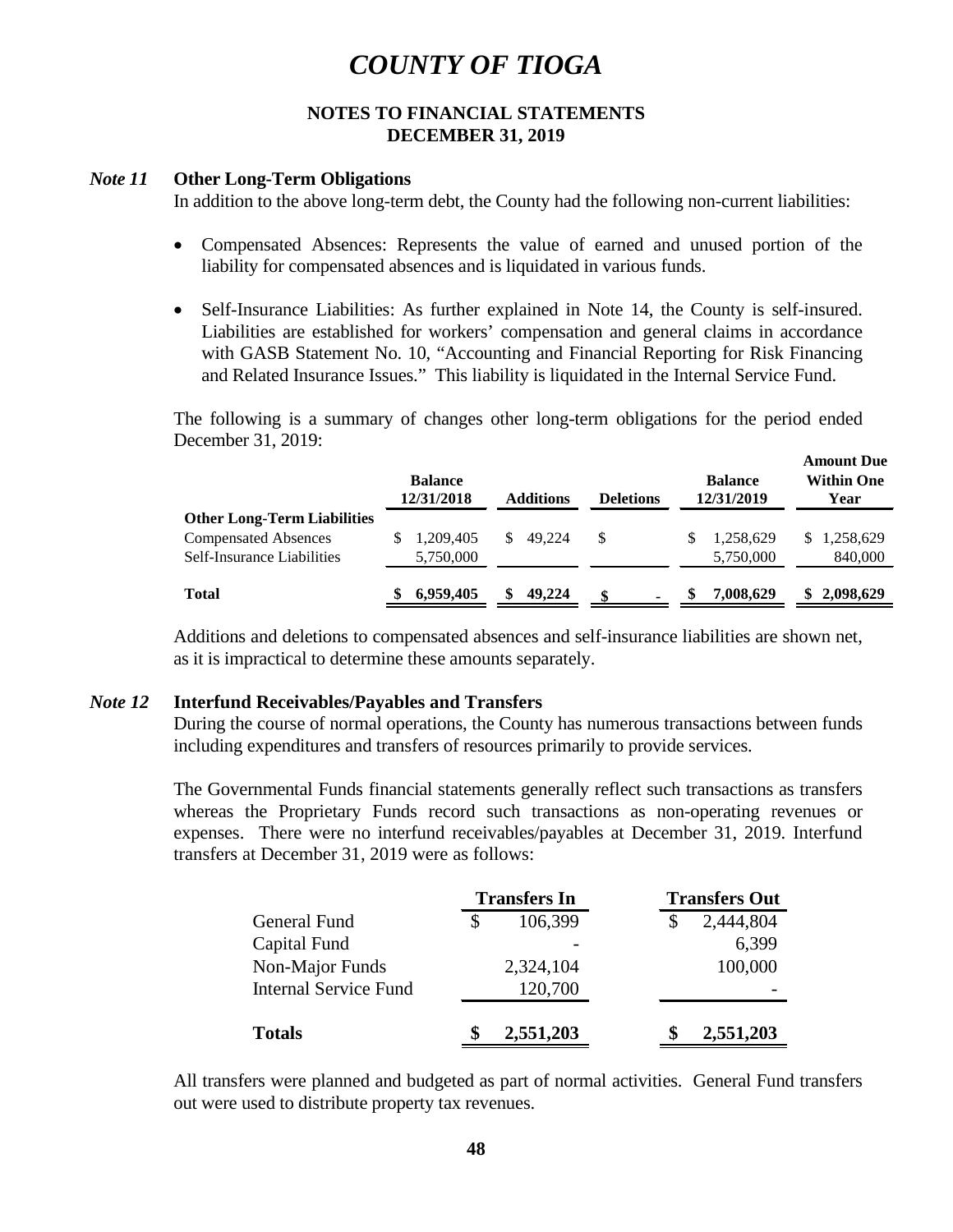# **NOTES TO FINANCIAL STATEMENTS DECEMBER 31, 2019**

# *Note 13* **Fund Balances**

# **Restricted Fund Balances**

- State statutes require the County to reserve excess revenues over expenditures under the STOP DWI Program for use in the program in the following fiscal year. Excess STOP DWI funds restricted in the General Fund at December 31, 2019 totaled \$58,142.
- The County Legislature requires the County to designate revenues from the forfeiture of criminal proceeds for the purpose of crime prevention. Unexpended criminal prevention revenue restricted in the General Fund at December 31, 2019 was \$7,097.
- The County Legislature permits collection of fees for hotel/motel usage. Unexpended hotel/motel usage revenue restricted in the General Fund at December 31, 2019 was \$83,983.
- The County Legislature permits collection of fees from illegal handicapped parking. Unexpended handicapped parking revenue restricted in the General Fund at December 31, 2019 was \$971.
- The County transferred interest earned on unspent bond proceeds into a reserve for the payments of debt service on the bonds. The balance in the reserve in the General Fund at December 31, 2019 was \$210,152.
- The County created various reserves in the Capital Fund. They consist of the following balances:

| <b>Total</b>                          | 1,971,255 |
|---------------------------------------|-----------|
| <b>Financial Management System</b>    | 144,860   |
| Public Land, Structure, and Equipment | 1,664,553 |
| <b>Hardware Reserve</b>               | 21,760    |
| <b>Software Reserve</b>               | 140,082   |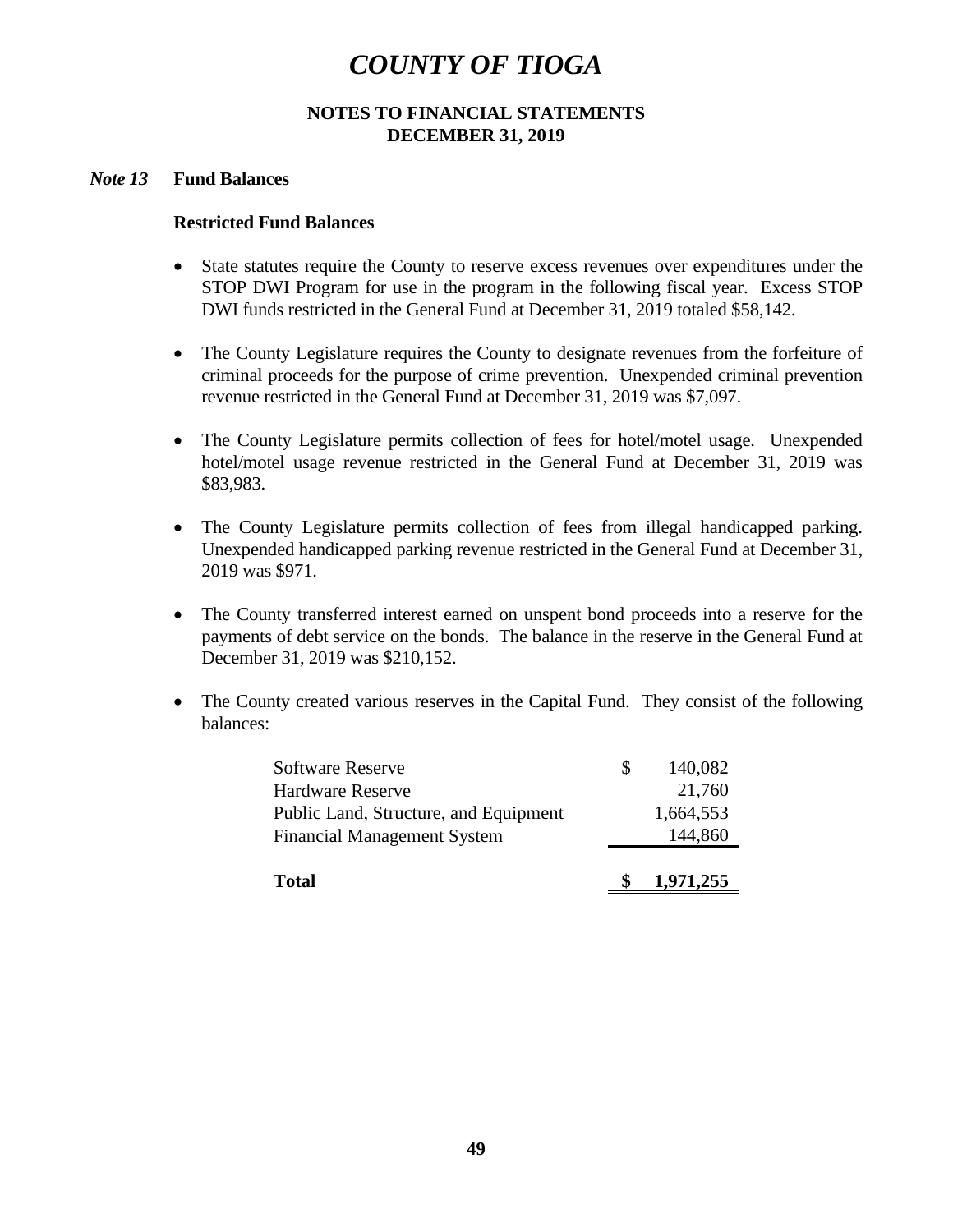# **NOTES TO FINANCIAL STATEMENTS DECEMBER 31, 2019**

# *Note 13* **Fund Balances - Continued**

#### **Fund Balance Detail**

At December 31, 2019, fund balance in the governmental funds was comprised of the following:

|                                                                                                                                                                  | <b>General Fund</b>           |                           | <b>Capital Fund</b>         | Non-Major<br><b>Funds</b>    |
|------------------------------------------------------------------------------------------------------------------------------------------------------------------|-------------------------------|---------------------------|-----------------------------|------------------------------|
| Nonspendable<br><b>Prepaid Expenses</b>                                                                                                                          | \$<br>1,493,090               | \$                        |                             | \$                           |
| <b>Total Nonspendable Fund Balance</b>                                                                                                                           | \$<br>1,493,090               | $\boldsymbol{\$}$         |                             | \$                           |
| <b>Restricted</b><br>Miscellaneous Reserves (See Previous Page)<br><b>Unspent Debt Proceeds</b><br>Home and Community Services<br><b>TTASC Liquidity Reserve</b> | \$<br>360,345                 | $\mathbb{S}$              | 1,971,255<br>398,859        | \$<br>838,182<br>775,842     |
| <b>Total Restricted Fund Balance</b>                                                                                                                             | \$<br>360,345                 |                           | \$2,370,114                 | \$<br>1,614,024              |
| <b>Assigned</b><br>Appropriated for Next Year's Budget<br>Encumbered for:                                                                                        | \$<br>1,587,317               | \$                        | 1,400,500                   | \$                           |
| <b>General Support</b><br>Education<br><b>Public Safety</b>                                                                                                      | 178,900<br>381,631<br>124,552 |                           | 72,006                      |                              |
| <b>Public Health</b><br>Transportation<br>Economic Assistance and Opportunity                                                                                    | 275,372<br>75,000<br>157,542  |                           | 32,657<br>352,684<br>82,975 | 95,983                       |
| <b>Culture and Recreation</b><br>Home and Community Services<br><b>Employee Benefits</b><br>Assigned for:                                                        | 45,805<br>1,472               |                           |                             | 209,698                      |
| <b>Public Safety</b><br>Transportation<br>Home and Community Services<br>Debt Payment<br><b>Capital Projects</b>                                                 | 16,298                        |                           | 5,454,877                   | 436,775<br>131,711<br>90,928 |
| <b>Total Assigned Fund Balance</b>                                                                                                                               | 2,843,889                     | \$                        | 7,395,699                   | \$<br>965,095                |
| <b>Total Unassigned Fund Balance</b>                                                                                                                             | 23, 238, 543                  | $\boldsymbol{\mathsf{S}}$ |                             |                              |
| <b>Total Fund Balances</b>                                                                                                                                       | \$27,935,867                  |                           | \$9,765,813                 | \$<br>2,579,119              |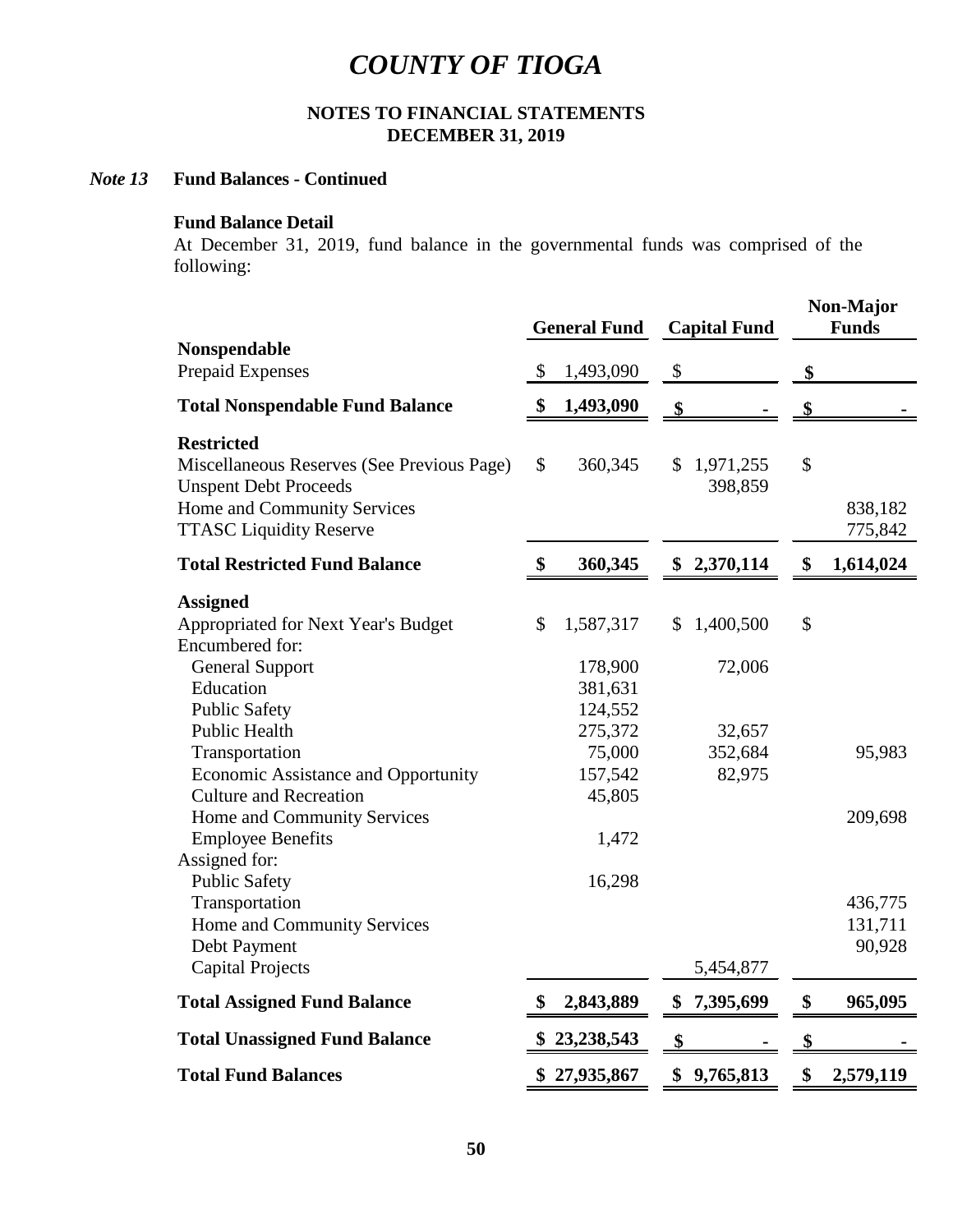# **NOTES TO FINANCIAL STATEMENTS DECEMBER 31, 2019**

# *Note 13* **Fund Balances - Continued**

### **Reconciliation between Restricted Fund Balance and Restricted Net Position**

Restricted fund balances and restricted net assets differ because unspent debt proceeds are reported as restricted fund balance in the fund financial statements and as a portion of net investment in capital assets in the Statement of Net Position.

| Restricted Fund Balance in the Fund Financial Statements | \$4,344,483 |
|----------------------------------------------------------|-------------|
| <b>Less Unspent Debt Proceeds</b>                        | (398, 859)  |
|                                                          |             |

# **Restricted Net Position in the Government-Wide Financial Statements \$ 3,945,624**

# *Note 14* **Risk Management**

The County is exposed to various risks of loss related to torts; theft of, damage to, and destruction of assets; errors and omissions; injuries to employees and third parties; and natural disasters. The County utilizes three risk management funds (internal service funds) to account for and finance the County's insured and uninsured risks of loss.

The Liability Insurance Fund provides self-insurance coverage up to \$25,000 for propertyrelated claims and up to \$50,000 for third-party liabilities. All County departments participate in the program with payments from participants based upon the participant's relative budget. The County purchases commercial insurance for claims in excess of the self-insurance coverage. Settled claims have not exceeded this commercial coverage in any of the past three fiscal years. The County utilizes a third party administrator to process claims and estimate liabilities under this coverage.

The Self-Insurance Fund provides self-insurance coverage for all workers' compensation claims for employees of each participating municipality. The County and certain municipalities within the County participate in the program and make payments to the selfinsurance fund based on three factors: total property tax assessed value, total payroll, and prior years' claims for each participant. The County is completely self-insured with regard to workers' compensation claims and is the administrator for this fund. Net deficit of this fund was \$935,831 at December 31, 2019, as the County has not fully funded incurred but not reported claims.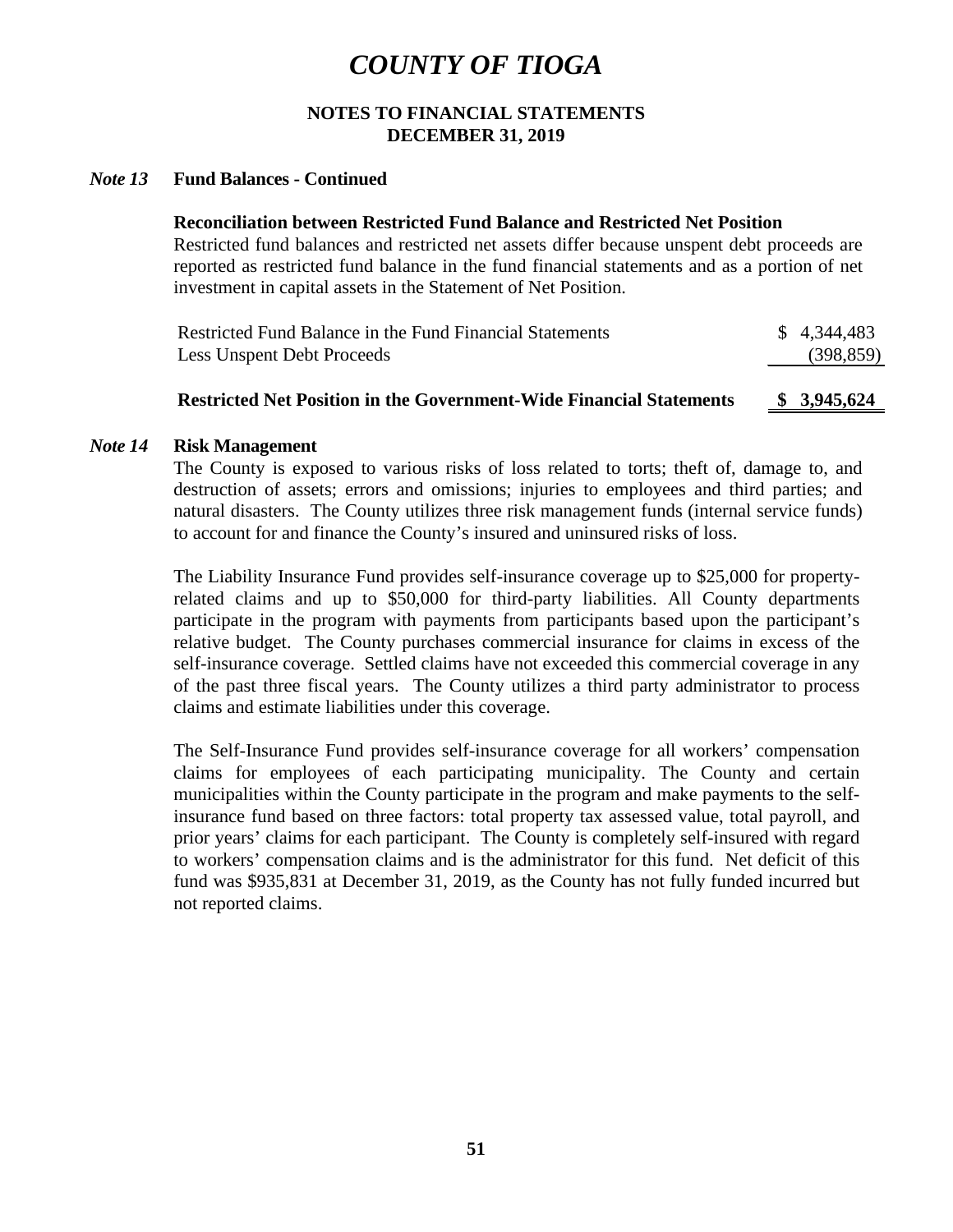### **NOTES TO FINANCIAL STATEMENTS DECEMBER 31, 2019**

#### *Note 14* **Risk Management - Continued**

The estimated accrued claims of \$5,750,000 reported in the Internal Service Fund at December 31, 2019 are based upon the requirements of GASB Statement No. 10, "Accounting and Financial Reporting for Risk Financing and Related Issues," which requires a liability for claims be reported if information prior to the issuance of the financial statements indicates it is probable a liability has been incurred at the date of the basic financial statements and the amount of the loss can be reasonably estimated. All liabilities are recorded at their estimated fair values as of December 31, 2019 including discounted long-life workers' compensation awards within the Workers' Compensation Fund. Changes in the fund's liabilities for the year ended December 31, 2019 were:

|                              | <b>Beginning</b> |           |                  | <b>Changes in</b>        | <b>Claim</b>    |                          | End     |           |  |
|------------------------------|------------------|-----------|------------------|--------------------------|-----------------|--------------------------|---------|-----------|--|
|                              | of Year          |           | <b>Estimates</b> |                          | <b>Payments</b> |                          | of Year |           |  |
| Workers' Compensation - 2019 |                  | 5,750,000 |                  | $\overline{\phantom{a}}$ |                 | $\overline{\phantom{a}}$ |         | 5,750,000 |  |
| Workers' Compensation - 2018 |                  | 5,750,000 |                  | $-$                      |                 | $\overline{\phantom{a}}$ |         | 5,750,000 |  |

#### *Note 15* **Transactions with Discretely Presented Component Units**

#### **Tioga County Soil and Water Conservation District**

The County provides support to the District through annual appropriations. In 2019, the County provided \$319,234 to the District. In addition, the District office is on land owned by the County. A lease agreement has been put into place outlining the term and how the land may be used. The District is obligated to pay any and all expenses relative to the property as rent. The County has the right to request a security deposit, but has not made that request. The current lease is for ten years ending December 31, 2027, with the option to renew for four additional ten year periods.

#### *Note 16* **Summary of Significant Commitments and Contingencies**

#### **State and Federally Assisted Programs**

The County receives many different state and federal grants to be used for specific purposes. These grants are generally conditioned on compliance with certain statutory, regulatory, and/or contractual requirements. The County makes every effort to comply with all applicable requirements. However, because these grants are audited from time to time, it is possible that the County will be required, upon audit, to repay portions of the grant monies received and recorded as revenue in a prior year. County officials do not anticipate material grant-in-aid disallowances, and no provision, therefore, is reflected in the basic financial statements.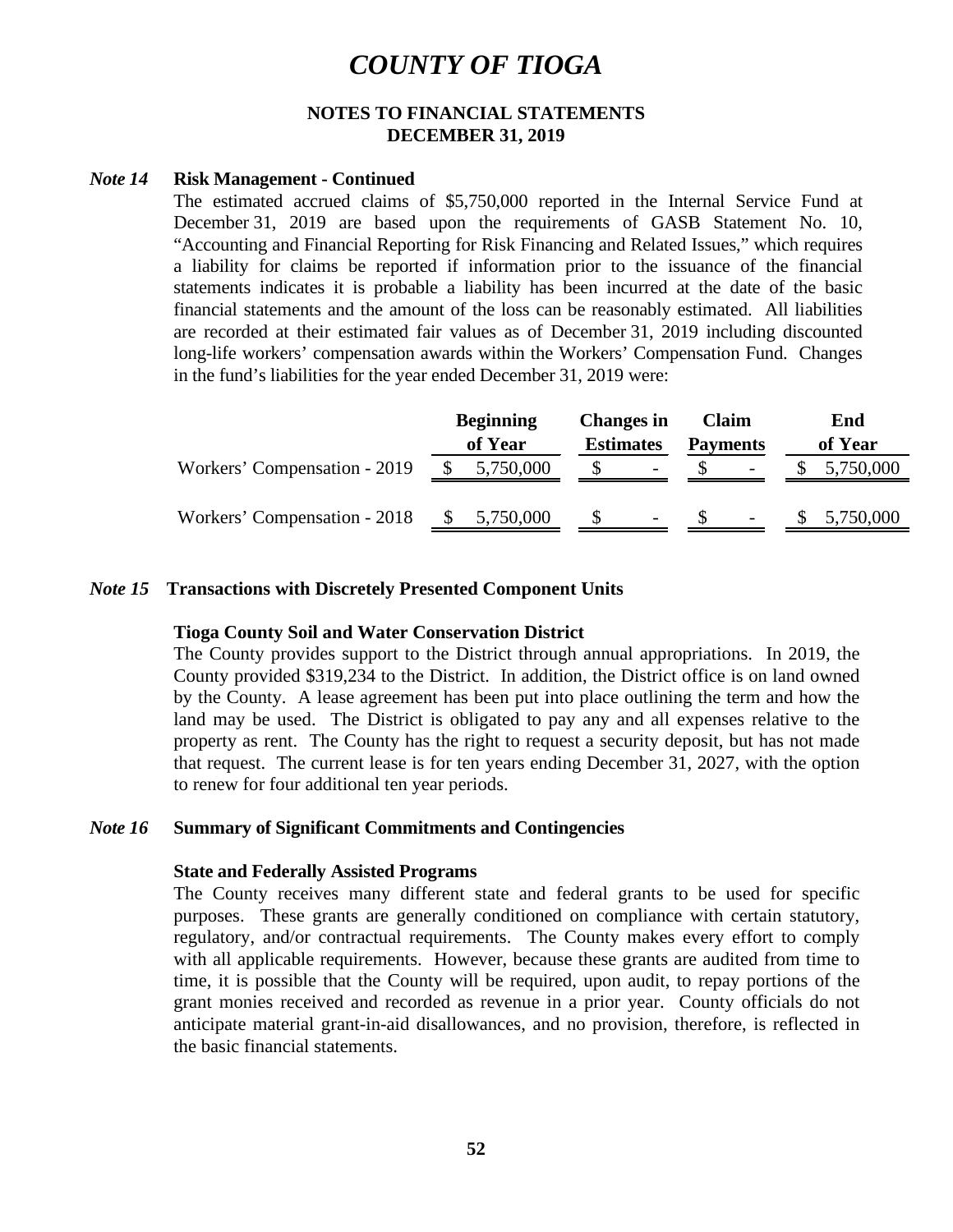### **NOTES TO FINANCIAL STATEMENTS DECEMBER 31, 2019**

#### *Note 16* **Summary of Significant Commitments and Contingencies - Continued**

#### **Other Litigation**

The County and/or its agencies are named in several minor lawsuits arising in the ordinary course of the County's operations. These claims and lawsuits, in the opinion of management, are either adequately covered by insurance or will not result in a material impact on the financial position of the County and, therefore, are not reflected in the accompanying financial statements. In the past three years, no settlements exceeded insurance coverage.

#### *Note 17* **Stewardship**

At December 31, 2019, the Internal Service Fund had a deficit unrestricted net position of \$935,831. This deficit results from the actuarially determined claim liability for incurred but not reported claims. This deficit will be eliminated as claims are reported.

At December 31, 2019, the Government-wide Statement of Net Position had an unrestricted deficit net position of \$81,036,857. This is the result of the requirement to record other postemployment benefits liability with no requirement or mechanism to fund this liability. The deficit is not expected to be eliminated during the normal course of operations.

#### *Note 18* **Tax Abatements**

For the year ended December 31, 2019, the County was subject to tax abatements negotiated by the Tioga County Industrial Development Agency (TCIDA), a discretely presented component unit.

Under TCIDA, companies from outside the County can apply for sales tax exemptions under eligible spending related to relocating to the County. Companies accepted into the program document the sales tax paid on eligible spending and receive a rebate up to a maximum of 100%. Through this program, companies promise to expand or maintain facilities or employment in the County, to establish new business in the County, or to relocate an existing business to the County. Economic development agreements entered into by TCIDA can include the abatement of county, local, and school district taxes. In this case, negotiated abatements have resulted in reductions of property taxes, which TCIDA administers as a temporary reduction in the assessed value of the property involved. The abatement agreements stipulate a percentage reduction of property taxes, which can be as much as 100%.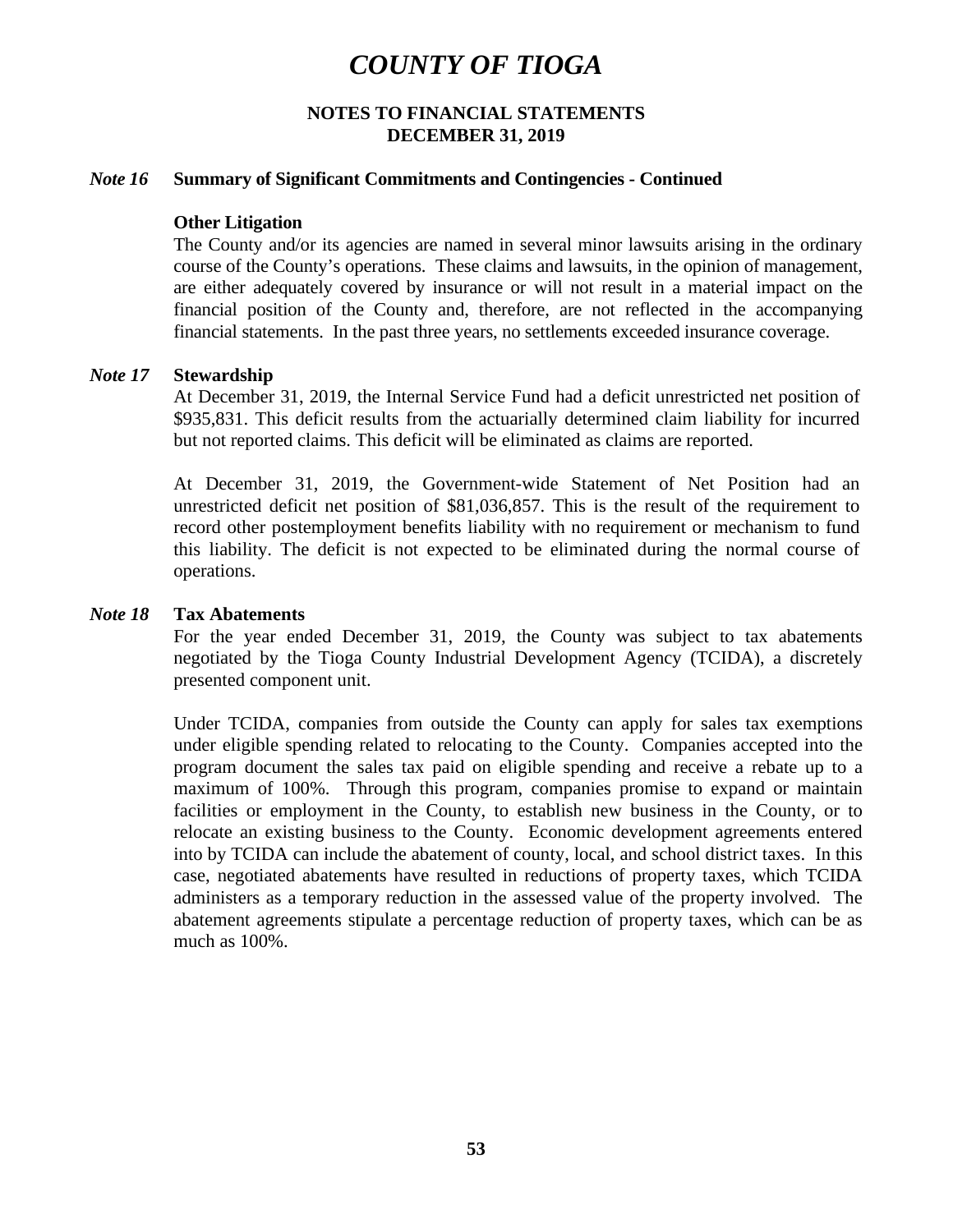### **NOTES TO FINANCIAL STATEMENTS DECEMBER 31, 2019**

#### *Note 18* **Tax Abatements - Continued**

Information relevant to disclosure of the program for the year ended December 31, 2019 is as follows:

|                              | <b>Amount of Taxes</b> |  |  |  |
|------------------------------|------------------------|--|--|--|
| <b>Tax Abatement Program</b> | <b>Abated</b>          |  |  |  |
| Economic Development         | 1,952,328              |  |  |  |
| Total                        | 1,952,328              |  |  |  |

# *Note 19* **Subsequent Events**

In March 2020, the COVID-19 coronavirus outbreak was declared a pandemic. Actions taken around the world to help mitigate the spread of the coronavirus include restrictions on travel, quarantines in certain areas, and forced closures for certain types of public places and businesses. The coronavirus and actions taken to mitigate it have had, and are expected to continue to have, an adverse impact on the economies and financial markets of many countries, including the area in which the County exists. While it is unknown how long these conditions will last and what the complete financial effect will be, the County expects disruptions to businesses and residents, which could negatively impact operating results in future periods.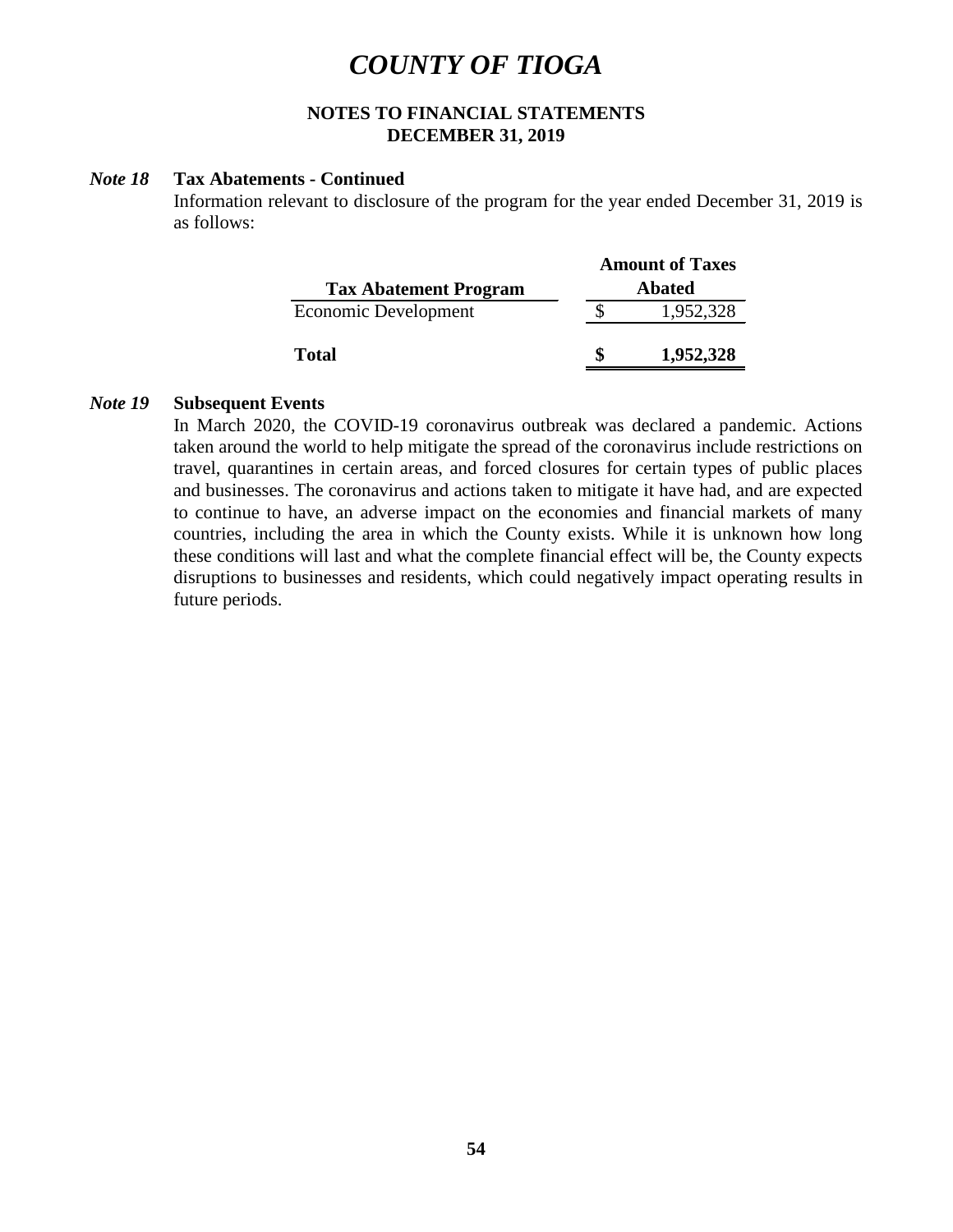# **BUDGETARY COMPARISON SCHEDULE (NON-U.S. GAAP) GENERAL FUND FOR THE YEAR ENDED DECEMBER 31, 2019**

|                                                                         | Original<br><b>Budget</b> | Final<br><b>Budget</b> | <b>Actual</b>               | <b>Encumbrances</b>       | <b>Variance</b><br>Favorable-<br>(Unfavorable) |
|-------------------------------------------------------------------------|---------------------------|------------------------|-----------------------------|---------------------------|------------------------------------------------|
| <b>REVENUES</b>                                                         |                           |                        |                             |                           |                                                |
| <b>Real Property Taxes</b>                                              | 25,463,997<br>\$          | \$25,463,997           | 23,528,995<br><sup>\$</sup> | $\boldsymbol{\mathsf{S}}$ | \$<br>(1,935,002)                              |
| Real Property Tax Items                                                 |                           |                        | 3,192,890                   |                           | 3,192,890                                      |
| Nonproperty Tax Items                                                   | 20,331,062                | 20,331,062             | 24,014,865                  |                           | 3,683,803                                      |
| Departmental Income                                                     | 6,085,245                 | 5,963,627              | 5,570,709                   |                           | (392, 918)                                     |
| <b>Intergovernmental Charges</b>                                        | 151,250                   | 248,750                | 532,872                     |                           | 284,122                                        |
| Use of Money and Property                                               | 172,160                   | 172,160                | 364,616                     |                           | 192,456                                        |
| Licenses and Permits                                                    | 42,000                    | 54,000                 | 41,401                      |                           | (12, 599)                                      |
| Fines and Forfeitures                                                   | 146,877                   | 146,877                | 88,824                      |                           | (58,053)                                       |
| Sale of Property and Compensation for Loss                              |                           |                        | 42,900                      |                           | 42,900                                         |
| Miscellaneous Local Sources                                             | 169,005                   | 169,005                | 237,793                     |                           | 68,788                                         |
| <b>State Sources</b>                                                    | 9,713,693                 | 11,792,114             | 10,521,761                  |                           | (1,270,353)                                    |
| <b>Federal Sources</b>                                                  | 7,141,567                 | 7,988,447              | 6,923,793                   |                           | (1,064,654)                                    |
| <b>Total Revenues</b>                                                   | 69,416,856                | 72,330,039             | 75,061,419                  |                           | 2,731,380                                      |
| <b>EXPENDITURES</b>                                                     |                           |                        |                             |                           |                                                |
| General Governmental Support                                            | 12,112,187                | 14,042,228             | 11,997,535                  | 178,900                   | 1,865,793                                      |
| Education                                                               | 5,739,600                 | 6,022,237              | 5,549,843                   | 381,631                   | 90,763                                         |
| <b>Public Safety</b>                                                    | 8,677,492                 | 9,858,668              | 8,954,789                   | 124,552                   | 779,327                                        |
| Public Health                                                           | 5,859,589                 | 6,474,068              | 5,409,583                   | 275,372                   | 789,113                                        |
| Transportation                                                          |                           | 592,507                | 282,936                     | 75,000                    | 234,571                                        |
| Economic Assistance and Opportunity                                     | 20,367,269                | 20,792,318             | 20,370,327                  | 157,542                   | 264,449                                        |
| <b>Culture and Recreation</b>                                           | 422,011                   | 436,661                | 375,912                     | 45,805                    | 14,944                                         |
| Home and Community Services                                             | 777,381                   | 779,880                | 777,141                     |                           | 2,739                                          |
| <b>Employee Benefits</b>                                                | 13,584,860                | 13,635,160             | 12,708,031                  | 1,472                     | 925,657                                        |
| Debt Service (Principal and Interest)                                   | 2,098,595                 | 2,108,595              | 2,108,595                   |                           |                                                |
| <b>Total Expenditures</b>                                               | 69,638,984                | 74,742,322             | 68,534,692                  | 1,240,274                 | 4,967,356                                      |
| Excess of Revenues (Expenditures)                                       | (222, 128)                | (2,412,283)            | 6,526,727                   | (1,240,274)               | 7,698,736                                      |
| OTHER FINANCING SOURCES (USES)                                          |                           |                        |                             |                           |                                                |
| Interfund Transfers In                                                  |                           |                        | 106,399                     |                           | 106,399                                        |
| Interfund Transfers (Out)                                               | (2,767,343)               | (2,767,343)            | $\overline{(2,}444,804)$    |                           | 322,539                                        |
| <b>Total Other Financing Sources (Uses)</b>                             | (2,767,343)               | (2,767,343)            | (2,338,405)                 |                           | 428,938                                        |
| Excess of Revenues (Expenditures)<br>and Other Financing Sources (Uses) | (2,989,471)               | (5,179,626)            | 4,188,322                   | \$(1,240,274)             | 8,127,674                                      |
| <b>Appropriated Fund Balance</b>                                        | 2,989,471                 | 5,179,626              |                             |                           |                                                |
| Net Decrease                                                            |                           |                        | 4,188,322                   |                           |                                                |
| Fund Balance, Beginning                                                 |                           |                        | 23,747,545                  |                           |                                                |
| <b>Fund Balance, Ending</b>                                             |                           |                        | 27,935,867                  |                           |                                                |

*See Notes to Required Supplementary Information*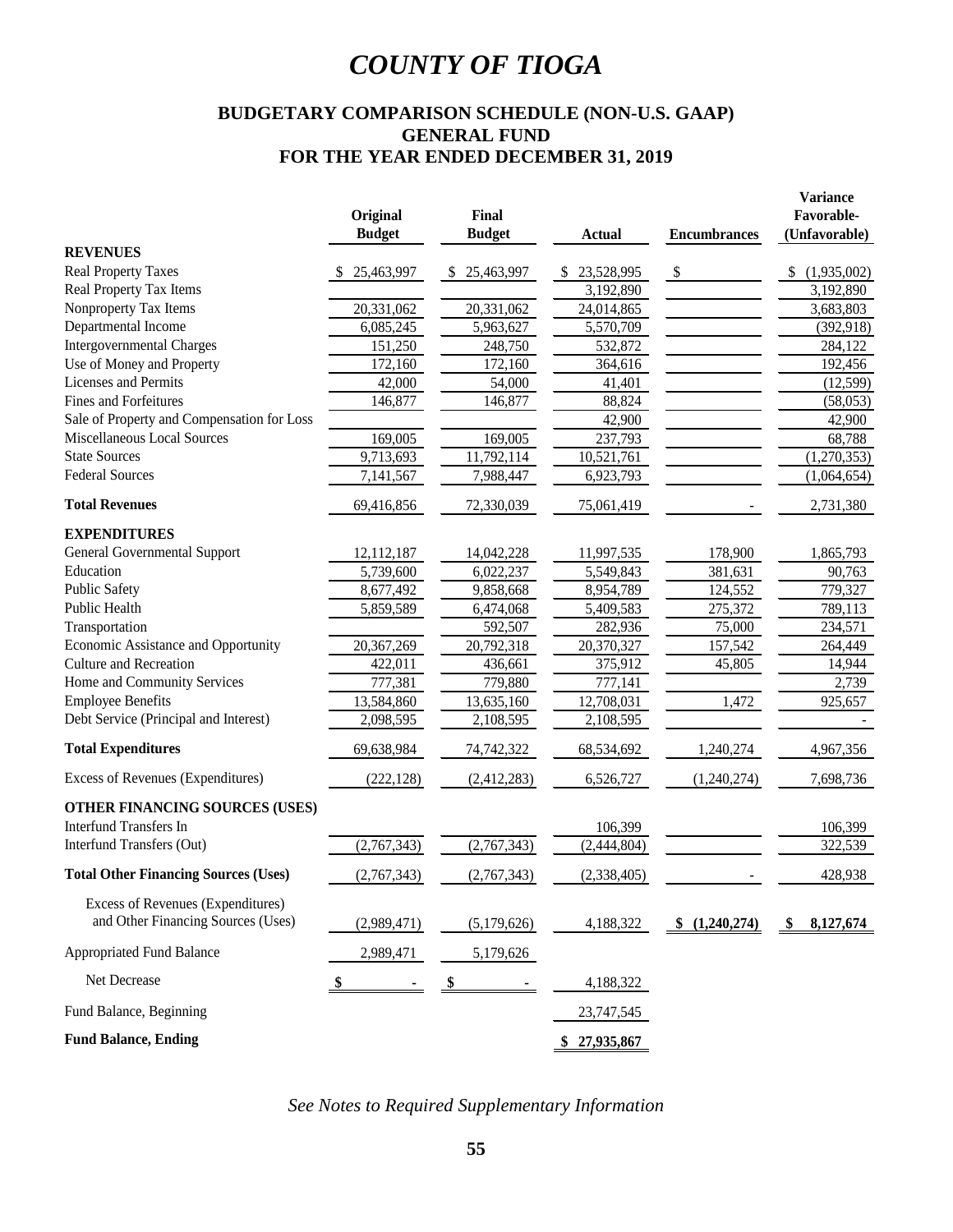# **SCHEDULE OF CHANGES IN THE COUNTY'S TOTAL OPEB LIABILITY AND RELATED RATIOS**

# **Last 10 Fiscal Years**

|                                                                | 2019             | 2018 |             | 2017 |              |
|----------------------------------------------------------------|------------------|------|-------------|------|--------------|
| <b>Total OPEB Liability</b>                                    |                  |      |             |      |              |
| <b>Service Cost</b>                                            | \$<br>3,511,739  | \$   | 3,245,186   |      | \$<br>$\ast$ |
| <b>Interest Cost</b>                                           | 3,568,441        |      | 3,558,782   |      | $\ast$       |
| <b>Changes of Benefit Terms</b>                                |                  |      |             |      | $\ast$       |
| Differences Between Expected and Actual Experience             | (1,652,117)      |      |             |      | $\ast$       |
| Changes in Assumptions or Other Inputs Benefit Payments        | (11,005,198)     |      | 5,266,671   |      | $\ast$       |
| <b>Benefit Payments</b>                                        | (2,799,306)      |      | (2,702,941) |      | $\ast$       |
|                                                                | (8,376,441)      |      | 9,367,698   |      | $\ast$       |
| <b>Total OPEB Liabilty - Beginning</b>                         | 101,621,657      |      | 92,253,959  |      | $\ast$       |
| <b>Total OPEB Liabilty - Ending</b>                            | 93,245,216       | \$   | 101,621,657 |      | \$92,253,959 |
| <b>Covered Employee Payroll</b>                                | 17,751,117<br>\$ | \$   | 17,520,047  | \$   | $\ast$       |
| <b>Total OPEB Liability as a Percentage of Covered Payroll</b> | 525%             |      | 580%        |      | $\ast$       |

\*Information is unavailable and will be presented as it becomes available.

*See Notes to Required Supplementary Information*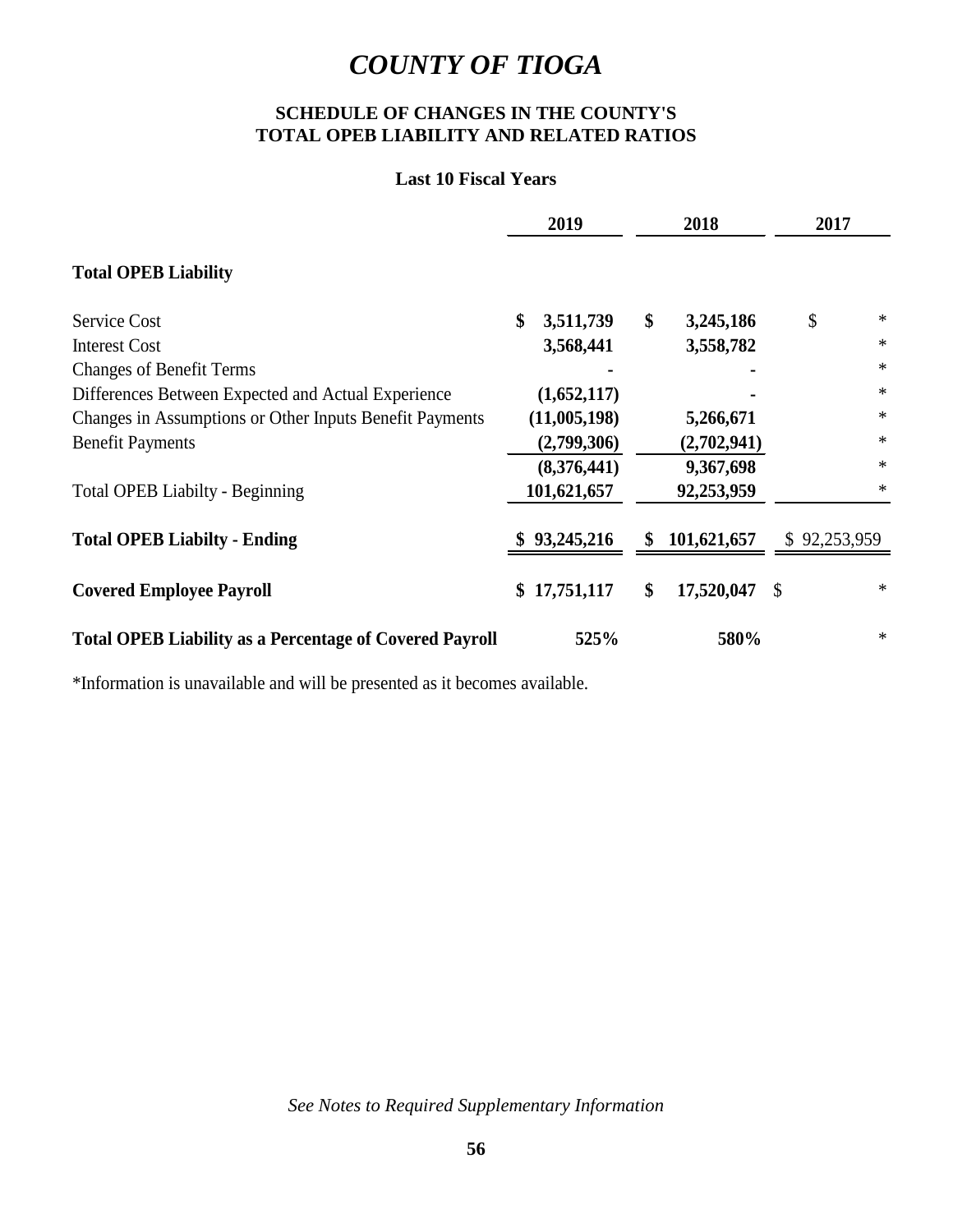| 2016              |        | 2015 |        | 2014                      |        | 2013                       |        | 2012                      |        | 2011          |        | 2010                       |        |
|-------------------|--------|------|--------|---------------------------|--------|----------------------------|--------|---------------------------|--------|---------------|--------|----------------------------|--------|
|                   |        |      |        |                           |        |                            |        |                           |        |               |        |                            |        |
| $\$\,$            | $\ast$ | \$   | $\ast$ | $\$\,$                    | $\ast$ | $\boldsymbol{\mathsf{S}}$  | $\ast$ | $\boldsymbol{\mathsf{S}}$ | $\ast$ | $\mathbb{S}$  | $\ast$ | $\$\,$                     | $\ast$ |
|                   | $\ast$ |      | $\ast$ |                           | $\ast$ |                            | $\ast$ |                           | $\ast$ |               | $\ast$ |                            | $\ast$ |
|                   | $\ast$ |      | $\ast$ |                           | $\ast$ |                            | $\ast$ |                           | $\ast$ |               | $\ast$ |                            | $\ast$ |
|                   | $\ast$ |      | $\ast$ |                           | $\ast$ |                            | $\ast$ |                           | $\ast$ |               | $\ast$ |                            | $\ast$ |
|                   | $\ast$ |      | $\ast$ |                           | $\ast$ |                            | $\ast$ |                           | $\ast$ |               | $\ast$ |                            | $\ast$ |
|                   | $\ast$ |      | $\ast$ |                           | $\ast$ |                            | $\ast$ |                           | $\ast$ |               | $\ast$ |                            | $\ast$ |
|                   | $\ast$ |      | $\ast$ |                           | $\ast$ |                            | $\ast$ |                           | $\ast$ |               | $\ast$ |                            | $\ast$ |
|                   | $\ast$ |      | $\ast$ |                           | $\ast$ |                            | $\ast$ |                           | $\ast$ |               | $\ast$ |                            | $\ast$ |
|                   |        |      |        |                           |        |                            |        |                           |        |               |        |                            |        |
| $\mathcal{S}$     | $\ast$ | \$   | $\ast$ | $\mathbf{\hat{S}}$        | $\ast$ | $\mathcal{S}$              | $\ast$ | $\mathcal{S}$             | $\ast$ | $\mathcal{S}$ | $\ast$ | $\mathcal{S}$              | $\ast$ |
| $\boldsymbol{\$}$ | $\ast$ | \$   | $\ast$ | $\boldsymbol{\mathsf{S}}$ | $\ast$ | $\boldsymbol{\mathsf{\$}}$ | $\ast$ | $\boldsymbol{\mathsf{S}}$ | $\ast$ | \$            | $\ast$ | $\boldsymbol{\mathsf{\$}}$ | $\ast$ |
|                   | $\ast$ |      | $\ast$ |                           | $\ast$ |                            | $\ast$ |                           | $\ast$ |               | $\ast$ |                            | $\ast$ |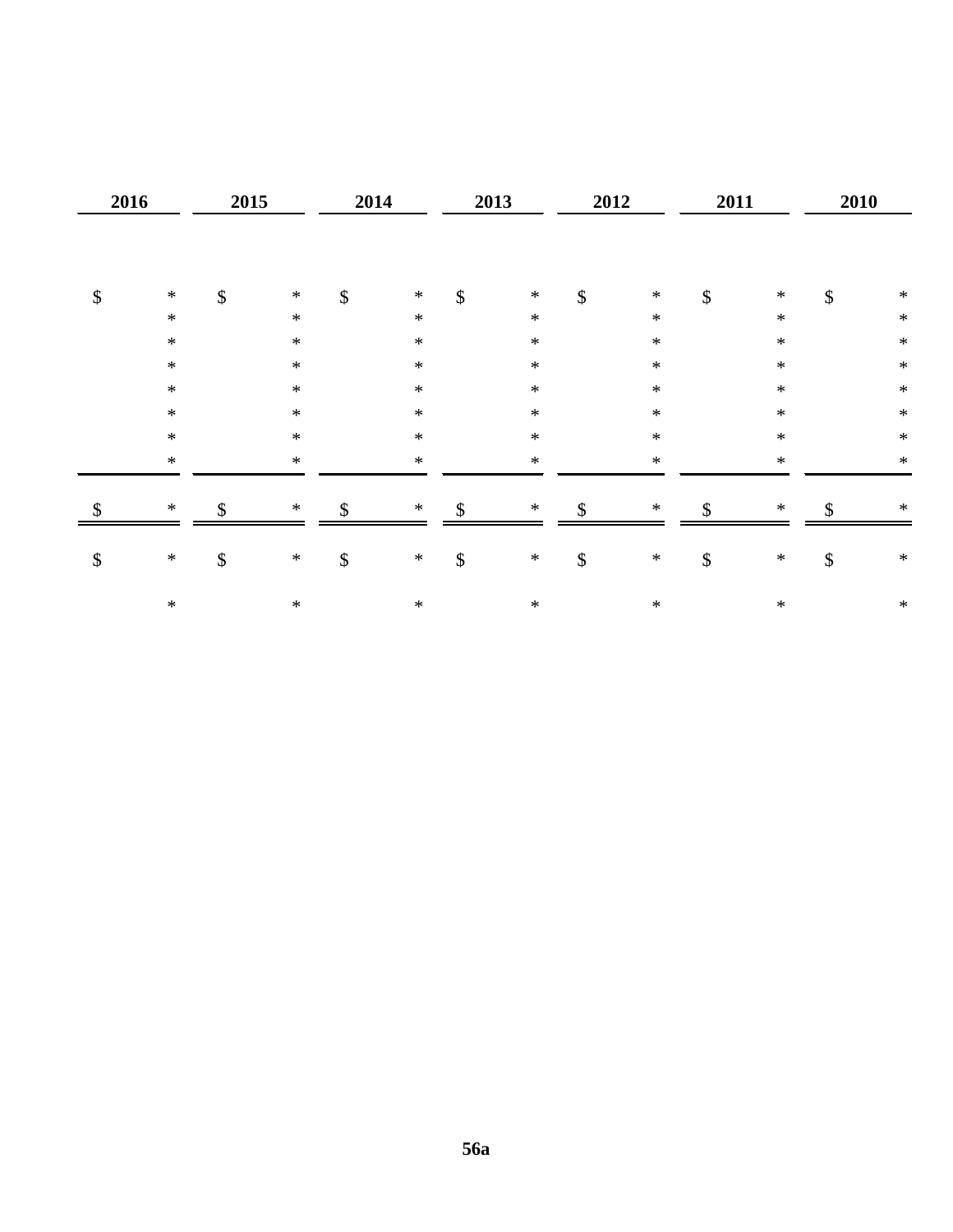## **SCHEDULE OF COUNTY'S CONTRIBUTIONS NYSLRS PENSION PLAN FOR THE LAST 10 FISCAL YEARS**

|                                                                                           | 2019            |              | 2018        |              | 2017        |
|-------------------------------------------------------------------------------------------|-----------------|--------------|-------------|--------------|-------------|
| County<br><b>Contractually Required Contribution</b>                                      | \$<br>2,743,664 |              | \$2,670,717 |              | \$3,161,458 |
| Contributions in Relation to the Contractually Required Contribution                      | (2,743,664)     |              | (2,670,717) |              | (3,161,458) |
| <b>Contribution Deficiency (Excess)</b>                                                   |                 |              |             |              |             |
| <b>County's Covered Payroll</b>                                                           | 17, 154, 173    |              | 17,019,702  |              | 16,317,085  |
| Contributions as a Percentage of Covered Payroll                                          | 15.99%          |              | 15.69%      |              | 19.38%      |
| <b>Soil and Water Conservation District</b><br><b>Contractually Required Contribution</b> | \$<br>125,092   | $\mathbb{S}$ | 118,939     | $\mathbb{S}$ | 91,378      |
| Contributions in Relation to the Contractually Required Contribution                      | (125,092)       |              | (118,939)   |              | (91, 378)   |
| <b>Contribution Deficiency (Excess)</b>                                                   |                 |              |             |              |             |
| District's Covered Payroll                                                                | 742,000         |              | 759,000     |              | 680,000     |
| Contributions as a Percentage of Covered Payroll                                          | 16.86%          |              | 15.67%      |              | 13.44%      |

*\* Information Currently Unavailable will be Presented as it is Made Available in Future Years.*

*See Notes to Required Supplementary Information*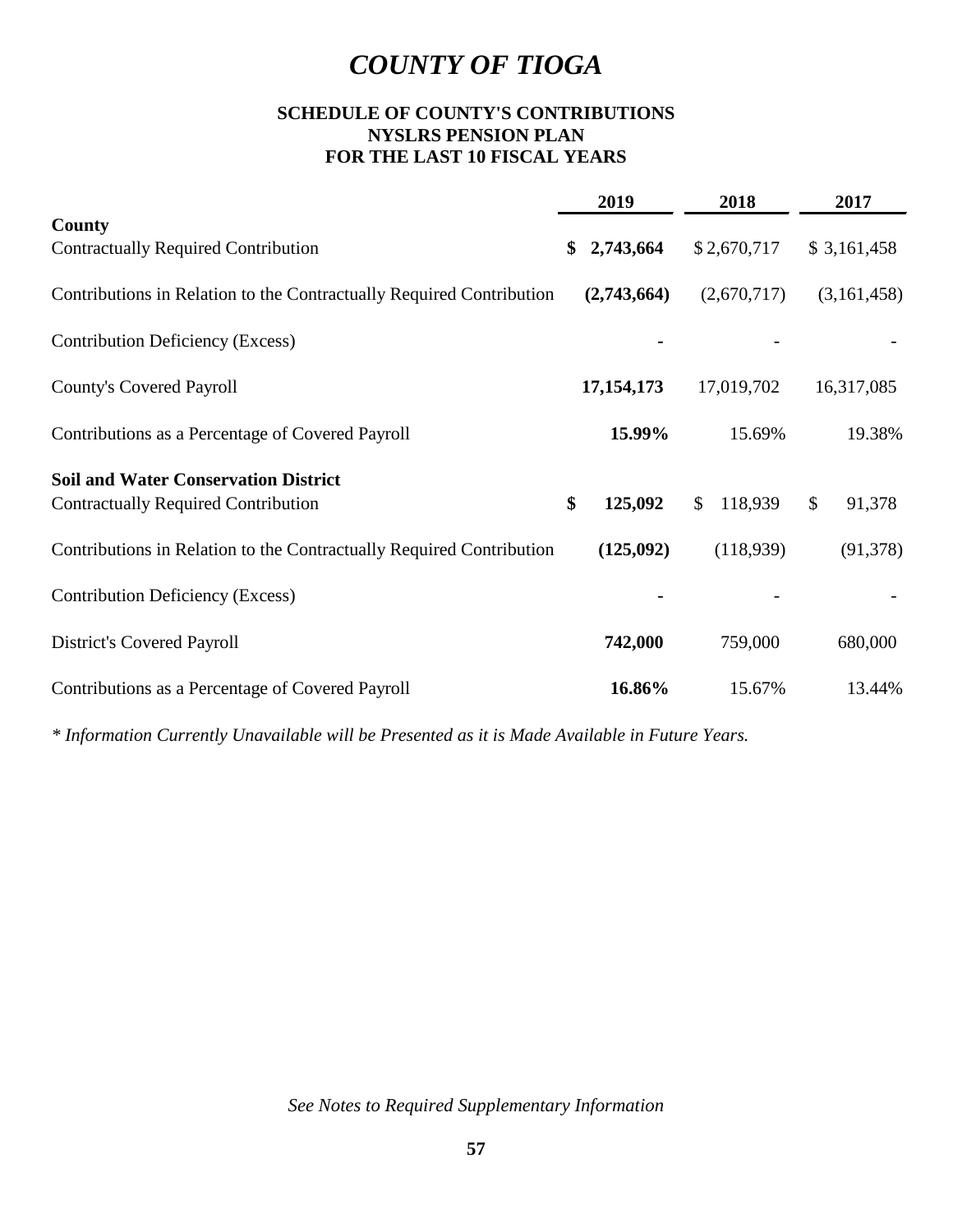|                           | 2016        |        | 2015        |               | 2014        |                           | 2013        |             | 2012        |             | 2011        | 2010              |        |
|---------------------------|-------------|--------|-------------|---------------|-------------|---------------------------|-------------|-------------|-------------|-------------|-------------|-------------------|--------|
|                           | \$2,528,606 |        | \$2,962,866 |               | \$3,421,461 |                           | \$3,082,607 | \$2,711,827 |             | \$1,997,539 |             | $\boldsymbol{\$}$ | $\ast$ |
|                           | (2,528,606) |        | (2,962,866) |               | (3,421,461) |                           | (3,082,607) |             | (2,711,827) |             | (1,997,539) |                   | $\ast$ |
|                           |             |        |             |               |             |                           |             |             |             |             |             |                   | $\ast$ |
|                           | 15,510,547  |        | 16,105,106  |               | 16,981,046  |                           | 17,191,830  |             | 17,136,696  |             | 17,060,889  |                   | $\ast$ |
|                           | 16.30%      |        | 18.40%      |               | 20.15%      |                           | 17.93%      |             | 15.82%      |             | 11.71%      |                   | $\ast$ |
|                           |             |        |             |               |             |                           |             |             |             |             |             |                   |        |
| $\boldsymbol{\mathsf{S}}$ | 69,896      | $\$\,$ | 76,553      | $\mathcal{S}$ | 30,261      | $\boldsymbol{\mathsf{S}}$ | $\ast$      | \$          | $\ast$      | \$          | $\ast$      | $\mathcal{S}$     | $\ast$ |
|                           | (69, 896)   |        | (76, 553)   |               | (30,261)    |                           | $\ast$      |             | $\ast$      |             | $\ast$      |                   | $\ast$ |
|                           |             |        |             |               |             |                           | $\ast$      |             | $\ast$      |             | $\ast$      |                   | $\ast$ |
|                           | 502,000     |        | 391,000     |               | $\ast$      |                           | $\ast$      |             | $\ast$      |             | $\ast$      |                   | $\ast$ |
|                           | 13.92%      |        | 19.58%      |               | $\ast$      |                           | $\ast$      |             | $\ast$      |             | $\ast$      |                   | $\ast$ |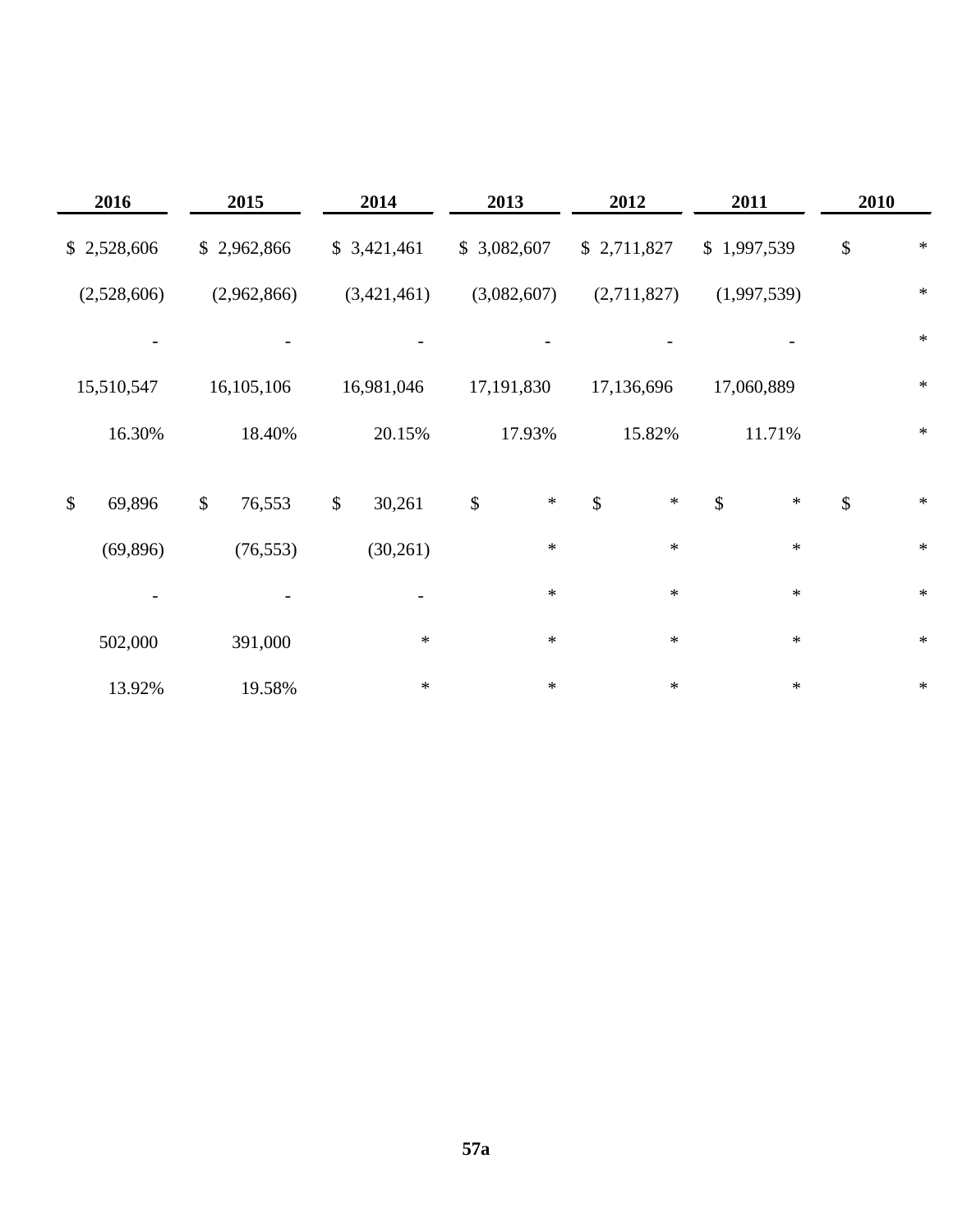## **SCHEDULE OF THE COUNTY'S PROPORTIONATE SHARE OF THE NET PENSION LIABILITY NYSLRS PENSION PLAN FOR THE YEARS ENDED DECEMBER 31,**

|                                                                                            | 2019            | 2018        | 2017        | 2016        | 2015         |
|--------------------------------------------------------------------------------------------|-----------------|-------------|-------------|-------------|--------------|
| County<br>Proportion of the Net Pension Liability                                          | 0.0776983%      | 0.0728901%  | 0.0705442%  | 0.0736024%  | 0.0763016%   |
| Proportionate Share of the Net Pension Liability                                           | \$<br>5,505,160 | \$5,505,160 | \$2,352,489 | \$6,628,490 | \$11,813,394 |
| Covered Payroll During the Measurement Period                                              | 17,026,655      | 17,017,384  | 16,083,652  | 15,319,512  | 16,366,971   |
| Proportionate Share of the Net Pension Liability<br>as a Percentage of its Covered Payroll | 32.3%           | 32.4%       | 14.6%       | 43.3%       | 72.2%        |
| Plan Fiduciary Net Position as a<br>Percentage of the Total Pension Liability              | 96.3%           | 98.2%       | 94.7%       | 90.7%       | 97.9%        |
| <b>Soil and Water Conservation District</b><br>Proportion of the Net Pension Liability     | 0.0036606%      | 0.0033831%  | 0.0025749%  | 0.0021080%  | 0.0017993%   |
| Proportionate Share of the Net Pension Liability                                           | 259,366         | 109,189     | 241,947     | 338,335     | 60,786       |
| Covered Payroll During the Measurement Period                                              | 742,000         | 759,000     | 680,000     | 502,000     | 391,000      |
| Proportionate Share of the Net Pension Liability<br>as a Percentage of its Covered Payroll | 35.0%           | 14.4%       | 35.6%       | 67.4%       | 15.5%        |
| Plan Fiduciary Net Position as a<br>Percentage of the Total Pension Liability              | 96.3%           | 98.2%       | 94.7%       | 90.7%       | 97.9%        |

*See Notes to Required Supplementary Information*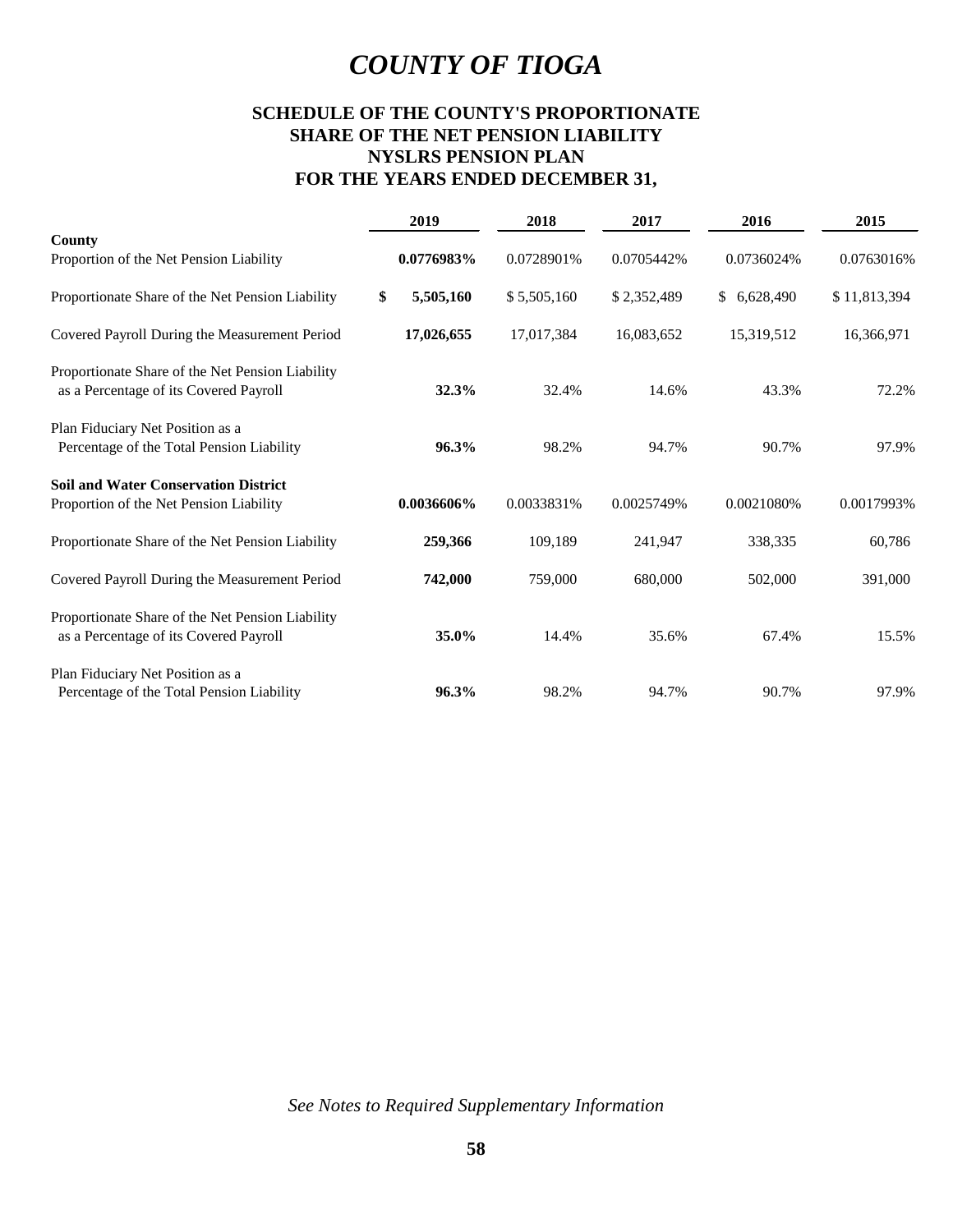### **NOTES TO REQUIRED SUPPLEMENTARY INFORMATION DECEMBER 31, 2019**

## *Note 1* **Budget Policies**

Budget policies are as follows:

- No later than November 15, the budget officer submits a tentative budget to the County Legislature for the fiscal year commencing the following January 1. The tentative budget includes proposed expenditures and the proposed means of financing for the General and Special Revenue Funds.
- After public hearings are conducted to obtain taxpayer comments, no later than December 20, the governing board adopts the budget.
- All budget modifications must be approved by the County Legislature. During 2019, the budget was modified for unanticipated grants and revenues, use of reserve funds, and carryover encumbrances.
- Appropriations are adopted at the functional level by department.
- Budgetary controls are established for the Capital Projects Fund through resolutions authorizing individual projects, which remain in effect for the life of the project.
- An annual legal budget is not adopted for the Tioga Tobacco Asset Securitization Corporation (TTASC), which is a debt service fund. Budgetary controls for the TTASC and Special Grant Fund are established in accordance with the applicable debt service schedules and grant agreements.
- Appropriations lapse at year end.

### **Encumbrances**

Encumbrances are recorded to reserve a portion of fund balance for outstanding commitments to be financed from current appropriations. Encumbrance accounting, under which contracts and other commitments for the expenditure of monies are recorded for budgetary control purposes to reserve that portion of the applicable appropriations, is employed in the General and Special Revenue Funds. Encumbrances are reported as assignments of fund balances, as they do not constitute expenditures or liabilities. Expenditures for such commitments are recorded in the period in which the liability is incurred.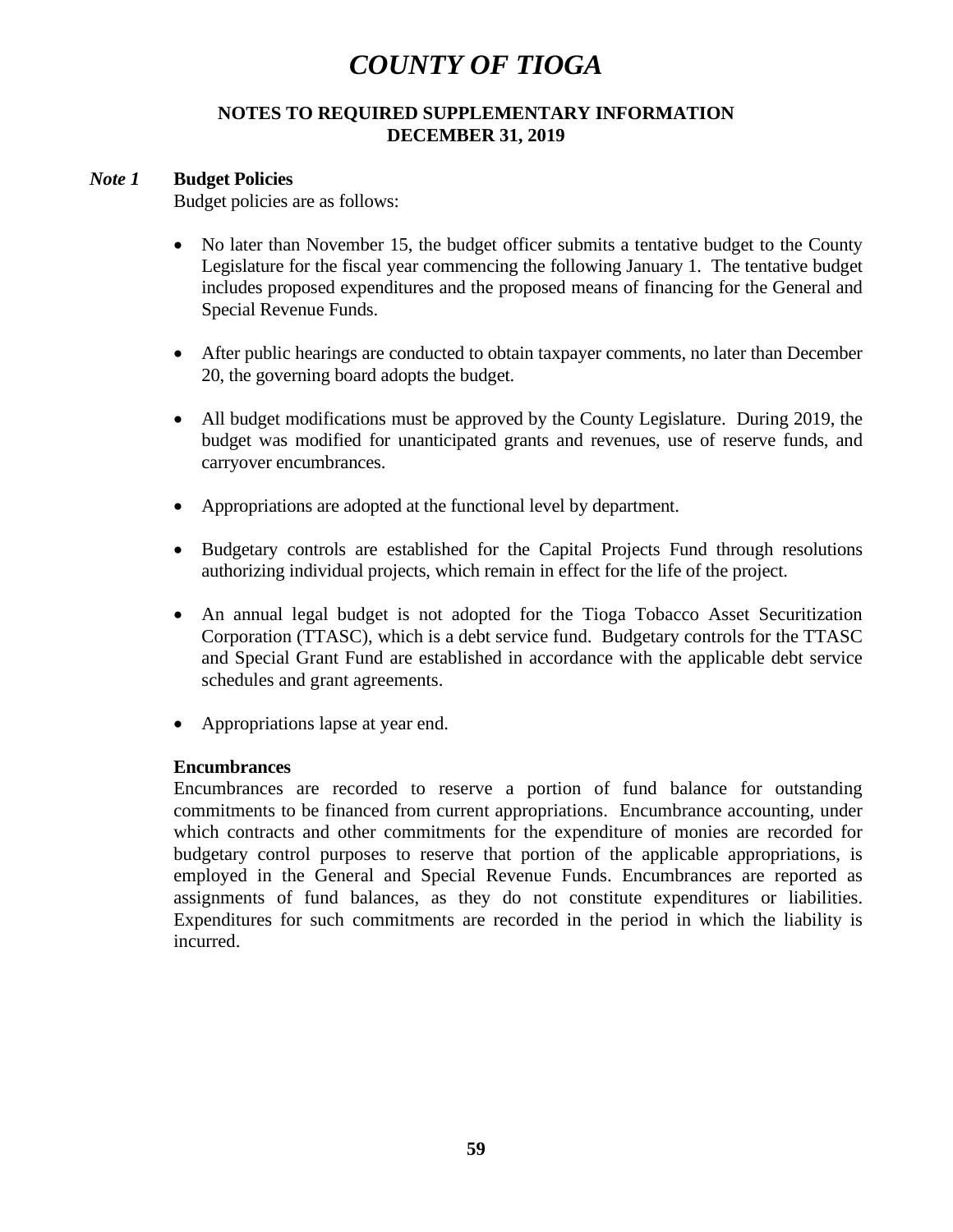#### **NOTES TO REQUIRED SUPPLEMENTARY INFORMATION DECEMBER 31, 2019**

### *Note 1* **Budgetary Policies - Continued**

#### **Budget Basis of Accounting**

Budgets are adopted annually on a basis consistent with accounting principles generally accepted in the United States of America for the General, County Road, and Road Machinery Funds. Appropriations authorized for the current year are increased by the amount of encumbrances carried forward from the prior year. Encumbrances are not considered disbursements in the financial plan or expenditures in U.S. GAAP-based financial statements. Encumbrances reserve a portion of the applicable appropriation for purchase orders, contracts, and other commitments not expended at year end, thereby ensuring that appropriations are not exceeded. The accompanying Budgetary Comparison Schedule for the budgeted major Governmental Fund, the General Fund, presents comparisons of the legally adopted budget with actual data.

### *Note 2* **Reconciliation of the Budget Basis to U.S. GAAP**

No adjustment is necessary to convert the General Fund excess of revenues and other sources over expenditures and other uses on the U.S. GAAP basis to the budget basis. Encumbrances are presented in a separate column and are not included in the actual results at December 31, 2019.

## *Note 3* **Schedule of Changes in the County's Total OPEB Liability and Related Ratios**

Changes of assumptions and other inputs reflect the effect of changes in the discount rate each period. The following are the discount rates in each period.

| $2019 - 4.10\%$ |
|-----------------|
| $2018 - 3.44\%$ |
| 2017 - 3.78%    |

### *Note 4* **Schedule of County's Proportionate Share of the Net Pension Liability**

The Schedule of the County's Proportionate Share of the Net Pension Liability, presented as required supplementary information, presents five years of information. This schedule will present ten years of information as it becomes available from the pension plan.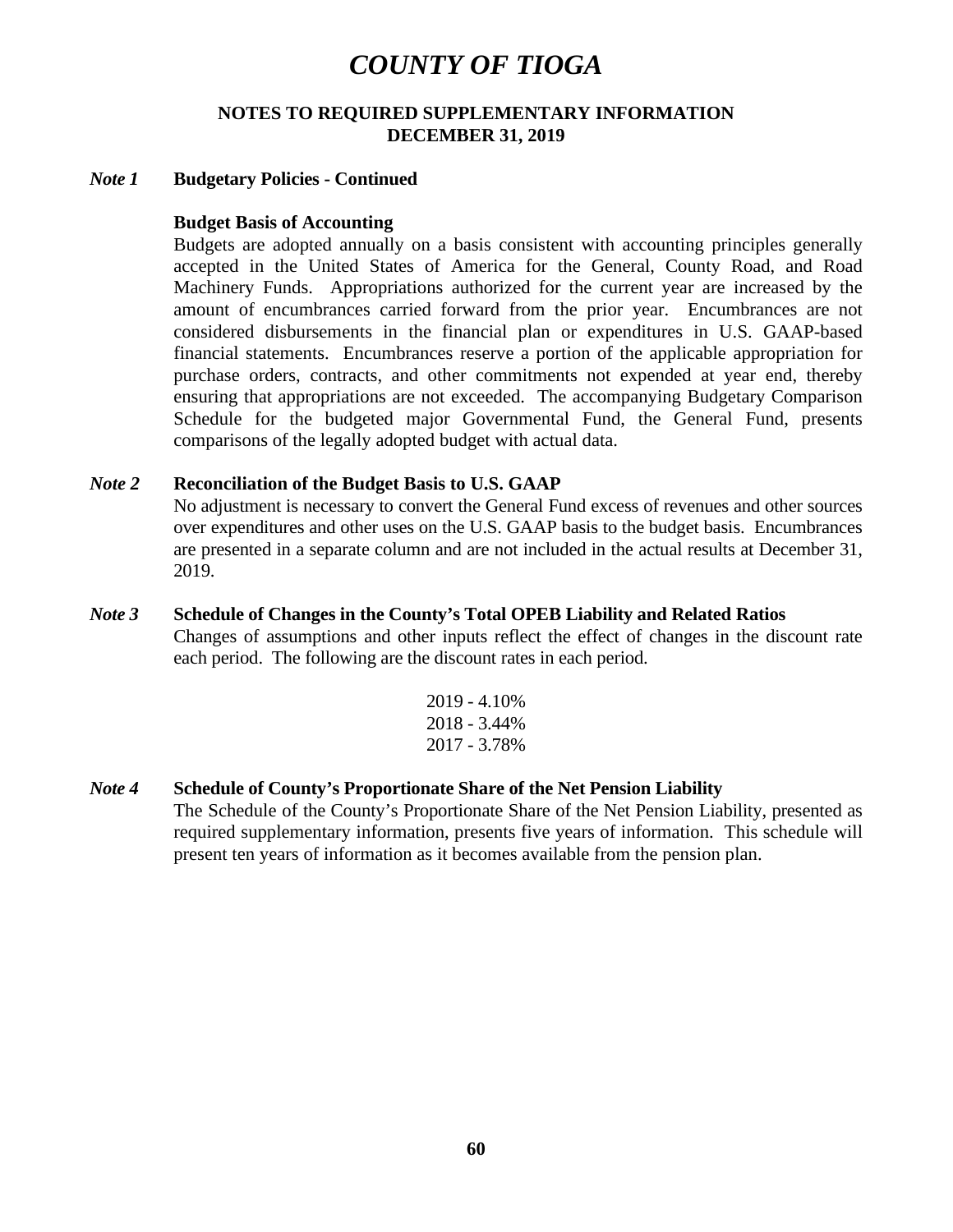#### **NOTES TO REQUIRED SUPPLEMENTARY INFORMATION DECEMBER 31, 2019**

*Note 5* **Schedules of County Contributions - NYSLRS Pension Plan and Schedule of the County's Proportionate Share of the Net Pension Liability** 

#### **NYSLRS**

#### **Changes in Benefit Terms**

There were no significant legislative changes in benefits.

#### **Changes of Assumptions**

There were changes in the economic (investment rate of return, inflation, COLA, and salary scales) and demographic (pensioner mortality and active member decrements) assumptions used in the April 1, 2018 actuarial valuation.

### **Methods and Assumptions Used in Calculations of Actuarially Determined Contributions**

The April 1, 2018 actuarial valuation determines the employer rates for contributions payable in fiscal year 2019. The following actuarial methods and assumptions were used:

| <b>Actuarial Cost Method</b>     | The System is funded using the Aggregate Cost<br>Method. All unfunded actuarial liabilities are<br>evenly amortized (as a percentage of projected<br>pay) over the remaining worker lifetimes of the<br>valuation cohort.                                                                                                                                                                                |
|----------------------------------|----------------------------------------------------------------------------------------------------------------------------------------------------------------------------------------------------------------------------------------------------------------------------------------------------------------------------------------------------------------------------------------------------------|
| <b>Asset Valuation Period</b>    | Five-year phase-in deferred recognition of each<br>year's net investment income/loss in excess of<br>(or less than) 7.5% at a rate of 20% per year,<br>until fully recognized after five years. For fiscal<br>years ending prior to June 30, 2015, realized<br>and unrealized appreciation in excess of (or less<br>than) the assumed inflationary rate of 4.0% is<br>subject to the five-year phase-in. |
| Inflation                        | 2.5%                                                                                                                                                                                                                                                                                                                                                                                                     |
| <b>Salary Scale</b>              | 3.8% in ERS, indexed by service.                                                                                                                                                                                                                                                                                                                                                                         |
| <b>Investment Rate of Return</b> | 7.0% compounded annually, net of investment<br>expenses, including inflation.                                                                                                                                                                                                                                                                                                                            |
| Cost of Living Adjustments       | 1.3% annually.                                                                                                                                                                                                                                                                                                                                                                                           |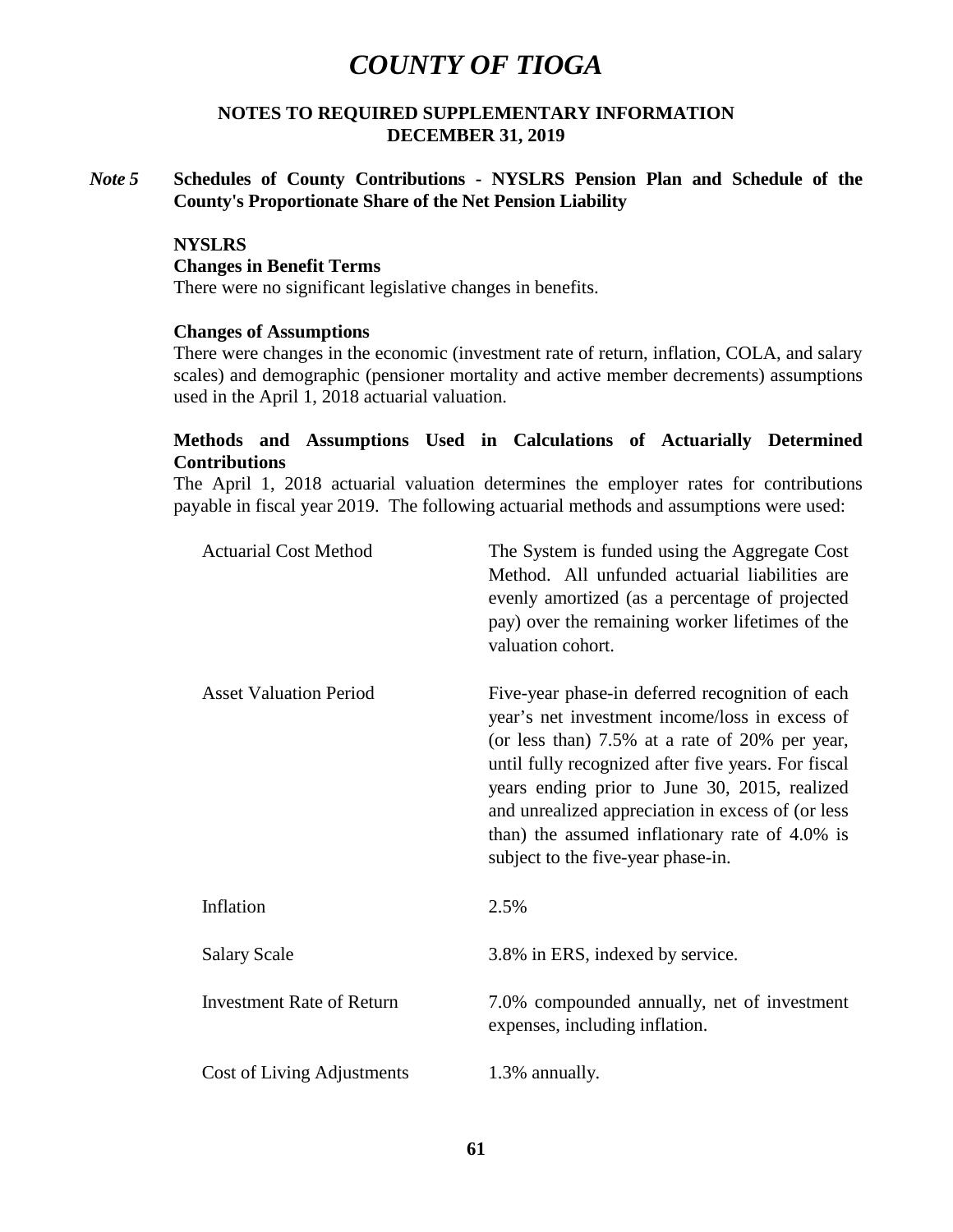## **COMBINING BALANCE SHEET NON-MAJOR GOVERNMENTAL FUNDS DECEMBER 31, 2019**

|                                                                                    | <b>Special Revenue Funds</b>           |                                             |                                      |                                         |  |  |  |
|------------------------------------------------------------------------------------|----------------------------------------|---------------------------------------------|--------------------------------------|-----------------------------------------|--|--|--|
|                                                                                    | <b>Special</b><br>Grant<br><b>Fund</b> | <b>Refuse and</b><br>Garbage<br><b>Fund</b> | County<br>Road<br>Fund               | Road<br><b>Machinery</b><br><b>Fund</b> |  |  |  |
| <b>ASSETS</b>                                                                      |                                        |                                             |                                      |                                         |  |  |  |
| Cash and Cash Equivalents - Unrestricted<br>Cash and Cash Equivalents - Restricted | $\boldsymbol{\mathsf{S}}$<br>819,559   | 364,818                                     | 125,149<br>$\boldsymbol{\mathsf{S}}$ | 244,407<br>S                            |  |  |  |
| Other Receivables, Net                                                             |                                        |                                             |                                      | 2,425                                   |  |  |  |
| Due from State and Federal Governments                                             | 22,348                                 | 79,885                                      | 217,031                              |                                         |  |  |  |
| <b>Total Assets</b>                                                                | 841,907<br>S                           | 444,703<br>\$                               | \$<br>342,180                        | 246,832<br>\$                           |  |  |  |
| <b>LIABILITIES</b>                                                                 |                                        |                                             |                                      |                                         |  |  |  |
| <b>Accounts Payable</b>                                                            | \$                                     | 101,797                                     | 23,639<br>\$                         | 7,084<br>\$                             |  |  |  |
| <b>Accrued Liabilities</b>                                                         | 3,725                                  | 1,497                                       | 20,698                               | 4,833                                   |  |  |  |
| <b>Total Liabilities</b>                                                           | 3,725                                  | 103,294                                     | 44,337                               | 11,917                                  |  |  |  |
| DEFERRED INFLOWS OF RESOURCES<br>Unavailable Revenue                               |                                        |                                             |                                      |                                         |  |  |  |
| <b>FUND BALANCES</b>                                                               |                                        |                                             |                                      |                                         |  |  |  |
| Restricted                                                                         | 838,182                                |                                             |                                      |                                         |  |  |  |
| Assigned                                                                           |                                        | 341,409                                     | 297,843                              | 234,915                                 |  |  |  |
| <b>Total Fund Balances</b>                                                         | 838,182                                | 341,409                                     | 297,843                              | 234,915                                 |  |  |  |
| <b>Total Liabilities, Deferred Inflows</b><br>of Resources, and Fund Balances      | 841,907                                | 444,703<br>\$                               | 342,180<br>\$                        | 246,832                                 |  |  |  |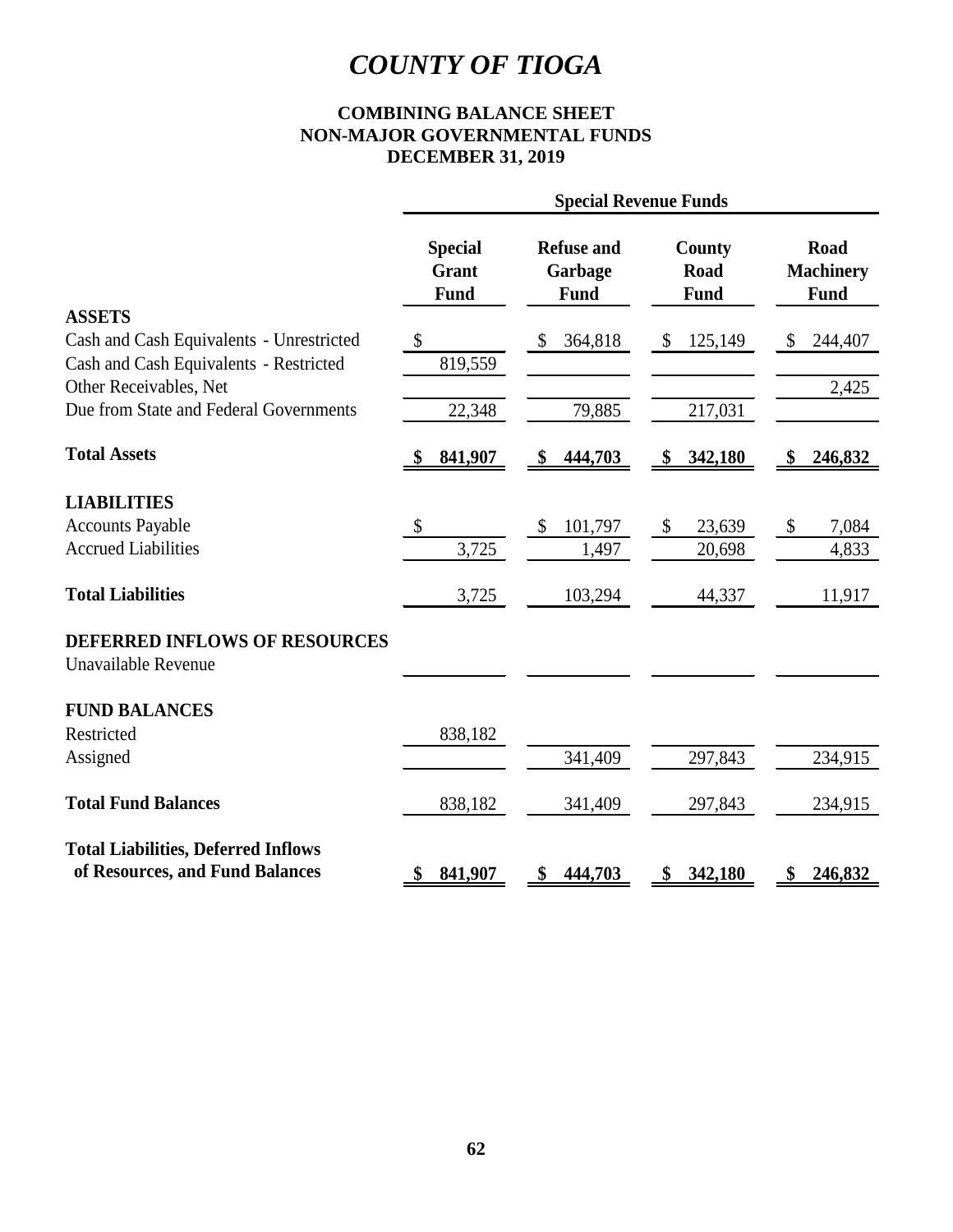|                         | <b>Total</b>    |
|-------------------------|-----------------|
| <b>Debt Service</b>     | Non-Major       |
| Fund                    | Governmental    |
| (TTASC)                 | <b>Funds</b>    |
|                         |                 |
| \$<br>90,928            | \$<br>825,302   |
| 775,842                 | 1,595,401       |
| 706,662                 | 709,087         |
|                         | 319,264         |
|                         |                 |
| \$<br><u>1,573,432 </u> | \$<br>3,449,054 |
|                         |                 |
|                         |                 |
| \$                      | \$<br>132,520   |
|                         | 30,753          |
|                         |                 |
|                         | 163,273         |
|                         |                 |
|                         |                 |
| 706,662                 | 706,662         |
|                         |                 |
|                         |                 |
| 775,842                 | 1,614,024       |
| 90,928                  | 965,095         |
|                         |                 |
| 866,770                 | 2,579,119       |
|                         |                 |
|                         |                 |
| \$<br>1,573,432         | \$<br>3,449,054 |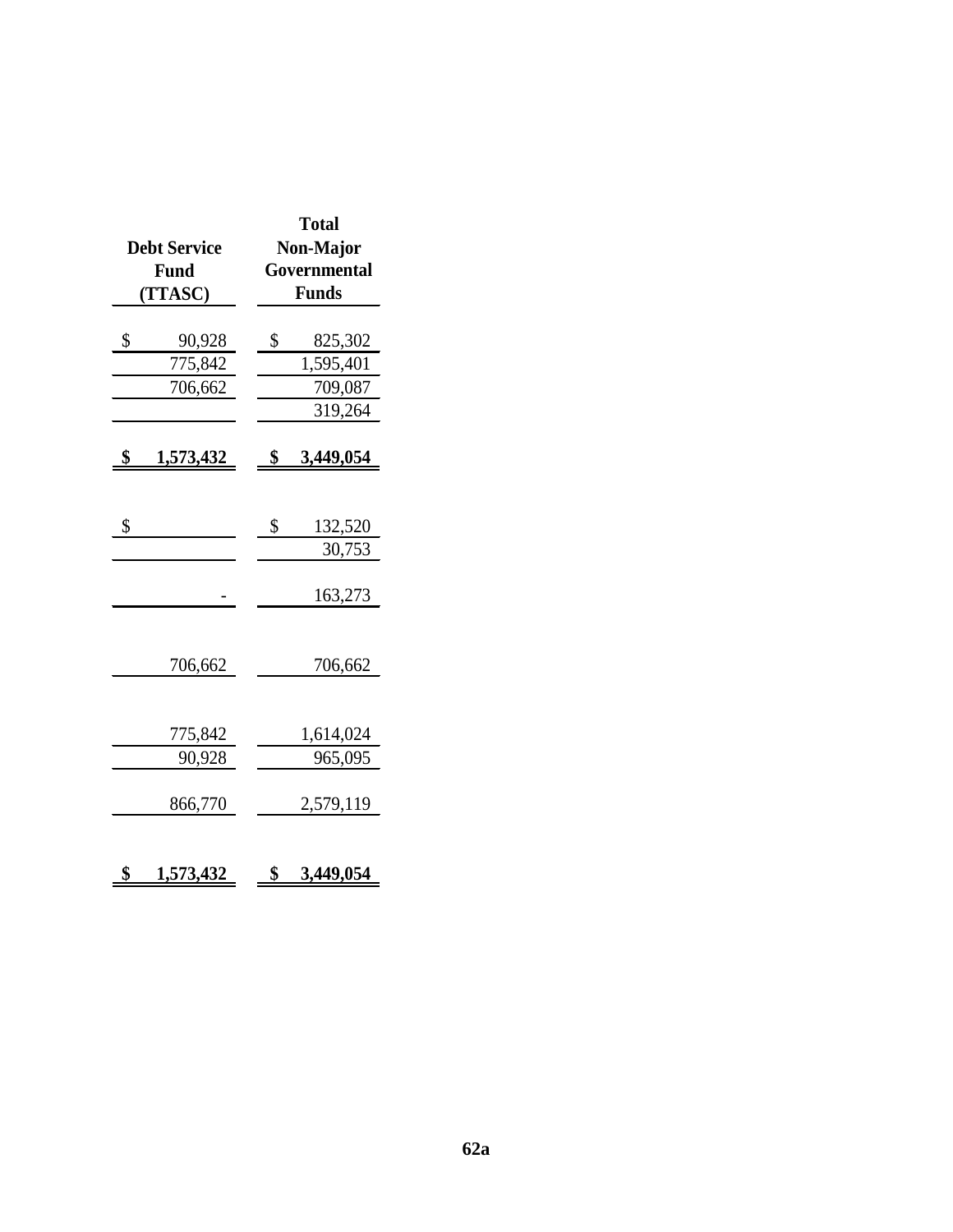## **COMBINING STATEMENT OF REVENUES, EXPENDITURES, AND CHANGES IN FUND BALANCES NON-MAJOR GOVERNMENTAL FUNDS FOR THE YEAR ENDED DECEMBER 31, 2019**

|                                                            |                                        |               | <b>Special Revenue Funds</b><br><b>Refuse and</b><br>County<br>Garbage<br><b>Road</b><br>Fund<br><b>Fund</b><br>\$<br>\$1,349,360<br>96,448<br>180<br>245<br>3,277<br>99<br>2,709<br>75,599<br>36,525<br>197,901<br>1,521,751<br>240,592<br>1,658,787<br>1,363,108<br>536,487<br>23,319<br>1,386,427<br>2,195,274 |                                  |  |  |
|------------------------------------------------------------|----------------------------------------|---------------|-------------------------------------------------------------------------------------------------------------------------------------------------------------------------------------------------------------------------------------------------------------------------------------------------------------------|----------------------------------|--|--|
|                                                            | <b>Special</b><br>Grant<br><b>Fund</b> |               |                                                                                                                                                                                                                                                                                                                   | Road<br><b>Machinery</b><br>Fund |  |  |
| <b>REVENUES</b>                                            |                                        |               |                                                                                                                                                                                                                                                                                                                   |                                  |  |  |
| <b>Real Property Taxes</b>                                 | $\boldsymbol{\mathsf{S}}$              |               |                                                                                                                                                                                                                                                                                                                   | \$                               |  |  |
| <b>Real Property Tax Items</b>                             |                                        |               |                                                                                                                                                                                                                                                                                                                   |                                  |  |  |
| Departmental Income                                        |                                        |               |                                                                                                                                                                                                                                                                                                                   |                                  |  |  |
| Use of Money and Property                                  | 1,024                                  |               |                                                                                                                                                                                                                                                                                                                   | 4,264                            |  |  |
| Sale of Property and Compensation for Loss                 |                                        |               |                                                                                                                                                                                                                                                                                                                   | 3,500                            |  |  |
| <b>Miscellaneous Local Sources</b>                         |                                        |               |                                                                                                                                                                                                                                                                                                                   |                                  |  |  |
| <b>State Sources</b>                                       | 118,750                                |               |                                                                                                                                                                                                                                                                                                                   |                                  |  |  |
| <b>Federal Sources</b>                                     | 267,294                                |               |                                                                                                                                                                                                                                                                                                                   |                                  |  |  |
| <b>Total Revenues</b>                                      | 387,068                                |               |                                                                                                                                                                                                                                                                                                                   | 7,764                            |  |  |
| <b>EXPENDITURES</b><br><b>General Governmental Support</b> |                                        |               |                                                                                                                                                                                                                                                                                                                   |                                  |  |  |
| Transportation                                             |                                        |               |                                                                                                                                                                                                                                                                                                                   | 479,911                          |  |  |
| Economic Assistance and Opportunity                        | 175,295                                |               |                                                                                                                                                                                                                                                                                                                   |                                  |  |  |
| Home and Community Services                                | 118,750                                |               |                                                                                                                                                                                                                                                                                                                   |                                  |  |  |
| <b>Employee Benefits</b>                                   | 94,190                                 |               |                                                                                                                                                                                                                                                                                                                   | 91,383                           |  |  |
| Debt Service (Principal and Interest)                      |                                        |               |                                                                                                                                                                                                                                                                                                                   |                                  |  |  |
| <b>Total Expenditures</b>                                  | 388,235                                |               |                                                                                                                                                                                                                                                                                                                   | 571,294                          |  |  |
| Excess of Revenues (Expenditures)                          | (1,167)                                | 135,324       | (1,954,682)                                                                                                                                                                                                                                                                                                       | (563, 530)                       |  |  |
| <b>OTHER FINANCING SOURCES (USES)</b>                      |                                        |               |                                                                                                                                                                                                                                                                                                                   |                                  |  |  |
| <b>Interfund Transfers In</b>                              |                                        |               | 2,002,348                                                                                                                                                                                                                                                                                                         | 321,756                          |  |  |
| Interfund Transfers (Out)                                  | (100,000)                              |               |                                                                                                                                                                                                                                                                                                                   |                                  |  |  |
| <b>Total Other Financing Sources (Uses)</b>                | (100,000)                              |               | 2,002,348                                                                                                                                                                                                                                                                                                         | 321,756                          |  |  |
| <b>Excess of Revenues (Expenditures)</b>                   |                                        |               |                                                                                                                                                                                                                                                                                                                   |                                  |  |  |
| and Other Financing Sources (Uses)                         | (101, 167)                             | 135,324       | 47,666                                                                                                                                                                                                                                                                                                            | (241,774)                        |  |  |
| Fund Balances, Beginning                                   | 939,349                                | 206,085       | 250,177                                                                                                                                                                                                                                                                                                           | 476,689                          |  |  |
| <b>Fund Balances, Ending</b>                               | \$838,182                              | \$<br>341,409 | 297,843<br>\$                                                                                                                                                                                                                                                                                                     | \$234,915                        |  |  |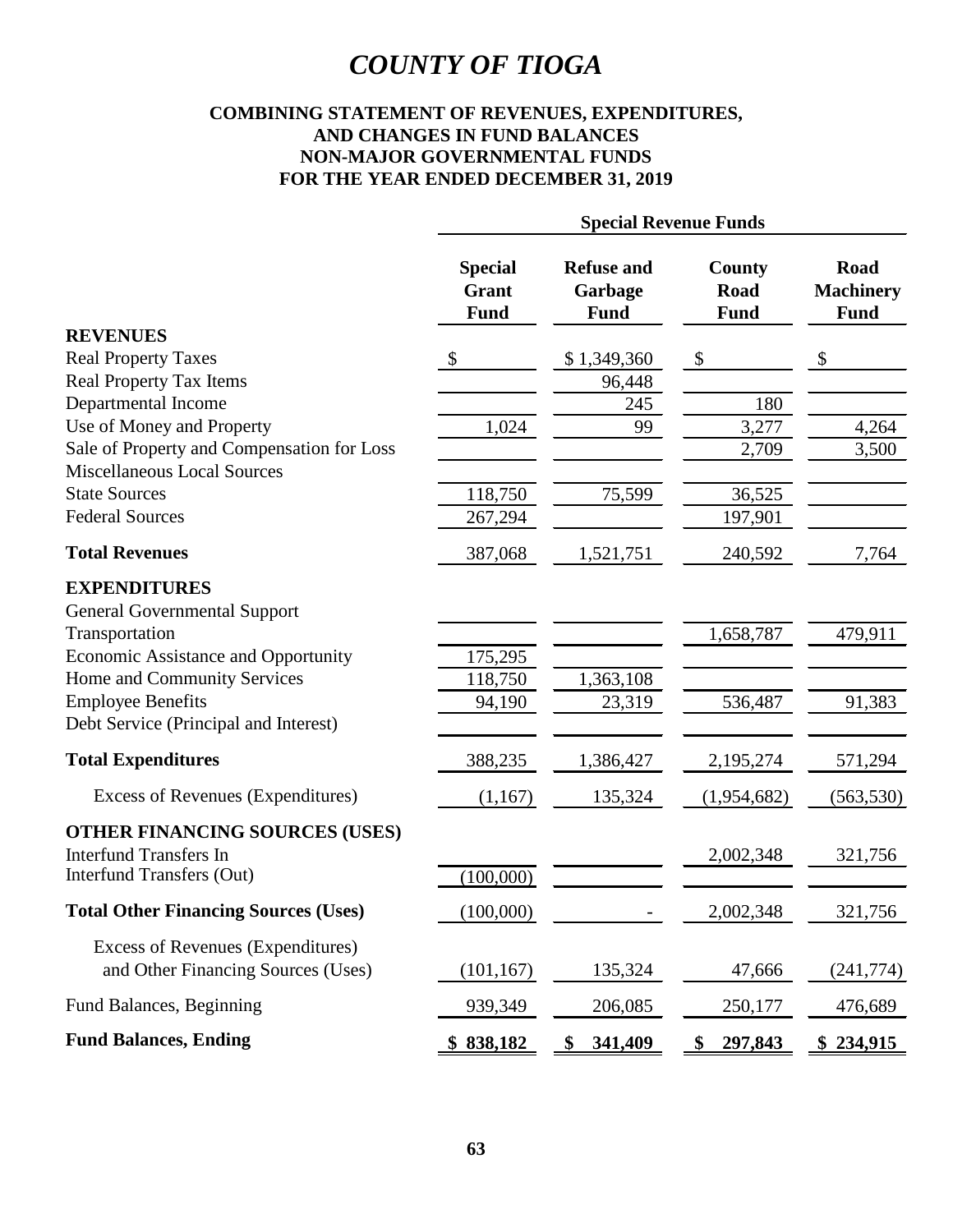|                            | <b>Total</b>               |
|----------------------------|----------------------------|
| <b>Debt Service</b>        | Non-Major                  |
| <b>Fund</b>                | Governmental               |
| (TTASC)                    | <b>Funds</b>               |
|                            |                            |
| $\boldsymbol{\mathcal{S}}$ | $\mathcal{S}$<br>1,349,360 |
|                            | 96,448                     |
|                            | 425                        |
| 22,440                     | 31,104                     |
|                            | 6,209                      |
| 616,150                    | 616,150                    |
|                            | 230,874                    |
|                            | 465,195                    |
| 638,590                    | 2,795,765                  |
|                            |                            |
| 51,128                     | 51,128                     |
|                            | 2,138,698                  |
|                            | 175,295                    |
|                            | 1,481,858                  |
|                            | $\overline{745,379}$       |
| 582,138                    | 582,138                    |
| 633,266                    | 5,174,496                  |
| 5,324                      | (2,378,731)                |
|                            |                            |
|                            |                            |
|                            | 2,324,104                  |
|                            | (100,000)                  |
|                            | 2,224,104                  |
|                            |                            |
| 5,324                      | (154, 627)                 |
| 861,446                    | 2,733,746                  |
| \$<br><u>866,770</u>       | \$<br><u>2,579,119</u>     |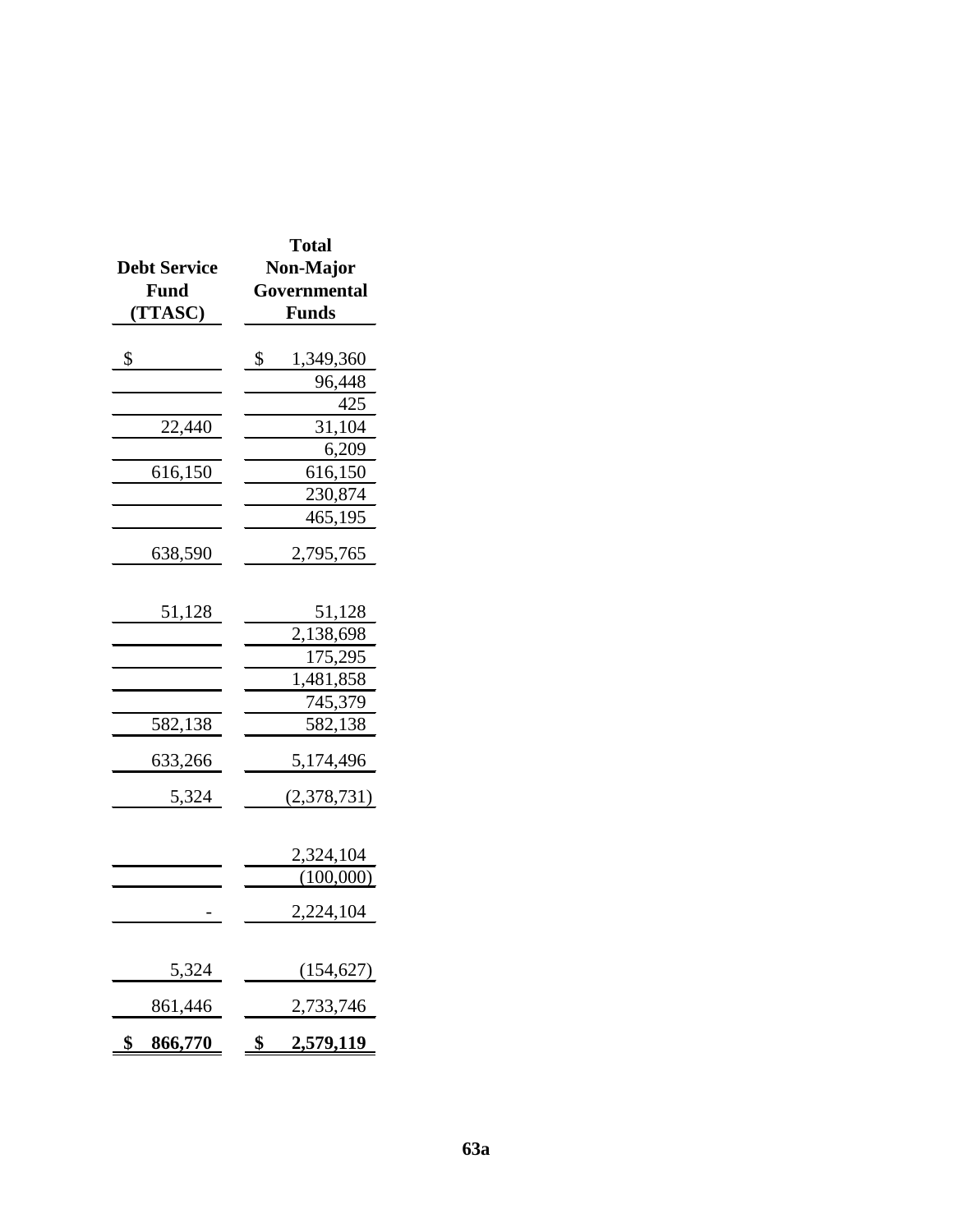

Certified Public Accountants | Business Advisors

## **INDEPENDENT AUDITORS' REPORT ON INTERNAL CONTROL OVER FINANCIAL REPORTING AND ON COMPLIANCE AND OTHER MATTERS BASED ON AN AUDIT OF FINANCIAL STATEMENTS PERFORMED IN ACCORDANCE WITH** *GOVERNMENT AUDITING STANDARDS*

The Chairman and Members of the County Legislature County of Tioga Owego, New York

We have audited, in accordance with the auditing standards generally accepted in the United States of America and the standards applicable to financial audits contained in *Government Auditing Standards*, issued by the Comptroller General of the United States, the financial statements of the governmental activities, each major fund, and the aggregate remaining fund information of the County of Tioga (the County) as of and for the year ended December 31, 2019, and the related notes to the financial statements, which together with the aggregate discretely presented component units, collectively comprise the County's basic financial statements, and have issued our report thereon dated September 24, 2020. Our report includes a reference to other auditors who audited the financial statements of the Tioga County Soil and Water Conservation District, as described in our report on the County of Tioga's financial statements. This report does not include the results of the other auditors' testing of internal control over financial reporting or compliance and other matters that are reported on separately by those auditors.

#### **Internal Control Over Financial Reporting**

In planning and performing our audit of the financial statements, we considered the County's internal control over financial reporting (internal control) to determine the audit procedures that are appropriate in the circumstances for the purpose of expressing our opinions on the financial statements, but not for the purpose of expressing an opinion on the effectiveness of the County's internal control. Accordingly, we do not express an opinion on the effectiveness of the County's internal control.

A *deficiency in internal control* exists when the design or operation of a control does not allow management or employees, in the normal course of performing their assigned functions, to prevent, or detect and correct, misstatements on a timely basis. A *material weakness* is a deficiency, or a combination of deficiencies, in internal control, such that there is a reasonable possibility that a material misstatement of the entity's financial statements will not be prevented or detected and corrected on a timely basis. A *significant deficiency* is a deficiency, or a combination of deficiencies, in internal control that is less severe than a material weakness, yet important enough to merit attention by those charged with governance.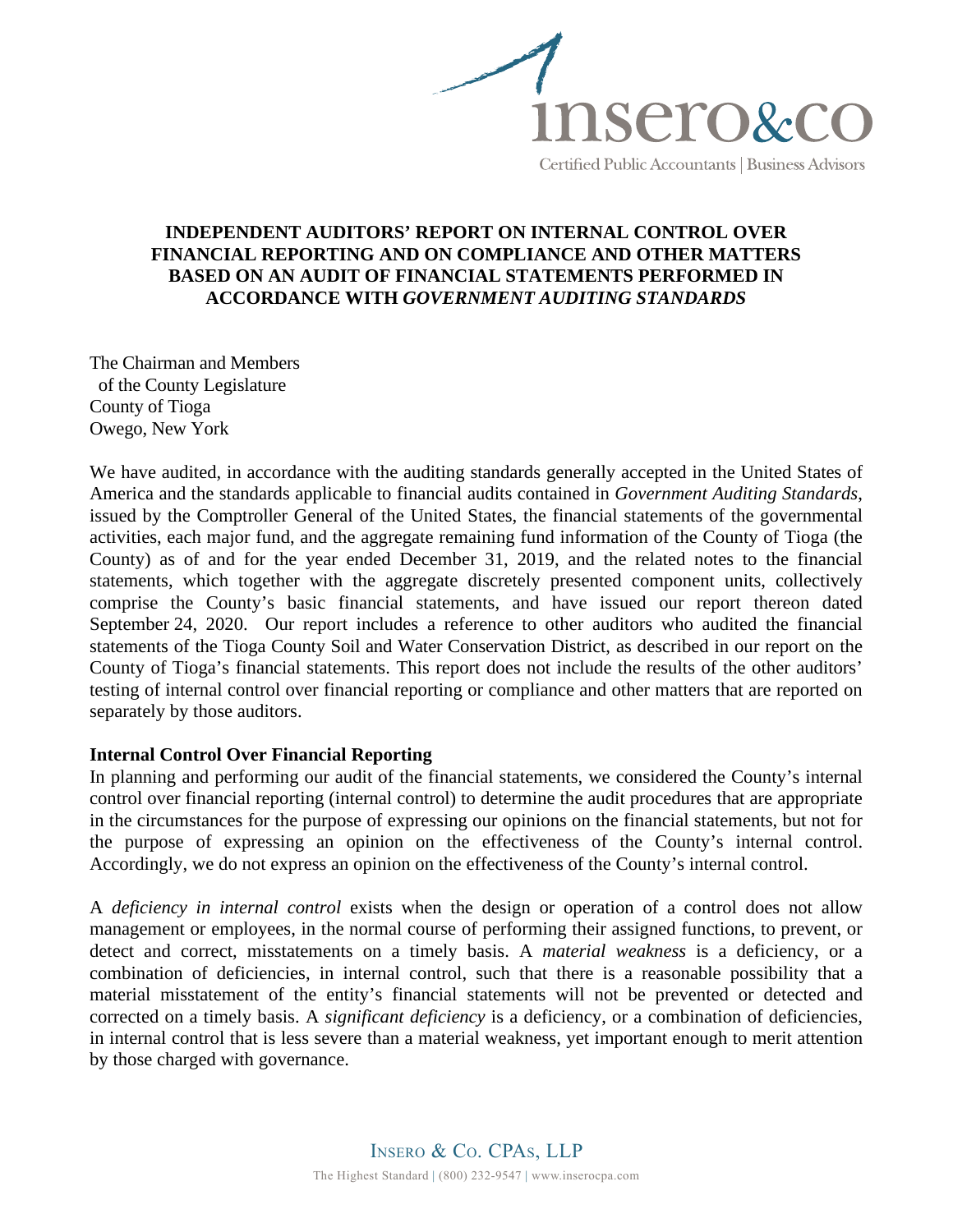Our consideration of internal control was for the limited purpose described in the first paragraph of this section and was not designed to identify all deficiencies in internal control that might be material weaknesses or significant deficiencies. Given these limitations, during our audit we did not identify any deficiencies in internal control that we consider to be material weaknesses. However, material weaknesses may exist that have not been identified.

### **Compliance and Other Matters**

As part of obtaining reasonable assurance about whether the County's financial statements are free from material misstatement, we performed tests of its compliance with certain provisions of laws, regulations, contracts, and grant agreements, noncompliance with which could have a direct and material effect on the determination of financial statement amounts. However, providing an opinion on compliance with those provisions was not an objective of our audit, and accordingly, we do not express such an opinion. The results of our tests disclosed no instances of noncompliance or other matters that are required to be reported under *Government Auditing Standards*.

## **Purpose of This Report**

The purpose of this report is solely to describe the scope of our testing of internal control and compliance and the results of that testing, and not to provide an opinion on the effectiveness of the entity's internal control or on compliance. This report is an integral part of an audit performed in accordance with *Government Auditing Standards* in considering the entity's internal control and compliance. Accordingly, this communication is not suitable for any other purpose.

Respectfully submitted,

nsero r Co. CPA, LLP

Insero & Co. CPAs, LLP Certified Public Accountants

Ithaca, New York September 24, 2020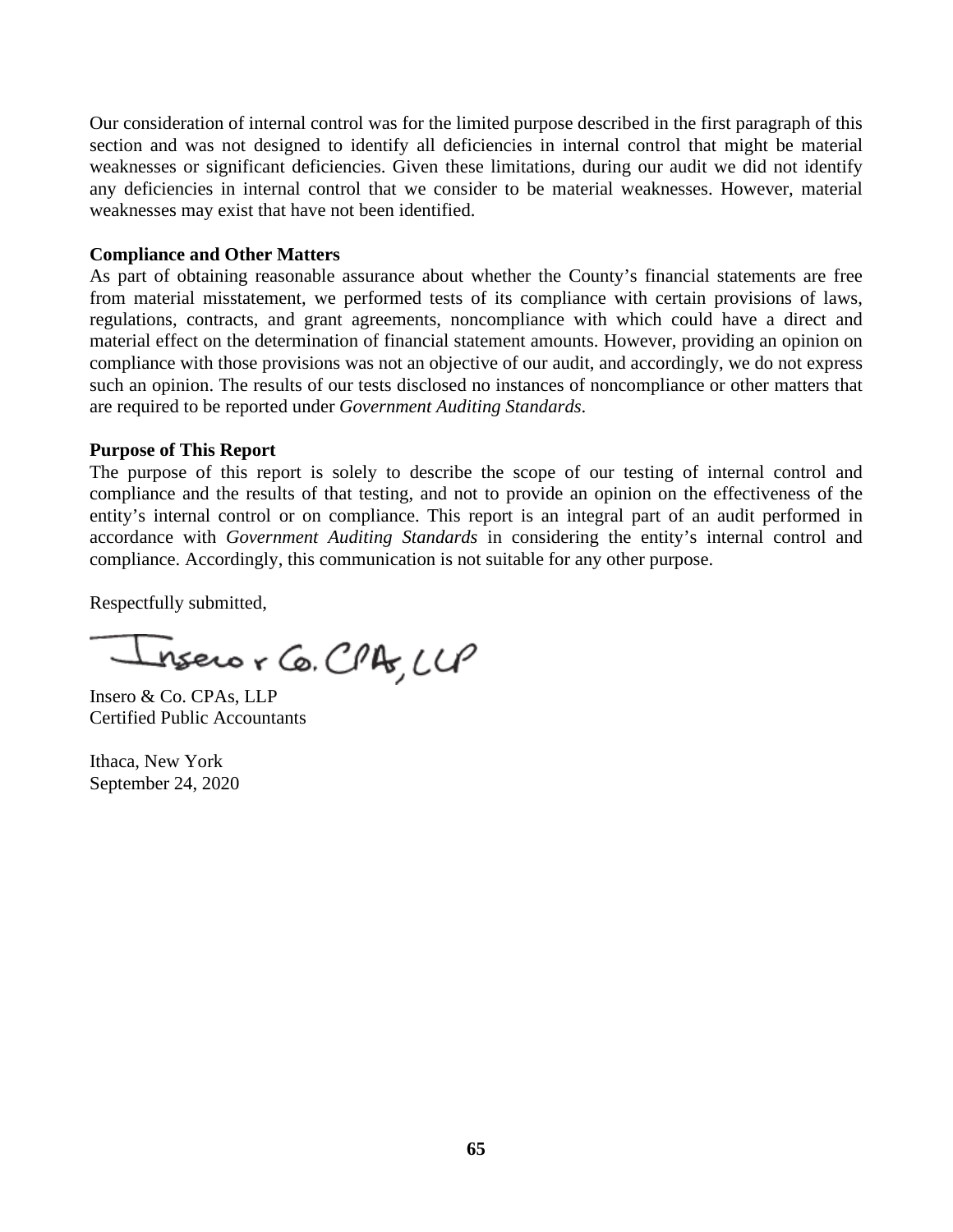

Certified Public Accountants | Business Advisors

## **INDEPENDENT AUDITORS' REPORT ON COMPLIANCE FOR EACH MAJOR PROGRAM AND ON INTERNAL CONTROL OVER COMPLIANCE REQUIRED BY UNIFORM GUIDANCE**

The Chairman and Members of the County Legislature County of Tioga Owego, New York

#### **Report on Compliance for Each Major Federal Program**

We have audited the County of Tioga's (the County) compliance with the types of compliance requirements described in the *OMB Compliance Supplement* that could have a direct and material effect on each of the County's major federal programs for the year ended December 31, 2019. The County's major federal programs are identified in the summary of auditors' results section of the accompanying Schedule of Findings and Questioned Costs.

### *Management's Responsibility*

Management is responsible for compliance with federal statutes, regulations, and the terms and conditions of its federal awards applicable to its federal programs.

### *Auditors' Responsibility*

Our responsibility is to express an opinion on compliance for each of the County's major federal programs based on our audit of the types of compliance requirements referred to above. We conducted our audit of compliance in accordance with auditing standards generally accepted in the United States of America; the standards applicable to financial audits contained in *Government Auditing Standards*, issued by the Comptroller General of the United States; and the audit requirements of Title 2, U.S. *Code of Federal Regulations* Part 200, *Uniform Administrative Requirements, Cost Principles, and Audit Requirements for Federal Awards* (Uniform Guidance). Those standards and Uniform Guidance require that we plan and perform the audit to obtain reasonable assurance about whether noncompliance with the types of compliance requirements referred to above that could have a direct and material effect on a major federal program occurred. An audit includes examining, on a test basis, evidence about the County's compliance with those requirements and performing such other procedures as we considered necessary in the circumstances.

We believe that our audit provides a reasonable basis for our opinion on compliance for each major federal program. However, our audit does not provide a legal determination of the County's compliance.

### *Opinion on Each Major Federal Program*

In our opinion, the County complied, in all material respects, with the types of compliance requirements referred to above that could have a direct and material effect on each of its major federal programs for the year ended December 31, 2019.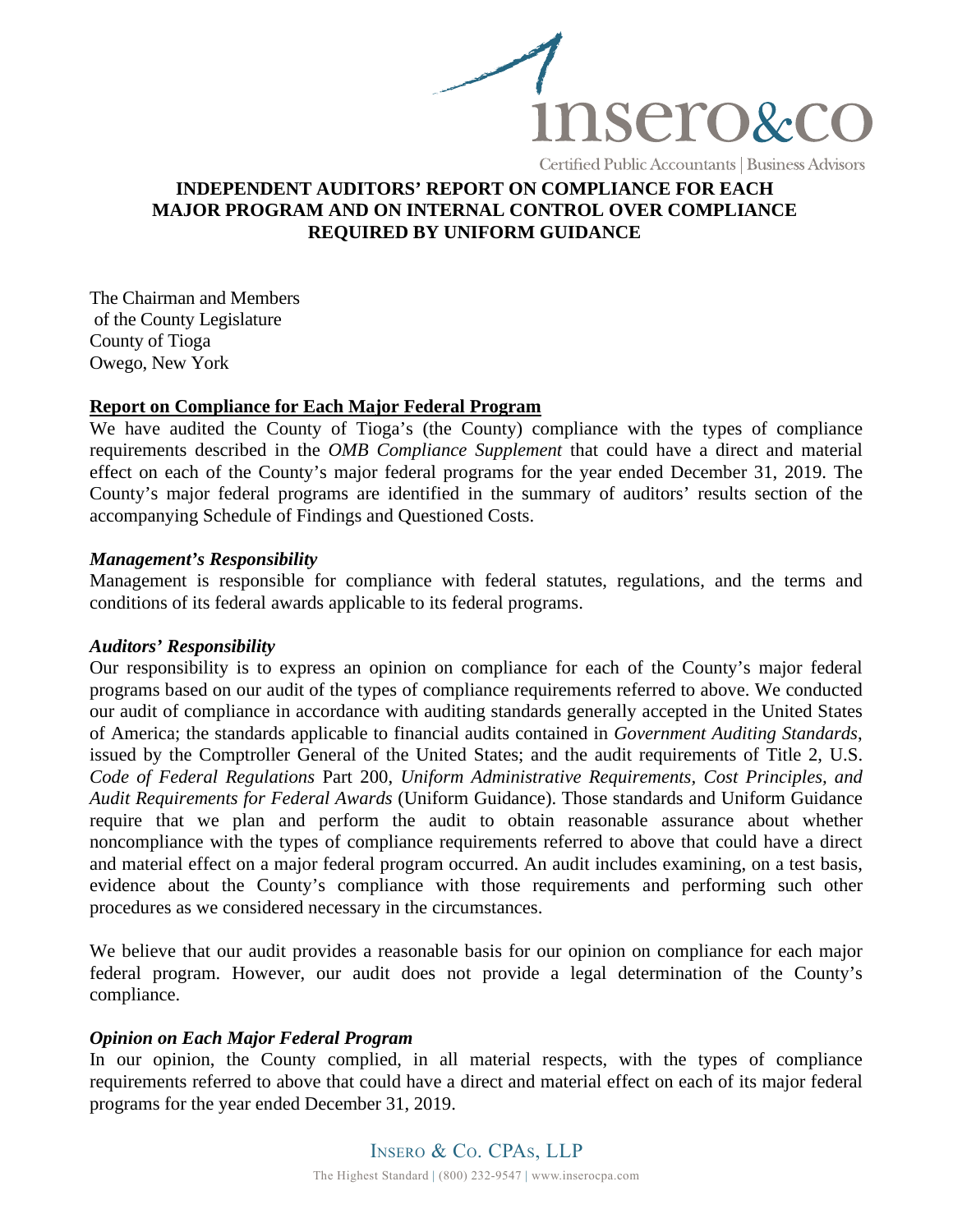## **Report on Internal Control Over Compliance**

Management of the County is responsible for establishing and maintaining effective internal control over compliance with the types of compliance requirements referred to above. In planning and performing our audit of compliance, we considered the County's internal control over compliance with the types of requirements that could have a direct and material effect on each major federal program to determine the auditing procedures that are appropriate in the circumstances for the purpose of expressing an opinion on compliance for each major federal program and to test and report on internal control over compliance in accordance with Uniform Guidance, but not for the purpose of expressing an opinion on the effectiveness of internal control over compliance. Accordingly, we do not express an opinion on the effectiveness of the County's internal control over compliance.

A *deficiency in internal control over compliance* exists when the design or operation of a control over compliance does not allow management or employees, in the normal course of performing their assigned functions, to prevent, or detect and correct, noncompliance with a type of compliance requirement of a federal program on a timely basis. A *material weakness in internal control over compliance* is a deficiency, or combination of deficiencies, in internal control over compliance, such that there is a reasonable possibility that material noncompliance with a type of compliance requirement of a federal program will not be prevented, or detected and corrected, on a timely basis. A *significant deficiency in internal control over compliance* is a deficiency, or a combination of deficiencies, in internal control over compliance with a type of compliance requirement of a federal program that is less severe than a material weakness in internal control over compliance, yet important enough to merit attention by those charged with governance.

Our consideration of internal control over compliance was for the limited purpose described in the first paragraph of this section and was not designed to identify all deficiencies in internal control over compliance that might be material weaknesses or significant deficiencies. We did not identify any deficiencies in internal control over compliance that we consider to be material weaknesses. However, material weaknesses may exist that have not been identified.

The purpose of this report on internal control over compliance is solely to describe the scope of our testing of internal control over compliance and the results of that testing based on the requirements of Uniform Guidance. Accordingly, this report is not suitable for any other purpose.

Respectfully submitted,

nsero r Co. CPA, LLP

Insero & Co. CPAs, LLP Certified Public Accountants

Ithaca, New York September 24, 2020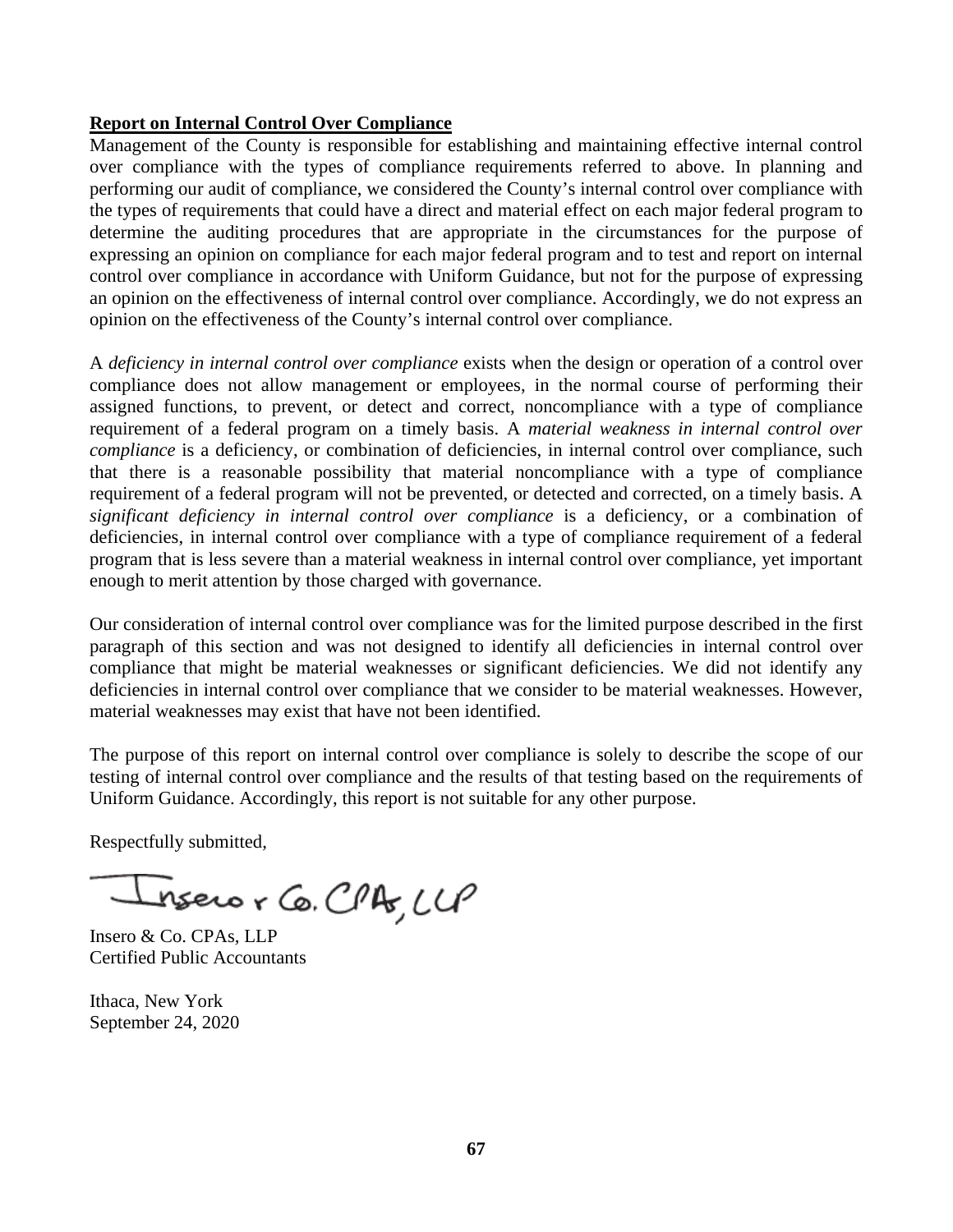## **SCHEDULE OF EXPENDITURES OF FEDERAL AWARDS FOR THE YEAR ENDED DECEMBER 31, 2019**

| Federal Grantor/Pass-Through Grantor/Program Title                                                            | Federal<br>Catalog# | Pass-Through<br>Grantor # | <b>Passed</b><br>Through to<br><b>Subrecipients</b> | <b>Expenditures</b> |
|---------------------------------------------------------------------------------------------------------------|---------------------|---------------------------|-----------------------------------------------------|---------------------|
| <b>U.S. Department of Agriculture</b>                                                                         |                     |                           |                                                     |                     |
| Passed Through NYS Office of Temporary and Disability Assistance:                                             |                     |                           |                                                     |                     |
| <b>SNAP Cluster:</b>                                                                                          |                     |                           |                                                     |                     |
| State Administrative Grants for the Supplemental                                                              |                     |                           |                                                     |                     |
| Nutrition Assistance Program                                                                                  | 10.561              | (1)                       |                                                     | \$<br>641,254       |
| <b>Total SNAP Cluster</b>                                                                                     |                     |                           |                                                     | 641,254             |
| <b>Total U.S. Department of Agriculture</b>                                                                   |                     |                           |                                                     | 641,254             |
| <b>U.S. Department of Housing and Urban Development</b>                                                       |                     |                           |                                                     |                     |
| Passed Through NYS Housing and Community Renewal                                                              |                     |                           |                                                     |                     |
| Community Development Block Grant/State's Program                                                             | 14.228              | (1)                       |                                                     | 269,928             |
| <b>Total U.S. Department of Housing and Urban Development</b>                                                 |                     |                           |                                                     | 269,928             |
|                                                                                                               |                     |                           |                                                     |                     |
| <b>U.S. Department of Labor</b>                                                                               |                     |                           |                                                     |                     |
| Passed Through State Department of Labor:                                                                     |                     |                           |                                                     |                     |
| Workforce Innovation and Opportunity Act Cluster:<br>Workforce Innovation and Opportunity Act - Adult Program | 17.258              | (1)                       |                                                     | 100,152             |
| Workforce Innovation and Opportunity Act - Youth Activities                                                   | 17.259              | (1)                       |                                                     | 50,027              |
| Workforce Innovation and Opportunity Act - Dislocated Workers                                                 | 17.278              | (1)                       |                                                     | 117,115             |
| Total Workforce Innovation and Opportunity Act Cluster                                                        |                     |                           |                                                     | 267,294             |
| <b>Total U.S. Department of Labor</b>                                                                         |                     |                           |                                                     | 267,294             |
|                                                                                                               |                     |                           |                                                     |                     |
| <b>U.S. Department of Transportation</b>                                                                      |                     |                           |                                                     |                     |
| Passed Through State Department of Transportation:                                                            |                     |                           |                                                     |                     |
| <b>Federal Transit Cluster:</b>                                                                               |                     |                           |                                                     |                     |
| Federal Transit Capital Investment Grants<br><b>Total Federal Transit Cluster</b>                             | 20.500              | (1)                       |                                                     | 251,499<br>251,499  |
| Highway Planning and Construction Cluster:                                                                    |                     |                           |                                                     |                     |
| Highway Planning and Construction                                                                             | 20.205              | D035471                   |                                                     | 651,931             |
| Highway Planning and Construction                                                                             | 20.205              | D035917                   |                                                     | 194,799             |
| Highway Planning and Construction                                                                             | 20.205              | D036071                   |                                                     | 60,372              |
| Highway Planning and Construction                                                                             | 20.205              | D036072                   |                                                     | 49,989              |
| Highway Planning and Construction                                                                             | 20.205              | D036139                   |                                                     | 3,102               |
| Total Highway Planning and Construction Cluster                                                               |                     |                           |                                                     | 960,193             |
| Hazardous Materials Emergency Preparedness Grant                                                              | 20.703              | (1)                       |                                                     | 6,204               |
| <b>Total U.S. Department of Transportation</b>                                                                |                     |                           |                                                     | 1,217,896           |
| <b>U.S. Department of Education</b>                                                                           |                     |                           |                                                     |                     |
| Passed Through NYS Department of Health:                                                                      |                     |                           |                                                     |                     |
| Special Education - Grants for Infants and Toddlers                                                           | 84.181              | (1)                       |                                                     | 17,373              |
| <b>Total U.S. Department of Education</b>                                                                     |                     |                           |                                                     | 17,373              |
|                                                                                                               |                     |                           |                                                     |                     |
| <b>U.S. Election Assistance Commission</b>                                                                    |                     |                           |                                                     |                     |
| Passed Through NYS Board of Elections:<br>Help America Vote Act-Shoebox Program                               | 90.401              | C003248                   |                                                     | 77,312              |
|                                                                                                               |                     |                           |                                                     |                     |
| <b>Total U.S. Election Assistance Commission</b>                                                              |                     |                           |                                                     | 77,312              |
| Subtotal Expenditures of Federal Awards                                                                       |                     |                           |                                                     | 2,491,057           |

## *See Notes to Schedule of Expenditures of Federal Awards*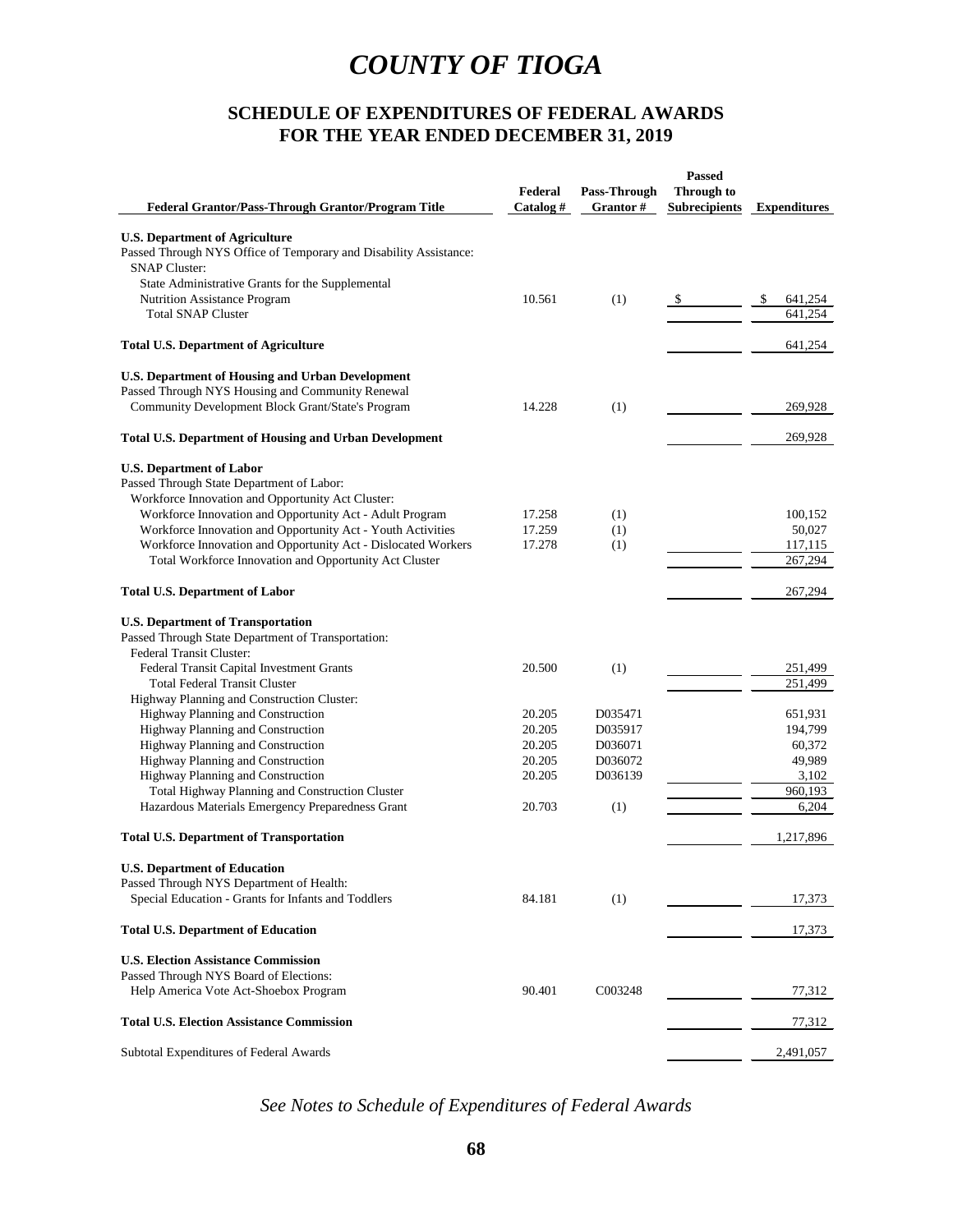## **SCHEDULE OF EXPENDITURES OF FEDERAL AWARDS FOR THE YEAR ENDED DECEMBER 31, 2019**

| Federal Grantor/Pass-Through Grantor/Program Title                                                                             | Federal<br>Catalog # | Pass-Through<br>Grantor# | <b>Passed</b><br>Through to<br><b>Subrecipients</b> | <b>Expenditures</b>    |
|--------------------------------------------------------------------------------------------------------------------------------|----------------------|--------------------------|-----------------------------------------------------|------------------------|
| Subtotal Expenditures of Federal Awards Carried Forward                                                                        |                      |                          | \$                                                  | \$<br>2,491,057        |
| <b>U.S. Department of Health and Human Services</b>                                                                            |                      |                          |                                                     |                        |
| Passed Through Health Research, Inc.:                                                                                          |                      |                          |                                                     |                        |
| <b>Public Health Preparedness</b><br>Passed Through NYS Office of Temporary and Disability Assistance:<br><b>TANF Cluster:</b> | 93.069               | 1623-10                  |                                                     | 45,267                 |
| Temporary Assistance for Needy Families (TANF)<br><b>Total TANF Cluster</b>                                                    | 93.558               | (1)                      |                                                     | 3,307,660<br>3,307,660 |
| Child Support Enforcement                                                                                                      | 93.563               | (1)                      |                                                     | 314,577                |
| Low-Income Home Energy Assistance                                                                                              | 93.568               | (1)                      |                                                     | 3,170,453              |
| Passed Through NYS Office of Children and Family Services:<br>Child Care and Development Fund Cluster:                         |                      |                          |                                                     |                        |
| Child Care and Development Block Grant                                                                                         | 93.575               | (1)                      |                                                     | 978,015                |
| Total Child Care and Development Fund Cluster                                                                                  |                      |                          |                                                     | 978,015                |
| Title IV-E Foster Care Program                                                                                                 | 93.658               | (1)                      |                                                     | 663,849                |
| Social Services Block Grant                                                                                                    | 93.667               | (1)                      |                                                     | 379,441                |
| Chafee Foster Care Independence Program                                                                                        | 93.674<br>93.659     | (1)                      |                                                     | 10,350                 |
| <b>Adoption Assistance</b><br>Medicaid Cluster:                                                                                |                      | (1)                      |                                                     | 251,616                |
| <b>Medical Assistance Program</b>                                                                                              | 93.778               | (1)                      |                                                     | 461,028                |
| <b>Total Medicaid Cluster</b>                                                                                                  |                      |                          |                                                     | 461.028                |
| Passed Through NYS Office of Mental Health:                                                                                    |                      |                          |                                                     |                        |
| Drug Free Communities Grant                                                                                                    | 93.276               | (1)                      |                                                     | 108,338                |
| Passed Through NYS Office of Mental Health:                                                                                    |                      |                          |                                                     |                        |
| Medical Assistance Program                                                                                                     | 93.778               | (1)                      |                                                     | 82,088                 |
|                                                                                                                                |                      |                          |                                                     |                        |
| Passed Through NYS Office of Addiction Services and Supports:                                                                  |                      |                          |                                                     |                        |
| Block Grant for the Prevention and Treatment of Substance Abuse                                                                | 93.959               | (1)                      |                                                     | 73,008                 |
| Passed Through the NYS Department of Health:                                                                                   |                      |                          |                                                     |                        |
| Maternal and Child Health Services Block Grant to the States                                                                   | 93.994               | (1)                      |                                                     | 29,649                 |
| Immunization Cooperative Agreements                                                                                            | 93.268               | (1)                      |                                                     | 21,650                 |
| <b>Total U.S. Department of Health and Human Services</b>                                                                      |                      |                          |                                                     | 9,896,989              |
| <b>U.S. Department of Homeland Security</b><br>Passed Through NYS Division of Homeland Security and Emergency<br>Services:     |                      |                          |                                                     |                        |
| <b>Emergency Management Performance Grant</b>                                                                                  | 97.042               | (1)                      |                                                     | 89,926                 |
| Pre-Disaster Mitigation                                                                                                        | 97.047               | (1)                      |                                                     | 10,654                 |
| Homeland Security Grant Program                                                                                                | 97.067               | (1)                      |                                                     | 91,346                 |
| <b>Total U.S. Department of Homeland Security</b>                                                                              |                      |                          |                                                     | 191,926                |
| <b>Total Expenditures of Federal Awards</b>                                                                                    |                      |                          |                                                     | \$12,579,972           |

(1) Denotes - Unable to Obtain from Pass-Through Entity

*See Notes to Schedule of Expenditures of Federal Awards*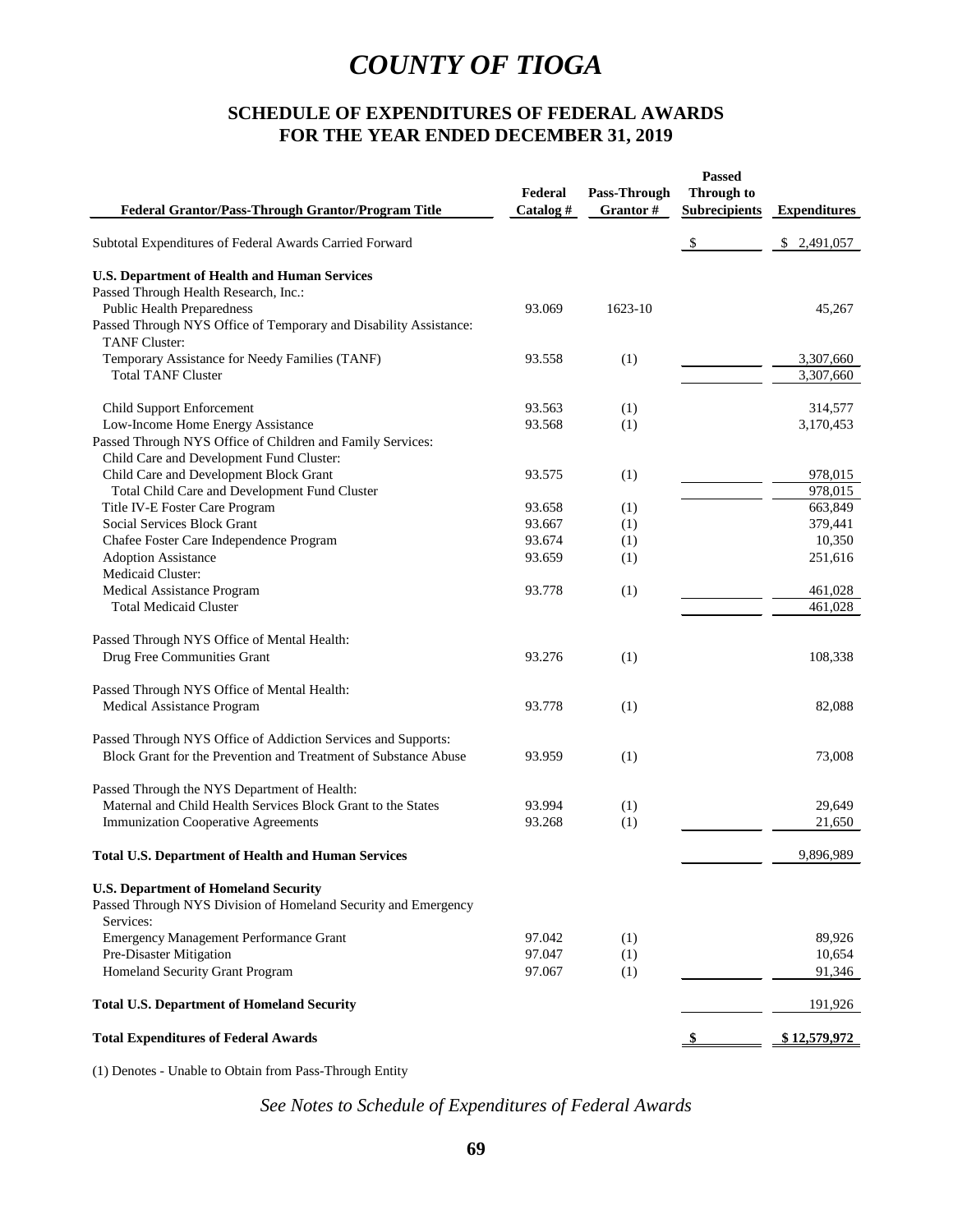#### **NOTES TO SCHEDULE OF EXPENDITURES OF FEDERAL AWARDS DECEMBER 31, 2019**

#### *Note 1* **Basis of Presentation**

The accompanying Schedule of Expenditures of Federal Awards presents the activity of all Federal awards programs administered by the County, except for such programs, if any, administered by the Tioga Tobacco Asset Securitization Corporation, Tioga Industrial Development Agency, and the Tioga County Soil and Water Conservation District. The schedule is presented on the basis of accounting for federal programs consistent with the underlying regulations pertaining to each program. The information in this schedule is presented in accordance with the requirements of Uniform Guidance*.* Therefore, some amounts presented in this schedule may differ from amounts presented in, or used in the preparation of, the basic financial statements.

### *Note 2* **Basis of Accounting**

The amounts reported as federal expenditures generally were obtained from the appropriate federal financial reports for the applicable program and periods. The amounts reported in the federal financial reports are prepared from records maintained for each program. These records are periodically reconciled to the general ledger which is the source of the basic financial statements.

#### *Note 3* **Indirect Costs**

Indirect costs are included in the reported expenditures to the extent they are included in the federal financial reports used as the source for the data presented. The County has not elected to use the 10% de minimis cost rate.

### *Note 4* **Matching Costs**

Matching costs, such as the County's share of certain program costs, are not included in the reported expenditures.

### *Note 5* **Pass-Through Programs**

When the County receives funds from a government entity other than the federal government (pass-through), the funds are accumulated based upon the Catalog of Federal Domestic Assistance (CFDA) number advised by the pass-through grantor.

### *Note 6* **Low-Income Home Energy Assistance**

Differences between the amounts reflected in the Schedule of Expenditures of Federal Awards and the Department of Social Services' federal financial reports (RF-2 claims) are due to payments distributed by New York State directly to recipients totaling \$3,045,806.